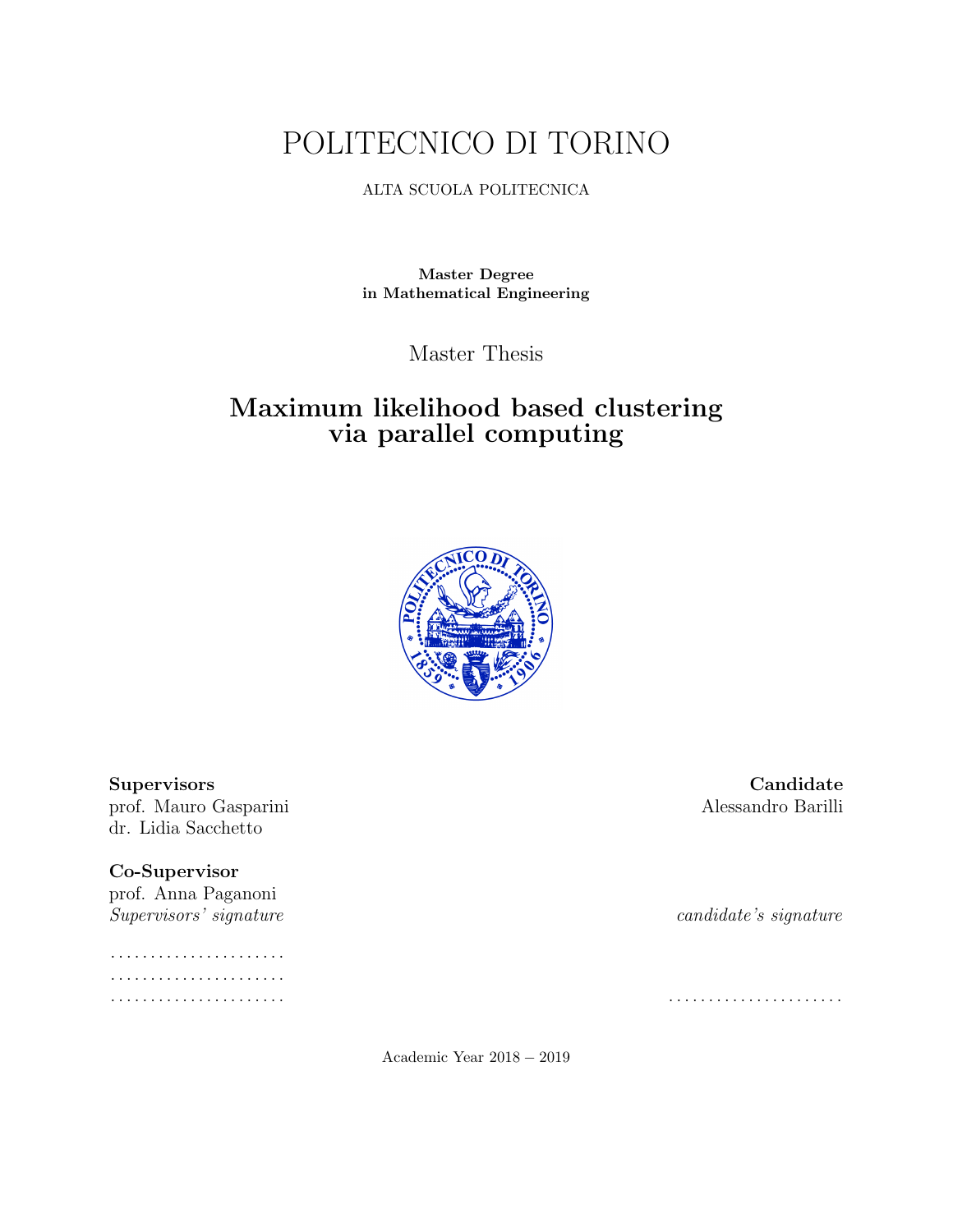#### Abstract

The following pages contain a review of some recent and ongoing work on model-based clustering, in particular hard and soft assignment. It is analysed up to which point, with modern tools of optimization and parallel computing, it is possible to use basic methods such as maximum likelihood and hard assignment towards automatic identification of the classes and of the class labels of the sampled subjects. The standard soft classification approach using the EM (expectation maximization) algorithm will be compared to the hard assignment approach using maximum likelihood. The latter's limits will be analysed at a computational level, with and without the assumption of local independence. Limits and applications of such algorithms to real datasets will be shown.

In the first chapter I will introduce the problem and background; in the second chapter, the maximum likelihood estimation with the EM algorithm will be explained and implemented in R with the poLCA package; in the third chapter the hard and the soft methods will be compared for the easiest case (binary variables and two clusters); finally, in chapters 4 and 5 the hard assignment approach will be generalised to multiple clusters and different cluster structures (possible correlation among the predictors is taken into account).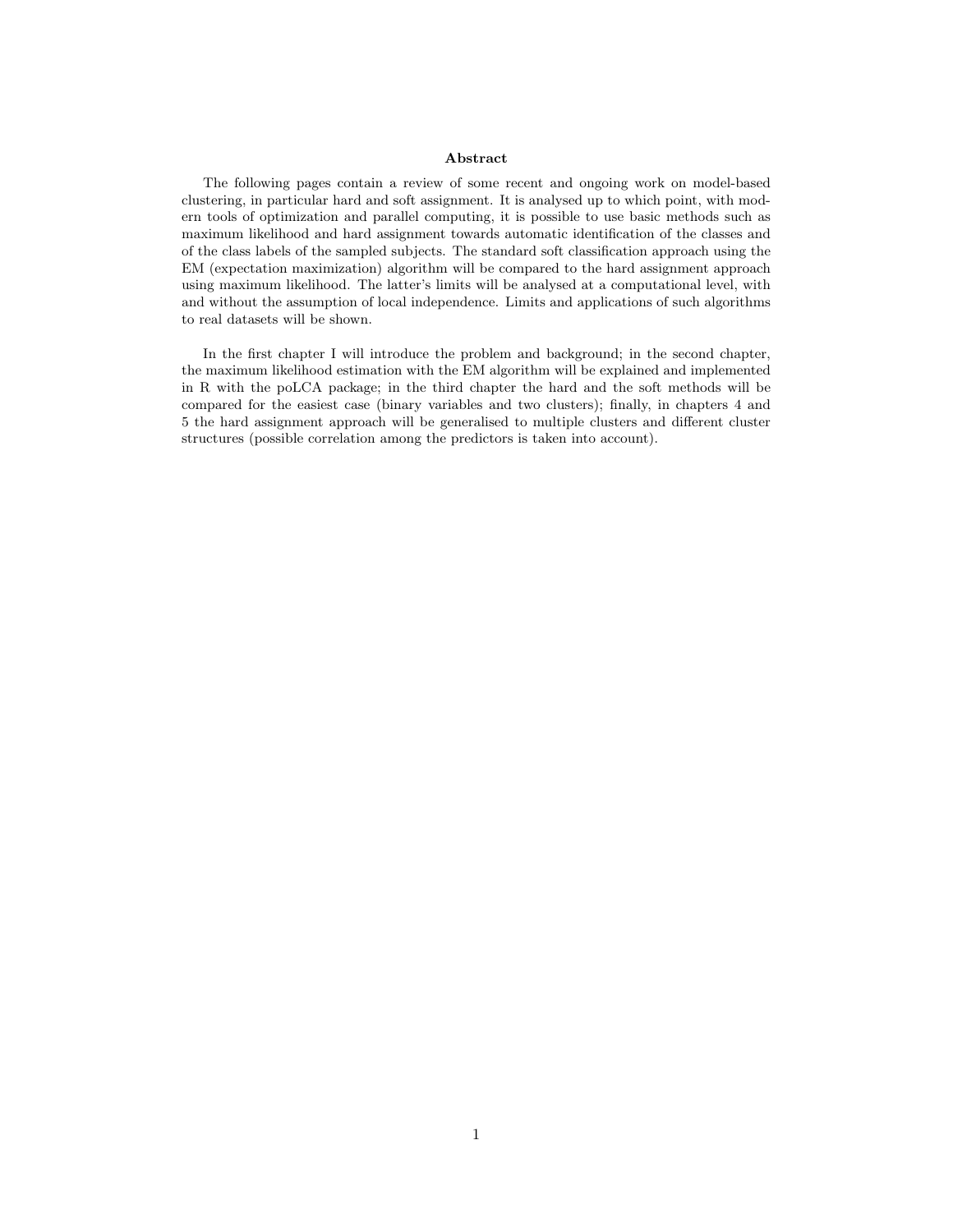## Contents

| Introduction to the problem<br>1 |                                    |                                                                                                               |                     |  |  |  |  |  |
|----------------------------------|------------------------------------|---------------------------------------------------------------------------------------------------------------|---------------------|--|--|--|--|--|
|                                  | 1.1                                |                                                                                                               |                     |  |  |  |  |  |
|                                  |                                    | Short introduction to Unsupervised Learning<br>1.1.1                                                          | $\sqrt{3}$          |  |  |  |  |  |
|                                  |                                    | 1.1.2                                                                                                         | $\overline{4}$      |  |  |  |  |  |
|                                  |                                    | 1.1.3                                                                                                         | $\overline{4}$      |  |  |  |  |  |
|                                  |                                    | 1.1.4                                                                                                         | $\overline{5}$      |  |  |  |  |  |
|                                  |                                    | 1.1.5                                                                                                         | $\,6$               |  |  |  |  |  |
| $\bf{2}$                         | Maximum Likelihood estimation      |                                                                                                               |                     |  |  |  |  |  |
|                                  | 2.1                                |                                                                                                               | 7<br>$\overline{7}$ |  |  |  |  |  |
|                                  | 2.2                                |                                                                                                               | $\boldsymbol{9}$    |  |  |  |  |  |
|                                  |                                    | 2.2.1                                                                                                         | $\boldsymbol{9}$    |  |  |  |  |  |
|                                  |                                    | 2.2.2<br>Differences among the two approaches $\dots \dots \dots \dots \dots \dots \dots \dots$               | 10                  |  |  |  |  |  |
|                                  |                                    | 2.2.3                                                                                                         | 11                  |  |  |  |  |  |
|                                  | 2.3                                | The EM algorithm $\ldots \ldots \ldots \ldots \ldots \ldots \ldots \ldots \ldots \ldots \ldots \ldots \ldots$ | 12                  |  |  |  |  |  |
|                                  |                                    | 2.3.1<br>Theory of the Expectation Maximization Algorithm                                                     | 12                  |  |  |  |  |  |
|                                  |                                    | 2.3.2<br>Implementation in R for two populations $\ldots \ldots \ldots \ldots \ldots \ldots$                  | 17                  |  |  |  |  |  |
|                                  |                                    | 2.3.3<br>Implementation in R for more than two populations $\ldots \ldots \ldots \ldots$                      | 22                  |  |  |  |  |  |
| 3                                |                                    | Hard estimation for two clusters                                                                              | 26                  |  |  |  |  |  |
|                                  | 3.1                                | The likelihood function for binary variables $\ldots \ldots \ldots \ldots \ldots \ldots \ldots \ldots$        | 26                  |  |  |  |  |  |
|                                  |                                    | 3.1.1                                                                                                         | $28\,$              |  |  |  |  |  |
|                                  | 3.2                                |                                                                                                               | $29\,$              |  |  |  |  |  |
|                                  |                                    | 3.2.1                                                                                                         | 39                  |  |  |  |  |  |
|                                  | 3.3                                |                                                                                                               | 45                  |  |  |  |  |  |
|                                  | 3.4                                |                                                                                                               |                     |  |  |  |  |  |
|                                  | $3.5\,$                            |                                                                                                               | 56                  |  |  |  |  |  |
|                                  | 3.6                                |                                                                                                               |                     |  |  |  |  |  |
|                                  |                                    | 60<br>3.6.1                                                                                                   |                     |  |  |  |  |  |
| $\overline{\mathbf{4}}$          |                                    | Hard estimation for multiple clusters                                                                         | 63                  |  |  |  |  |  |
|                                  | 4.1                                | The likelihood function for dicotomous answers and more than two populations                                  | 63                  |  |  |  |  |  |
|                                  | 4.2                                | Implementation in R using dplyr package $\dots \dots \dots \dots \dots \dots \dots \dots \dots \dots$         | 64                  |  |  |  |  |  |
|                                  | 4.3                                |                                                                                                               | 68                  |  |  |  |  |  |
| 5                                | 73<br>Hard estimation using DAGs   |                                                                                                               |                     |  |  |  |  |  |
|                                  | 5.1                                |                                                                                                               | 73                  |  |  |  |  |  |
|                                  | 5.2                                | Theorical introduction to DAGs                                                                                | 74                  |  |  |  |  |  |
|                                  | $5.3\,$                            |                                                                                                               | 75                  |  |  |  |  |  |
|                                  | 5.4                                |                                                                                                               | 77                  |  |  |  |  |  |
|                                  |                                    | A Binary and non-binary classification<br>83                                                                  |                     |  |  |  |  |  |
|                                  | <b>B</b> DAG classification<br>101 |                                                                                                               |                     |  |  |  |  |  |
|                                  |                                    |                                                                                                               |                     |  |  |  |  |  |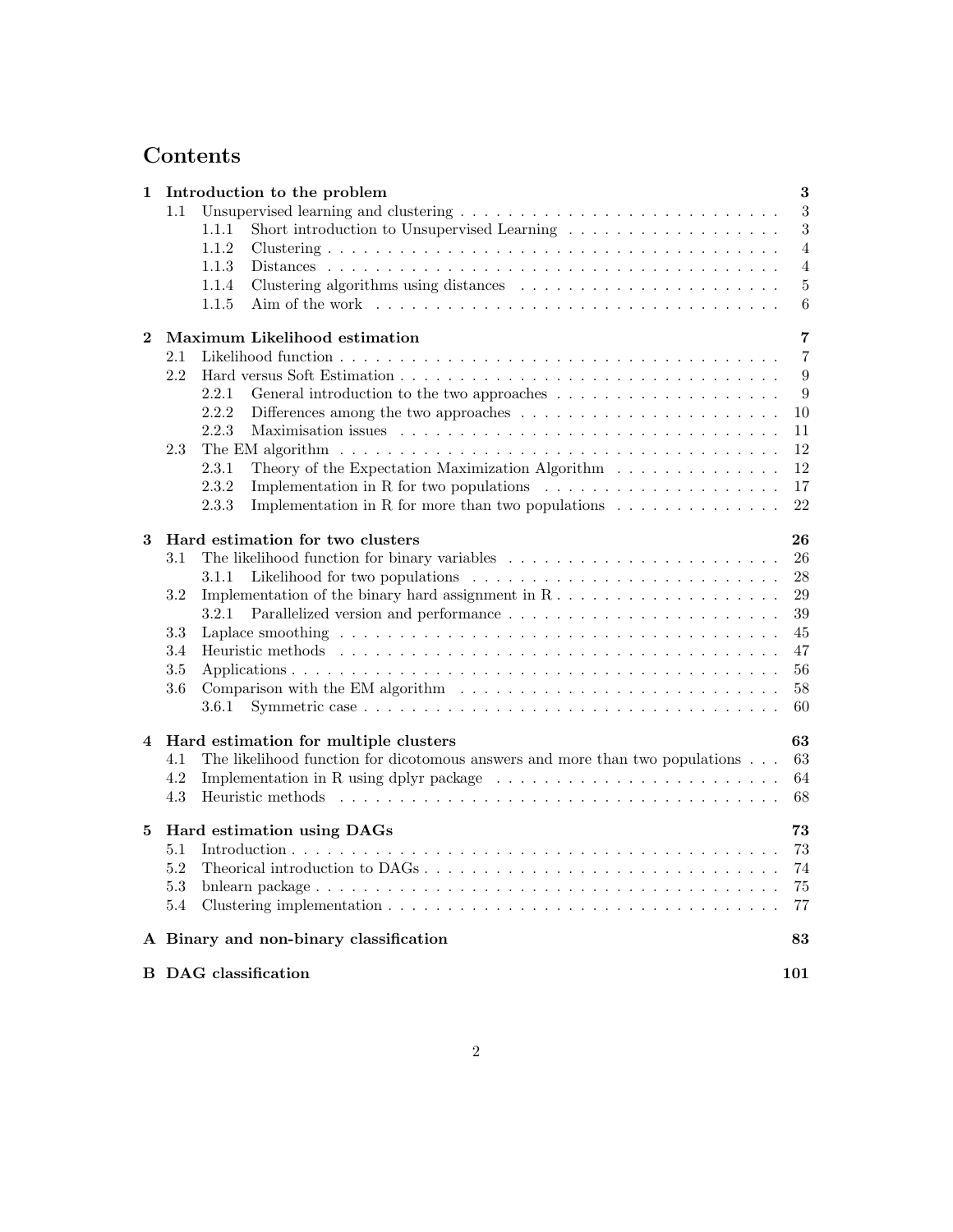#### 1 Introduction to the problem

#### 1.1 Unsupervised learning and clustering

#### 1.1.1 Short introduction to Unsupervised Learning

Supposing to have a dataset X of N observations:

$$
X = (x_1, \ldots, x_N)
$$

Each  $x_j$  is commonly called "predictor", and it represents a characteristic of the observation, for example the weight/height of each individual in case. the dataset refers to people. In general such predictors could be referred to various characteristics: later on, examples will be treated in which the predictors come from a survey, in detail the answers will be qualitative and not quantitative, so each x observation (in this case, answer to r questions) will be of the following form:

$$
x_j = (x_{j1}, ..., x_{jr}), \quad j \in \{1, ..., N\}
$$

where  $x_{jl}$ , with  $l \in \{1, ..., r\}$  can take categorical values, mapped to the subset of natural numbers  $\{0, ..., n_l - 1\}$ , where  $n_l$  is the number of possible answers to question l.

This should not confuse and should not lead to the belief that predictors refer to numerical data: they are only a convention: thus the values of  $\{0,1\}$  could refer to a question whose possible outcome is "true" or "false", and a large part of the future dissertation will be focused on such kind of observations.

The focus of the following pages will be on the fact that, unlike classification problems, there will be no labels available for observations, but it will be the outcome of the algorithms to assign the observed objects to a number of k different classes. This is part of what is called "Unsupervised Learning", where "unsupervised" refers to the fact that there is no information available on the labels of the observations, while "learning" refers to the fact that the outcome of these algorithms may lead to the discovery of new information intrinsic to the observed data.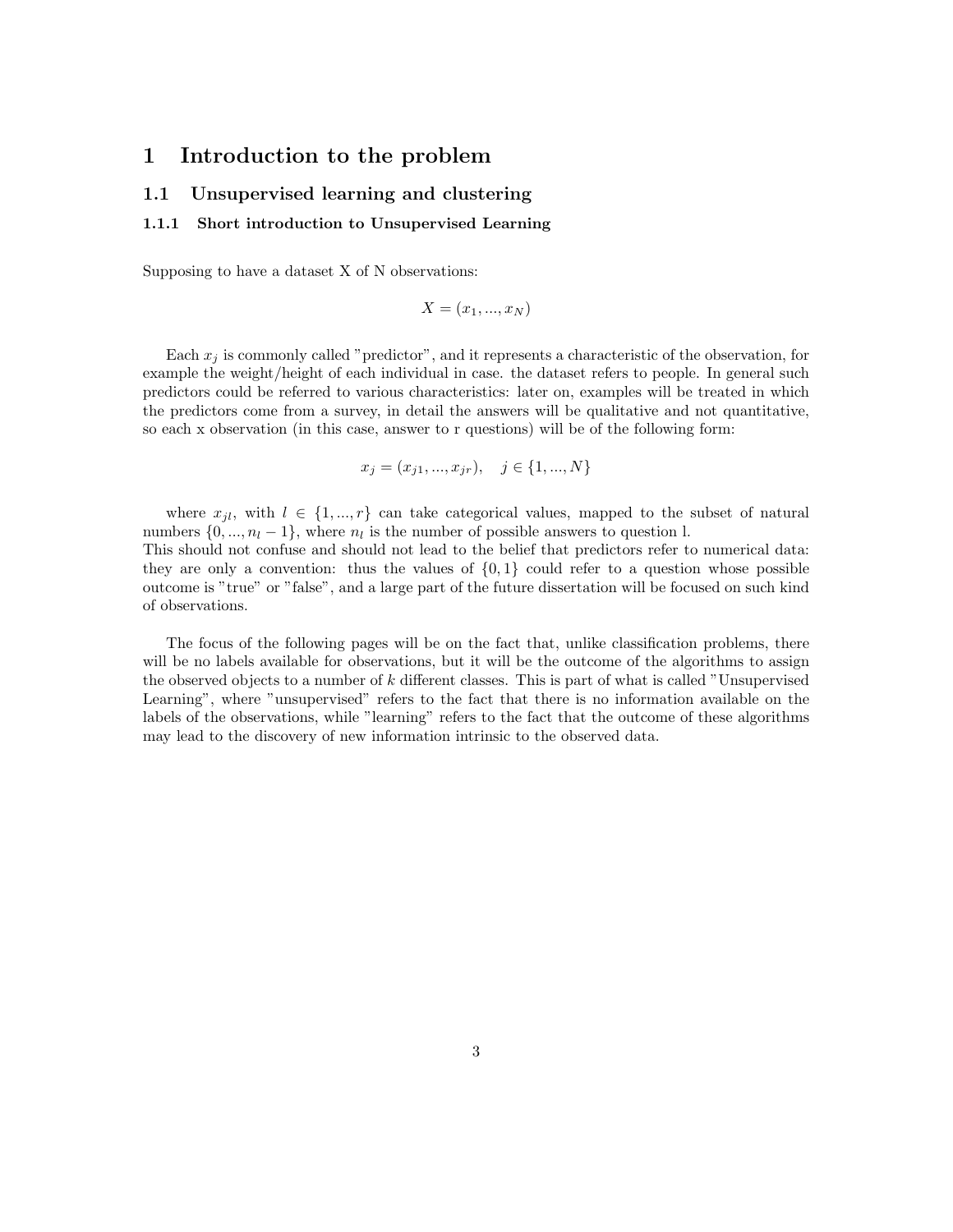#### 1.1.2 Clustering

One of the classic problems of unsupervised learning is clustering, i.e. the problem of assigning observations to different groups. The number of different possible groups, depending on the methods used, could be defined a priori or a posteriori. We will now show the classic approaches to clustering algorithms and the concept of distance, as opposed to its probabilistic formulation, by using the maximum likelihood to make soft (in particular, using the EM algorithm) and hard classification.

#### 1.1.3 Distances

Let's consider the set of the previously defined N observations:

$$
X = (x_1, \ldots, x_N)
$$

where  $x_j$  belongs to a certain set X. On this set X it is possible to suppose that a metric function  $d$  exists, i.e. by the definition of metric,  $d$  should fulfill the following criteria:

- 1. symmetry:  $d(x, y) = d(y, x)$
- 2. non-negativity:  $d(x, y) \geq 0$
- 3. identity of indiscernibles:  $d(x, y) = 0 \leftrightarrow x = y$
- 4. triangle inequality:  $d(x, z) \leq d(x, y) + d(y, z)$

The previous properties must hold for each  $x, y, z$  in X.

Supposing quantitative observations in the set  $R<sup>n</sup>$ , it is possible to define in such set the standard Euclidean distance:

$$
d(x_i, x_j)^2 := d_{ij}^2 := \sum_{k=1}^n (x_{i,k} - x_{j,k})^2
$$

And the matrix of distances is well defined:

$$
D := (d_{ij})_{i,j \in \{1,\dots,N\}} = (d(x_i, x_j))_{i,j \in \{1,\dots,N\}}
$$

If there are categorical data, let's suppose that each component of the  $x_j$  takes r possible values, which can then be mapped to the following set:

$$
x_{jk} \in \{0, 1, ..., r - 1\}
$$

In this case, it makes sense to introduce a dissimilarity distance. For example, if  $x_{jk}$  can take the values  $\{A, B, C\}$ , then  $r = 3$  and we can introduce the function that is 1 if  $x_{ik} = x_{jk}$  and induces a relative distance (considering the Euclidean distance does not make sense for categorical values).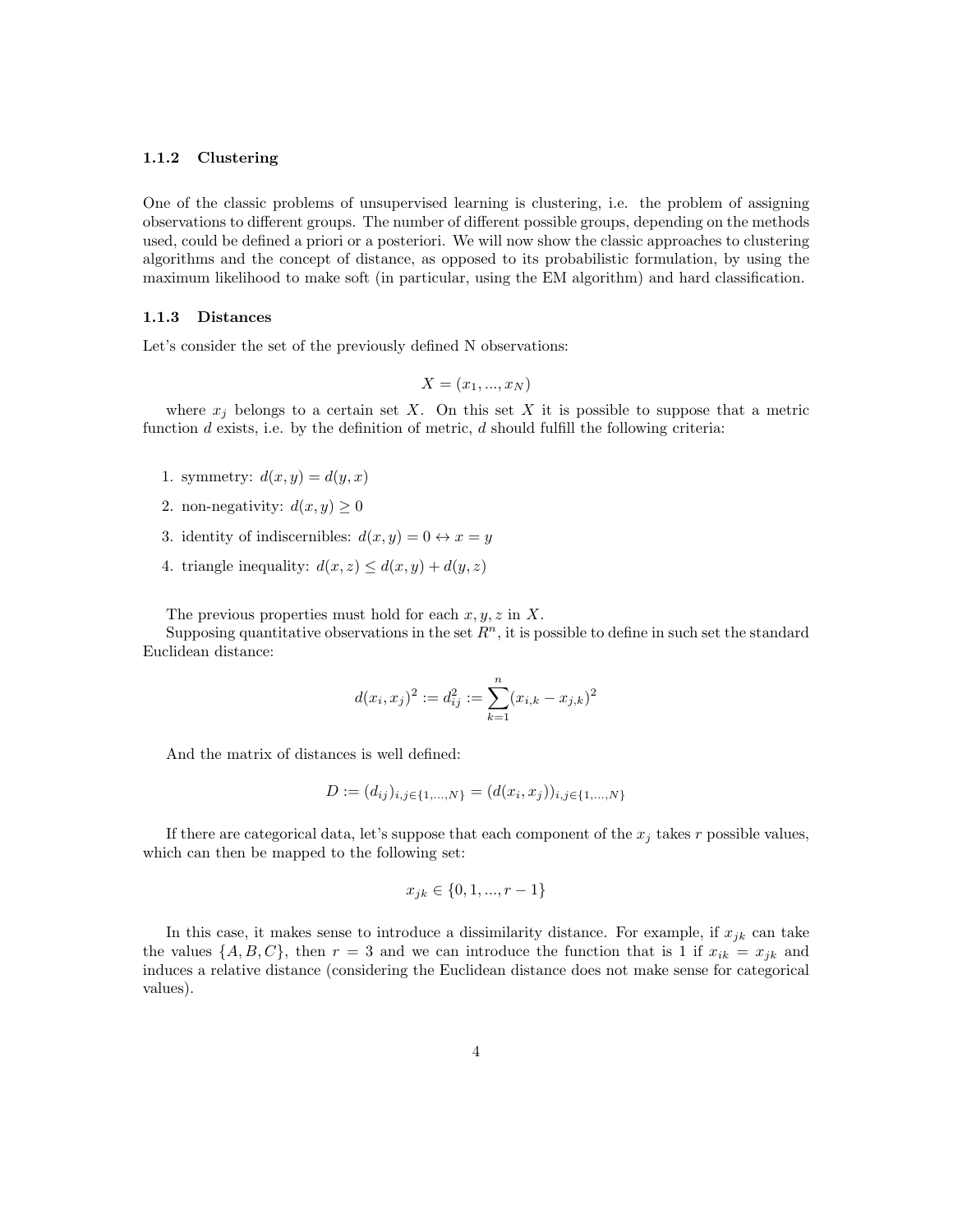#### 1.1.4 Clustering algorithms using distances

If the observations are quantitative, the most well known algorithm in the literature is the k-Means. We define a priori the number of groups k in which to divide the data, and we choose a measure of dissimilarity, typically the Euclidean distance defined previously, so as to have the matrix of distances D.

Since the problem of clustering in k groups has combinatorial complexity, a method of minimizing a loss-function is introduced, in this case defined as follows: suppose that the point  $x_i$  belongs to the cluster h-th, so we will indicate  $C(i) = h$ . The loss function is defined as:

$$
W(C) = \frac{1}{2} \sum_{h=1}^{k} \sum_{C(i)=h} \sum_{C(j)=h} d_{i,j}
$$

where C is the configuration, i.e. the cluster assignments of the elements in X. The minimization of this quantity is carried out in an iterative way and tries to minimize the dissimilarity of the elements within a cluster from the mean of the cluster (here the hypothesis of quantitative data is necessary).

On the other hand, if the data is qualitative, it does not make sense to calculate an average of observations in a cluster, while it appears appropriate to define a "central element" in a cluster, so as to be able to minimise the distances within each cluster between each observation and that central element. This algorithm is called k-Medoids, and can be more robust and less sensitive to outliers than k-Means, since the latter is based on a minimization of Euclidean distances, which are greatly influenced by outliers, since it evaluates squared differences (while for k-Medoids, it will be sufficient to choose a different metric of dissimilarity).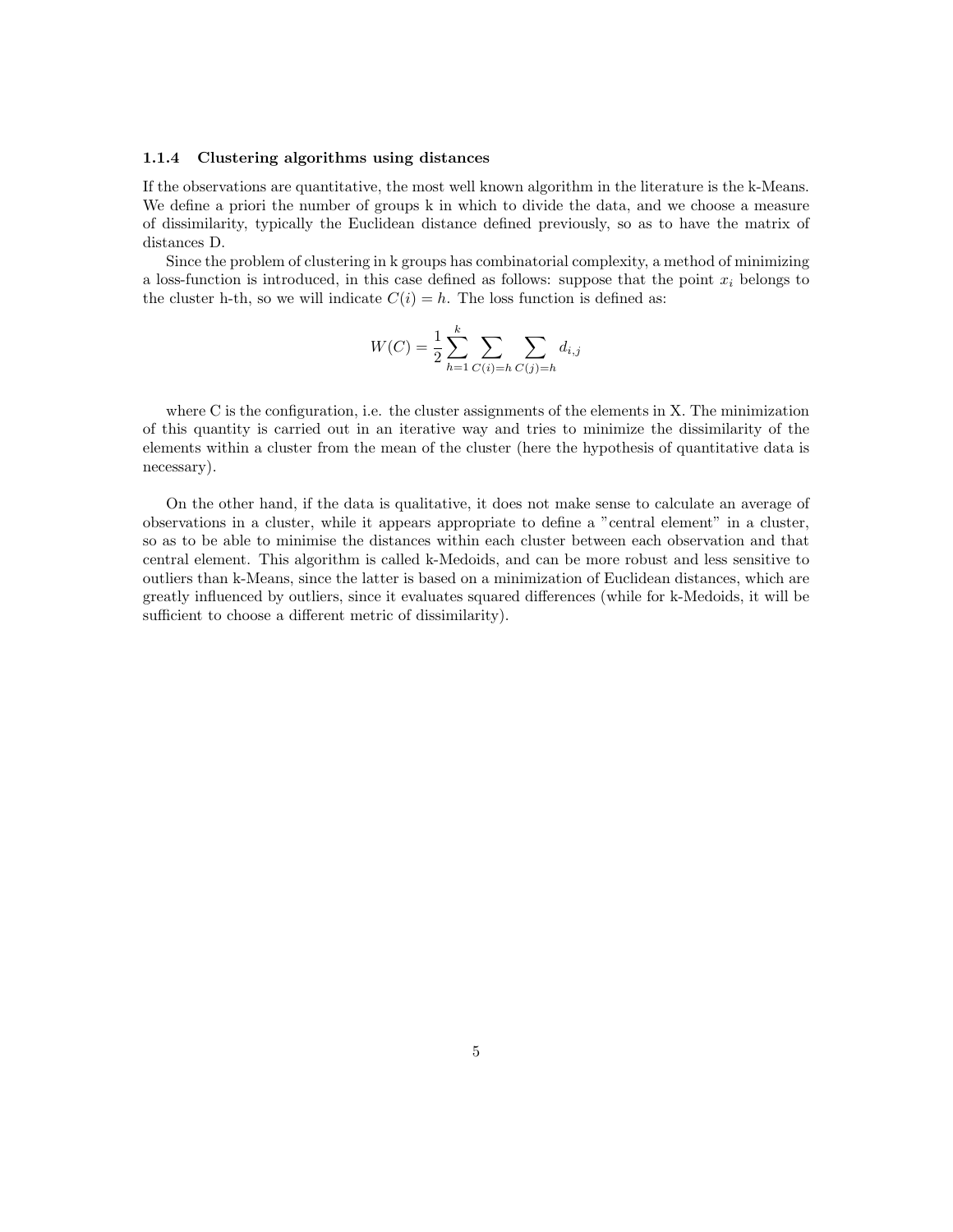#### 1.1.5 Aim of the work

The following chapters contain an explanation of the soft and hard assignment. In detail, in the chapter 2 is introduced the problem of model-based clustering from a theoretical perspective, introducing the likelihood function. Therefore, in the section 2.2 is presented a first comparison between the hard and soft methodologies, their differences and maximisation issues that may appear in the assignment problem.

The soft methodology and the Expectation Maximization algorithm (EM) are explained and implemented in the section 2.3, using the R package  $poLCA$ : first, it is introduced the case of two populations, and then the methodology will be generalised.

In the chapter 3 the likelihood function for binary variables is explained, generalising the evaluation to two populations. Then, an exact implementation of the hard methodology is implemented in R, making use of parallel computing. Memory and timing limits of the exact method will be shown, and in the section 3.4 some heuristics will be implemented to tackle those issues. In the section 3.5 the hard methodology is applied to the dataset analysed with the soft approach, and a comparison between the two methods is explained in the section 3.6.

Then, in the chapter 4 the hard assignment is generalised to multiple clusters and non binary answers: a theoretical introduction is included in the section 4.1, and the technical implementation using the  $dplyr$  R package is explained in the section 4.2. To overcome the previously mentioned issues of timing and memory, some heuristics are implemented in the section 4.3.

Finally, in the chapter 5 the hard assignment is generalised to different clusters' structure using Directed Acyclic Graphs (DAG), taking into account possible correlations among the predictors in the section 5.2. The R package bnlearn is introduced in the section 5.3 and the implementation is shown in the chapter 5.4.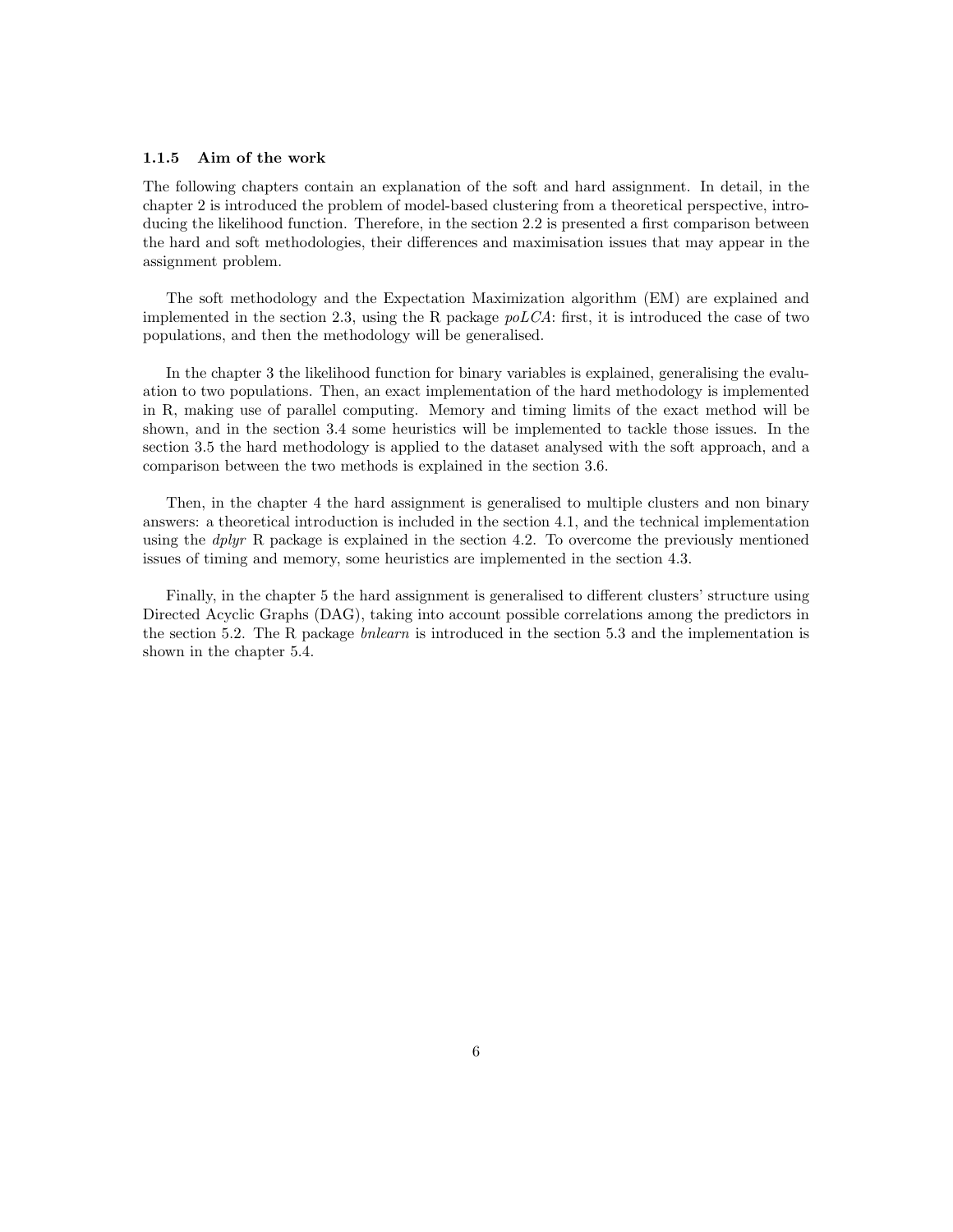### 2 Maximum Likelihood estimation

#### 2.1 Likelihood function

Suppose to have a random variable X with a density function  $f_X(x; \lambda)$  given with a parameter  $\lambda$ . Let's suppose we observe a  $x_1$  from such distribution; we then define the likelihood function as follows:

$$
\mathcal{L}(\lambda; x_1) := f(x_1; \lambda)
$$

i.e., the likelihood is a function of  $\lambda$  instead of x, as it happens for the density function. We can also define the logarithm of the likelihood function since it would be useful to deal with with maximization problems: actually, it does not make any difference to maximise a function or its logarithm where the function is positive, but we are dealing with probability functions (in case of zeros of the likelihood function, the logarithm would be -Inf, and since the scope is to maximise such function, that would not be computationally a problem). The log-likelihood function will be written as  $l$  and defined then in the following way:

$$
l(\lambda; x_1) := \log(\mathcal{L}(\lambda; x_1))
$$

The MLE (Maximum Likelihood Estimation) consists in solving the following optimization problem, finding the optimum  $\lambda$  that will be called  $\lambda$ , such that:

$$
l(\hat{\lambda};x_1):=\max_{\lambda}l(\lambda;x_1)
$$

Now suppose we have  $X_1, ..., X_n$  iid X, and we observe n independent samples of  $\{x_1, ..., x_n\}$ from such population. Due to independence, the likelihood function is the product of the individual likelihood functions:

$$
\mathcal{L}(\lambda; x_1, ..., x_n) := \prod_{j=1}^n f(x_j; \lambda)
$$

Then, following from the properties of logarithms, the log-likelihood function  $l$  becomes:

$$
l(\lambda; x_1, ..., x_n) = \sum_{j=1}^n \log(f(x_j; \lambda))
$$

Notice that  $\lambda$  can be more than one scalar value, for example, for the Normal case we have both  $\mu$  and  $\sigma^2$  which define the distribution function. In this case, supposing we already observed  ${x_1, ..., x_n}$ , the log Likelihood function becomes:

$$
l(\mu, \sigma^2; x_1, ..., x_n) = -\frac{n}{2} log(2\pi) - \frac{n}{2} log(\sigma^2) - \frac{1}{2\sigma^2} \sum_{j=1}^n (x_j - \mu)^2
$$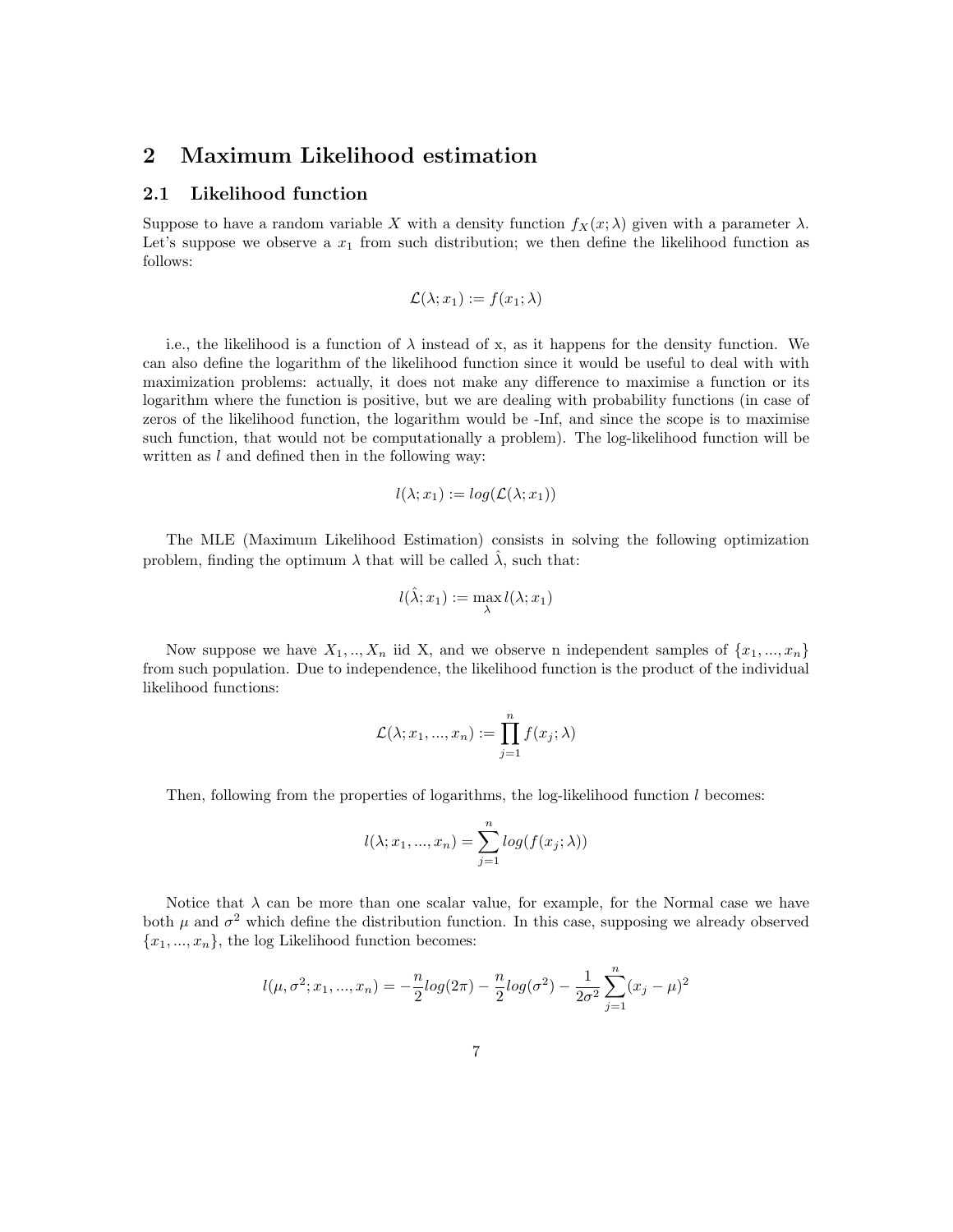This leads to the following maximisation problem:

$$
l(\hat{\mu}, \hat{\sigma}; x_1... , x_n) := \max_{\mu, \sigma} \left( -\frac{n}{2} log(2\pi) - \frac{n}{2} log(\sigma^2) - \frac{1}{2\sigma^2} \sum_{j=1}^n (x_j - \mu)^2 \right)
$$
  
= 
$$
\left( -\frac{n}{2} log(\sigma^2) - \frac{1}{2\sigma^2} \sum_{j=1}^n (x_j - \mu)^2 \right)
$$

Setting the partial derivatives (respect to  $\mu$  and  $\sigma^2$ ) equal to zero, the following result is obtained:

$$
\hat{\mu} = \frac{\sum_{j=1}^{n} x_j}{n}
$$

$$
\hat{\sigma}^2 = \frac{\sum_{j=1}^{n} (x_j - \mu)^2}{n}
$$

It is not always so trivial to solve such optimisation problem, since in this lucky case we can evaluate derivatives and obtain analytically the global maximum, but, in general, this is not feasible, and other strategies are required.

We can further improve this model, assuming the presence of two underlying distribution functions behind our data: in such case, using a "hard" approach (which will be discussed afterwards) each unit may be extracted from one of the two distributions. Let's suppose the independence among  $x_1, ..., x_n$  and among the clusters. Then, to find the best approximation of the two distributions it is necessary to find, for each configuration of  $x_1, ..., x_n$  in each of the two clusters, the best parameters  $\lambda$  and  $\hat{\sigma}$  for such configuration. The configuration that returns the highest likelihood will be considered as the best one that fits the data.

If the data are not extracted from a normal population, in general, the problem becomes more difficult, since there is no general analytical solution to it. Some approaches will be presented afterwards to face this issue.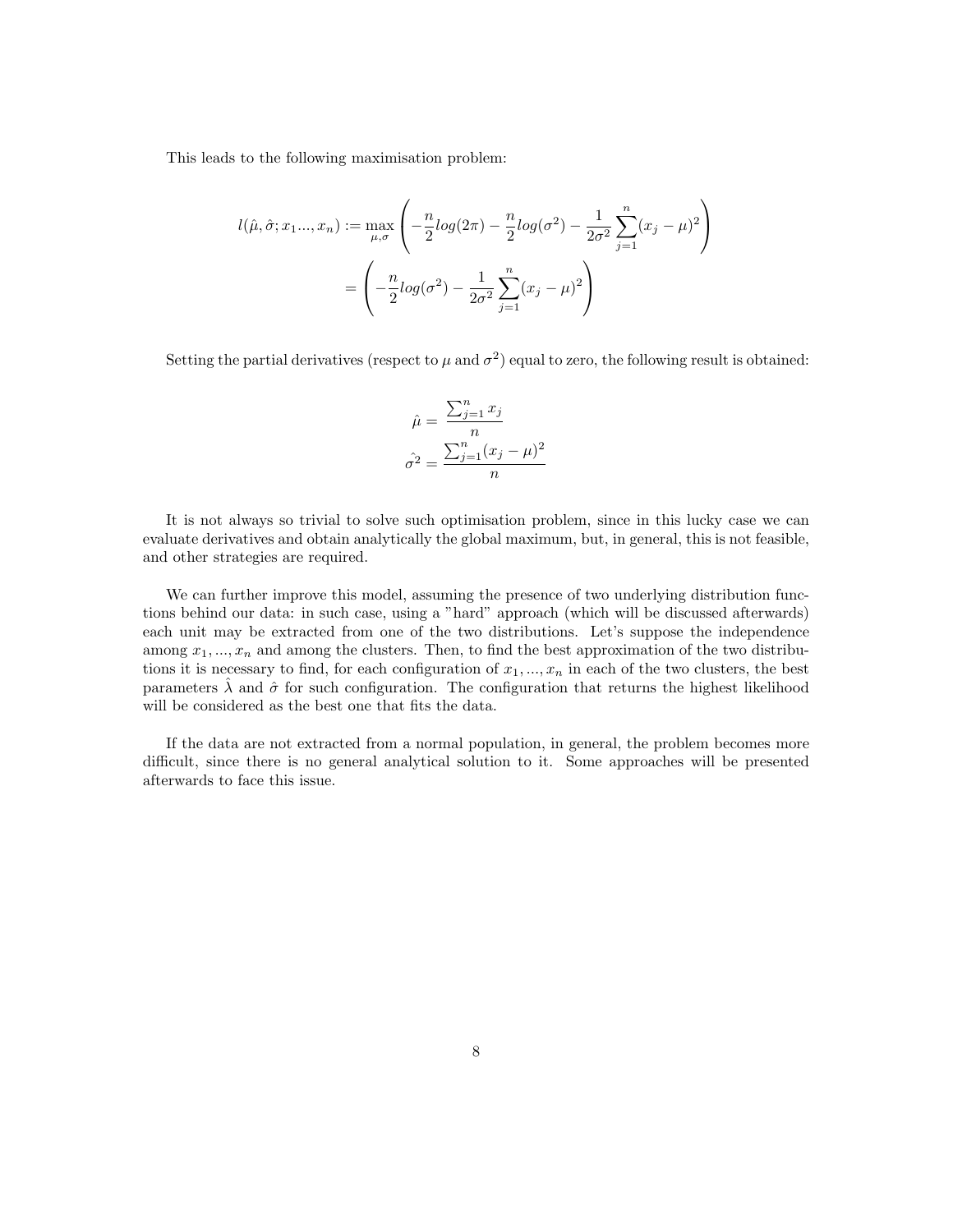#### 2.2 Hard versus Soft Estimation

#### 2.2.1 General introduction to the two approaches

In clustering problems, two methodologies are available: a hard approach and a soft one.

The hard assignment assigns every observed unit to a group (cluster) only [9]: from a theoretical point of view (that will be developed afterwards), a label  $\gamma$  is assigned to each unit such that

$$
\gamma_j = k
$$

means that the point j is assigned to the cluster k, i.e. the cluster  $C_k$  may be defined as the set of all units j such that  $\gamma_j = k$ . The  $\gamma$  are estimated with the maximum likelihood method, fitting pre-defined distributions over the observed units.

The soft assignment is instead about assigning to each unit a probability (or degree of membership) to belong to each possible cluster [3] [4]. Such probabilities may be estimated using an approximation of the likelihood function, assuming that each point has a probability  $\pi_l$  to belong to each cluster, with a total of K possible populations:

$$
f(x) = \sum_{l=1}^{K} \pi_l f(x, \theta_l)
$$

Such probabilities may be estimated making use of the Latent Class modeling, i.e. assuming that there exist an unobserved variable (for each unit) that tells from which class the unit is coming from. The EM algorithm will be explained on the basis of this concept, assuming the local independence of the variables.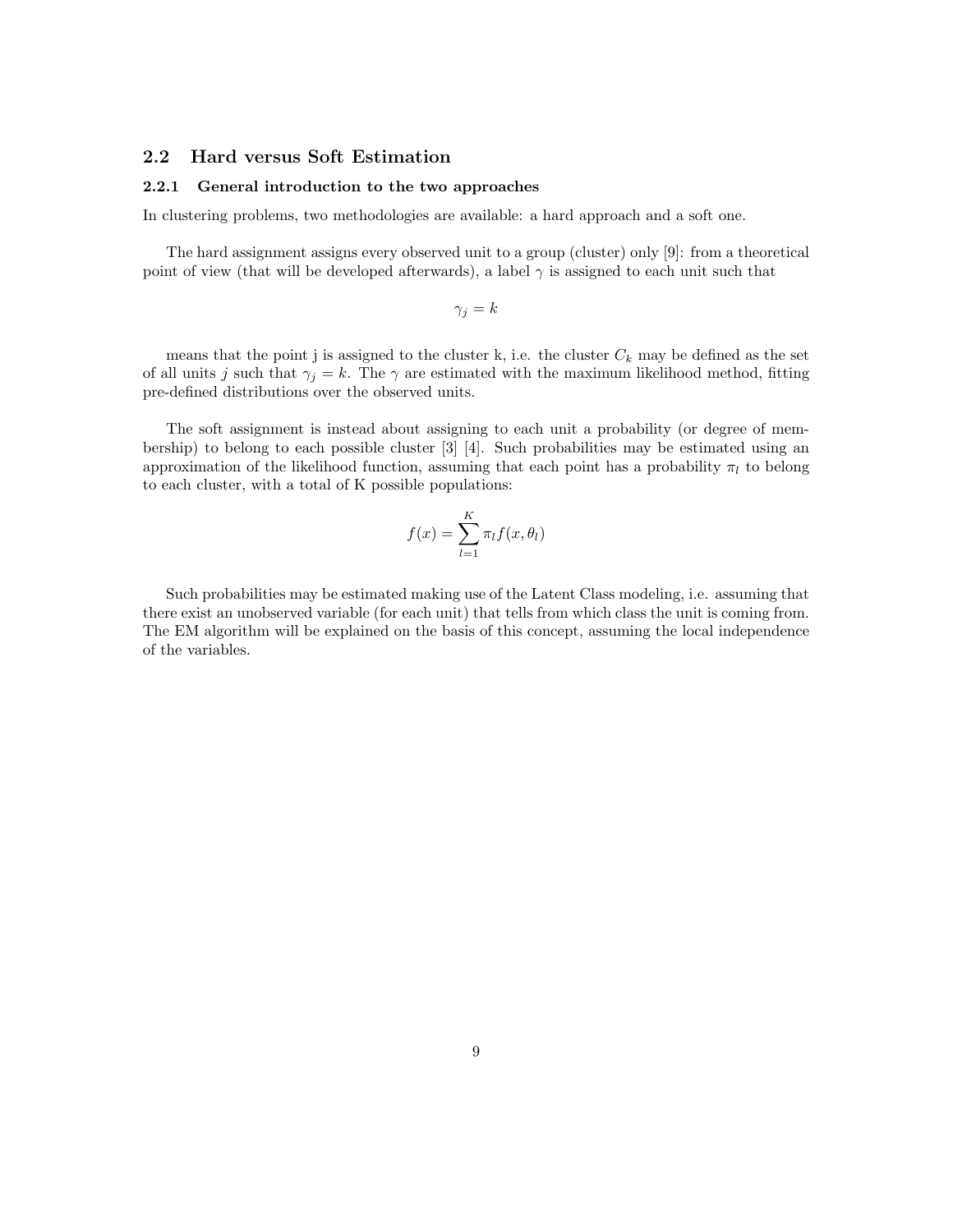#### 2.2.2 Differences among the two approaches

In general the hard and soft approaches differ. The differences can be explained by the fact that the two methodologies find the "best" configuration (depending on the method used, it may be a local optimum), maximising a different function, that for the hard approach is the likelihood function, while for the soft is, as said, an approximation of it, assuming that each unit may belong to each cluster with a certain probability. In terms of formulas, assuming for simplicity two clusters (+ and -) and local independence of the variables, the two functions to be maximised are written as follows:

$$
\mathcal{L}_H = \prod_{i=1}^n f(x_i; \theta^+)^{\gamma_i} f(x_i; \theta^-)^{1-\gamma_i}
$$

$$
\mathcal{L}_S = \prod_{i=1}^n [\eta f(x_i; \theta^+) + (1-\eta) f(x_i; \theta^-)]
$$

where  $\eta$  is the global probability to be extracted from the first cluster, and so the individual probability to belong to the first cluster  $\hat{\pi}_i$  is:

$$
\hat{\pi_i} = \frac{\hat{\eta}f(x_i; \theta^+)}{\hat{\eta}f(x_i; \theta^+) + (1 - \hat{\eta})f(x_i; \theta^-)}
$$

With the EM algorithm, the results are found maximising the  $\mathcal{L}_S$  function via a two steps approach, called respectively "expectation" and "maximization".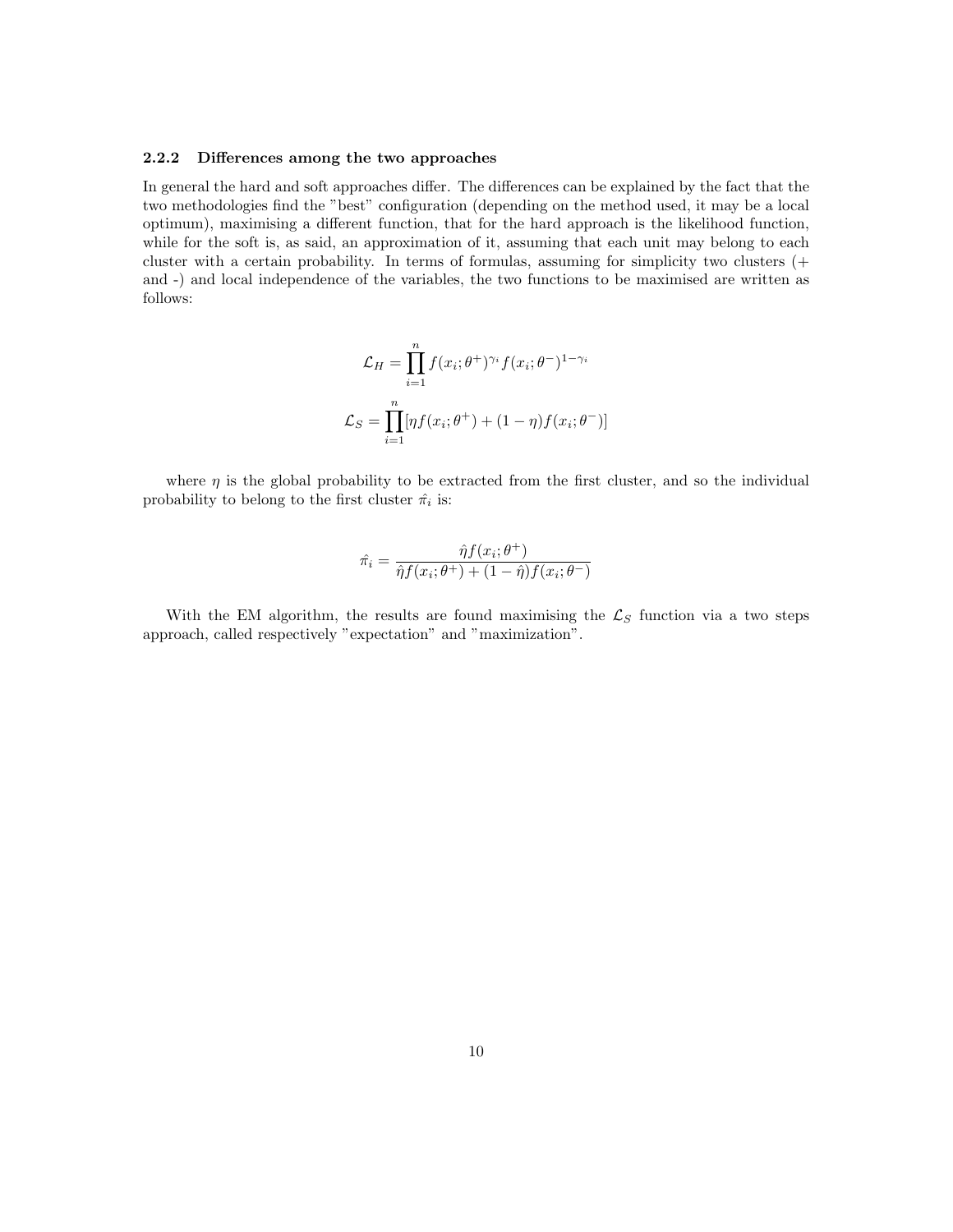#### 2.2.3 Maximisation issues

As a general statement, the maximisation problem is not immediate, since it may be possible to find trivial maxima of the Likelihood function equal to infinite. Supposing to have observed  $\{x_1, ..., x_n\}$ , extracted from two gaussian distributions  $Y_1$  and  $Y_2$  with unknown parameters, a trivial solution (with infinite likelihood) would be the following, where one of the two Gaussian is the Dirac's Delta, i.e.:

$$
Y_1 \sim N(x_j, 0)
$$

For each j and for each possible  $Y_2$ , those two distributions solve the maximum likelihood problem, but obviously are not much informative. To overcome this issue, some bounds on the variance will be imposed in the EM algorithm, for example imposing  $\sigma_1$  and  $\sigma_2$  bigger than 0.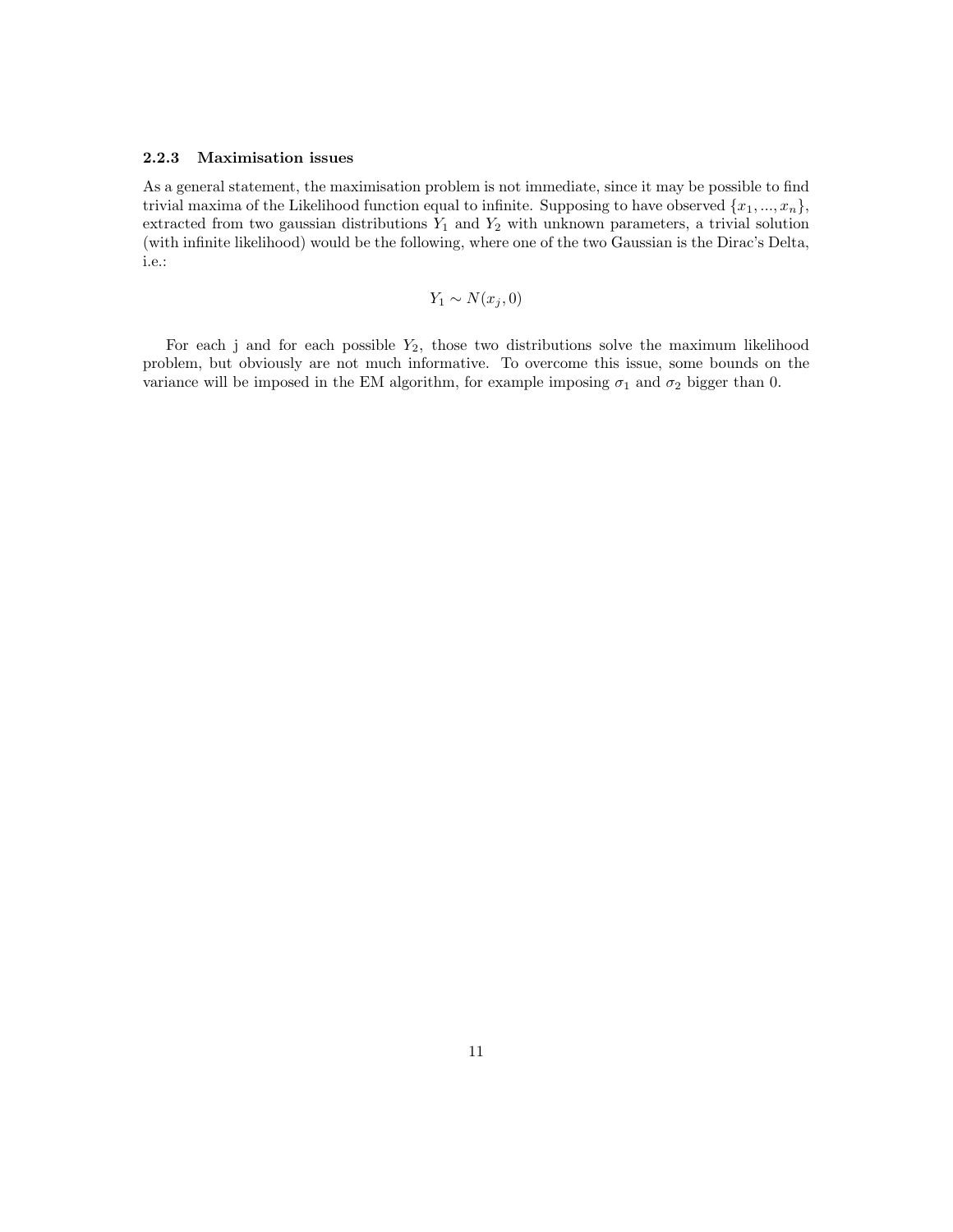#### 2.3 The EM algorithm

#### 2.3.1 Theory of the Expectation Maximization Algorithm

In order to solve the maximisation problem, the "expectation maximisation" algorithm has been introduced. The EM algorithm is an iterative process composed by two parts: expectation and maximization.

One application of this algorithm can be used to make soft assignments for values extracted from two Gaussian populations. The case will be later generalized to other families of distributions.

Returning to the example discussed above of data extracted from two Gaussian variables, suppose to define the following two distributions with the following parameters:

$$
Y_1 \sim N(\mu_1, \sigma_1)
$$

$$
Y_2 \sim N(\mu_2, \sigma_2)
$$

and let suppose to extract some identically distributed samples from the two populations:

$$
X_{11},..., X_{n_11}
$$
 *iid*  $Y_1$   
 $X_{12},..., X_{n_12}$  *iid*  $Y_2$ 

Clearly a priori it is impossible to know from which of the two distributions the observations come from, so the idea behind the EM algorithm is to add a latent (i.e. not observed, considering it as "missing" data to estimate) random variable taking values into  $\{0, 1\}$  (which will be called  $\Delta$ ):

$$
\Delta \sim bernoulli(\pi)
$$

Where  $\pi$  is the probability for  $\Delta$  to be equal to 1. Then, once  $\Delta$  has been defined, it is possible to define the mixture Y of the two underlying Gaussians  $Y_1$  and  $Y_2\colon$ 

$$
Y := (1 - \Delta)Y_1 + \Delta Y_2
$$

So in the case  $\Delta$  assumes value 1, the corresponding observation Y belongs to class 2. Y is not a gaussian distribution, and its probability density function (pdf) is the following (it can computed by the above definition of Y):

$$
f_Y(x; \theta) = (1 - \pi) f_{Y1}(x; \theta) + \pi f_{Y2}(x; \theta)
$$

where, in the previous formula,  $\theta$  is a vector containing all the following parameters introduced:

$$
\theta = (\pi, \sigma_1, \sigma_2, \mu_1, \mu_2)
$$

and  $f_1$  e  $f_2$  are the pdfs of the gaussians  $Y_1$  and  $Y_2$ . Making a hypothesis of independence among the extractions from the two samples, it is possible to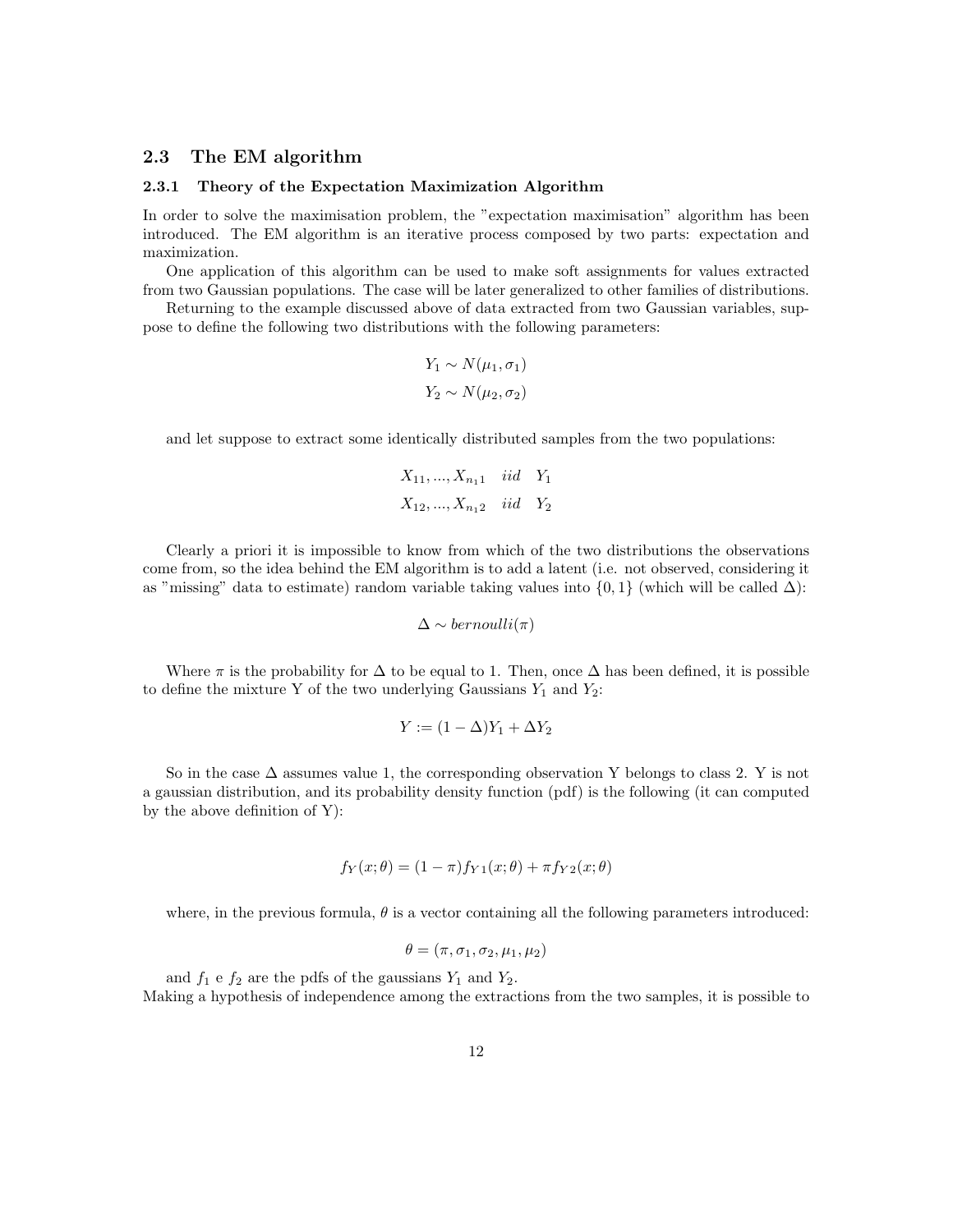rewrite the likelihood function as a product, given the observations of the N values extracted from the two populations:

$$
\mathcal{L}(\theta; x_1, ..., x_N) = \prod_{j=1}^N ((1-\pi)\mathcal{L}_{Y_1}(\theta_1; x_1, ..., x_N) + \pi \mathcal{L}_{Y_2}(\theta_2; x_1, ..., x_N))
$$

where  $\theta_k = (\mu_k, \sigma_k)$  for  $k = 1, 2$ . Thus, the log-likelihood can be rewritten as the following sum::

$$
l(\theta; x_1, ..., x_N) = \sum_{j=1}^{N} log ((1-\pi)\mathcal{L}_{Y_1}(\theta_1; x_1, ..., x_N) + \pi \mathcal{L}_{Y_2}(\theta_2; x_1, ..., x_N))
$$

So it would be necessary to solve the problem of optimization in the set where  $\theta$  is defined, since  $x_1, ..., x_N$  are observed and l is a function of  $\theta$  only.

However the problem can be simplified through the following assumption: suppose it is known that  $\Delta_j = 1$ , then the corresponding observation j would come, as said, from the distribution 2 ( vice versa  $\Delta_j = 0$  implies that j comes from distribution 1). So let's suppose  $\Delta_j$  is known, therefore it is possible to rewrite the function of log-likelihood in the following way (instead of  $\pi$  it is sufficient to use  $\Delta_i$ , supposed as known), and rename it  $l_0$ :

$$
l_0(\theta; x_1, ..., x_N, \Delta_1, ..., \Delta_N) =
$$
  
= 
$$
\sum_{j=1}^N [(1 - \Delta_j)log(\mathcal{L}_{Y_1}(\theta_1; x_1, ..., x_N)) + \Delta_j log(\mathcal{L}_{Y_2}(\theta_2; x_1, ..., x_N))] +
$$
  
+ 
$$
\sum_{j=1}^N [(1 - \Delta_j)log(1 - \pi) + \Delta_j log\pi]
$$

In this way, it is clear that the maximizers of  $\sigma_k$  and  $\mu_k$  are the sample mean and the sample standard deviation of the variables belonging to the groups 1 and 2.

Then, since we do not have any information a priori about the groups, first of all we have to estimate  $\Delta_i$ , and this is the first step of the algorithm, the expectation: it is reasonable to approximate at each step the random variable  $\Delta_j$  with his expected value, that will be defined in the following way (for all j in  $\{1, ..., N\}$ ):

$$
\gamma_j := E[\Delta_j | \theta, x_1, ..., x_N] = (since \Delta_j \sim be(\pi))
$$
  
=  $P(\Delta_j = 1 | \theta, x_1, ..., x_N)$ 

 $\gamma_i$  is also called "responsibility" for j, and indicates the posterior probability for the sample to belong to the class 2.

Then it is necessary to initialise all the parameters contained in  $\theta$ , i.e.  $(\pi, \sigma_1, \sigma_2, \mu_1, \mu_2)$ : it is reasonable to initialise  $\pi = 0.5$  since it's not present any information a priori about the belonging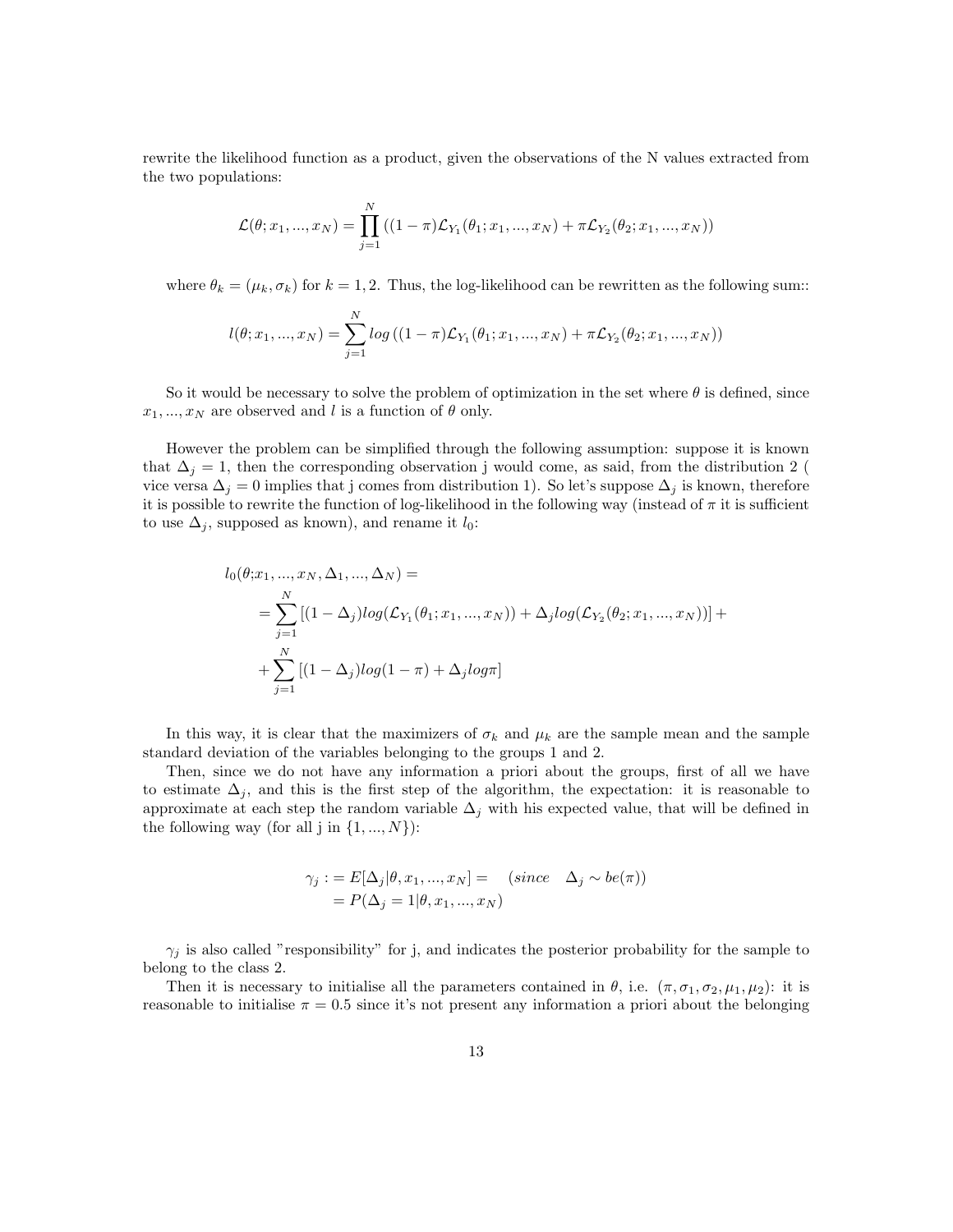of a variable to the class 2, while for  $\sigma_k, \mu_k$  it is possible to use the information contained in the sample, i.e.,  $\mu_1$  and  $\mu_2$  can be initialised as two random observations  $z_1$  and  $z_2$ , while  $\sigma_k$  can be estimated as the overall standard deviation (for k in  $\{1, 2\}$ ):

$$
\pi^{0} = 0.5
$$
  
\n
$$
\mu_{1}^{0} = z_{1}
$$
  
\n
$$
\mu_{2}^{0} = z_{2}
$$
  
\n
$$
(\sigma_{k}^{0})^{2} = \frac{1}{N-1} \sum_{j=1}^{N} (x_{j} - \bar{x})^{2}
$$

It is important to notice that the global maximum of the likelihood function for this mixture problem is infinite: in fact, assuming  $\mu_1 = x_n$  for some observed  $x_n$ , and  $\sigma_1 = 0$ , an infinite likelihood is obtained, since the gaussian curve tends to approximate the Dirac's Delta function.

In order to avoid this, it is essential to look for solutions that include:

$$
\hat{\sigma_1},\hat{\sigma_2} > 0
$$

Keeping in mind that the algorithm will converge to a local maximum (the global maximum is infinite, and not at all useful), the outcome of the algorithm (i.e. the  $\theta$ ) may not be the "best" one, since there can exist multiple local maximums. As the problem grows in dimensionality, this is even more and more likely to happen.

The structure of the EM algorithm, as said, have the following form for the mixture problem:

#### 1. initialization of  $\theta$

2. expectation step: updating the responsibilities  $\gamma_j$  for each j in  $\{1, ..., n\}$ :

$$
\hat{\gamma_j} \leftarrow \frac{\pi f_{Y_2}(y_j; \theta_2)}{(1-\pi)f_{Y_1}(y_j; \theta_1) + \pi f_{Y_2}(y_j; \theta_2)}
$$

3. maximization step: for this mixture problem, it is sufficient to update sample standard deviations and means (in a "soft" way, considering the already estimated  $\gamma_i$ ):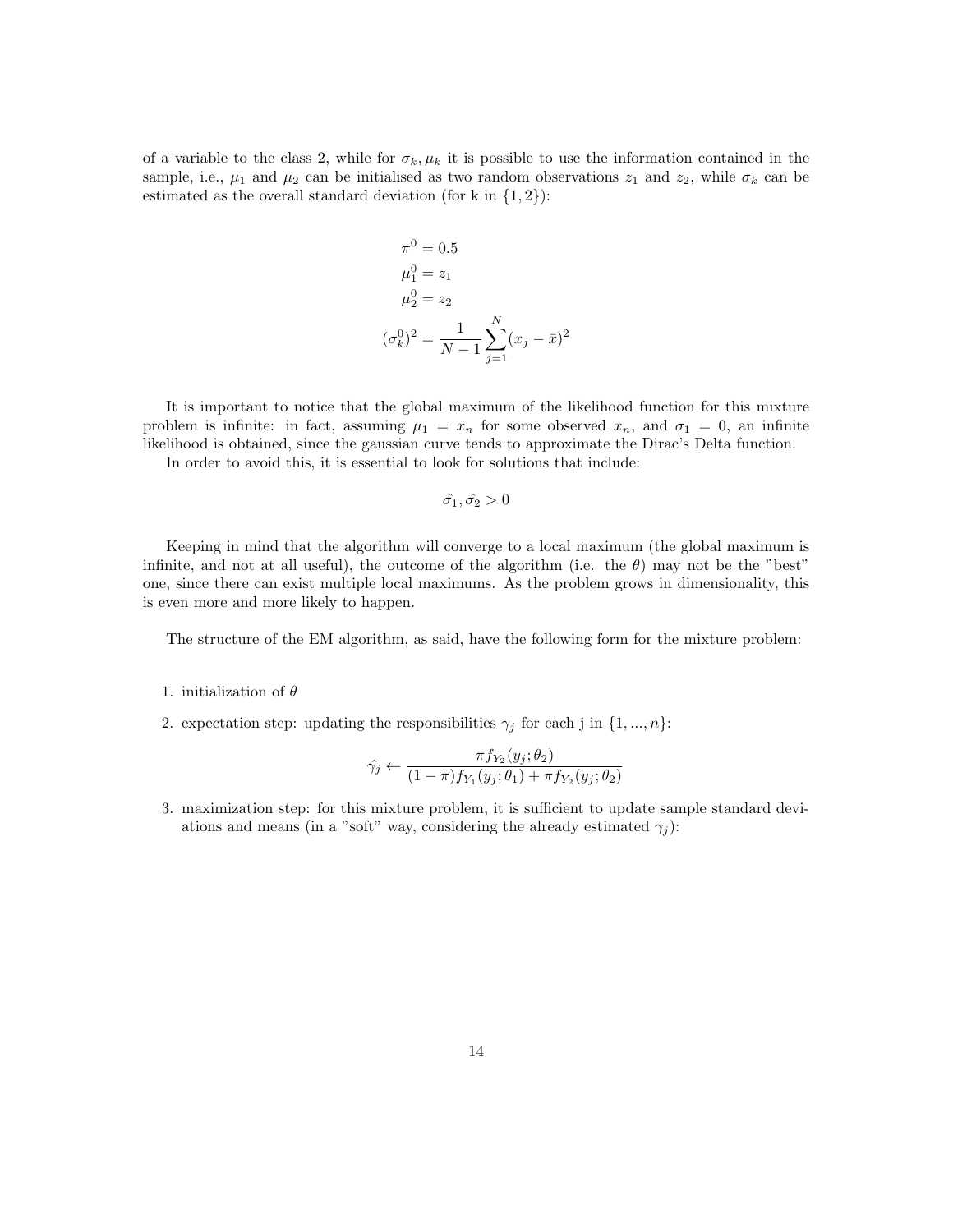$$
\hat{\mu}_1 \leftarrow \frac{\sum_{j=1}^N (1 - \gamma_j) y_j}{\sum_{j=1}^N (1 - \gamma_j)}
$$
\n
$$
\hat{\mu}_2 \leftarrow \frac{\sum_{j=1}^N \gamma_j y_j}{\sum_{j=1}^N \gamma_j}
$$
\n
$$
(\hat{\sigma_1})^2 \leftarrow \frac{\sum_{j=1}^N (1 - \gamma_j) (y_j - \mu_1)^2}{\sum_{j=1}^N (1 - \gamma_j)}
$$
\n
$$
(\hat{\sigma_2})^2 \leftarrow \frac{\sum_{j=1}^N \gamma_j (y_j - \mu_2)^2}{\sum_{j=1}^N \gamma_j}
$$
\n
$$
\hat{\pi} \leftarrow \frac{\sum_{j=1}^N \gamma_j}{N}
$$

Step 2 and 3 are iterated until the algorithm converges with respect to some criteria.

Of course the procedure can be extended to other density functions, introducing latent unobserved variables in the problem (this technique is called "augmentation"). For this general case, we define the set of complete data  $T$  as follows:

$$
T:=Z\cup Z^m
$$

where Z is the set of observed data, while  $Z<sup>m</sup>$  is the set of the latent (or, unobserved or missing) variables. Coming back to the gaussian mixture, it was the case that  $Z = \{x_1, ..., x_N\}$  and  $Z^m = {\{\Delta_1, ..., \Delta_N\}}$ . The likelihood will be therefore written as  $l_0(\theta;T)$ . In addition, a function Q (of one variable,  $\theta$ ) is introduced as follows (supposing to be in the n-th step of the algorithm, therefore there is an approximation of  $\theta$  equal to  $\theta^{(n)}$ :

$$
Q(\theta; \theta^{(n)}):=E[l_0(\theta;T)|Z,\theta^{(n)}]
$$

Instead of maximising the likelihood function, it can be shown the equivalence of maximising the previous  $Q$  function. For the gaussian mixture case, the  $l_0$  function to evaluate the expected value is:

$$
l_0(\theta; x_1, ..., x_N, \Delta_1, ..., \Delta_N) =
$$
  
= 
$$
\sum_{j=1}^N [(1 - \Delta_j)log(\mathcal{L}_{Y_1}(\theta_1; x_1, ..., x_N)) + \Delta_j log(\mathcal{L}_{Y_2}(\theta_2; x_1, ..., x_N))] +
$$
  
+ 
$$
\sum_{j=1}^N [(1 - \Delta_j)log(1 - \pi) + \Delta_j log\pi]
$$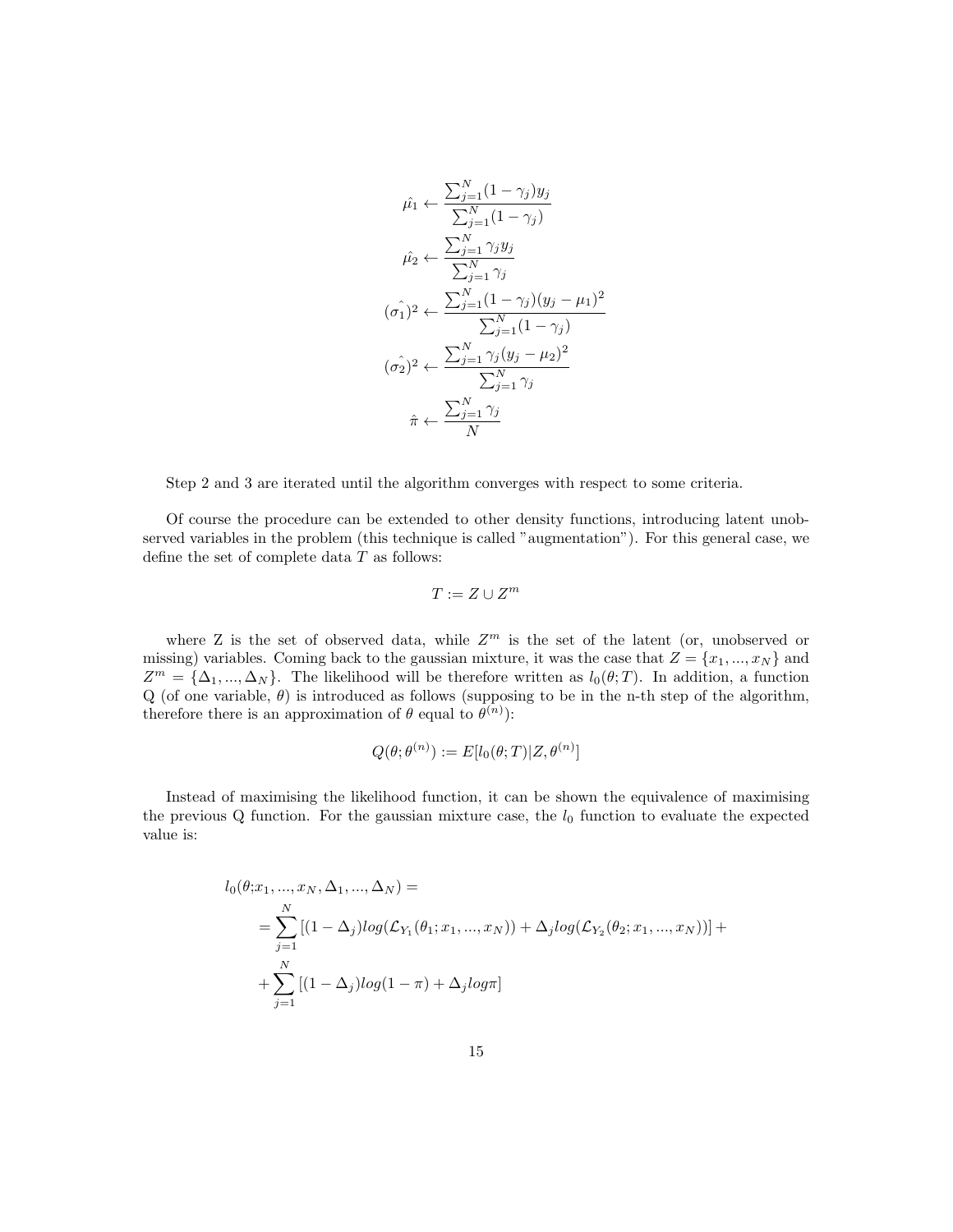then, Q is simply obtained by changing  $\Delta_j$  with  $\gamma_j(\theta^{(n)})$  (last updated value among the iterations). Then the generalised EM algorithm can be summarised as follows:

- 1. initialization of  $\theta^{(0)}$
- 2. expectation step: compute the Q function:

$$
Q(\theta; \theta^{(n)}) := E[l_0(\theta; T)|Z, \theta^{(n)}]
$$

3. maximization step: Q needs to be maximised, updating  $\theta^{(n+1)}$ :

$$
Q(\theta^{(n+1)}; \theta^{(n)}) = \max_{\theta} Q(\theta; \theta^{(n)})
$$

As the gaussian mixture case, the steps 2 and 3 need to be repeated until convergence. Notice also that the third step generalises the gaussian mixture case which was only about finding the sample mean and the sample standard deviation, the MLEs.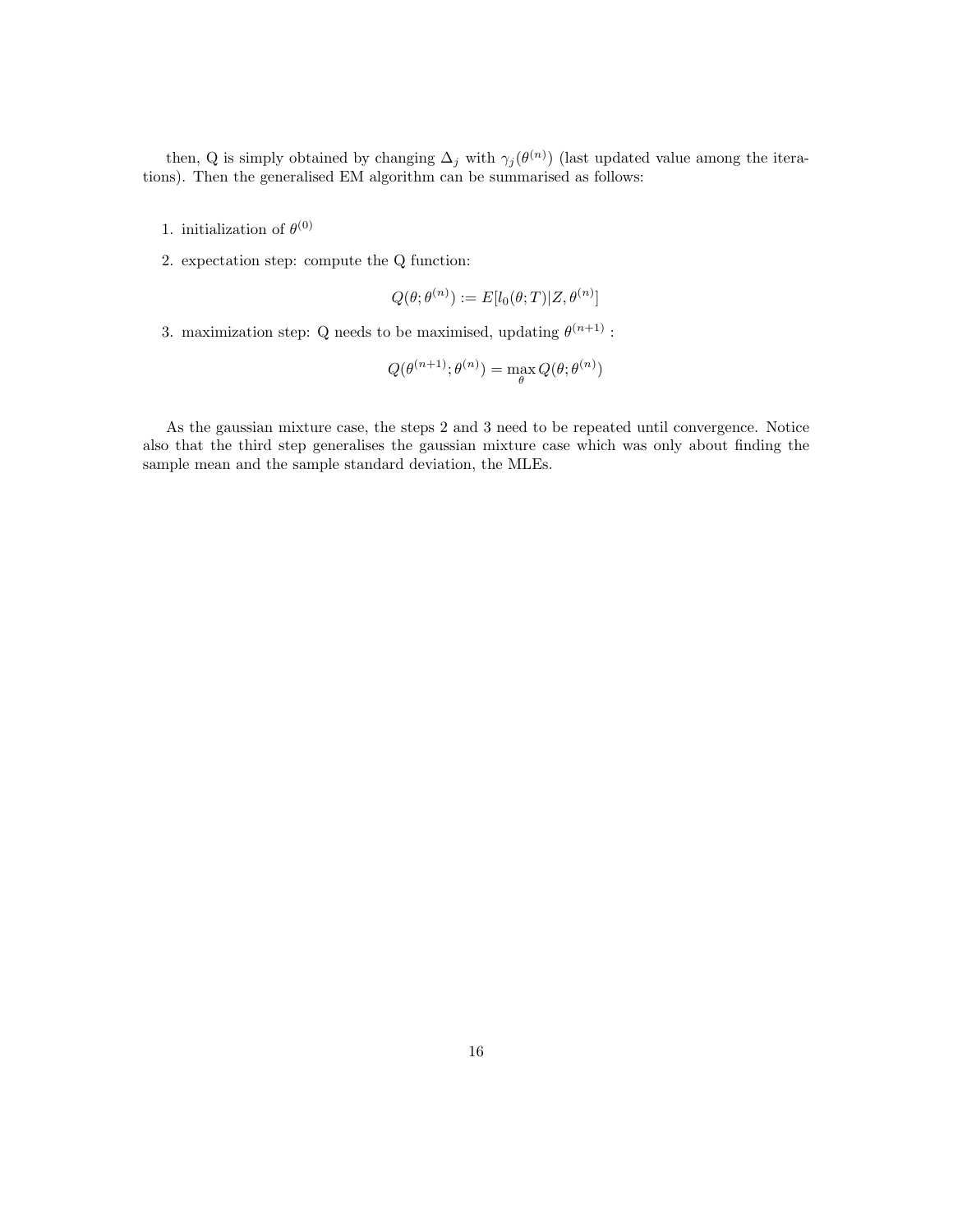| q1             | q <sub>2</sub> | q3       | q4           | frequency      |
|----------------|----------------|----------|--------------|----------------|
| $\mathbf{1}$   | $\mathbf 1$    | 1        | 1            | 15             |
| $\mathbf{1}$   | $\mathbf{1}$   | $\bf{0}$ | $\mathbf{1}$ | 23             |
| $\mathbf{1}$   | 1              | 1        | 0            | 7              |
| $\overline{0}$ | $\mathbf 1$    | 1        | $\mathbf{1}$ | 4              |
| $\mathbf 1$    | $\bf{0}$       | 1        | $\mathbf{1}$ | $\mathbf{1}$   |
| $\mathbf{1}$   | $\mathbf{1}$   | $\bf{0}$ | 0            | 7              |
| $\mathbf{1}$   | 0              | 0        | $\mathbf{1}$ | 6              |
| $\bf{0}$       | 1              | $\bf{0}$ | $\mathbf{1}$ | 5              |
| $\mathbf 1$    | $\bf{0}$       | 1        | $\bf{0}$     | 3              |
| 0              | 1              | 1        | 0            | $\overline{2}$ |
| $\bf{0}$       | 0              | 1        | $\mathbf{1}$ | 4              |
| $\mathbf{1}$   | 0              | 0        | 0            | 13             |
| $\bf{0}$       | $\mathbf{1}$   | $\bf{0}$ | $\bf{0}$     | 6              |
| 0              | 0              | 0        | $\mathbf{1}$ | 4              |
| 0              | $\overline{0}$ | 1        | 0            | $\mathbf{1}$   |
| $\bf{0}$       | 0              | 0        | 0            | 41             |

Figure 1: Observed profiles from the math test

#### 2.3.2 Implementation in R for two populations

The theory of the EM algorithm previously described has an implementation in R in the poLCA (polytomous latent class analysis) package [8]:

library (poLCA)

The example dataset that is going to be used is a survey presented in Bartholomew et al. "Analysis of Multivariate Social Science Data" 2011 (p.284-285), that contains data about a math test composed of 4 questions performed by 142 individuals: if the individual answers are grouped by profiles, the dataset shown in Figure 1 is obtained.

The 1 and 0 answers refer to the correctness of the answer, i.e. 1 refers to a correct answer given by a certain number of inidividuals (frequency), while the 0 refers to a wrong answer. The purpose of a Latent Class Analysis (LCA) composed of two classes would be to divide the individuals between "good" and "bad" students, using the expectation maximization algorithm applied to the latent class  $\Delta$  introduced in the previous chapter. Therefore, the posterior probabilities of belonging to a certain class will be obtained via an iterative process.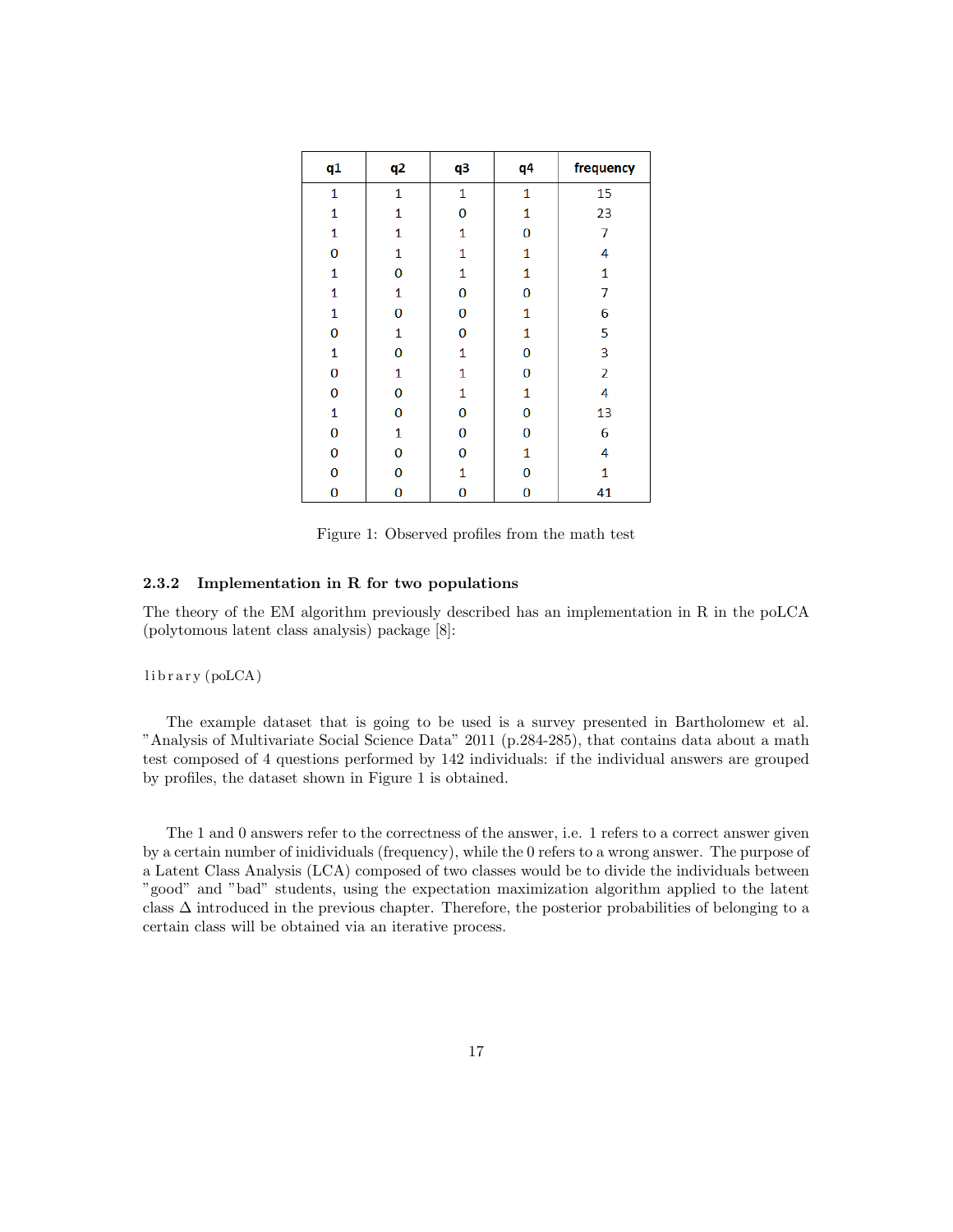In the poLCA package, it is needed to have individual observations rather than the profiles, and the dataset in the appropriate format may be obtained via the following lines:

```
# profiles ' dataset reading
data_Bart < - read.table ('Bartholomew_dataset.txt',
    sep = '\t', header=T)
# creation of the individual dataset
freq, to long < - function (x, freq) \{x \mid rep (1: length (freq), freq), \}data1 <- freq.to.long(data_Bart, data_Bart$Observed_freq)
dataset \leftarrow as . matrix (data1[, 3:6])dim ( dataset)> dim (dataset)
[1] 142 4
```
The algorithm will work under the hypothesis of global independence of  $x_1, ..., x_N$  (where  $N =$ 142, number of individuals participating to the test). In addition, it is essential to make a (strong) assumption about the independence of the answers to the 4 questions (local independence hypotesis). The individual's answers to the questions can be modelled as the following two random variables (one for each group) taking values in  $\{0,1\}^4$ :

$$
Y_1 = (Y_{11}, Y_{12}, Y_{13}, Y_{14})
$$
  

$$
Y_2 = (Y_{21}, Y_{22}, Y_{23}, Y_{24})
$$

where  $Y_{k,l} \sim be(p_{k,l})$  for each  $k = \{1,2\}$  and  $l = \{1,2,3,4\}$ . The distribution functions for  $Y_k$ will have the following form (assuming local independence):

$$
f_{Y_k}(a; \theta_k) = P(Y_k = (a_1, a_2, a_3, a_4)) =
$$
  
=  $P(Y_{k1} = a_1)P(Y_{k2} = a_2)P(Y_{k3} = a_3)P(Y_{k4} = a_4)$ 

where  $a = (a_1, a_2, a_3, a_4)$ , and  $\theta_k = (p_{k,1}, p_{k,2}, p_{k,3}, p_{k,4})$  are the parameters of the two distributions. By its definition, it is also given that

$$
Y_{k,l} \sim be(p_{k,l})
$$

and by hypotesis, each of the  $Y_{k,l}$  is independent to each other. Therefore, under all these assumptions, it is possible to rewrite: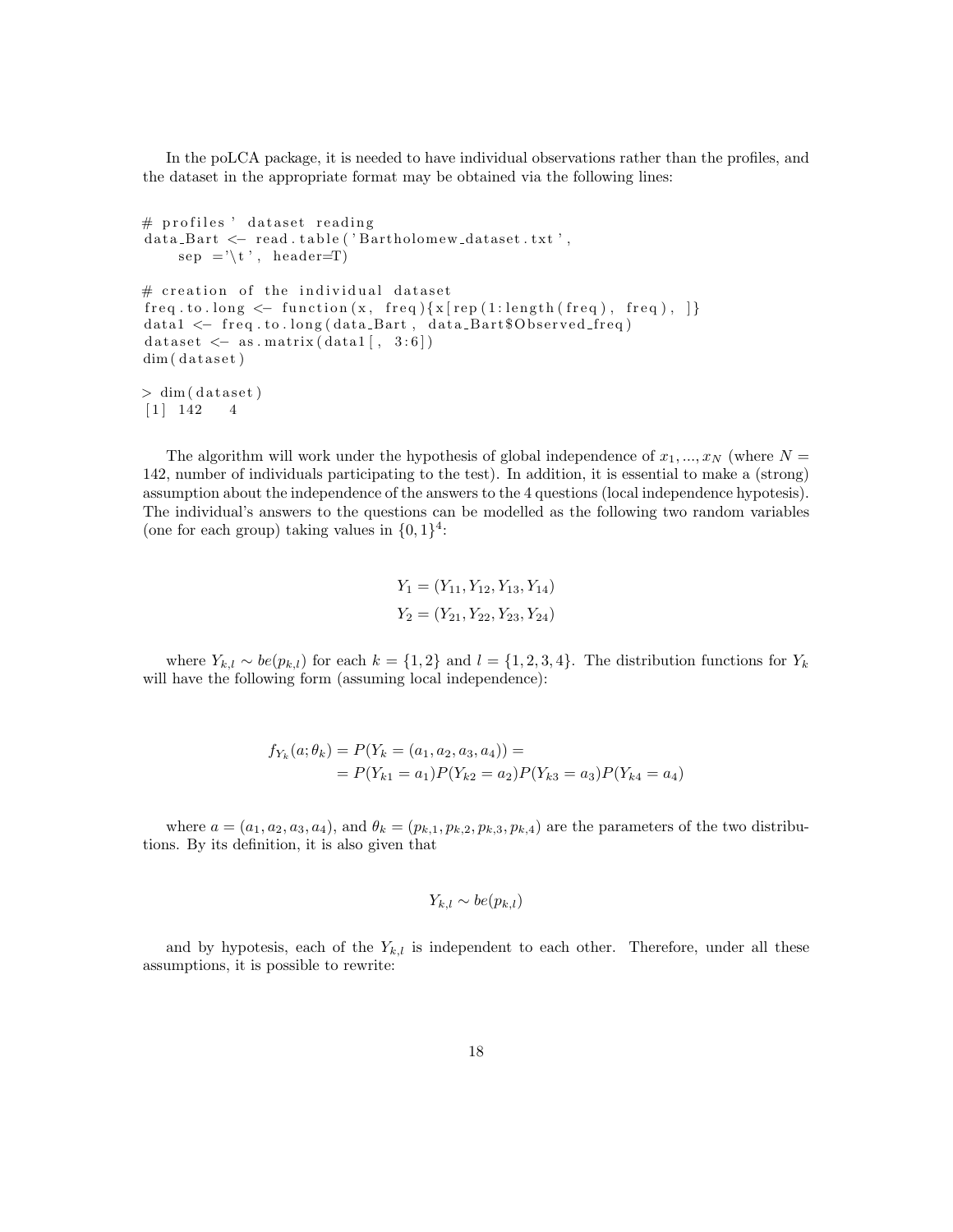$$
f_{Y_k}(a; \theta_k) = \prod_{l=1}^4 p_{k,l}^{a_l} (1 - p_{k,l})^{(1 - a_l)}
$$

As the two distribution functions have been well defined, it is possible to proceed with the EM algorithm, having introduced the  $\Delta$  latent variable such that:

$$
Y = (1 - \Delta)Y_1 + \Delta Y_2
$$

Using the poLCA function, in this case, we built a model without covariates (as expressed with "∼ 1" in the function call). It is necessary to set some parameters for the poLCA iterations:

 $nclass = 2 # number of classes$ maxiter =  $5000 \#$  maximum number of iterations for the EM nrep =  $5 \#$  number of models to evaluate

The model is then built using the previous dataset whose names of the columns are V1, V2, V3, V4 (referring to the binary answers). Furthermore a starting seed is set in order to obtain the same results if the function is run more than once.

```
# building and solving the poLCA model assuming no covariates
set . seed (1)l c \leftarrow poLCA(cbind (V1, V2, V3, V4) \degree 1,
  data = as.data frame(dataset + 1),nclass = nclass, nrep = nrep, verbose = T)
```
=========================================================

=========================================================

Fit for 2 latent classes:

```
number of observations: 142
number of estimated parameters: 9
r e sidual degrees of freedom: 6
maximum log-likelihood: -331.7637
AIC(2): 681.5273BIC(2): 708.1298G^2(2): 8.965682 (Likelihood ratio/deviance statistic)
X^2(2): 9.459245 (Chi-square goodness of fit)
```
The posterior probabilities can be found in the lc object, and so also the clustering labels (i.e. the belonging to the + or - population, evaluated with the posterior probability, using a 0.5 threshold). A plot of such probabilities can be seen in fig 2.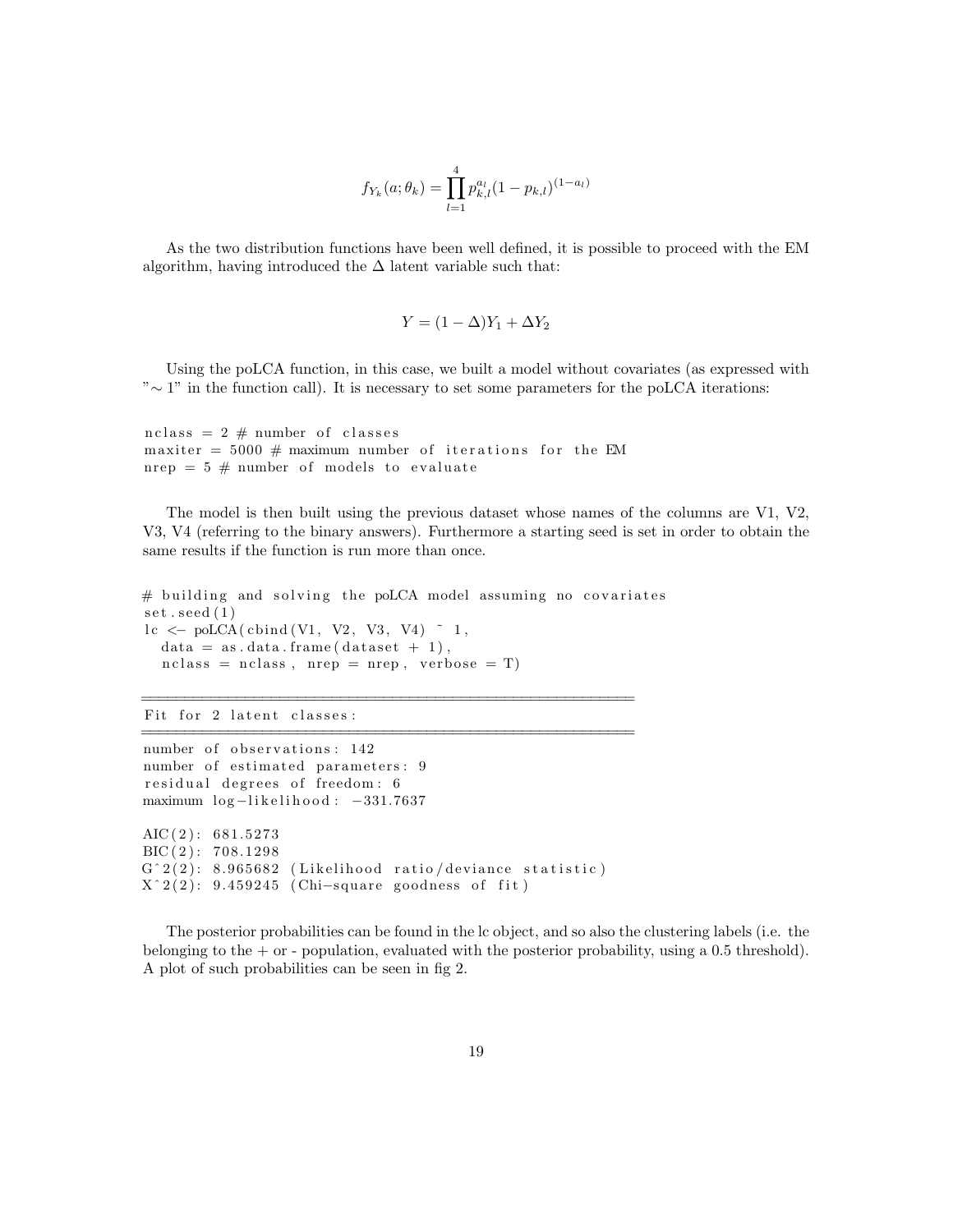

Figure 2: Posterior probabilities estimated with the EM algorithm integrated in the poLCA R package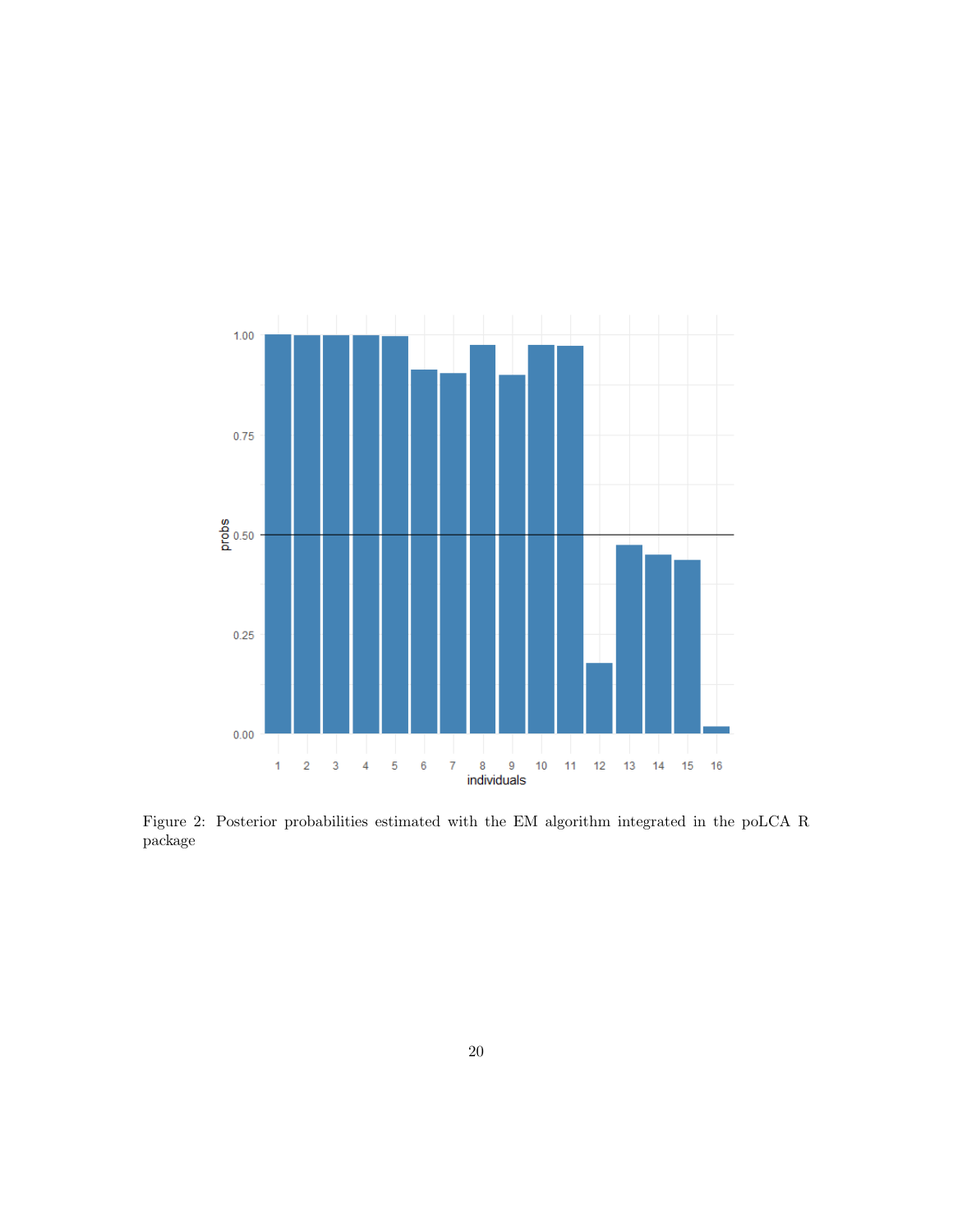

Figure 3: Probability of answering correctly to each question

All the observations below the threshold 0.5 (see horizontal line in the fig 2) will be assigned to the - group, while all the observations above it will be assigned to the  $+$  one. It is also informative to see the probability of answering correctly to each question, inside each of the two clusters: what is expected, is that the  $+$  class has higher probabilities than the  $-$  class. Looking inside the  $\ln$ structure obtained by the poLCA package, it is possible to retrieve such values which are plotted in the fig 3.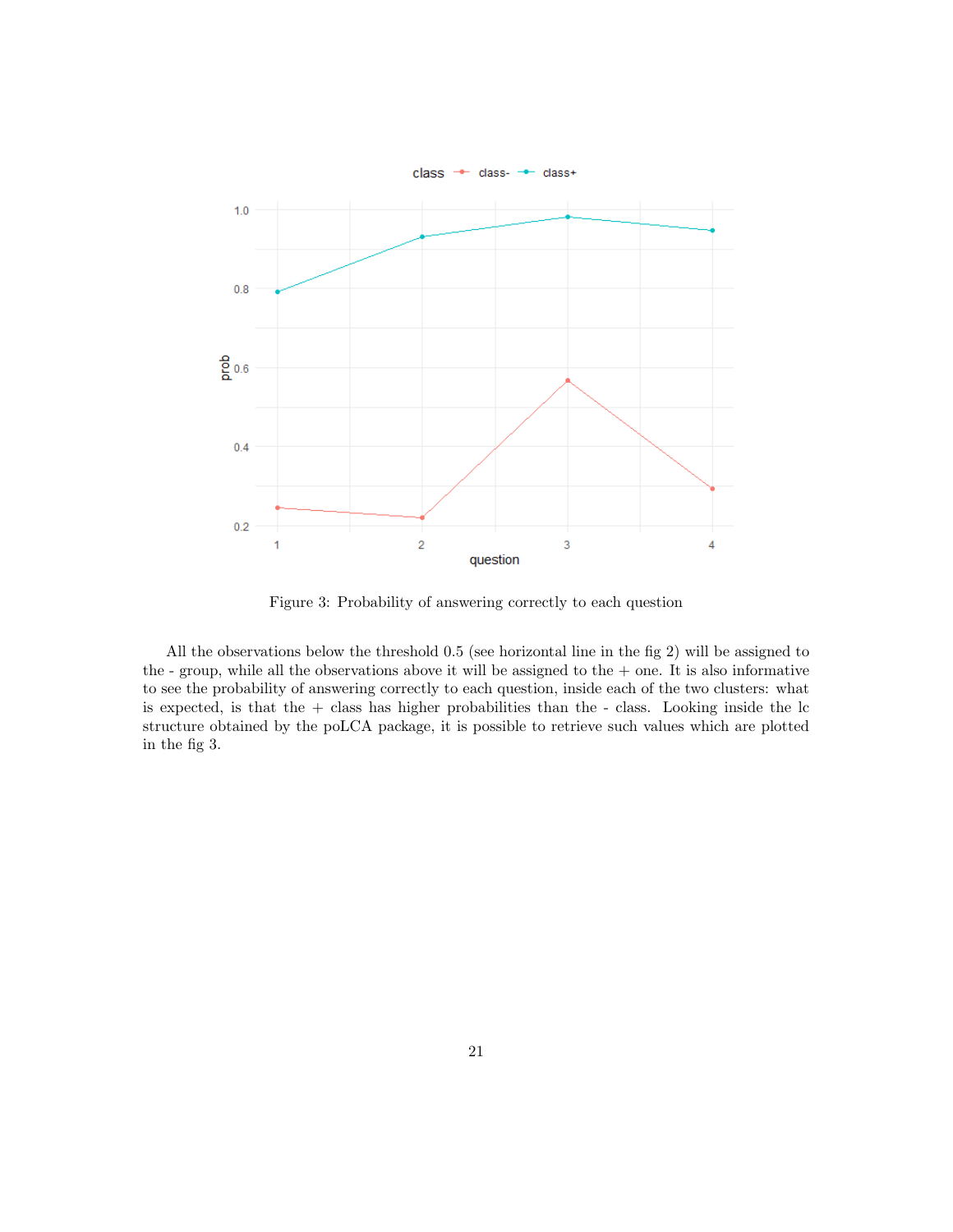#### 2.3.3 Implementation in R for more than two populations

The poLCA package allows to fit more than two distributions to the data, compare the different outcomes on the basis of the BIC (Bayesian Information Criterium): the BIC is returned for each estimated model, so it could be a good option to look for the "best" model investigating among all the returned BICs.

In detail, the BIC criterium is a value assigned to a model, and it allows to compare models with a different number of predictors, using the Likelihood principle: it is not sufficient to compare different models using only the likelihood, since the more predictors are used, the more the Likelihood increase, and this fact may lead to overfitting. Therefore the BIC is defined as follows:

$$
BIC = -2log(\mathcal{L}) + klog(n)
$$

where  $\mathcal L$  is the Likelihood, k the number of parameters of the model, and n is the number of observed values. Then it is clear that, in case the Likelihood is the same, the BIC criterium will assign a better value to the smallest model, since the "best" model is identified with the smallest BIC.

It is therefore possible to build N models that have a number of classes from 2 to  $N + 2$ , and choose the best among them. The estimation can be done as follows, assuming k as the number of classes, different for each model tested:

```
# defining the number of models
N MODELS <− 4
# BIC values for each model
\text{bic Vector} = \text{rep}(0, \text{ N.MODELS})# evaluating each model
for (k \text{ in } 2:(N \text{ MODELS } + 1))lc \leftarrow \text{poLCA}(\text{cbind} (V1, V2, V3, V4)<sup>7</sup> ,
     data = as.data frame(dataset + 1),nclass = k, nrep = 5, verbose = T)bicVector [k - 1] \leq - \log bic
}
```
and therefore it is possible to plot the BIC vector (bicVector) containing the BIC value for each model, as shown in Figure 3.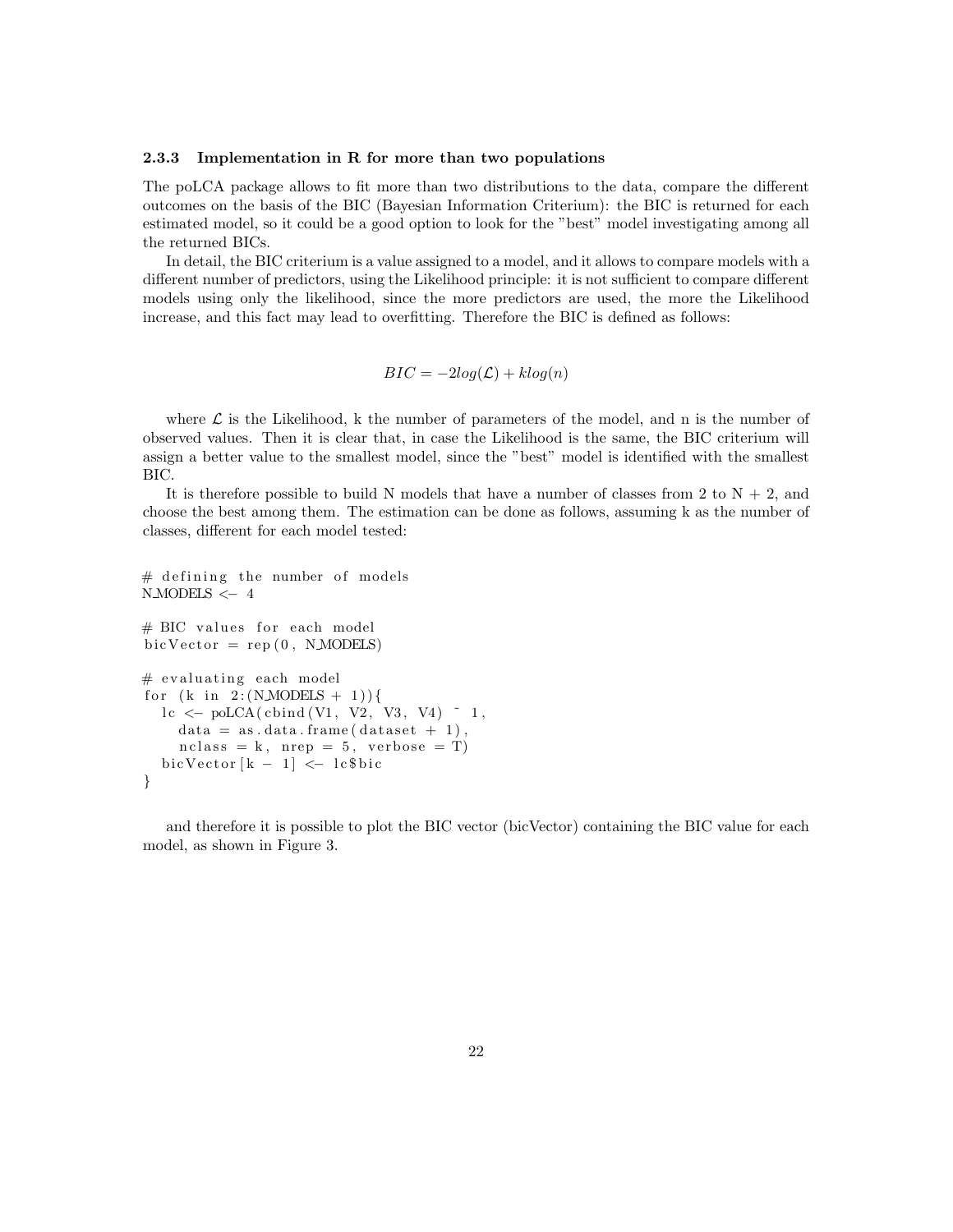

Figure 4: BIC obtained values for each model

As it is clear from the graph, the bigger the parameter set is, the more the BIC is penalised, then the criterium seems to be in favour of the smallest model containing two groups. The interpretability of the model (together with the overfitting) could be also affected by bigger models: in this case it has been said that a model of 2 groups would represent good and non-good students. In case of three groups, it could be used to model "good", "non-good" and "neutral" students. It may be then informative to analyse the  $k = 3$  model, despite the BIC seems to prefer the smallest one with  $k=2$ :

```
# building and solving the poLCA model for k=3 assuming no covariates
lc\_neutral \leftarrow \text{poLCA}(\text{cbind}(V1, V2, V3, V4) \sim 1,data = as.data frame(dataset + 1),maxiter \langle -2000, \text{nclass} = 3, \text{nrep} = 30, \text{verbose} = T \rangle
```
=========================================================

=========================================================

And the obtained results are the following:

Fit for 3 latent classes:

number of observations: 142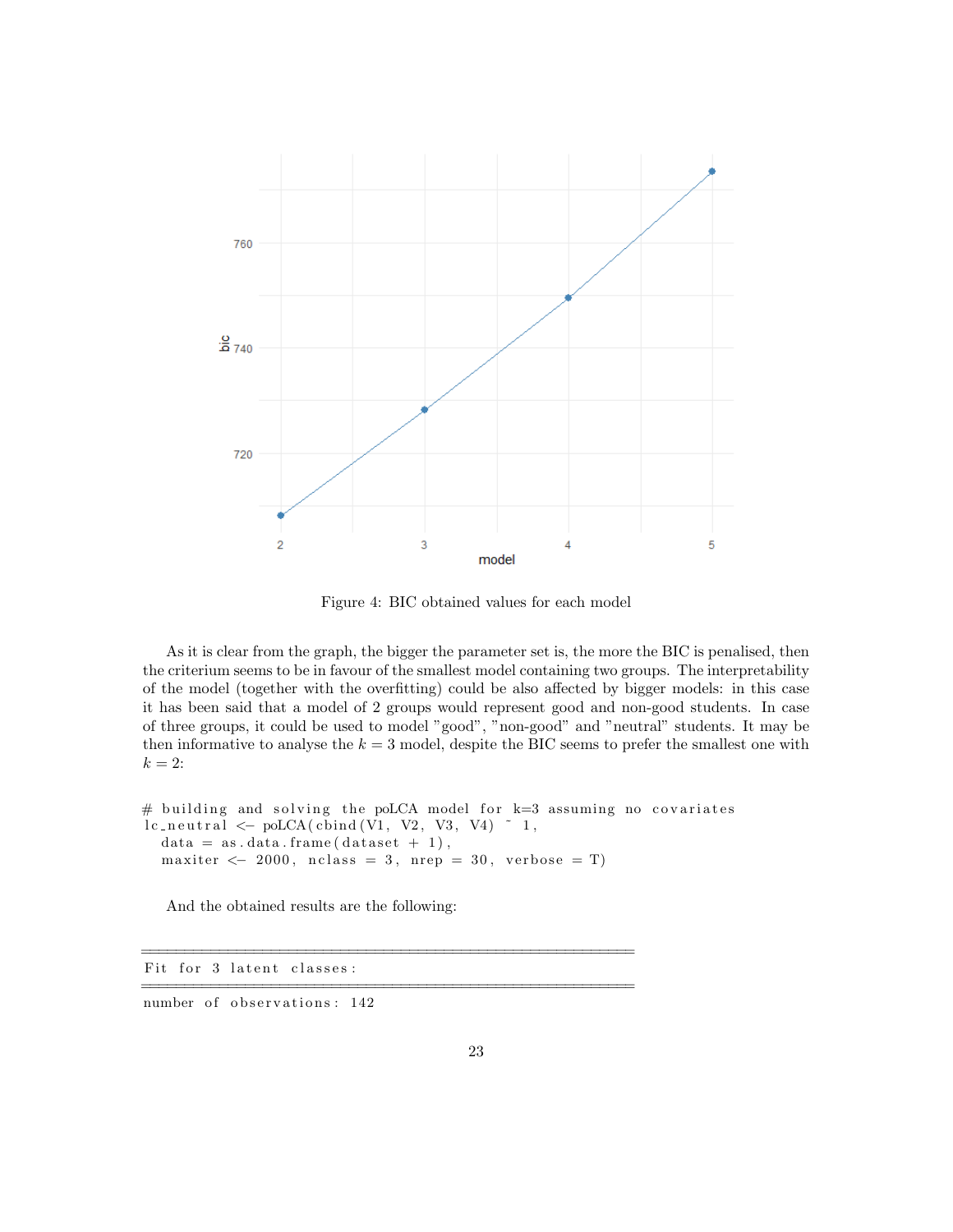

Figure 5: Probability of answering correctly to each question

```
number of estimated parameters: 14
residual degrees of freedom: 1
maximum log-likelihood: -329.3987
AIC(3): 686.7973BIC(3): 728.1789G^2(3): 4.235673 (Likelihood ratio/deviance statistic)
X^2(3): 3.993942 (Chi-square goodness of fit)
```
It would be also informative to see now how the probabilities of correctness changed inside each population: as done before, the proportion of correct answers for each question inside each group is presented in figure 5:

As expected, the neutral students have a probability of around 0.5 to answer correctly, while the other two classes are similarly distributed as in the  $k = 2$  model. Regarding the proportions of profiles (or individuals) inside each population, the exact value is the following:

```
> sum( lc_neutral $predclass = 2)/142[1] 0.443662
```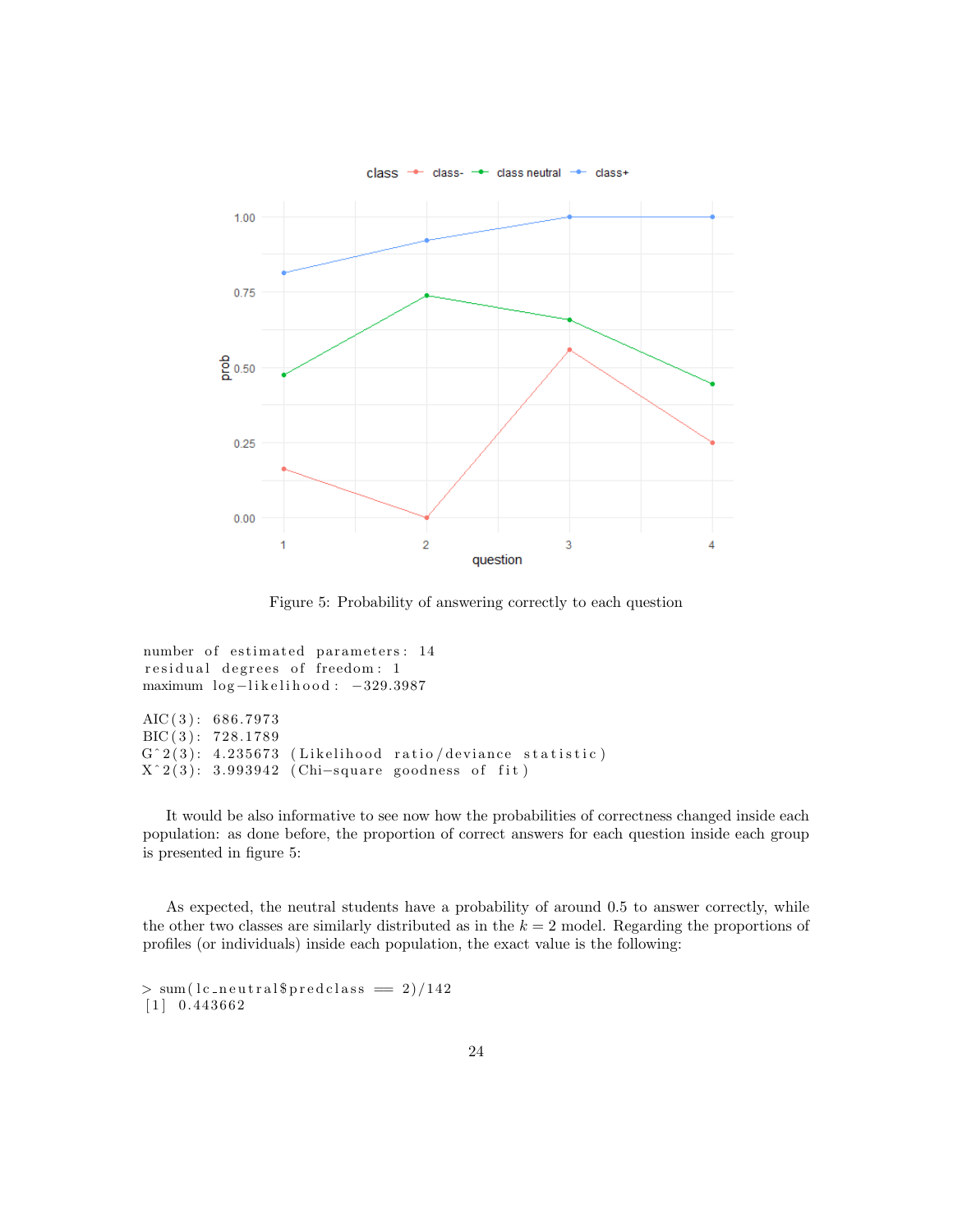```
> sum(lc_neutral$predclass == 3)/142
[1] 0.1338028
> sum(lc_{\text{neutrally}}) = 1)/142[1] 0.4225352
```
where the first number refers to the proportions of individuals assigned to the  $+$  population, the second refers to the neutral population and the last one refers to the - population.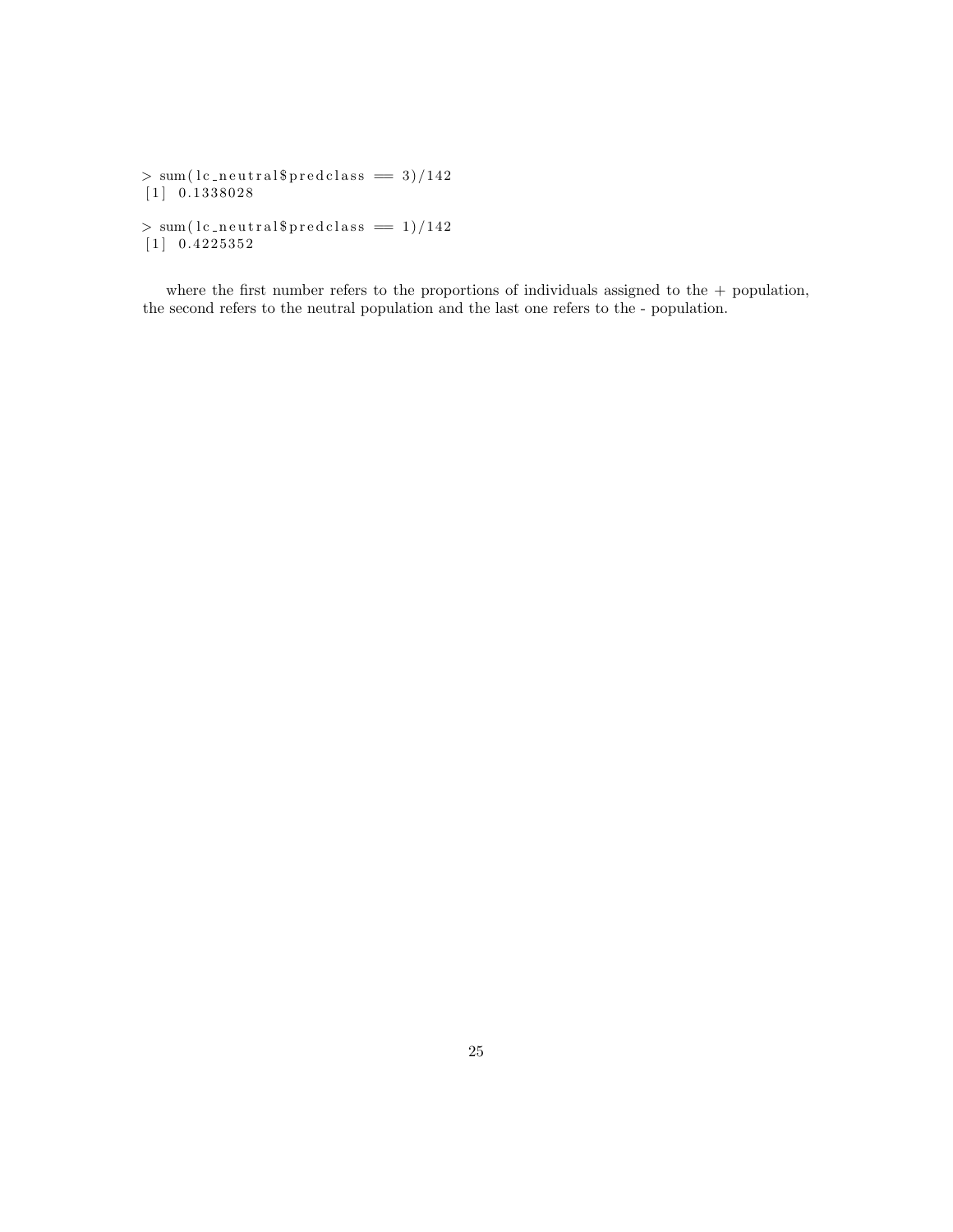#### 3 Hard estimation for two clusters

#### 3.1 The likelihood function for binary variables

Multivariate binary data (or, more generally, categorical) naturally originate from polls, questionnaires, online automated interviews which represent the profiles of  $n$  statistical units (subjects, respondents) responding to  $r$  questions. Usually, data are collected to investigate if there is a sensible separation into two groups, when the group labels (memberships) are not known. In the next pages I will indicate the two groups with  $+$  and  $-$ , as done before.

For each unit  $j \in 1 : N$ , there will be a multivariate  $\{0, 1\}$  vector of r dimensions corresponding to the r binary answers, each denoted as  $0$  or 1. For each individual j, the string of the answers will be written as follows:

$$
x^j := (x^j_1, ..., x^j_r)
$$

while each answer to a binary question  $X_k$  may be modeled as a Bernoulli with parameter  $p_k$ , in short:

$$
X_k \sim be(p_k)
$$

We assume a-priori the local independence of the different questions (a strong but useful hypothesis that may be discarded using a Bayesian network approach, that will be discussed afterwards). The density function of one single unit may then be written as follows:

$$
f_X(x; p) := P(X = x) =
$$

$$
= P(X_1 = x_1, ..., X_r = x_r) =
$$

$$
(by \quad local \quad independence) = \prod_{k=1}^r P(X_k = x_k) =
$$

$$
(by \quad def \quad X_k) = \prod_{k=1}^r \left[ p_k^{x_k} (1 - p_k)^{1 - x_k} \right]
$$

Supposing then to have observed more than one unit, i.e. supposing to have observed a sample of N units  $\{x^1, ..., x^N\}$ , it is possible to write the Likelihood function, taking into account the previous definition of the density function. As it is common practice for random samples, the hypothesis of independence among the observations may be introduced: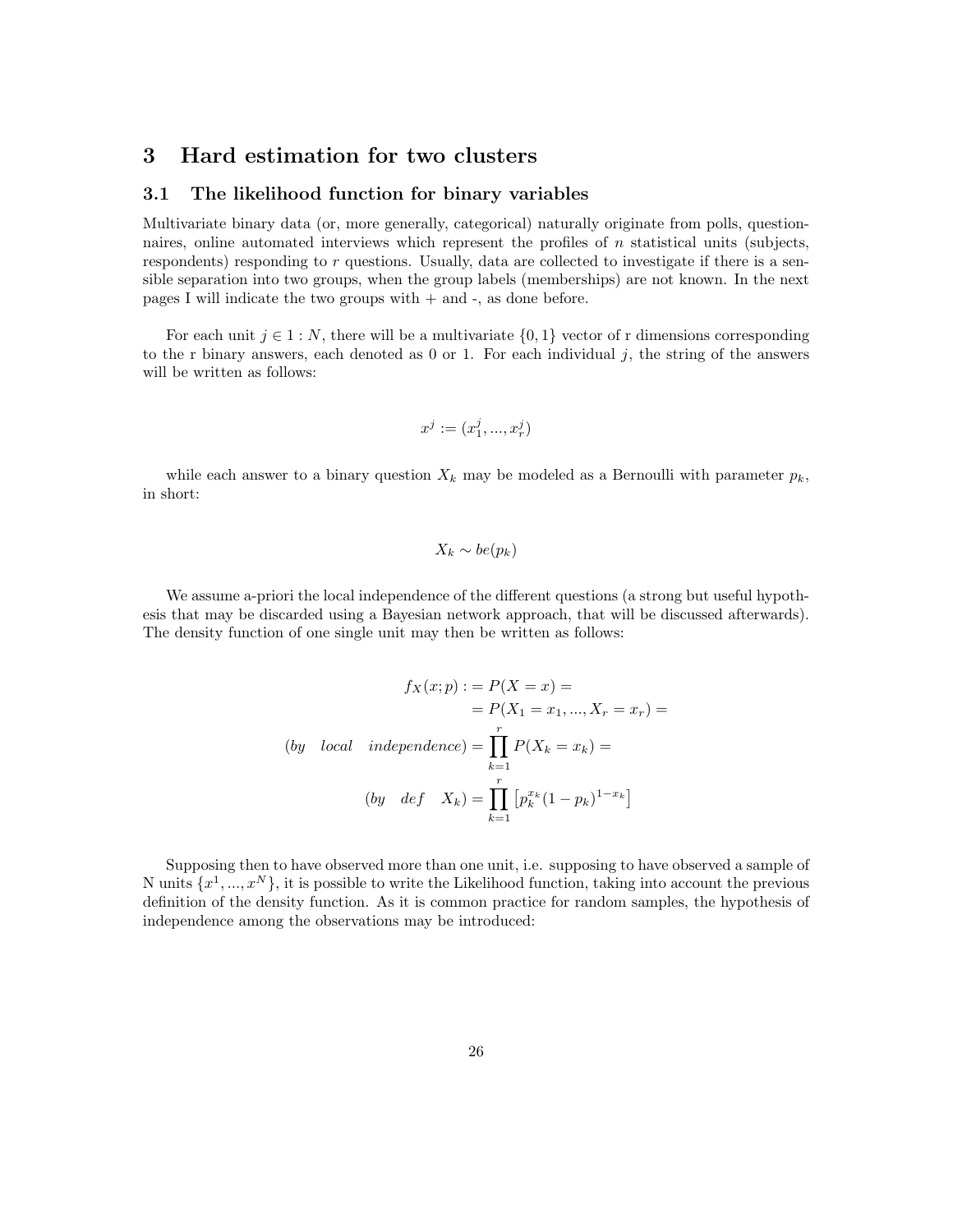$$
\mathcal{L}(p; x^1, ..., x^N) =
$$
  
(by units independence) = 
$$
\prod_{j=1}^N f_X(x^j; p) =
$$
  
(by local independence) = 
$$
\prod_{j=1}^N \prod_{k=1}^r \left[ p_k^{x_k^j} (1 - p_k)^{1 - x_k^j} \right]
$$

Since the Likelihood function has to be maximised, it may be useful to consider its logarithm:

$$
l(p; x^1, ..., x^N) := \log \left( \mathcal{L}(p; x^1, ..., x^N) \right)
$$

It is a monotone transformation that does not change its maximum points, but it transforms products into sums, which helps the computations:

$$
l(p; x^1, ..., x^N) := \sum_{j=1}^{N} \sum_{k=1}^{r} \left[ x_k^j log(p_k) + (1 - x_k^j) log(1 - p_k) \right]
$$

From a computational point of view, it is interesting to notice that, for the binary case, into the double sum, only one of the two members  $log(p_k)$  or  $log(1-p_k)$  will be added, since  $x_k^j$  can be only 0 or 1; then it will be sufficient only to evaluate  $\hat{p}_k$  as the MLE of the Bernoulli distribution, i.e.:

$$
\hat{p_k} = \frac{\sum_{j=1}^{N} x^j}{N}
$$

Since by definition  $\hat{p_k} := P(X_k = 1)$ .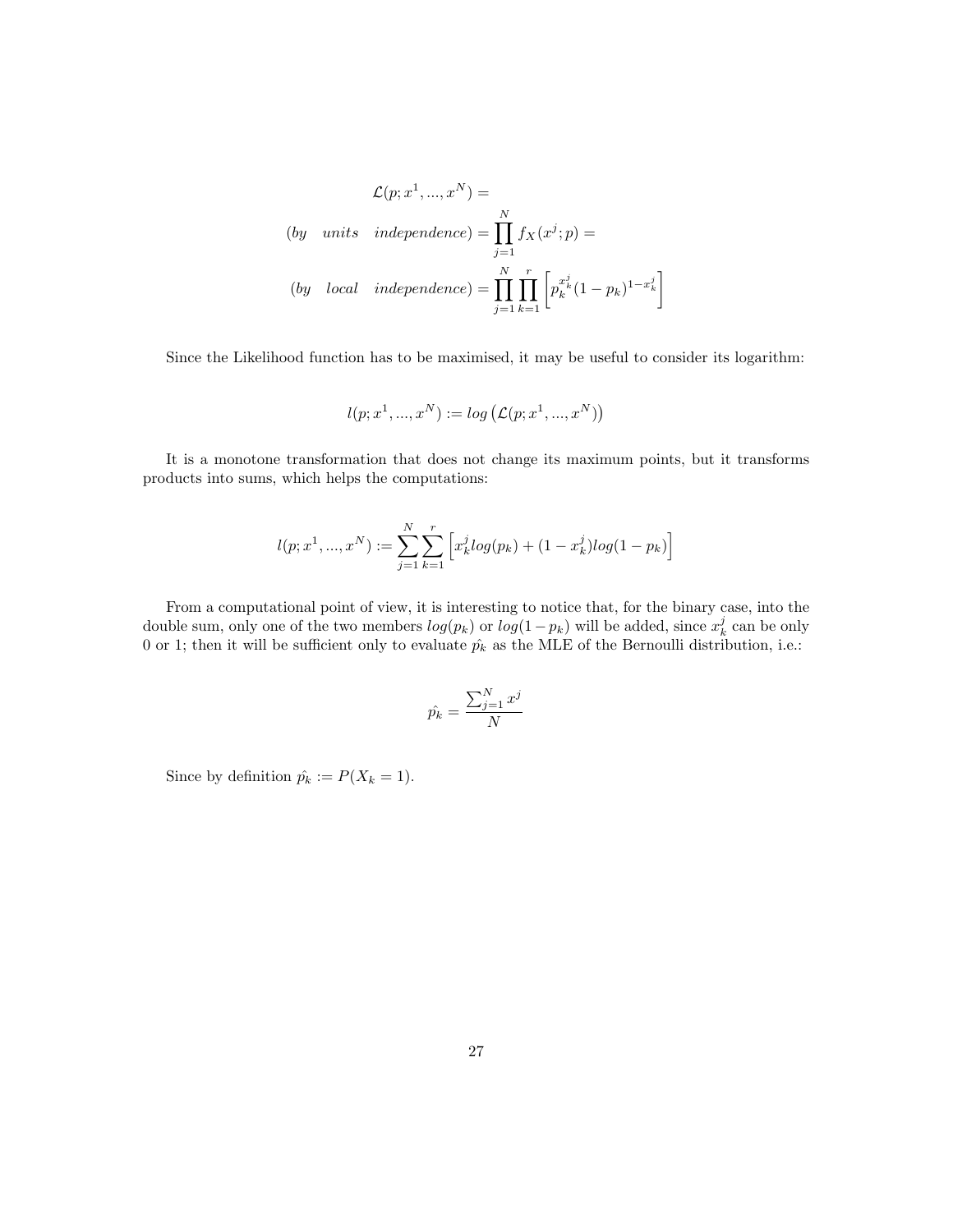#### 3.1.1 Likelihood for two populations

Up to now, only the case in which all the units come from the same distribution has been considered. But in the clustering problem, we suppose that the units come from two different distribution, i.e. the units are grouped into two clusters, that will be called  $Cl_{+}$  and  $Cl_{-}$ , respectively containing  $N_+$  and  $N_-$  units: (indicating y and z the units respectively in the  $+$  and - cluster)

$$
Cl_{+} := \{y^{1}, ..., y^{N_{+}}\}
$$

$$
Cl_{-} := \{z^{1}, ..., z^{N_{-}}\}
$$

Using the previous likelihood formula, it is possible to introduce one more hypothesis about the independence of the units between the clusters, so that the total likelihood will be the product of the likelihood inside each cluster:

$$
\mathcal{L}(p^+,p^-;y^1,...,y^{N_+},z^1,...,z^{N_-})=\prod_{j=1}^{N_+}f_Y(y^j;p^+)\prod_{j=1}^{N_-}f_Z(z^j;p^-)
$$

Applying the logarithm, the previous formula becomes then the sum of the log-Likelihood inside each cluster, making use of the previous evaluation of the density function, as follows:

$$
l(p^+, p^-, y^1, ..., y^{N_+, z^1, ..., z^{N-}}) =
$$
  
= 
$$
\sum_{j=1}^{N_+} \sum_{k=1}^r \left[ y_k^j log(p_k^+) + (1 - y_k^j) log(1 - p_k^+) \right] +
$$
  
+ 
$$
\sum_{j=1}^{N_-} \sum_{k=1}^r \left[ z_k^j log(p_k^-) + (1 - z_k^j) log(1 - p_k^-) \right]
$$

Where  $p^+$  and  $p^-$  are the parameters of the Bernoulli distribution, estimated with  $\hat{p}^+$  and  $\hat{p}^$ respectively inside the + and - cluster.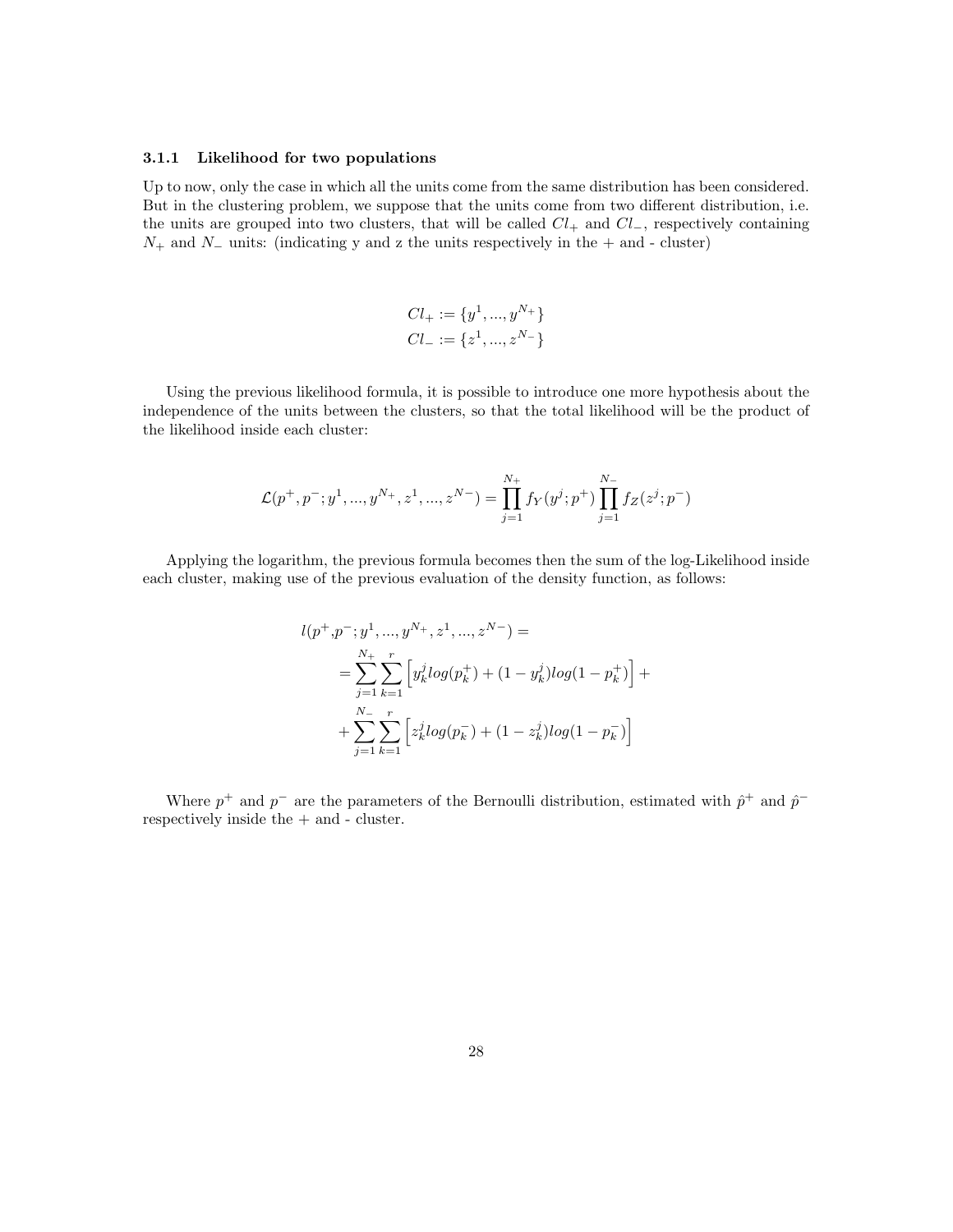#### 3.2 Implementation of the binary hard assignment in R

We wanted to implement the hard assignment and maximum likelihood approach in R and study its limits: we start generating a random dataset to see how far the complete hard estimation can go; using  $r = 4$  as number of questions/answers and 250 individuals, with the following R lines the dataset is built:

```
# random data generationr \leftarrow 4
data \leq matrix(rbinom(1000, 1, .6), 250, r, byrow = T)
head (data )
```

```
> head (data)
```

| 0  |
|----|
| 1  |
| 0  |
| 1. |
| 0  |
| 1. |
|    |

Then, each row in the data matrix represents an observation (i.e.: 4 binary answers) from a single individual. It is clear that, since 250 individuals are observed, some repetitions of the rows will be present in the data matrix, then it may be useful to introduce "profiles" observations with their corresponding frequency instead of the individual data.

The following function takes as input the individual data and converts to profiles observations combined with their frequency:

```
# to convert individual data to profiles
data To Profiles \leftarrow function(data){
  # obtaining profiles
  # p i p e l i n e command %>%:
  # data is the input of the following line
  data %>%
    unique (margin = 1) \rightarrow profiles
  # c binding the frequencies
  profiles <- cbind(profiles, profiles %%
    apply(1, function(y) apply(data, 1, function(x) all (x=y))) %%
    \text{colSums}() \rightarrow \text{frequencies}return (profiles)
}
```
Then the previous function is applied to the individual data matrix, and  $m =$  profiles are retrieved: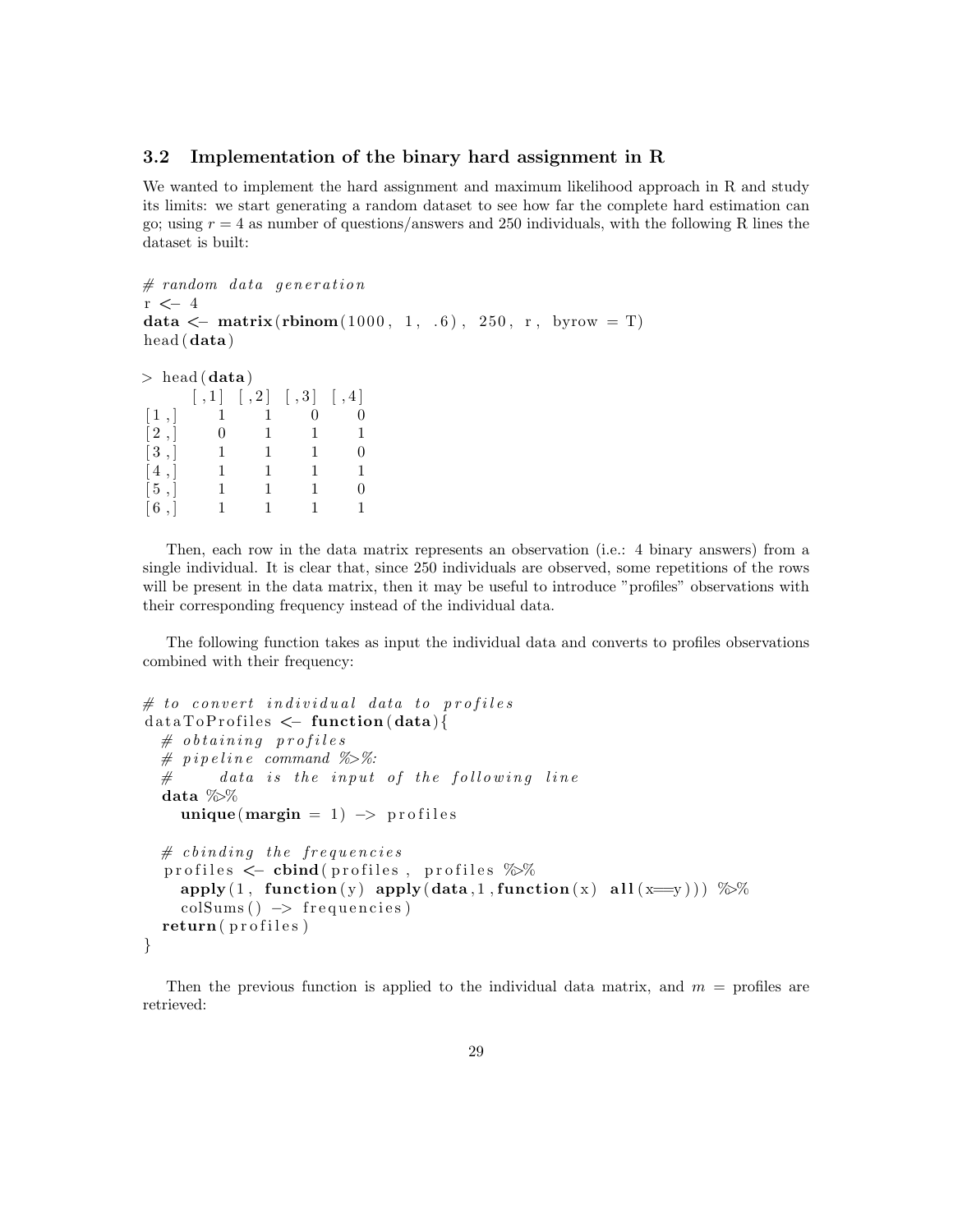

Figure 6: observed frequencies for the 16 observed profiles

```
# converting to profiles
\text{profiles} \leftarrow \text{dataToProfiles}(\text{data})m \leftarrow mow(profiles)
```
In total, 16 profiles have been found (which is  $2<sup>4</sup>$ , i.e. all the possible patterns having 4 questions), with the corresponding frequencies reported in Fig 6:

Since the purpose is to assign every profile (and consequently each individual) to a cluster, all the possible assignments are considered in the following matrix:

```
# m * 2^m assignment matrix evaluation
tmp < -split . data . frame (\text{cbind}(rep(0, m), rep(1, m)), rep(1:m))assignments \leq matrix(t(expand.grid(tmp)), nrow=m, ncol=2^m)
# how does it look like: (transpose of the first 8 profiles)t (assignments [1:8,1:5])
> t (assignments [1:8,1:5])
         \begin{bmatrix} 1 \\ 1 \end{bmatrix} \begin{bmatrix} 1 \\ 2 \end{bmatrix} \begin{bmatrix} 1 \\ 3 \end{bmatrix} \begin{bmatrix} 1 \\ 4 \end{bmatrix} \begin{bmatrix} 1 \\ 5 \end{bmatrix} \begin{bmatrix} 1 \\ 6 \end{bmatrix} \begin{bmatrix} 1 \\ 7 \end{bmatrix} \begin{bmatrix} 1 \\ 8 \end{bmatrix}\begin{bmatrix} 1 \end{bmatrix} 0 0 0 0 0 0 0 0
 [2, 1 \ 1 \ 0 \ 0 \ 0 \ 0 \ 0 \ 0 \ 0[3, 0 1 0 0 0 0 0 0[4, 1 \quad 1 \quad 0 \quad 0 \quad 0 \quad 0 \quad 0\begin{array}{cccccccccccccc} \left[ \begin{matrix} 5 \end{matrix} \right] & & 0 & & 0 & & 1 & & 0 & & 0 & & 0 & & 0 \end{array}
```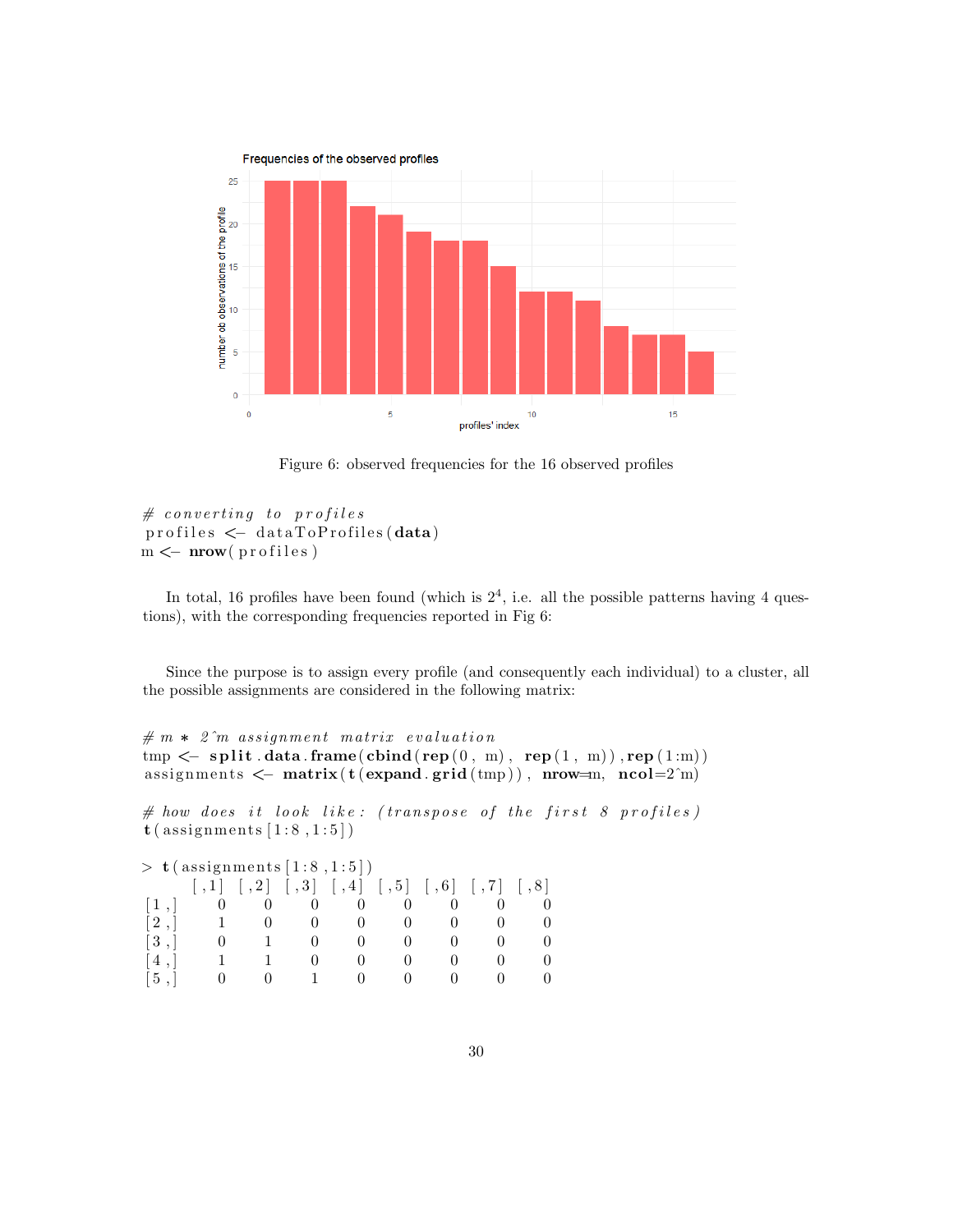

Figure 7: Value of the allocated memory for the assignment matrix as a function of m

We transposed the assignment matrix only for graphical reasons. This means that for each column of the assignments matrix (and therefore each row of the transpose), a configuration of the profiles assigned to the  $+$  or  $-$  cluster (0 and 1 in this case) is considered. Even if only 16 profiles are present, the dimension of the assignments matrix is already not small, and grows exponentially as the number of profiles increases. In detail, for 16 profiles (the assignments matrix only depends on m) the following memory is allocated:

```
# \ dimensions \ of \ assignmentsformat ( object . size ( assignments ), units = "Mb")
> format ( object . size ( assignments ), units = "Mb")
[1] " 8 Mb"
```
The allocated space for m profiles will follow an exponential function, since each time a profile is added, the allocated space doubles. Moreover, since for  $m = 16$  the allocated memory is approximately 8 Mb, the exponential function must be the following:

```
allocated space \approx 2^{m-13}Mb
```
Then the problem becomes easily unsolvable even for few profiles (see fig 7); if we suppose for instance  $m = 30$ , then 128 gigabites would be allocated only for the matrix of the assignments. For this reason some heuristic methods will be explained, since it is not feasible to explore the entire space of possible configurations.

Therefore a method is needed to compute the log-likelihood for a certain configuration, such that it would be applied to all possible configurations when it is feasible; otherwise the same function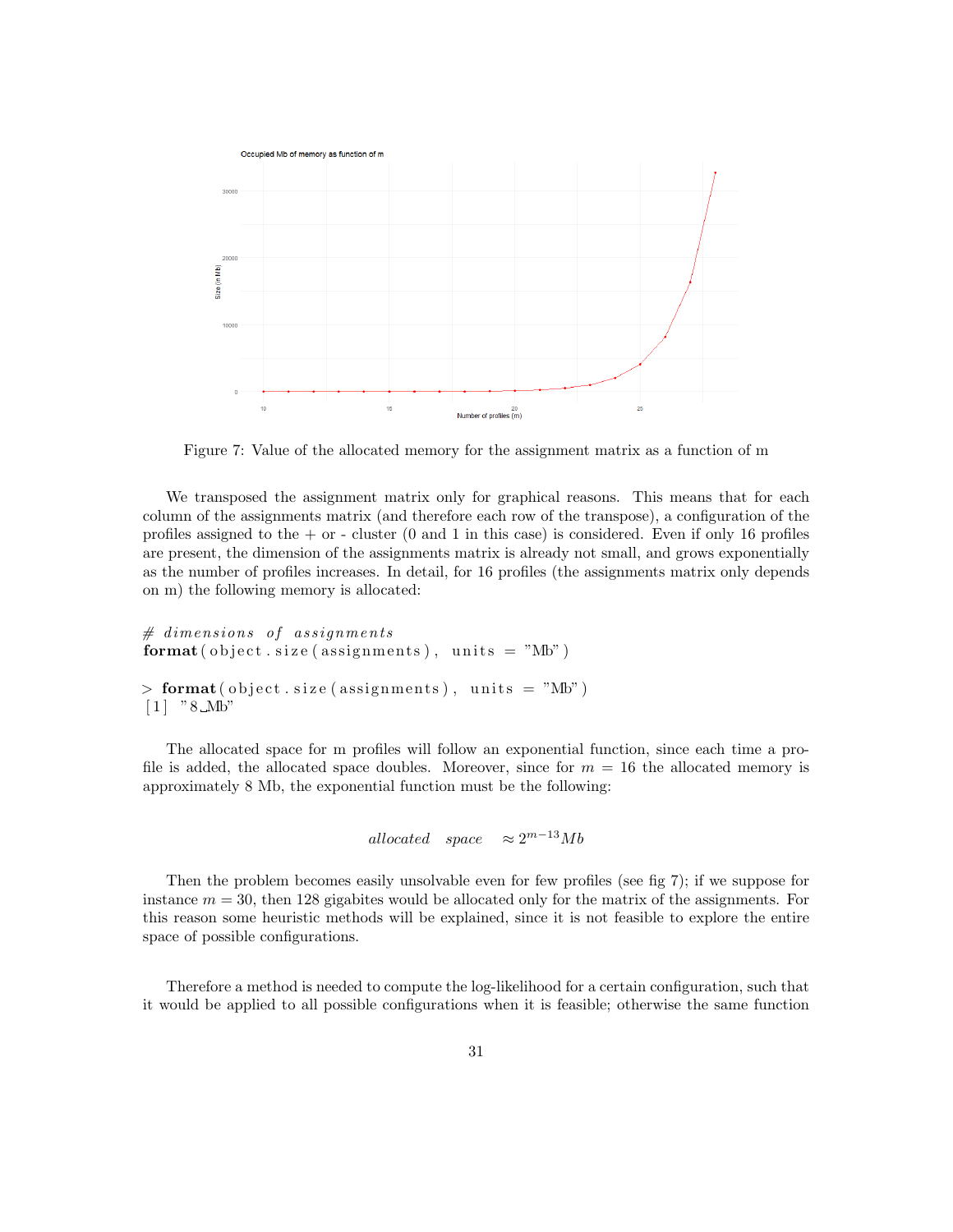would be used in a heuristic method build over the space of possible configurations. The following function evaluates, for a certain configuration  $cl$  and for a profiles matrix, the log-likelihood:

```
# for binary data and 2 cluster:
# function to evaluate the log-likelihood Laplace smoothed
# of a certain cluster configuration cl
likelihoodEval01 \leftarrow function(cl, profiles){
  # number of questions (columns -1) in profiles
  r = \text{ncol}(\text{profiles}) - 1# cl is a logical vector
  # 1 if the element is in the + cluster
  # 0 if the element is in the - cluster
  # finding the number of elements in the + cluster
  den_p = sum(profiles [c], r + 1])# finding the number of elements in the - cluster
  den m = sum(p \text{rofiles} [! \text{cl}, r + 1])# in case the C+ cluster is composed by one element
  if ((\text{length}( \text{ cl } c]) = \text{TRUE}) > 1 || (\text{length}( \text{ cl } c]) = \text{TRUE}) = 0 (num p = colSums( profiles [c], 1:r] * profiles [c], r+1])\} else \{num.p = profiles [c], 1:r]*profiles [c], r+1]}
  # in case the C− cluster is composed by one element
  if ((\text{length}( \text{ cl } c) \neq \text{FALSE}]) > 1) || (\text{length}( \text{ cl } c) \neq \text{FALSE}]) = 0) {
    num\_m = colSums( profiles [! cl, 1:r] * profiles [! cl, r+1])\} else {
     num m = profiles [! \text{ cl }, 1 \text{ : } r] * profiles [! \text{ cl }, r+1]}
  # evaluating probabilities in C+ and C− using Laplace Smoothing (1, 2)
  p - p = (num - p + 1) / (den - p + 2)p_{m} = (num_{m} + 1) / (den_{m} + 2)# C+ total log-likelihood
  CpL = sum((profiles [c], 1:r] * profiles [c], r+1])\% * \%log(p-p) +((1 - \text{profiles} [c], 1 : r]) * \text{profiles} [c], r+1])%*%\log(1-p-p))# C− total log-likelihood
  CmL = sum (( pr \text{ of } i les [! \text{ cl }, 1 \text{ : } r] * pr \text{ of } i les [! \text{ cl }, r+1])%*% log ( p_m) +
                  ((1 - \text{profiles} [! \text{cl}, 1 \text{cl}]) * \text{profiles} [! \text{cl}, r+1]) % * \% log(1-p-m))# total likelihood
  L = CpL + CmLreturn (L)}
```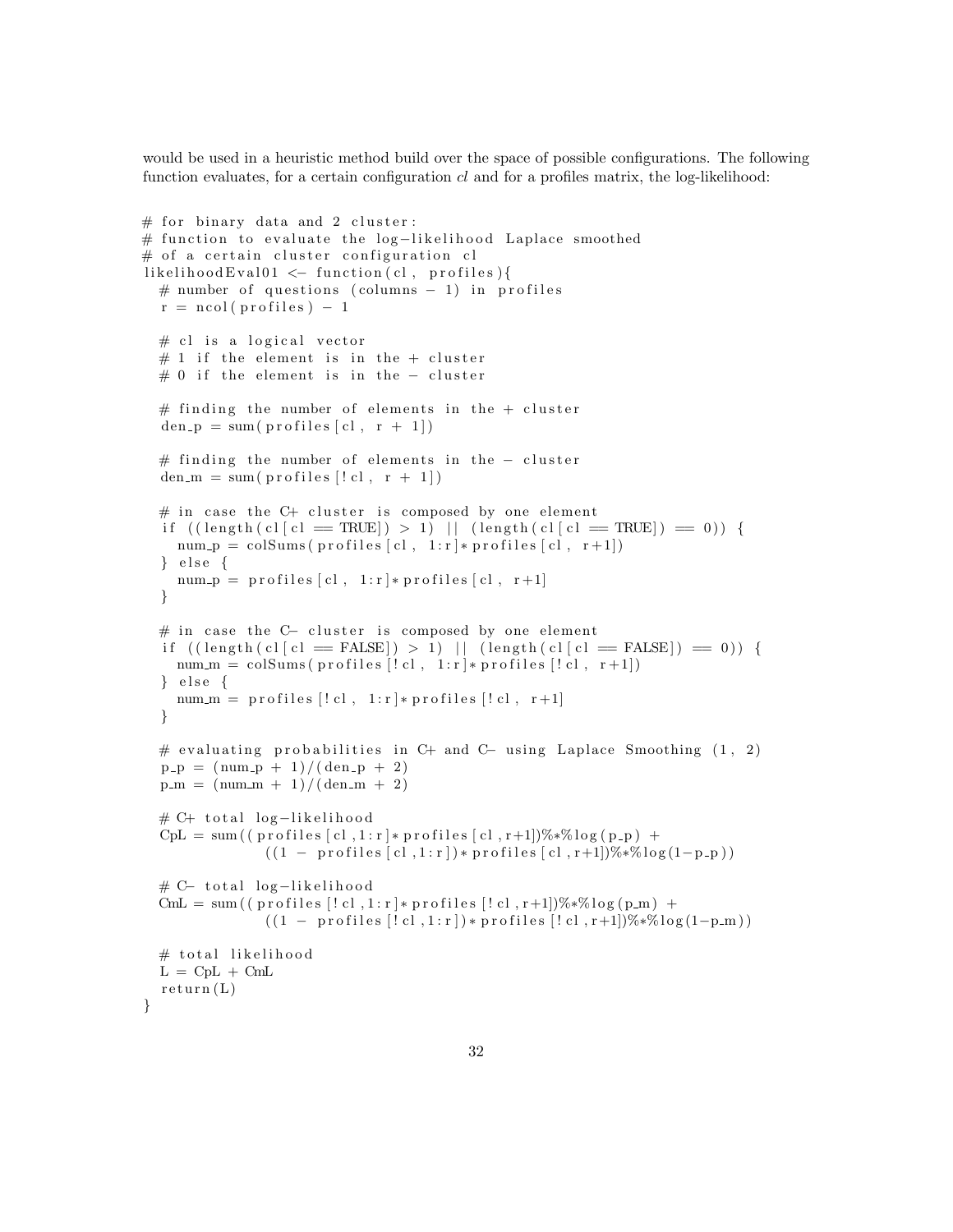The reported function evaluates at first the number of questions answered in each profile, and the result is stored in the r variable as the number of columns - 1 since it has been added a column (the  $r + 1$  one) containing the frequencies of each profile. Since the variable cl is a logical variable, it is possible to slice the dataframe containing the profiles and evaluate the total number of observations (i.e. the sum of the frequencies) in each class, and this is done evaluating den p and den m, where the name "den" stands for denominator.

As an example, supposing that we are evaluating the function for the 100th configuration contained in the assignments matrix, let  $cl$  be then the following:

```
# loglike Eval for a certain cl
cl \langle - as . logical (assignments [,100])
as . numeric(cl)> as . numeric(cl)
```
[ 1 ] 1 1 0 0 0 1 1 0 0 0 0 0 0 0 0 0

which means that the first two profiles and the 6th and the 7th are assigned to the  $+$  group, while the remainings are assigned to the - group. In detail, we have the following profiles in the  $+$ group (the fifth column represents the frequencies of the observed pattern):

|                   |              | $>$ profiles [cl,] |                                    |    |
|-------------------|--------------|--------------------|------------------------------------|----|
|                   |              |                    | $[,1]$ $[,2]$ $[,3]$ $[,4]$ $[,5]$ |    |
| $\lceil 1 \rceil$ |              |                    |                                    | 25 |
| $\lceil 2 \rceil$ | $\mathbf{I}$ | $\mathbf{0}$       |                                    | 20 |
| $\lceil 3 \rceil$ | ı            | $\mathbf{0}$       | $\mathbf{0}$                       | 13 |
| [4,]              |              |                    |                                    | 17 |

While in the - the following are contained, for this certain configuration:

| >                            | profiles $\lceil$ !cl, |      |                 |                        |         |
|------------------------------|------------------------|------|-----------------|------------------------|---------|
|                              | $\lfloor 1 \rfloor$    | , 2] | $[ \, , 3 \, ]$ | $\vert \,$ , 4 $\vert$ | $, 5$ ] |
| $\lceil 1 \rceil$            | 1                      | 1    | 1               | 0                      | 17      |
| $[\,2\;,]$                   | 1                      | 1    | 1               | 1                      | 26      |
| [3, ]                        | 0                      | 1    | 1               | 1                      | 29      |
| [4,]                         | 0                      | 1    | 0               | 1                      | 13      |
| $[\,5\;,]$                   | 1                      | 0    | 1               | 1                      | 20      |
| [6,                          | 0                      | 1    | 1               | 0                      | 14      |
| $[\hbox{7}\,,]$              | 0                      | 1    | 0               | 0                      | 9       |
| [8,]                         | 0                      | 0    |                 | 0                      | 8       |
| [9,                          | 0                      | 0    | 1               | 1                      | 13      |
| $\left\lceil 10\right\rceil$ |                        | 0    | 0               | 0                      | 10      |
| $\left\lceil 11\right\rceil$ | 0                      | 0    |                 |                        | 7       |
| $\lceil 12 \rceil$           | 0                      | 0    |                 |                        | 9       |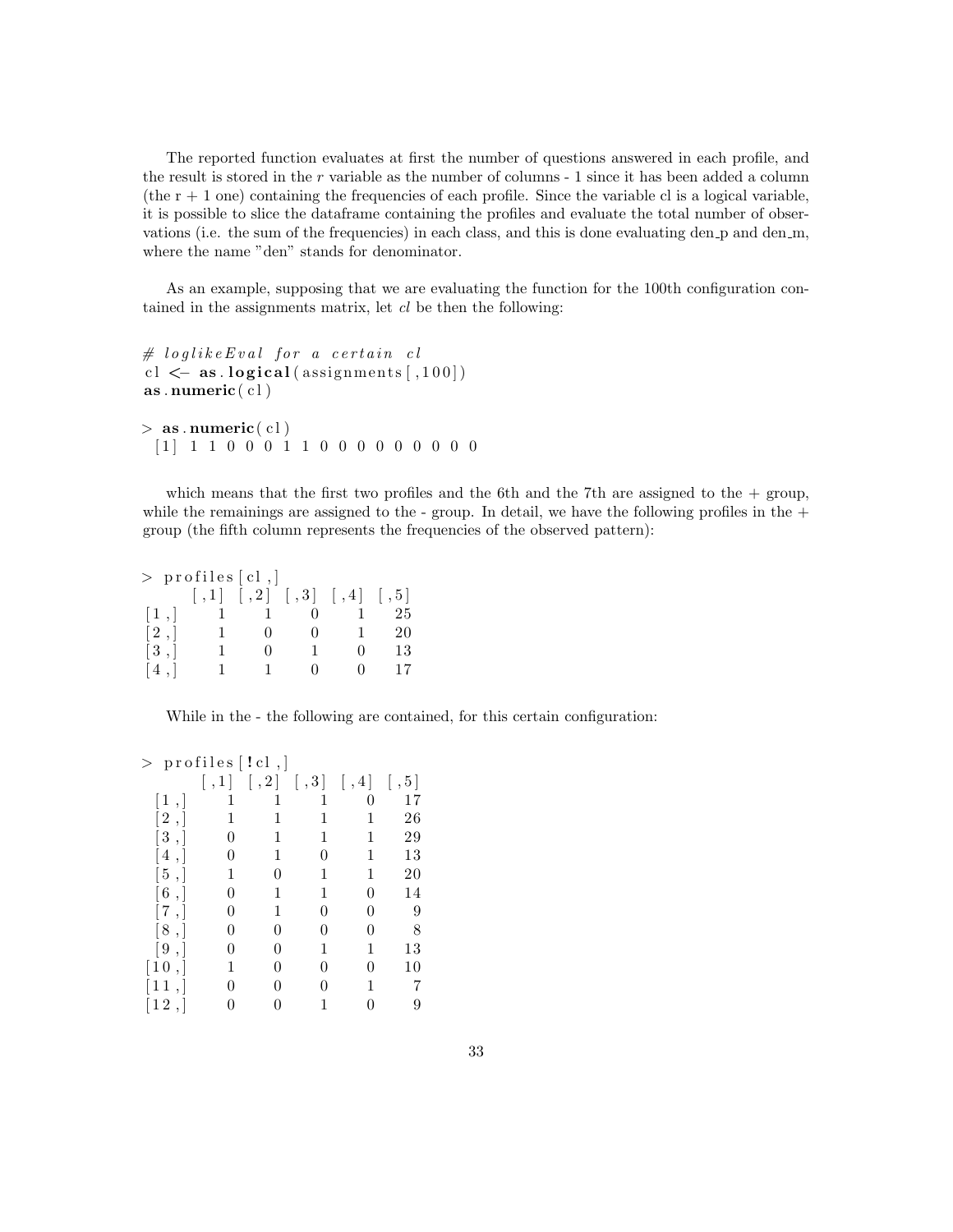Threfore, as said, the den p and den m variables will represent the number of observations in each cluster, in this particular case they will assume the following values:

 $>$  den  $-p$  $[1]$  75 > den m  $[1]$  175

Then the "numerator" has to be evaluated in order to compute the likelihood of both clusters with the variables num p and num m in the following way:

```
num -p = \text{colSums}(\text{profiles}[\text{cl}, 1:r] * \text{profiles}[\text{cl}, r+1])num\_m = colSums( profiles [! cl, 1:r] * profiles [! cl, r+1])> num -p\lceil 1 \rceil 75 42 13 45
> numm\begin{bmatrix} 1 \end{bmatrix} 73 108 128 108
```
The two variables represent the total number of ones appearing in each cluster for each question (this is the reason why they are r-dimensional vectors): for example the individuals answered 1 for 75 times for the first question, inside the first cluster.

Having all those numbers is now possible to evaluate the probability of answering 1 to each question, applying the division between num p and den p (and viceversa, num m and den m); also a Laplace smoothing has been applied, adding one to the nominator and 2 to the denominator (as detailed explained in section "Laplace smoothing"), and the result is then saved in the following two vectors:

```
p - p = (num - p + 1) / (den - p + 2)p_{m} = (num_{m} + 1) / (den_{m} + 2)> p_p
[1] 0.9870130 0.5584416 0.1818182 0.5974026
> p_m
\begin{bmatrix} 1 & 0.4180791 & 0.6158192 & 0.7288136 & 0.6158192 \end{bmatrix}
```
The probability of answering 0 to each question is automatically obtained from those values, since the two possible options for the answers are 0 and 1, as  $1 - p$ , where p is the probability of answering one. It is now possible to evaluate the log-likelihood inside each cluster using the following formula described in the previous section: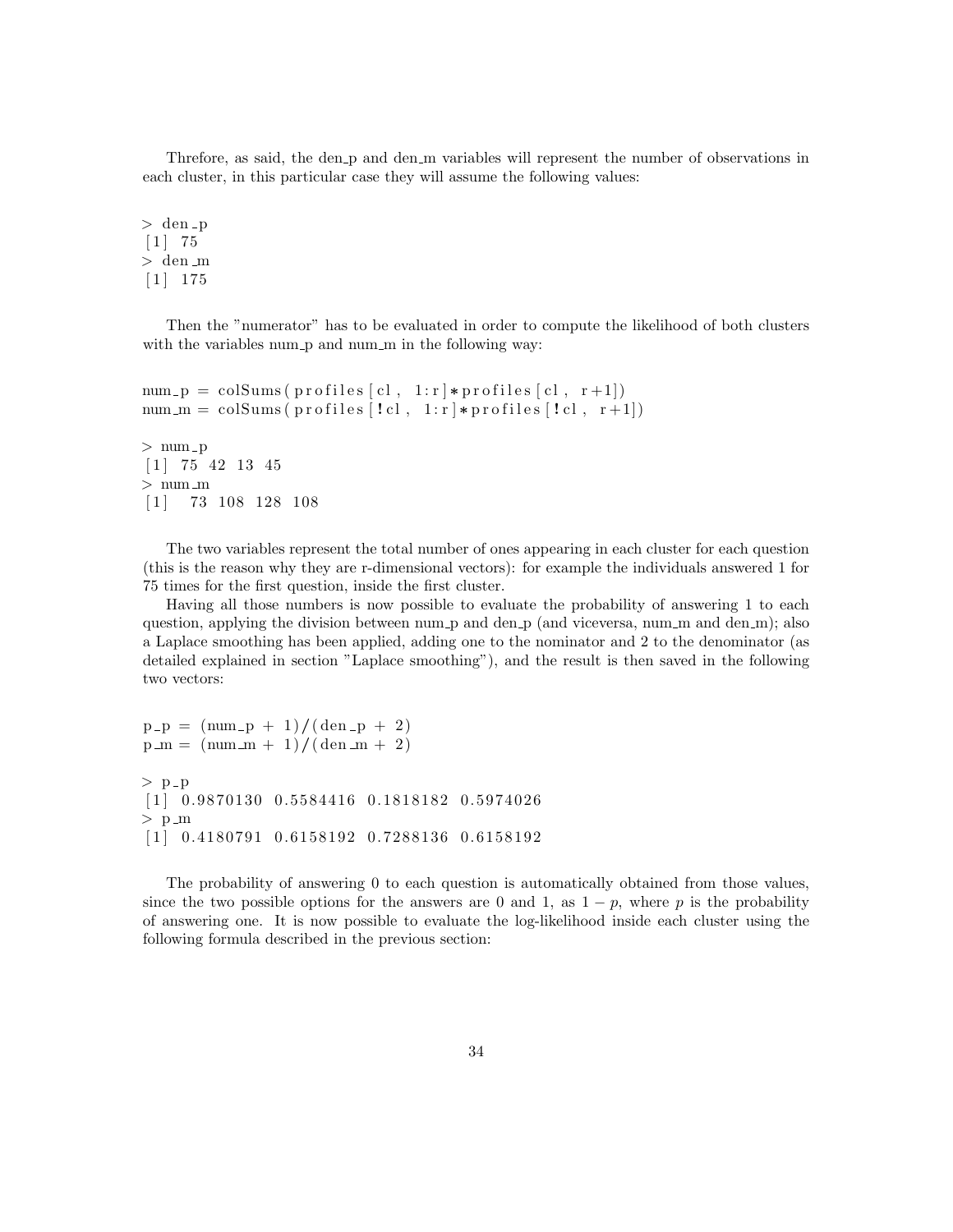$$
l(p^+, p^-, y^1, ..., y^{N_+, z^1}, ..., z^{N_-}) =
$$
  
= 
$$
\sum_{j=1}^{N_+} \sum_{k=1}^r \left[ y_k^j log(p_k^+) + (1 - y_k^j) log(1 - p_k^+) \right] +
$$
  
+ 
$$
\sum_{j=1}^{N_-} \sum_{k=1}^r \left[ z_k^j log(p_k^-) + (1 - z_k^j) log(1 - p_k^-) \right]
$$

In detail, the first and the second members of the sum (referring to the + and - cluster) will be evaluated as follows:

# C+ total log-likelihood  $CpL = sum((pr ofiles [cl, 1:r]*pr ofiles [cl, r+1])\%*%log(p-p) +$  $((1 - \text{profiles} [c1, 1:r]) * \text{profiles} [c1, r+1])% * \% \text{log}(1-p-p))$ # C− total log-likelihood  $CmL = sum((profiles [! cl, 1:r] * profiles [! cl, r+1])% * \%log(p_m) +$  $((1 - \text{profiles} [! \text{ cl } , 1 \text{ : } r]) * \text{profiles} [! \text{ cl } , r+1])% * \% \text{log}(1-p_m))$ 

Considering the CpL variable as an example, the term

 $(p \in \text{if } c \in [c]$ ,  $1 : r \mid * \text{profiles} [c]$ ,  $r + 1 \mid * \log(p \mid t \text{extunderscore } p)$ 

refers to the quantity

$$
\sum_{j=1}^N y_k^j log(p_k^+)
$$

in the previous formula, evaluated for each question k. The results for this configuration cl is (each row refers to a question):

 $>$  ( profiles [cl,1:r]\* profiles [cl,r+1])%\*% $\log(p-p)$  $[ ,1]$  $[1,] -27.77104$  $[2, ] -10.56472$  $[3,]$  -22.33166  $[4,] -10.12652$ 

Viceversa, also the probability of answering 0 for each question is taken into account: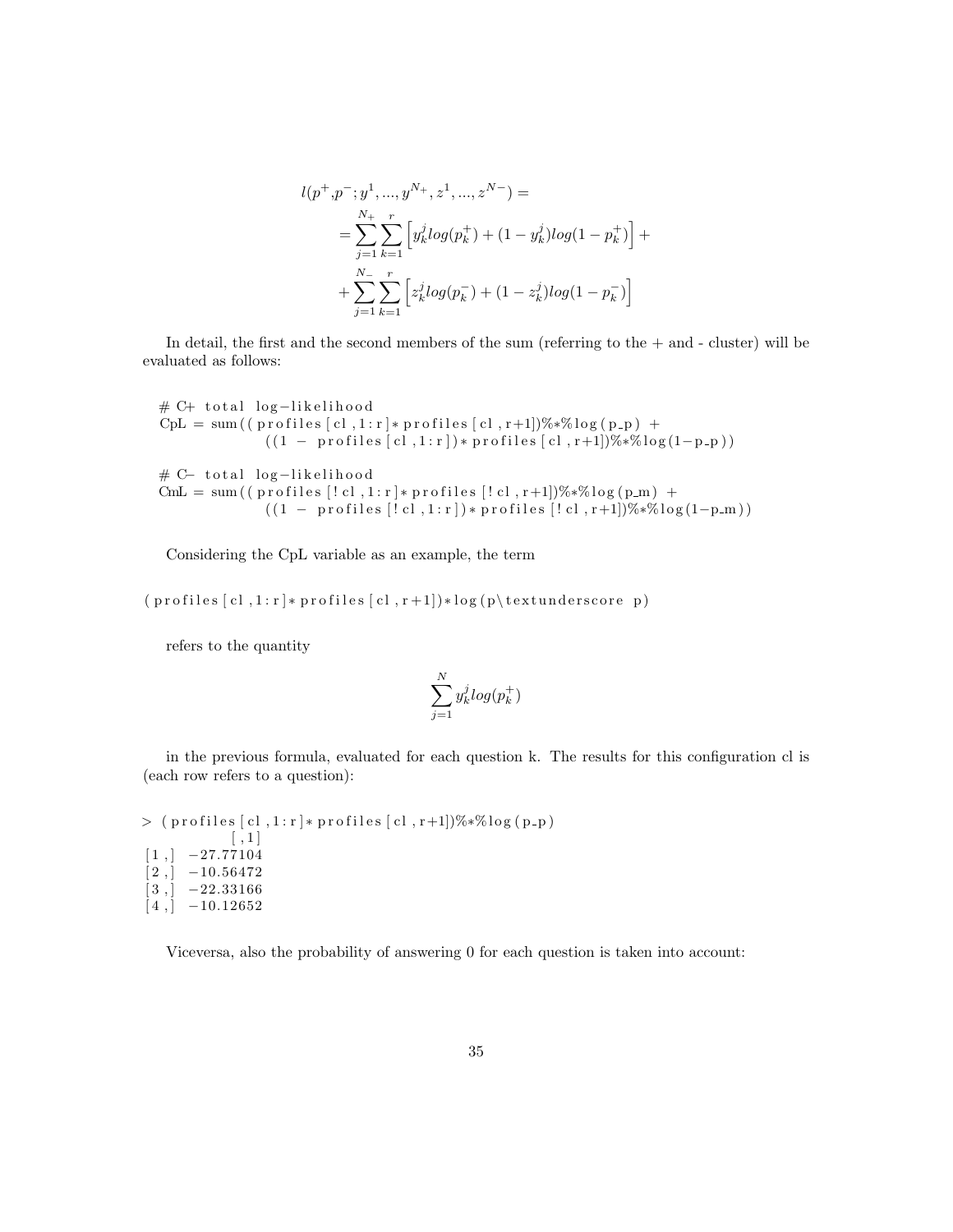$> ((1 - \text{profiles} [c], 1 : r]) * \text{profiles} [c], r+1])% * \% \log(1-p_p)$  $[ \, , 1 \, ]$  $[1,]$   $-5.016767$  $[2, ] -20.362312$  $[3,]$  -22.454420  $[4,]$  –18.878312

To obtain the total log-likelihood inside the + cluster, the previous quantities are summed up obtaining a vector of 4 elements, whose sum is the following quantity:

$$
\sum_{j=1}^{N_+}\sum_{k=1}^r \left[ y_k^j log(p_k^+) + (1-y_k^j)log(1-p_k^+)\right]
$$

The same steps are also done for the - cluster and the result is stored in CmL. Due to the previous hypotheses of independence, the total log-likelihood of the entire configuration can be evaluated as the sum of the two log-likelihoods inside each cluster, then the function  $logLikEEval01$ returns the following:

# total likelihood  $L = CpL + CmL$  $return (L)$ 

which is, for the chosen cl configuration:

```
> likelihood Eval01 (cl, profiles)
[1] -591.1238
```
And this is one of the possible 65536 configurations contained in the assignments matrix. Using the *apply* function contained in R, it is possible to vectorize the evaluation of each log-likelihood among the columns of the assignments matrix, storing the resulting vector in the following results variable:

```
results \leftarrow apply(assignments, 2,function (c!) likelihood Eval01(as. logical (c!), profiles))
```
With respect to *results* object, in the figure 8 it is possible to see the sorted log-likelihood obtained for each configuration.

It is now possible to find the best and the worst configurations, selecting the ones with maximum and minimum likelihood with the following filters: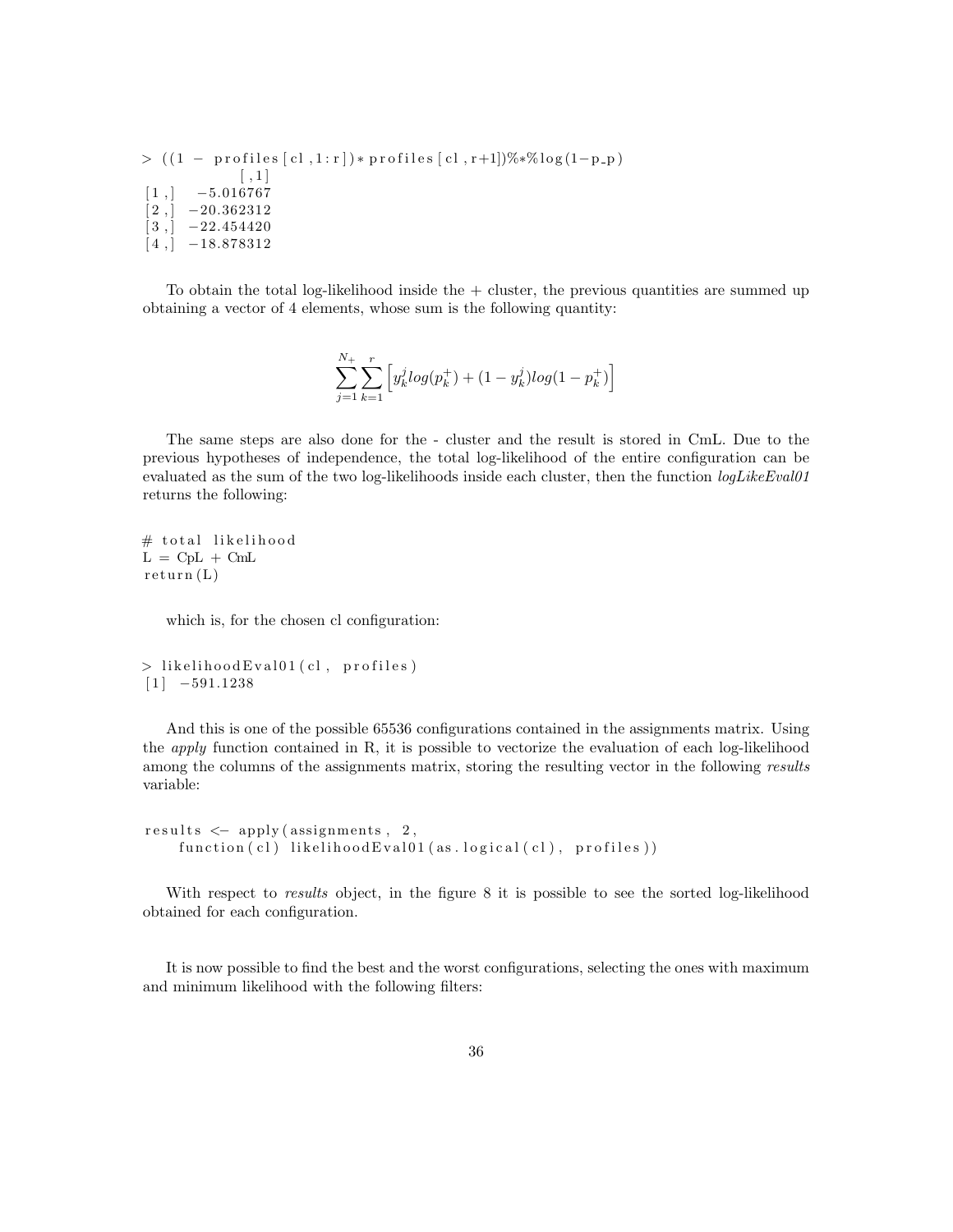

Figure 8: Value stored in results, sorted from the maximum to the minimum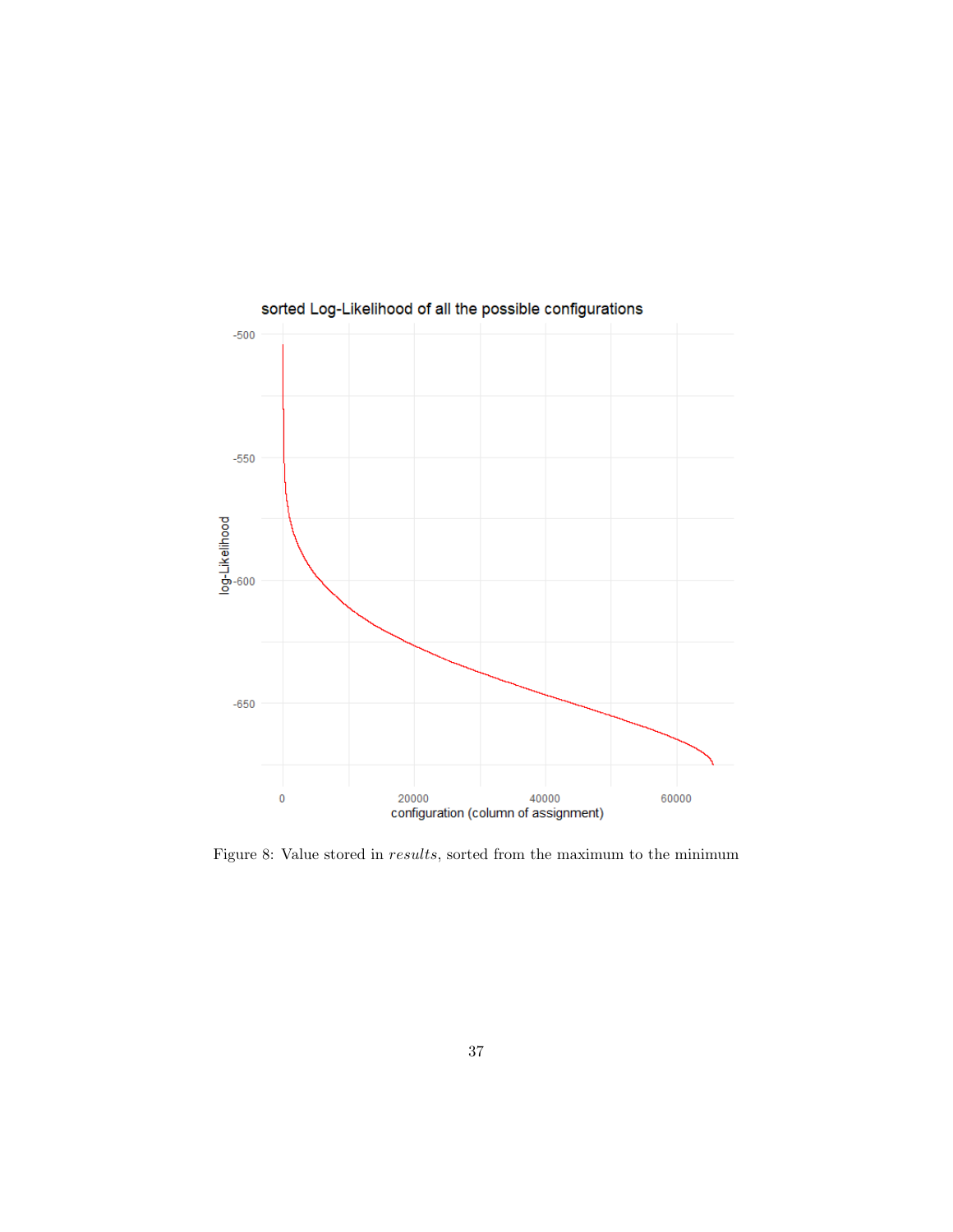```
# best configuration
as.data.frame(\text{cbind}(\text{t}(\text{assignments}), \text{results})) %%
  filter (results = max(results))V1 V2 V3 V4 V5 V6 V7 V8 V9 V10 V11 V12 V13 V14 V15 V16 results
  1 1 0 0 0 0 1 1 0 0 1 1 0 1 1 0 −504.1661
  0 0 1 1 1 1 0 0 1 1 0 0 1 0 0 1 −504.1661
```
It makes sense that the results are symmetrical, starting from the fact that there is no formal difference between the cluster  $+$  and  $-$ . Therefore it has been obtained that the maximum likelihood configuration has a logarithmic likelihood of -504.1661.

```
# worst configuration
as.data.frame(\text{cbind}(\text{t}(\text{assignments}), \text{results})) %%
  filter (results = min(results))V1 V2 V3 V4 V5 V6 V7 V8 V9 V10 V11 V12 V13 V14 V15 V16 results
  0 0 0 0 0 0 0 0 0 0 0 0 0 0 0 0 −675.4791
  1 1 1 1 1 1 1 1 1 1 1 1 1 1 1 1 −675.4791
```
This last result suggests that the configurations in which each observation is contained in the same cluster are the less explicative; in other words, it is meaningful to consider the profiles as separated in two populations.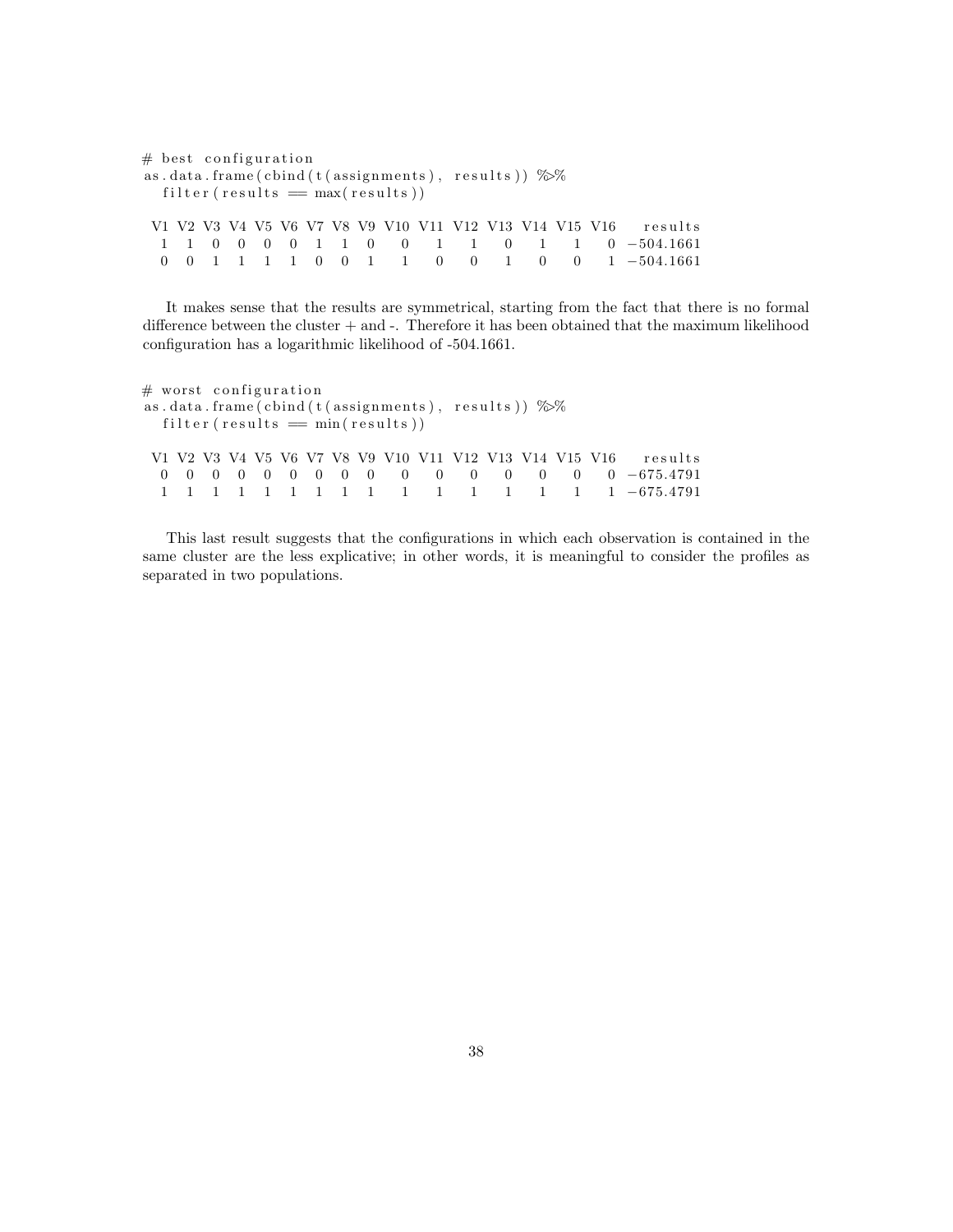#### 3.2.1 Parallelized version and performance

Using the package parallel provided in R, it is possible to implement the same coded in a parallelised way. The code will be run on a single computer, then the assignment matrix will be split into N parts, where N is the number of cores of the processor. It is possible to use the library and to detect the number of cores in the following way:

```
library (parallel)
df <- profiles
numCores \leftarrow detectCores()numCores
    > numCores
     \begin{bmatrix} 1 \end{bmatrix} 4
clusters <- makeCluster (numCores)
c l u s t e r s
    > clusters
     socket cluster with 4 nodes on host bocalhost
```
The makeCluster() function creates a set of copies of R running in parallel and communicating over sockets inside the same machine, so that the code can be distributed. Another way of distributing the code is available only on Unix machines using forking techniques: it allows to parallelize an apply() function only changing apply() with the parlapply() function provided by the package. We have implemented the code only on a Windows machine.

Since each of the 4 Clusters runs independently of each other and represents a new session of R, it is necessary to load all the needed packages inside each running sessions: (in this case dplyr and magrittr have to exported since the pipeline method has been used previously in the evaluation of the log-likelihood)

```
clusterEvalQ (clusters, {library ( dplyr ); library ( margin (margin) })
```

```
> cluster EvalQ ( clusters, {library ( dplyr ); library ( magrittr ) })
[[1] " magrittr" = "dplyr" = " stats"<br>" graphics" = " grDevices" = " utils"
                     " grDevices" " utils"
     " datasets" " "methods" " base"
\lceil \lceil 2 \rceil \rceil[1] " magrittr" = " dplyr" = " stats"<br>" graphics" = " grDevices" = " utils"
                     " grDevices" " utils"
     " datasets" methods" "base"
[[3]][1] " magrittr" " dplyr" " stats"
     " graphics" " grDevices" " utils"
     " datasets" " methods" " base"
```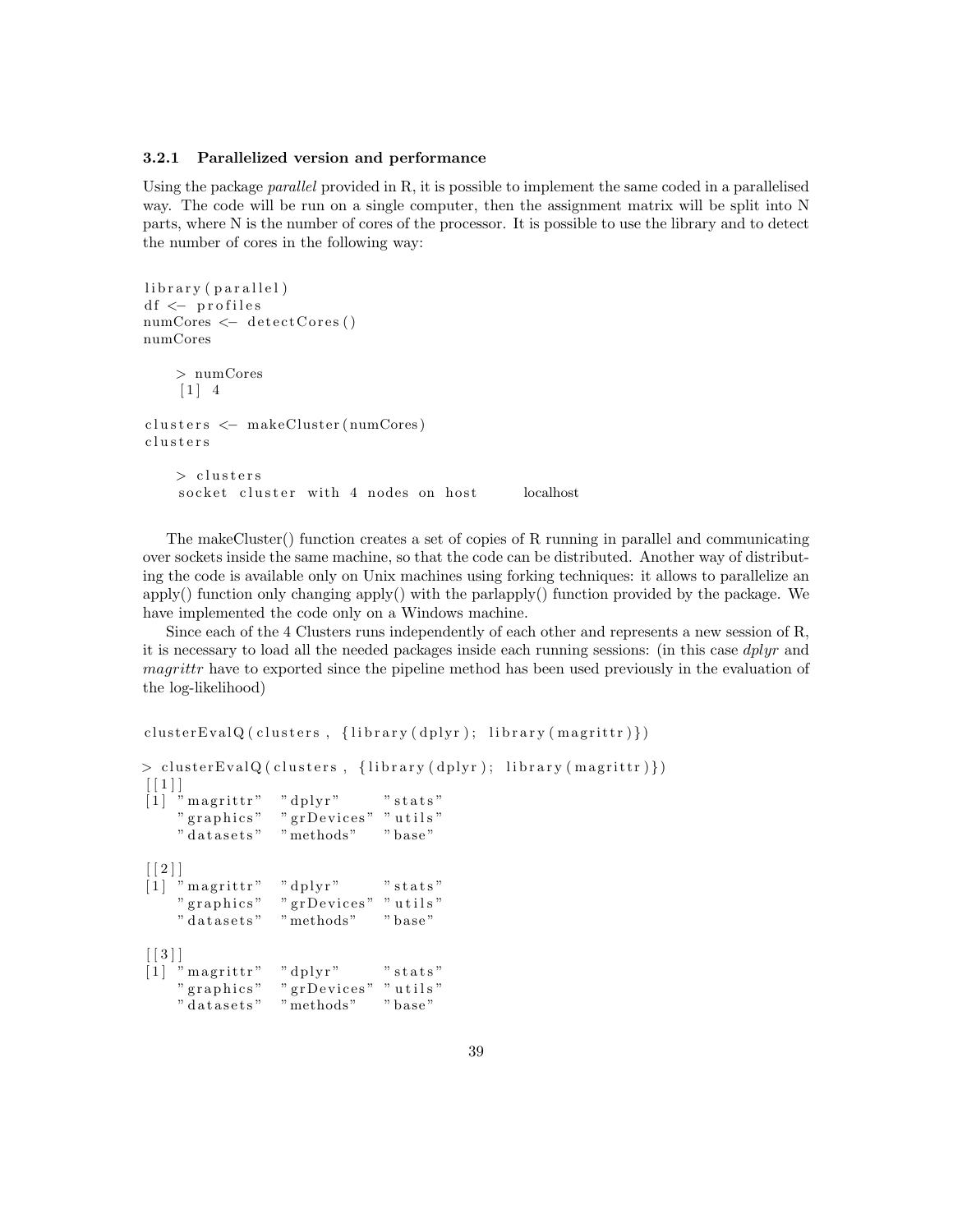```
\lceil [4] \rceil[1] " magrittr" = " dplyr" = " stats"<br>" graphics" = " grDevices" = " utils"
                              " grDevices" " utils"<br>" methods" = " base"
      " datasets" " methods" " base"
```
In order to use the parallelization, it is necessary to split the matrix of assignment into smaller ones, so that each cluster will manage to find independently the solution inside each sub-matrix, then the result will be deduced from the 4 maxima found by each core. As an example to explain how parallel computing works on our code, a new bigger random profiles matrix is created with the following commands:

```
# random profiles generation
# in order to have always the same random matrices
set . seed (7)# number of questions
r \leftarrow 5
# random units
data \leftarrow matrix (rbinom (1000, 1, .6), 200, r, byrow = T)
head ( data )
> head (data)
           \begin{bmatrix} 1 \\ 1 \end{bmatrix} \begin{bmatrix} 1 \\ 2 \\ 1 \end{bmatrix} \begin{bmatrix} 1 \\ 3 \\ 1 \end{bmatrix} \begin{bmatrix} 1 \\ 4 \\ 1 \end{bmatrix} \begin{bmatrix} 1 \\ 5 \\ 1 \end{bmatrix}[1,] 0 1 1 1 1 1\begin{bmatrix} 2 \end{bmatrix} 0 1 0 1 1
[3, 1 \ 1 \ 1 \ 0 \ 1 \ 1][4,] 1 1 1 0 1
\begin{array}{cccccccccccccc} \hspace{0.2cm} & [5 \ , \vert \hspace{0.2cm} & 0 \hspace{0.2cm} & 1 \hspace{0.2cm} & 0 \hspace{0.2cm} & 0 \hspace{0.2cm} & 0 \hspace{0.2cm} & 0 \hspace{0.2cm} & 0 \hspace{0.2cm} & 0 \hspace{0.2cm} & 0 \hspace{0.2cm} & 0 \hspace{0.2cm} & 0 \hspace{0.2cm} & 0 \hspace{0.2cm} & 0 \hspace{0.2cm} & 0 \hspace{0.2cm} & 0 \hspace{0.2cm} & 0 \hs[6,] 1 0 1 0 1
# conversion to profiles
profiles \leftarrow data ToProfiles (data)profiles \leftarrow profiles [1:17,]
# total number of profiles
m \leftarrow \text{now} (\text{profiles})m
> m
\lceil 1 \rceil 17
```
In this case, the frequencies of each profile and the number itself of profiles are changed and can be seen from the (previously used) frequency graph in the figure 9.

The generation of the assignment matrix is done as always, and this time its size will be doubled since 17 profiles are observed: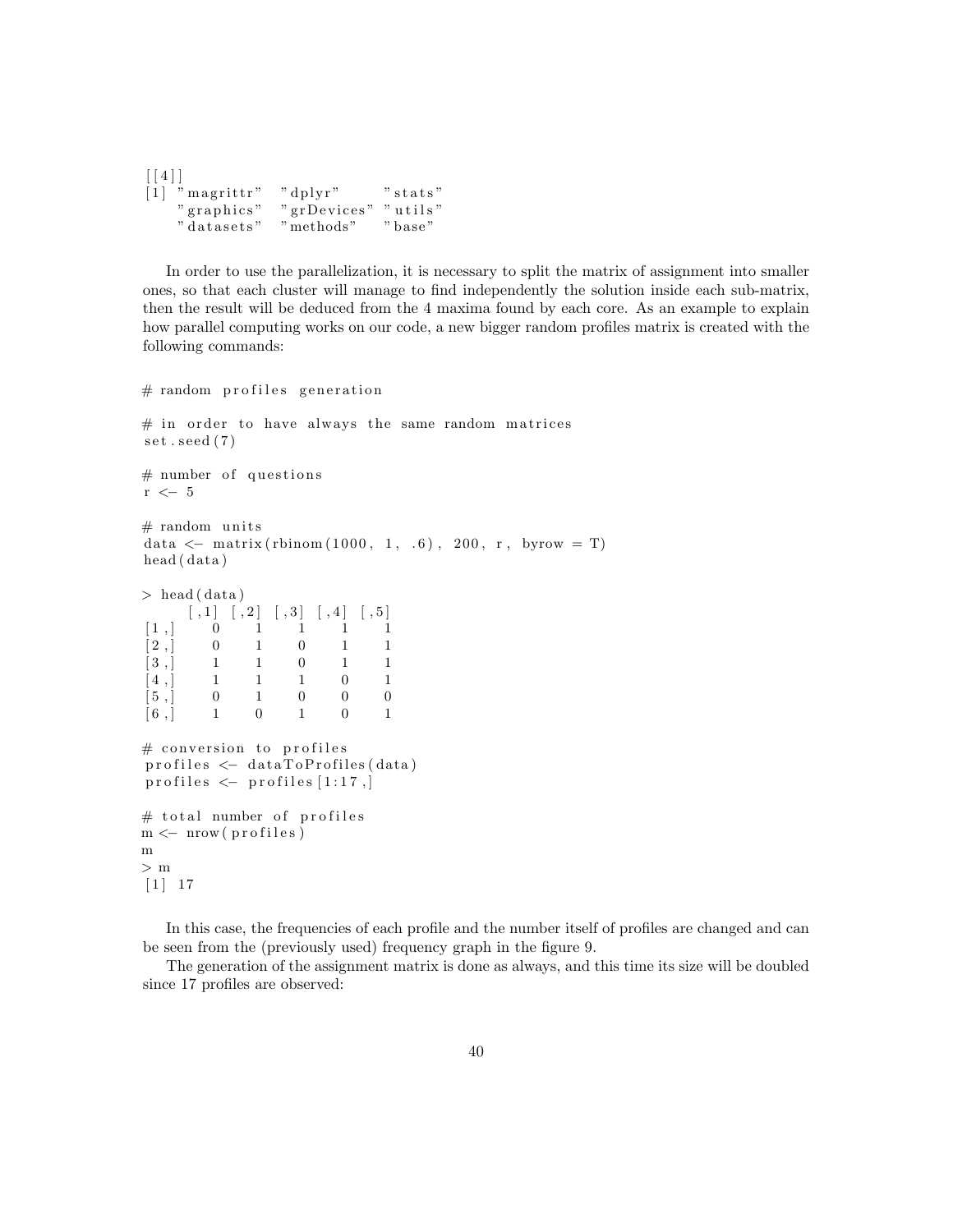

Figure 9: Value stored in  $results$ , sorted from the maximum to the minimum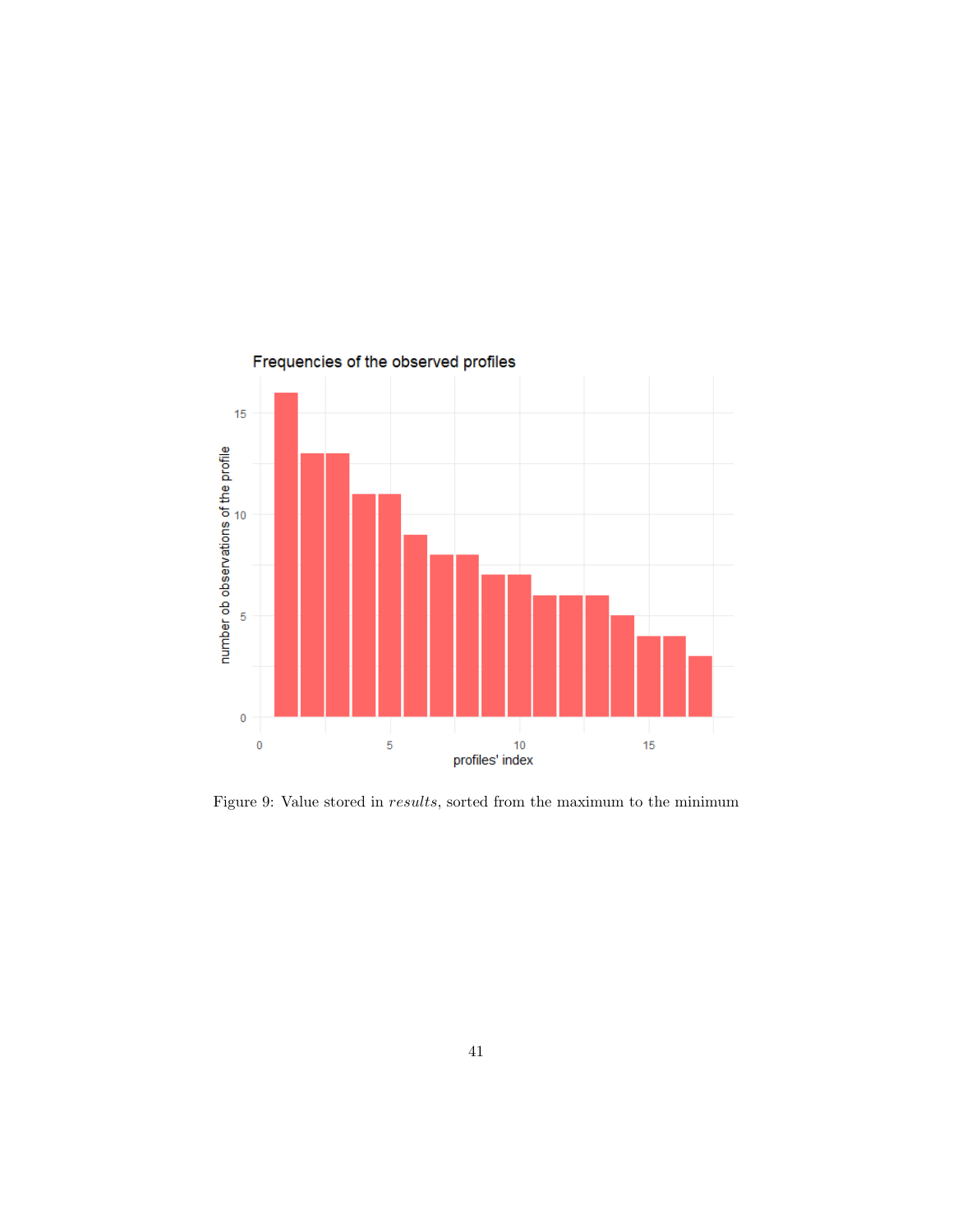```
# assignment matrix generation
df \leftarrow profiles
tmp \leq - split data frame(cbind(rep(0, m), rep(1, m)), rep(1:m))assignments \leq matrix (t(expand.grid(tmp)), nrow=m, ncol=2\hat{m})
```
and with the following function it is possible to split the assignment matrix into a list containing N (4 in this case) sub-matrices:

```
# returns a list of N submatrices of mat
splitMat \leftarrow function (mat, N){
  # initialising the list of sub-matrices with the first element
  submats = list (\text{mat} [\cdot, 1 : \text{round}(\text{dim}(\text{mat})[2]/N, 0)])# appending the remaining matrices
  for (k \in 1 : (N - 2)) {
     submats = append(submats,l i s t (
         mat [\, , (k*round(\dim(\text{mat})[2]/N, 0)) : ((k + 1)*round(\dim(\text{mat})[2]/N, 0)) ] )}
  # appending the last one
  submats = append(submats,l is t (mat [ , ((N-1)*round(dim(mat) [2]/N, 0)): dim (mat ) [2]]))
  # output
  return (submats)
}
```
The results will be stored inside the following list that will be passed as an argument in parallel to each core:

```
# list containing numCores sub-matrices of assignments
submats < - split Mat (assignments, numCores)
```
Therefore, each core will deal with a smaller matrix with the following dimensions:

# dimensions of each sub-matrix  $dim ( \text{ submats} [1])$ 

 $\begin{bmatrix} 1 \end{bmatrix}$  17 32768

which means that each column represents a possible configuration that will give a certain loglikelihood.

Now it is necessary to add the data and the needed functions to each cluster, i.e. the profiles matrix renamed as df and the *likelihoodEval01* function in order to evaluate the log-likelihood of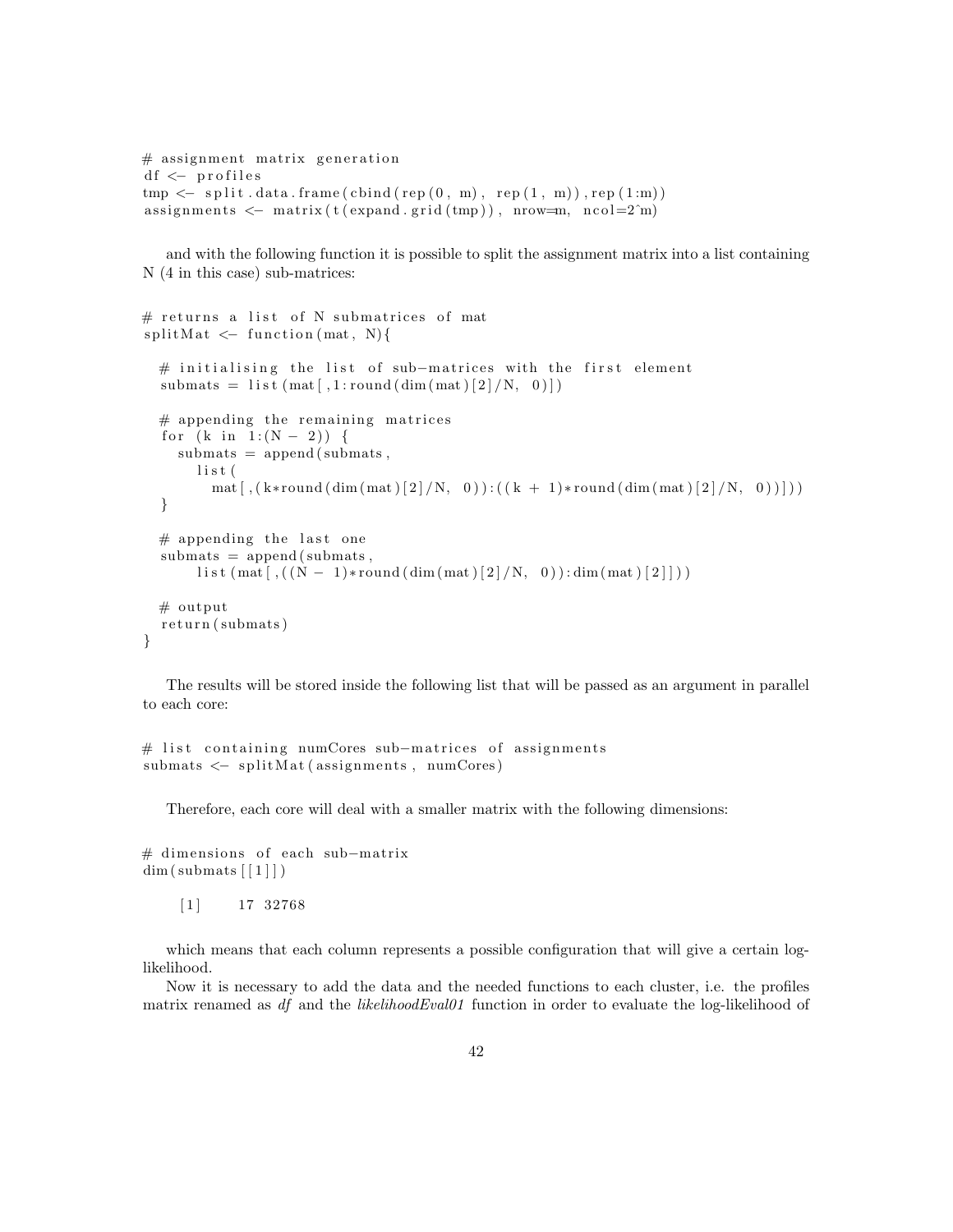the configurations. Also the  $collike01$  function is introduced to simplify the code: it evaluates the log-likelihood of the columns of a sub-assignments matrix in a vectorized way:

```
# likelihood of a column of assignment
# returns the best cls and the relative loglike
\text{collike01}\leq\text{function}\left(\text{submat}\right)\leqlog like < apply (submat, 2,
     function ( c!) likelihood Eval01 ( as. logical ( c!) , df ))return (unique (as. data. frame (cbind (t (submat), loglike)) \%%
                      filter (loglike = max(loglike)))}
# data and functions exporting
```

```
{\tt clusterExpert}\,({\tt clusters}\;,\;{\tt c}("{\tt df}"\;,\; "{\tt collike01}"\;,\; "{\tt likelihoodEval01"}))
```
After having exported all the needed data and functions, with the following lines the results are evaluated, both in parallel and not:

```
# running clusters in parallel
parallelOutput \leftarrow parLapply (clusters , submats , colLike01)parallelOutput
> parallelOutput
[ [ 1 ] ]V1 V2 V3 V4 V5 V6 V7 V8 V9 V10 V11 V12 V13 V14 V15 V16 V17 loglike
 0 0 0 1 1 1 1 0 1 1 0 1 1 1 1 0 0 −310.9683
\lceil \lceil 2 \rceil \rceilV1 V2 V3 V4 V5 V6 V7 V8 V9 V10 V11 V12 V13 V14 V15 V16 V17 loglike
 0 1 1 0 1 0 1 1 1 1 0 1 1 0 0 1 0 −327.30
\lceil 3 \rceilV1 V2 V3 V4 V5 V6 V7 V8 V9 V10 V11 V12 V13 V14 V15 V16 V17 loglike
1 0 0 1 0 1 0 0 0 0 1 0 0 1 1 0 1 −327.3063
\lceil [ 4 ] ]
V1 V2 V3 V4 V5 V6 V7 V8 V9 V10 V11 V12 V13 V14 V15 V16 V17 loglike
1 1 1 0 0 0 0 1 0 0 1 0 0 0 0 1 1 −310.9683
# running not in parallel
output \leftarrow colllike01 (assignments)# comparison
Reduce (" rbind", parallel Output ) \frac{1}{2} filter (loglike = max(loglike))
output
> Reduce (" rbind", parallel Output ) \gg filter (loglike = max (loglike))
V1 V2 V3 V4 V5 V6 V7 V8 V9 V10 V11 V12 V13 V14 V15 V16 V17 loglike
```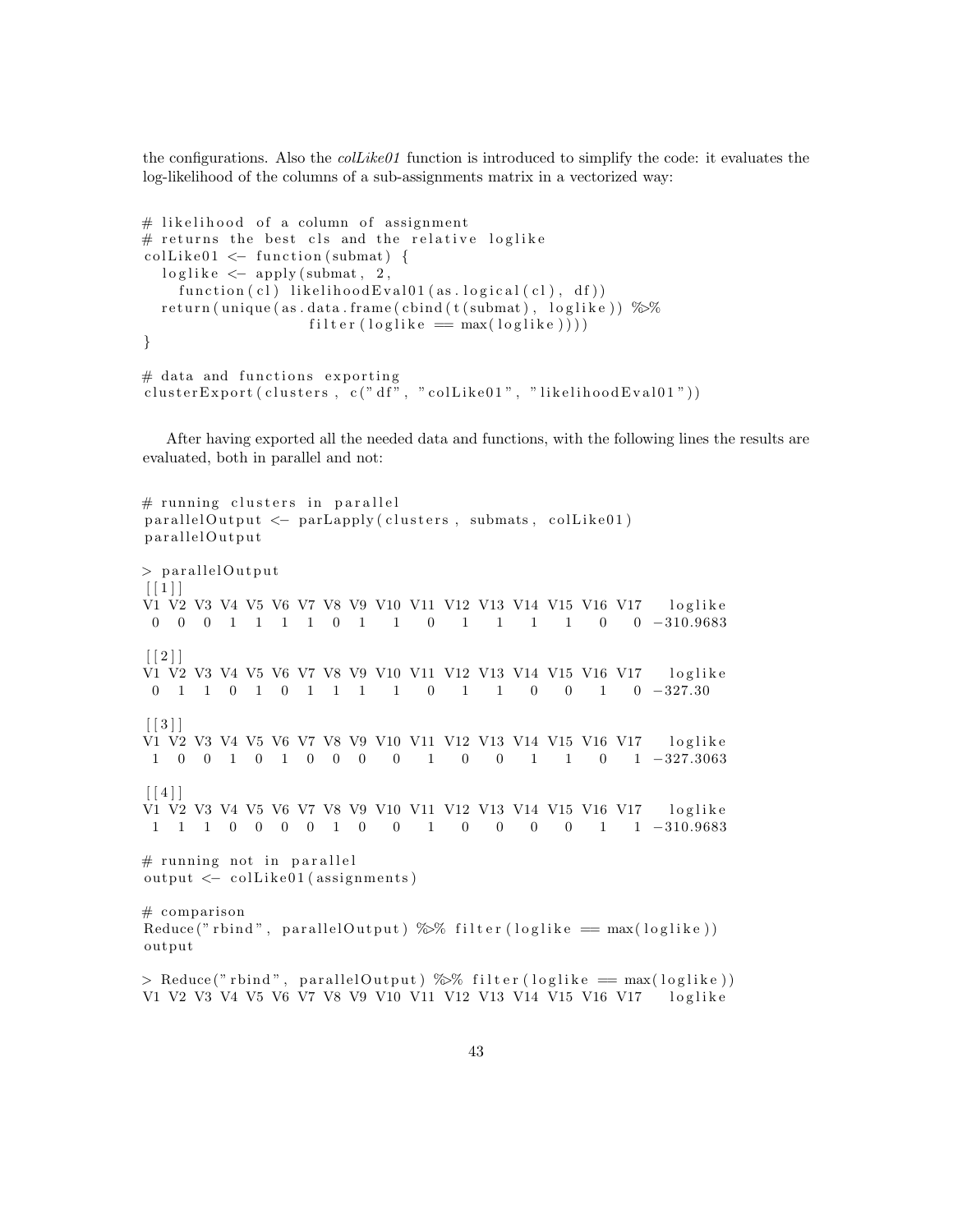|            |  |  |  |  |  |  |  | 0 0 0 1 1 1 0 1 1 0 1 1 1 1 0 0 -310.9683                          |
|------------|--|--|--|--|--|--|--|--------------------------------------------------------------------|
|            |  |  |  |  |  |  |  | 1 1 1 0 0 0 0 1 0 0 1 0 0 0 0 0 1 1 -310.9683                      |
| $>$ output |  |  |  |  |  |  |  |                                                                    |
|            |  |  |  |  |  |  |  |                                                                    |
|            |  |  |  |  |  |  |  | V1 V2 V3 V4 V5 V6 V7 V8 V9 V10 V11 V12 V13 V14 V15 V16 V17 loglike |
|            |  |  |  |  |  |  |  | 0 0 0 1 1 1 0 1 1 0 1 1 1 1 0 0 -310.9683                          |
|            |  |  |  |  |  |  |  |                                                                    |

As it is clear, both the implementations give the same results, symmetric as previously described, since there is no intrinsic difference a priori between the two clusters. About the timing both methods require, the solution is launched for each method, obtaining a speedup of more than 2x:

```
# parallel version
start_time = Sys.time()parallelOutput \leftarrow parLapply(clusters, submats, colLike01)end_time = Sys.time()end_time - start_time
Time difference of 5.212734 secs
# non parallel version
start_time = Sys.time()output \leftarrow colllike01 (assignments)end_time = Sys.time()end_time - start_time
Time difference of 12.26025 secs
```
Therefore, parallelizing the code, there is an important improvement in our code; however the memory limit still holds: indeed, even using a parallelized approach, there is still the need to store the assignment matrix in a data structure, and, since it has an exponential complexity, the limit of about 30 profiles still persists.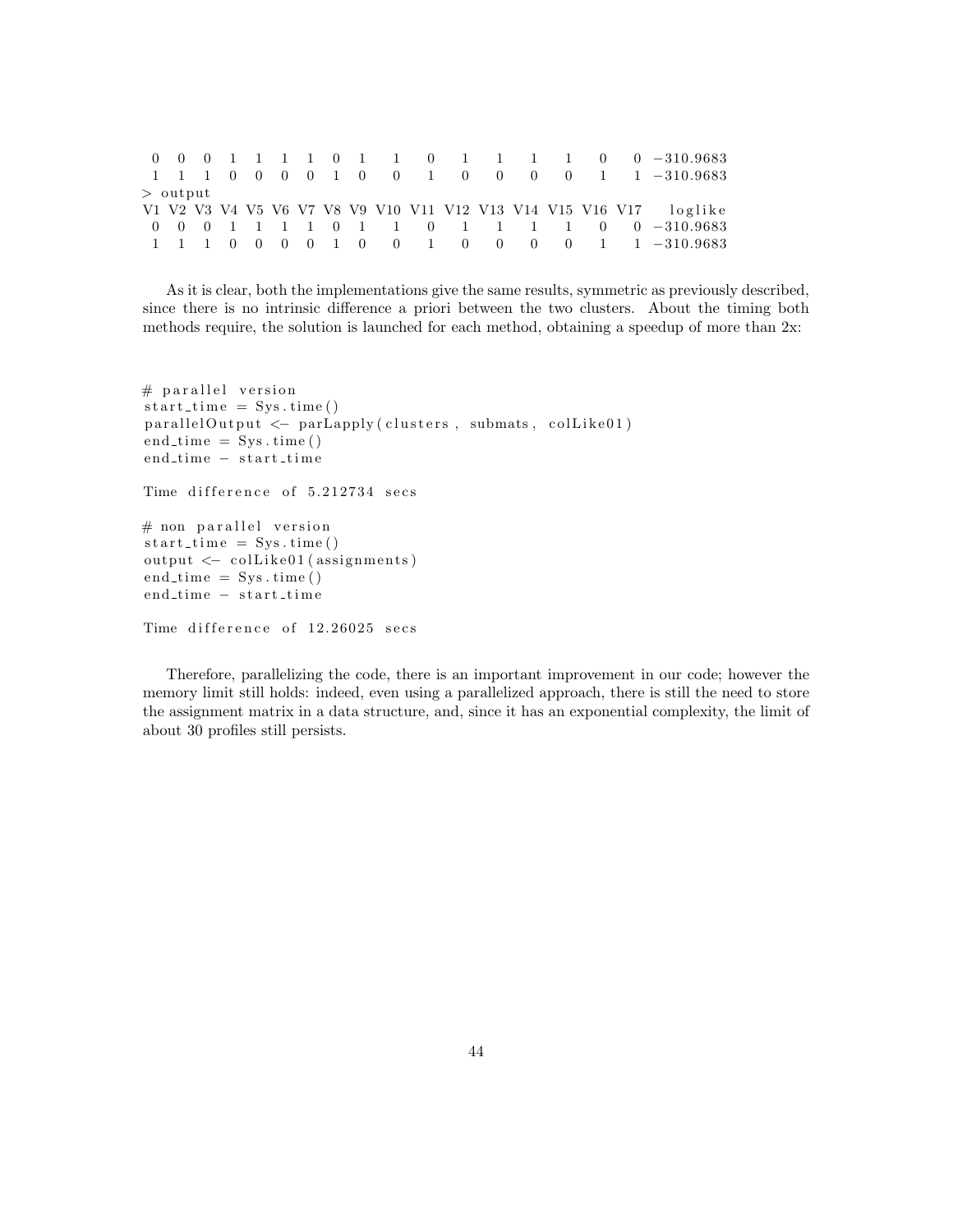## 3.3 Laplace smoothing

It would make sense to wonder why in the Laplace smoothing formula (used to estimate the probabilities of correct answers) the following parameters have been used:

$$
p_k^+ = \frac{\sum_{j=1}^{N_+} (x_j) + 1}{N_+ + 2}
$$

where k is the answer from 1 : r. In general the  $+1$  and the  $+2$  values have been added inside the fraction so that to avoid the case of having zeros in the denominator [1] [7]. From a probabilistic perspective, adding 1 in the numerator is equivalent to add a "correct" answer, and the 2 in the denominator is equivalent to add a "wrong" answer in addition to the previous one. But, in general, it is possible to define a more general Laplace smoothing, as follows (with a and  $b \in R$ ):

$$
p_k^+ = \frac{\sum_{j=1}^{N_+} (x_j) + a}{N_+ + b}
$$

Since those parameters have been introduced just to tackle the numerical issue of zeros, nothing would change in the best configuration found, apart from the log-likelihood function which would be of course slightly different. For the last analysed dataset, as expected, nothing changes in the optimal configuration found, comparing different choice of parameters for the smoothing:

```
# default version a = 1, b = 2start_time = Sys.time()output_12 \leftarrow colllike01 (assignments)end_time = Sys.time()end_time - start_time
# version a = 2, b = 4start_time = Sys.time()output 24 \leq \text{collike01Laplace} (assignments, a = 2, b = 4)
end_time = Sys.time()end_time - start_time
# version a = exp(-10), b = 2*exp(-10)start_time = Sys.time()output\_ee \leftarrow \text{colllike01Laplace} (assignments ,a = exp(-10), b = 2*exp(-10)end_time = Sys.time()end_time - start_time
# outputs
output<sub>-12</sub>
output<sub>-24</sub>
output_ee
```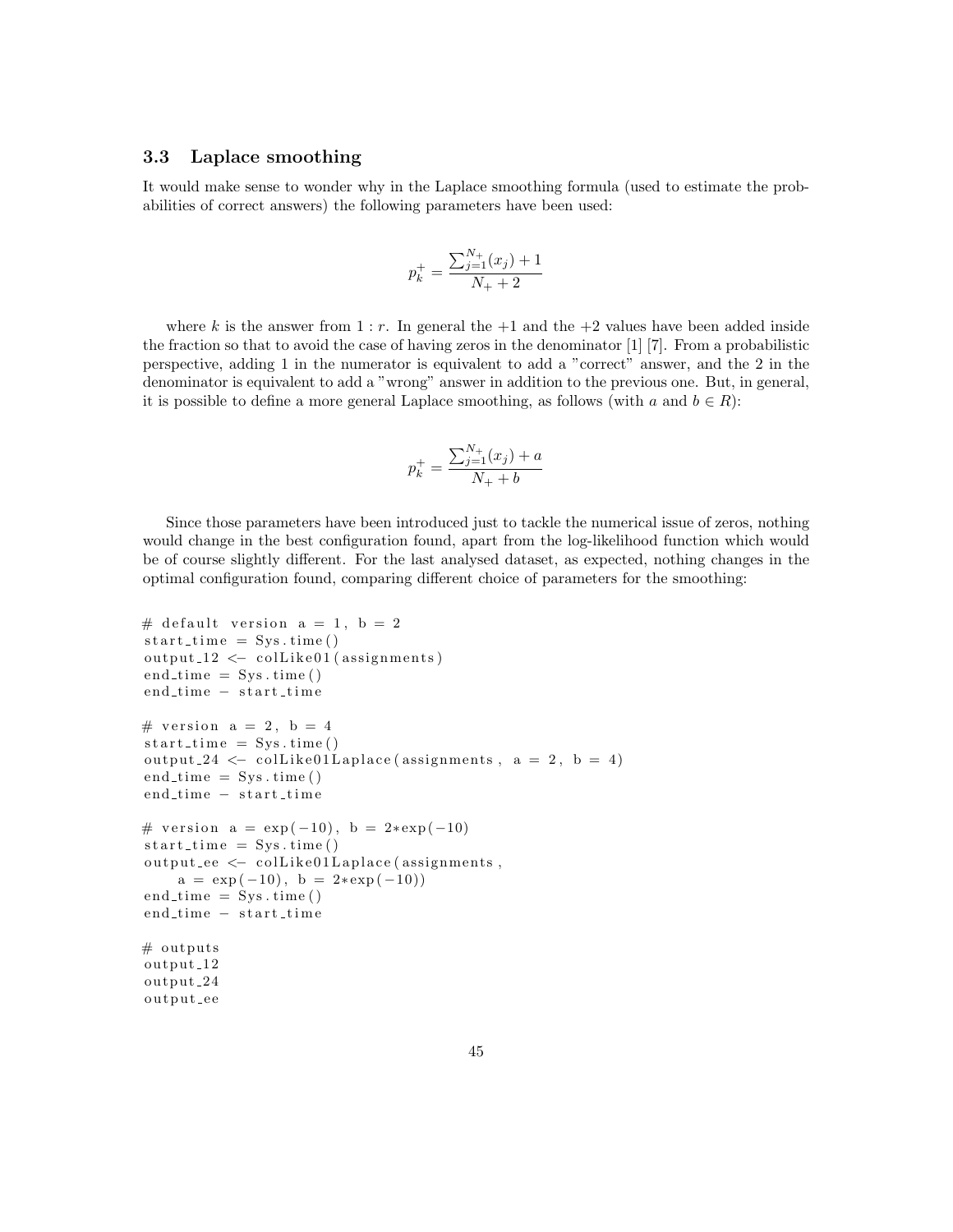$>$  output  $12$ V1 V2 V3 V4 V5 V6 V7 V8 V9 V10 V11 V12 V13 V14 V15 V16 V17 loglike 0 0 0 1 1 1 1 0 1 1 0 1 1 1 1 0 0 −310.9683 1 1 1 0 0 0 0 1 0 0 1 0 0 0 0 1 1 −310.9683  $>$  output  $24$ V1 V2 V3 V4 V5 V6 V7 V8 V9 V10 V11 V12 V13 V14 V15 V16 V17 loglike 0 0 0 1 1 1 1 0 1 1 0 1 1 1 1 0 0 −313.8481 1 1 1 0 0 0 0 1 0 0 1 0 0 0 0 1 1 −313.8481  $>$  output ee V1 V2 V3 V4 V5 V6 V7 V8 V9 V10 V11 V12 V13 V14 V15 V16 V17 loglike 0 0 0 1 1 1 1 0 1 1 0 1 1 1 1 0 0 −308.0082  $1 \quad 1 \quad 1 \quad 0 \quad 0 \quad 0 \quad 0 \quad 1 \quad 0$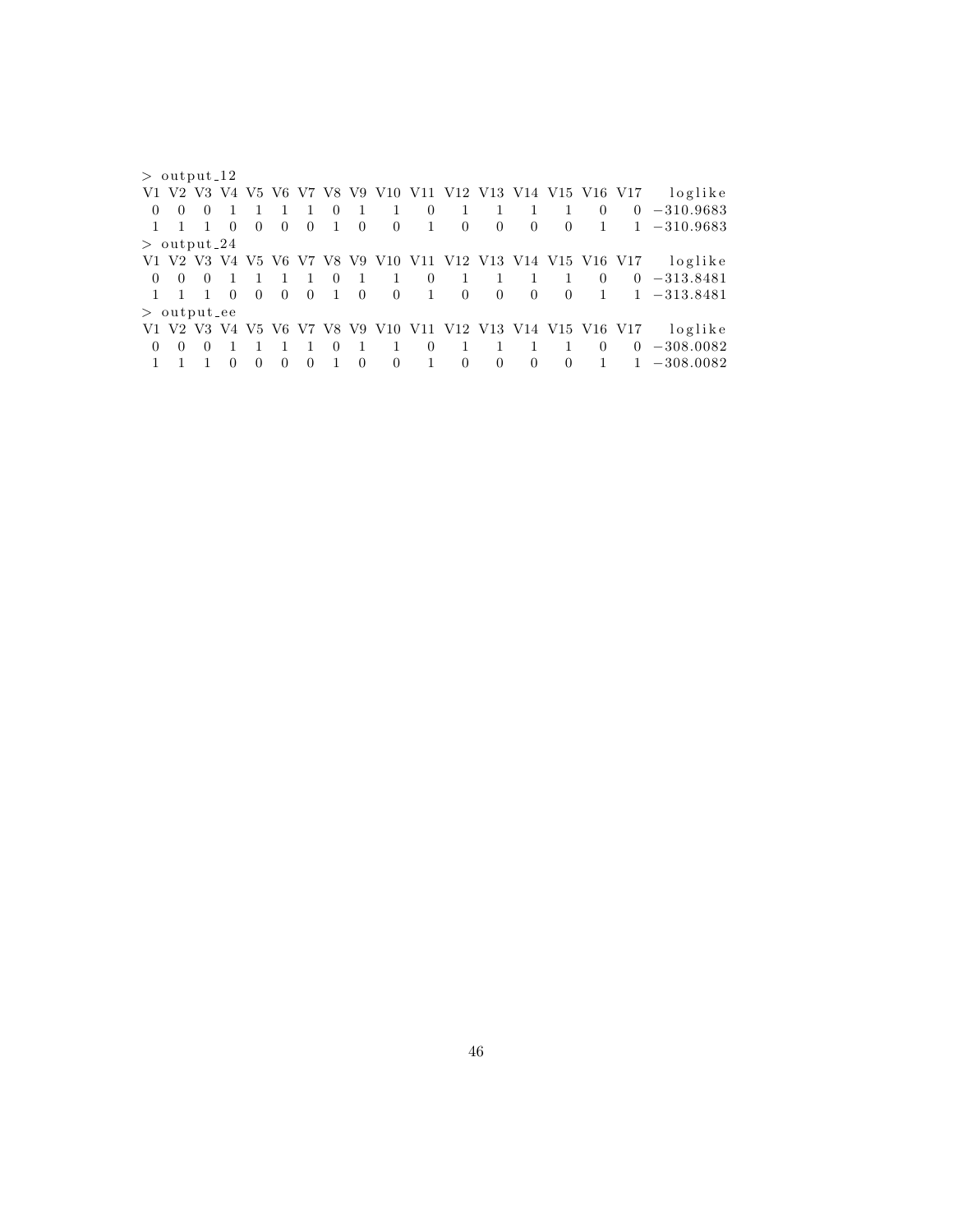## 3.4 Heuristic methods

Since the assignments matrix grows exponentially as a function of the number of profiles, it would not be feasible to evaluate the results for datasets that contain more than a very small number of profiles; it is then necessary to introduce some heuristic methods to find out the best solution inside a subset of the possible configurations, instead of generating a matrix of all the possible ones. The first way to do it is to implement a basic Montecarlo method, simulating totally random configurations in the space of  $\{0,1\}^m$  where m is the number of profiles. The matrix SIM will contain nSim of those possible configurations: an example is presented using 10 possible configurations (using the same 17 profiles as before)

```
# generating SIM matrix
nSim <− 10
set . seed (5)SIM \leftarrow matrix(sample(0:1, nSim*m, replace = TRUE),nrow = m, ncol = nSim)
> SIM
      \begin{bmatrix} 1 \\ 1 \end{bmatrix} \begin{bmatrix} 1 \\ 2 \end{bmatrix} \begin{bmatrix} 1 \\ 3 \end{bmatrix} \begin{bmatrix} 1 \\ 4 \end{bmatrix} \begin{bmatrix} 1 \\ 5 \end{bmatrix} \begin{bmatrix} 1 \\ 6 \end{bmatrix} \begin{bmatrix} 1 \\ 7 \end{bmatrix} \begin{bmatrix} 1 \\ 8 \end{bmatrix} \begin{bmatrix} 1 \\ 9 \end{bmatrix} \begin{bmatrix} 1 \\ 1 \end{bmatrix}[1, 1 1 1 1 1 0 0 1 1 1 1[2,] 0 1 1 1 1 1 1 0 1 0 0[3, 0 \t 1 \t 1 \t 1 \t 1 \t 0 \t 1 \t 1 \t 0 \t 0[4, ] 0 0 0 1 1 1 0 1 0 0[5,] 0 1 0 1 1 0 0 0 0 1[6,] 0 0 0 0 0 0 0 1 0 1 0[7,] 0 0 0 0 1 1 0 1 0 1[8, 0 \t 1 \t 1 \t 1 \t 1 \t 0 \t 1 \t 1 \t 1 \t 1[9, 1 \ 1 \ 1 \ 1 \ 1 \ 1 \ 1 \ 0 \ 0 \ 0 \ 1[10], 0 0 1 0 1 0 1 0 1 1
[11, 0 1 1 0 0 0 0 1 0 0[12], 0 0 1 0 1 1 1 0 1 1
[13, 0 1 0 1 0 0 0 0 1 1[14, 1 \quad 1 \quad 1 \quad 0 \quad 0 \quad 1 \quad 1 \quad 0 \quad 0[15, 1 \ 1 \ 0 \ 1 \ 0 \ 0 \ 0 \ 1 \ 1 \ 0 \ 0[16, 0 0 1 0 1 1 1 0 0 0[17, 0 \t 1 \t 1 \t 1 \t 1 \t 0 \t 0 \t 1
```
Therefore, for each column there is a possible configuration of the profiles in the clusters 0 and 1 (which are as usual + and - populations). For this SIM matrix, the obtained best likelihood is the following, using the usual function  $collike01$ :

 $#$  best configuration c ol Li k e 0 1 (SIM )  $>$  collike 01 (SIM) V1 V2 V3 V4 V5 V6 V7 V8 V9 V10 V11 V12 V13 V14 V15 V16 V17 loglike 1 1 1 1 0 0 1 1 0 0 1 0 0 0 1 0 0 −362.9615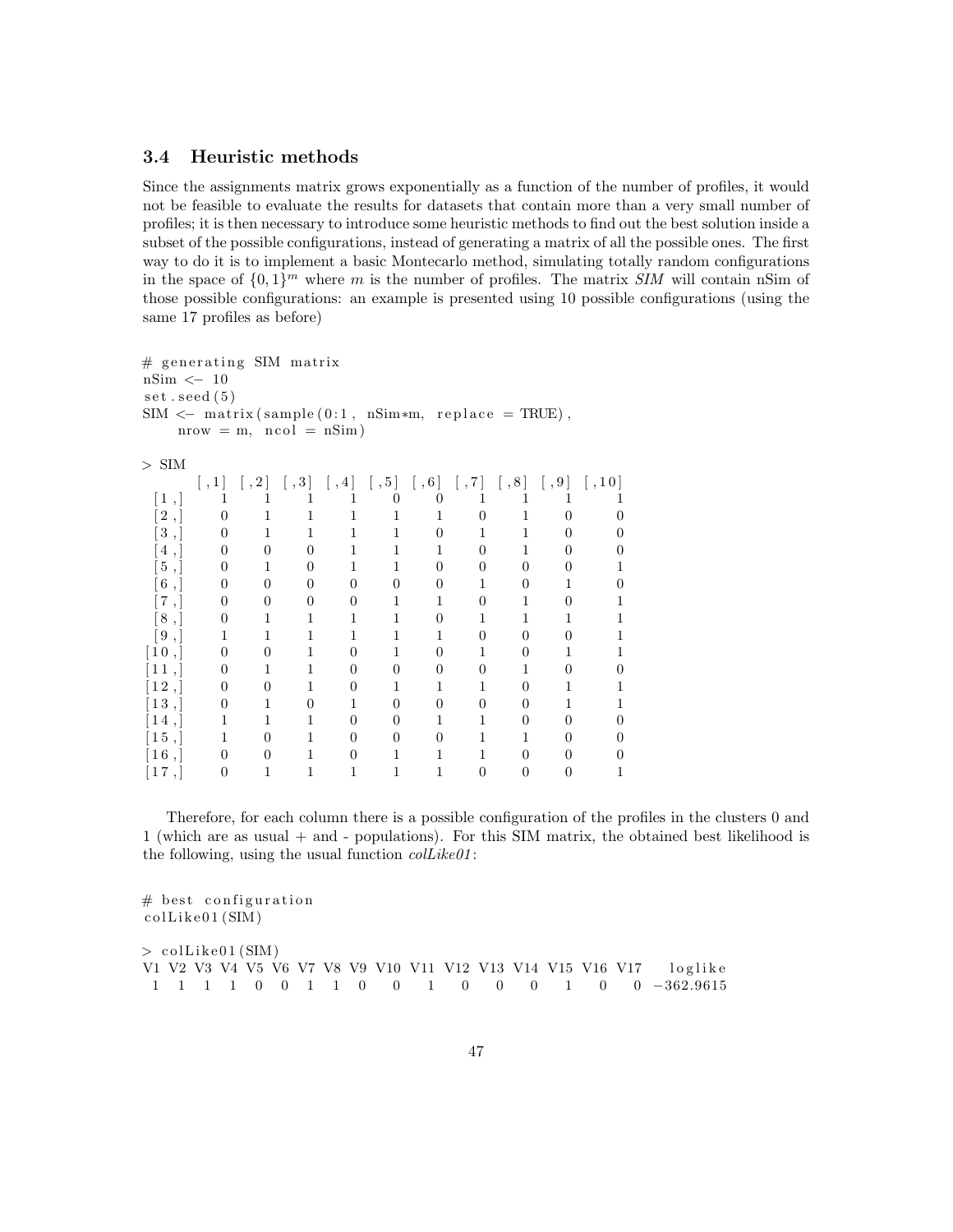which is still far away from the best solution -310.9683 obtained from assignment, but the evaluation of SIM is immediate, so it would be meaningful to increase its size to more elements and iterate its evaluation nIter times in order to find better and better solutions over time: a trade-off between nIter and nSim has to be found depending on the characteristics of the computational power used. In this case, a laptop with 4 Gb of RAM will be used, and the code will run with the following parameters:

```
# parameters
set . seed (5)nIter < - 100
nSim <− 1000
# initialization solution vector (best solution until t step)
solution < - rep(-Inf, nIter)# initialization best solution (max likelihood found)
best\_sol \leq -Inf# initialization best configuration initialization
best\_conf = rep(0, m)# iterations
for (t \text{ in } 1 \text{: nIter})SIM \leq matrix (sample (0:1, nSim*m, replace = TRUE),
    nrow = m, ncol = nSim)\# current solution dataframe at iteration t
  current \leftarrow (collike01(SIM))\% filter (loglike = max(loglike)) \% unique())
  \# current max likelihood found at iteration t
  current_sol \leq current$loglike \%% unlist () \%% unique ()
  # current configuration found at iteration t
  current_conf \le current %%
    select (-\loglike) %\% head (1) %\% as . numeric ()
  # if a new maximum is found
  if (\text{current\_sol} > \text{best\_sol}){
    b e st_sol <- current_sol
    best_conf <- current_conf
  }
  solution [t] \leftarrow best\_sol}
# results
best_conf
max(solution)
```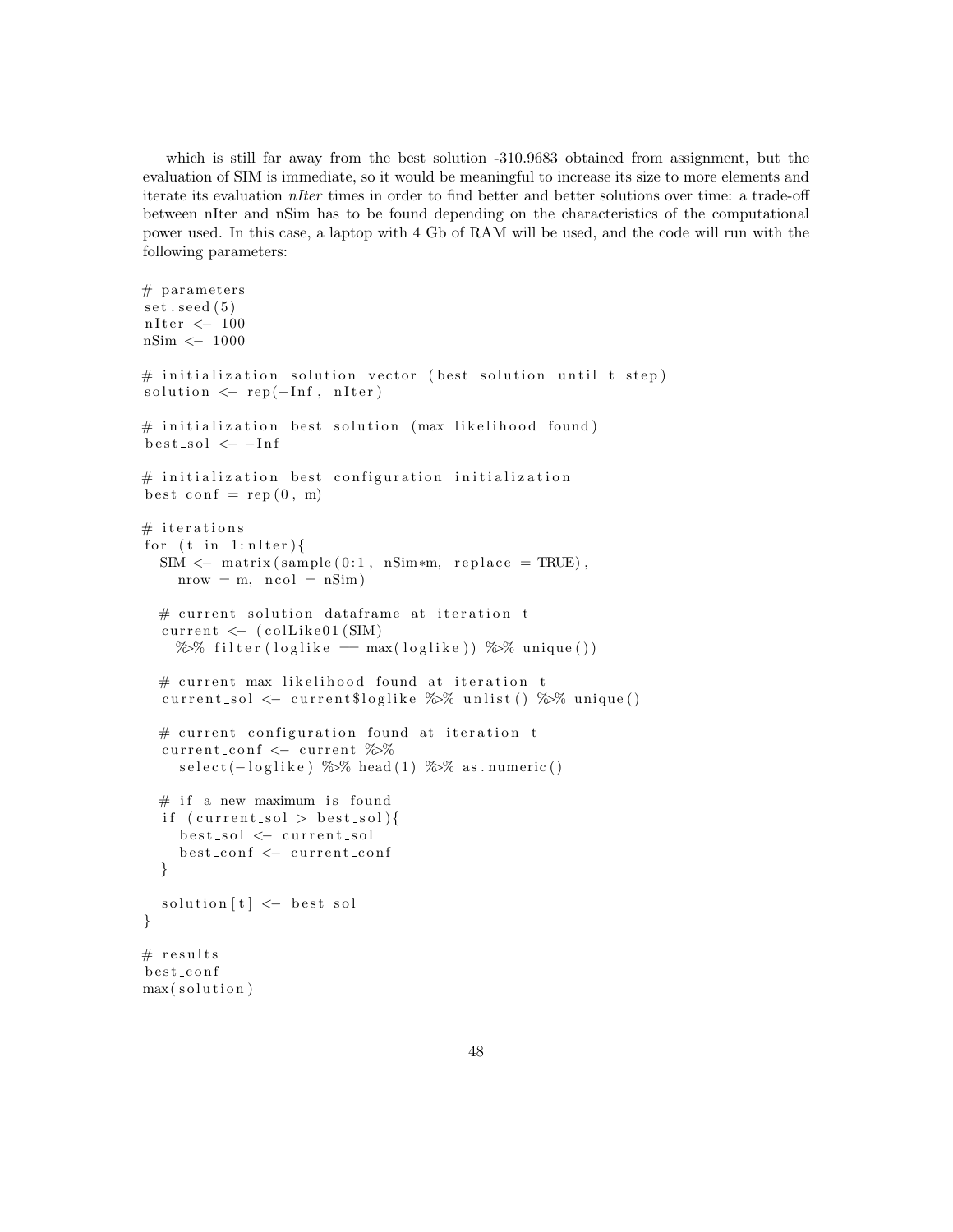

Figure 10: Best log-likelihood obtained at each iteration t

```
> best_conf
 [1] 0 0 0 1 1 1 1 0 1 1 0 1 1 1 1 0 0> max(solution)
[1] -310.9683
```
which is exactly one of the two (symmetric) best solutions found previously. In detail, for each iteration, the best solution found is shown in Figure 10:

It is clear that the convergence depends on the randomness of the choices of the entries of the SIM matrix, and it may be possible not to reach the global maximum with this fully random approach. To overcome this problem, a simple iterative heuristic can be built in the following way (similarly to the approach developed by LI et al [6] [5]):

- 1. initialise clusters' configuration  $= cl$
- 2. compute initial log-likelihood  $L_0$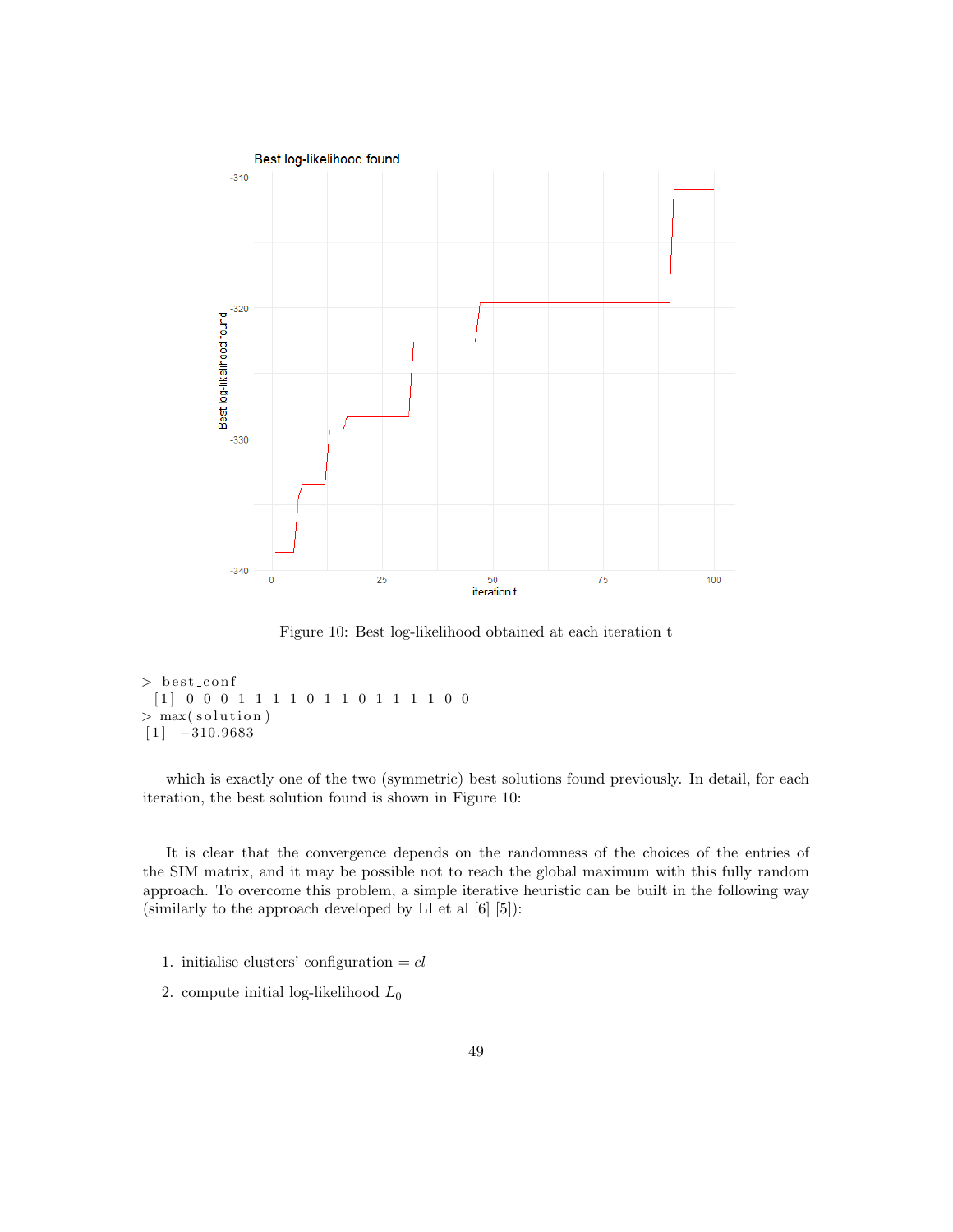- 3. initialise best log-likelihood found  $L_{best} = L_0$
- 4. initialise best clusters' configuration found  $cl_{best} = cl$
- 5. iterate from 1 to nIter:
- 6. select a random profile p in a cluster X
- 7. move p to cluster Y
- 8. compute new log-likelihood L
- 9. compute new clusters' configuration cl
- 10. if  $L > L_{best}$ :
- 11.  $L_{best} = L$
- 12.  $cl_{best} = cl$
- 13. Return  $cl_{best}$ ,  $L_{best}$

The initialization (step 1 of the previous algorithm) may be random or deterministic (all profiles inside the same cluster). It may be a wiser idea to initialise the first configuration finding a good initial guess of cl made by the random Monte Carlo algorithm previously described: Therefore, it would be sufficient to create a function using the previous code as following:

```
MC \leftarrow function (df, nIter = 100, nSim = 1000){
  # retrieving number of profiles and answers
  m \leftarrow \text{now}(\text{df})r \leftarrow \text{ncol}(df) - 1# initialization solution vector (best solution until t step)
  solution \leftarrow rep(-\text{Inf}, \text{ nIter})\# initialization best solution (max likelihood found)
  best\_sol \leq -Inf# initialization best configuration initialization
  best\_conf = rep(0, m)# iterations
  for (t \text{ in } 1 \text{: nIter})SIM < - matrix (sample (0:1, nSim*m, replace = TRUE),
         nrow = m, ncol = nSim)
    # current solution dataframe at iteration t
     current \langle - \rangle (collike 01 (SIM) %%
          filter (loglike = max(loglike)) \% unique ())
```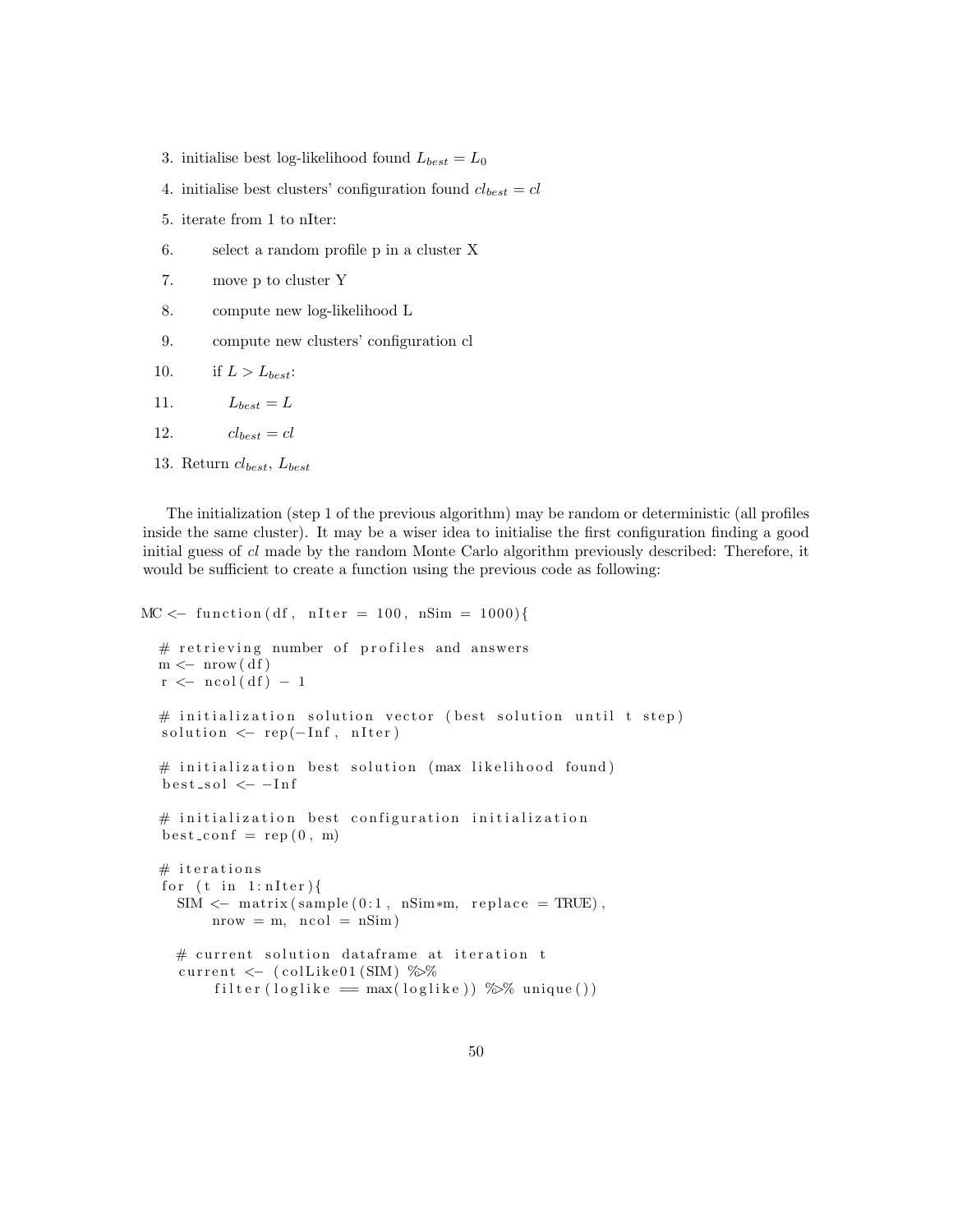```
# current max likelihood found at iteration t
  current_sol <- current$loglike \%% unlist () \%% unique ()
  # current configuration found at iteration t
  current_conf \leq current \%select (-loglike) %% head (1) %% as . numeric ()
  # if a new maximum is found
  if (\text{current\_sol} > \text{best\_sol}){
    best_sol <- current_sol
    best_conf <- current_conf
  }
  solution [t] \leftarrow best\_sol}
# results
output \langle - list()
output [1] \leftarrow best_conf
output [2] \leftarrow best_sol
return (output)
```
The output is now stored in a list whose first element is the best configuration found, and the second is the maximum likelihood found:

```
>MC(d f)[1][ 1 ] 1 1 1 0 0 0 0 1 0 0 1 0 0 0 0 1 1
\left[ \left[ 2 \right] \right][1] -310.9683
```
}

Since with this profiles matrix the Monte Carlo method already easily finds the best solution, it may be meaningful to increase the size of the problem to more profiles, and compare the new heuristic, the Monte Carlo basic random method and the exact method: adding 2 profiles may be already challenging for the exact method, as the following (using the parallel version).

```
# in order to have always the same random matrices
set . seed (7)# number of questions
r <− 5
# random units
data \leftarrow matrix (rbinom (1000, 1, .6), 200, r, byrow = T)
head ( data )
```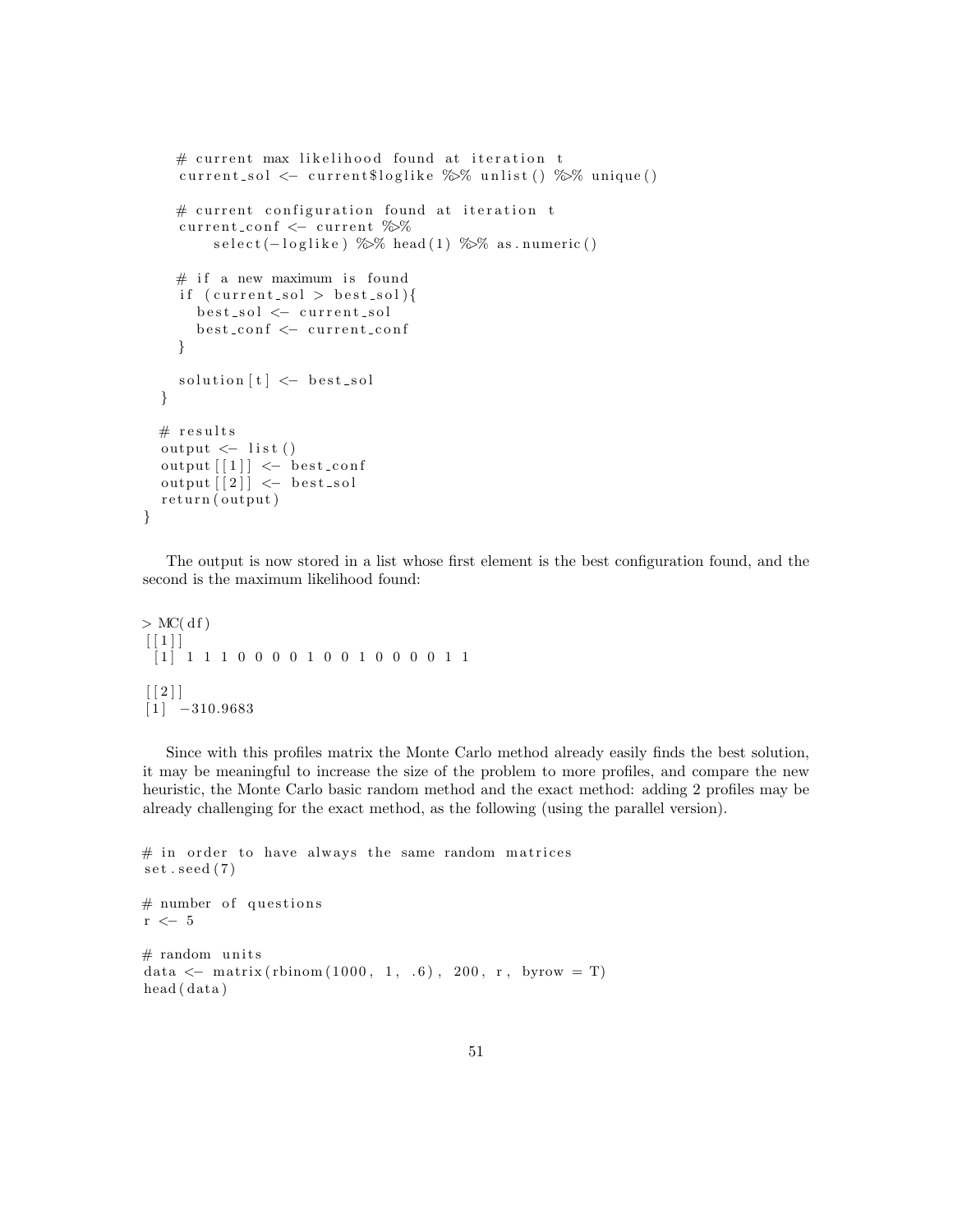```
# conversion to profiles
\text{profiles} \leftarrow \text{dataToProfiles}(\text{data})profiles \leftarrow profiles [1:20,m \leftarrow \text{now} (\text{profiles})# assignment matrix generation
df \leftarrow profiles
tmp \leftarrow split.data frame(cbind(rep(0, m), rep(1, m)), rep(1:m))assignments \leq matrix (t (expand.grid (tmp)), nrow=m, ncol=2\hat{m})
# subdivision of the assignment matrix into n (= n cores) submatrices
# creating clusters for parallel computing
numCores \leftarrow detectCores()clusters <- makeCluster (numCores)
# list containing numCores sub-matrices of assignments
submats < - splitMat(assignment, numCores)# exporting the libraries
clusterEvalQ (clusters, {library ( dplyr ); library ( margin (margin) })# data and functions exporting
cluster Export ( clusters , c(" df", " collike01", " likelihoodEval01"))# running clusters in parallel - exact solution
start_time = Sys.time()parallel Output \leftarrow parLapply (clusters, submats, colLike01)end_time = Sys.time()end_time – start_time
    Time difference of 56.9426 secs
# best solution obtained by the exact method
Reduce ("rbind", parallel Output) \%%
  filter (loglike = max(loglike))->exact\_sol> exact_sol \frac{1}{2}\% select (loglike) \frac{1}{2}\% unique ()
   l o g l i k e
 −359.5729
```
The best log-likelihood found is then -359.5729 after approximately 57 seconds. Regarding the swap heuristic anticipated before, it can be implemented as follows:

```
# simple heuristic with MC initialization
swapMC \langle function (df, nIter = 100, MCnSim = 100, MCnIter = 100){
  m \leftarrow \text{now}(\text{df})r \leftarrow \text{ncol}(df) - 1# inizialization using Monte Carlo basic method
```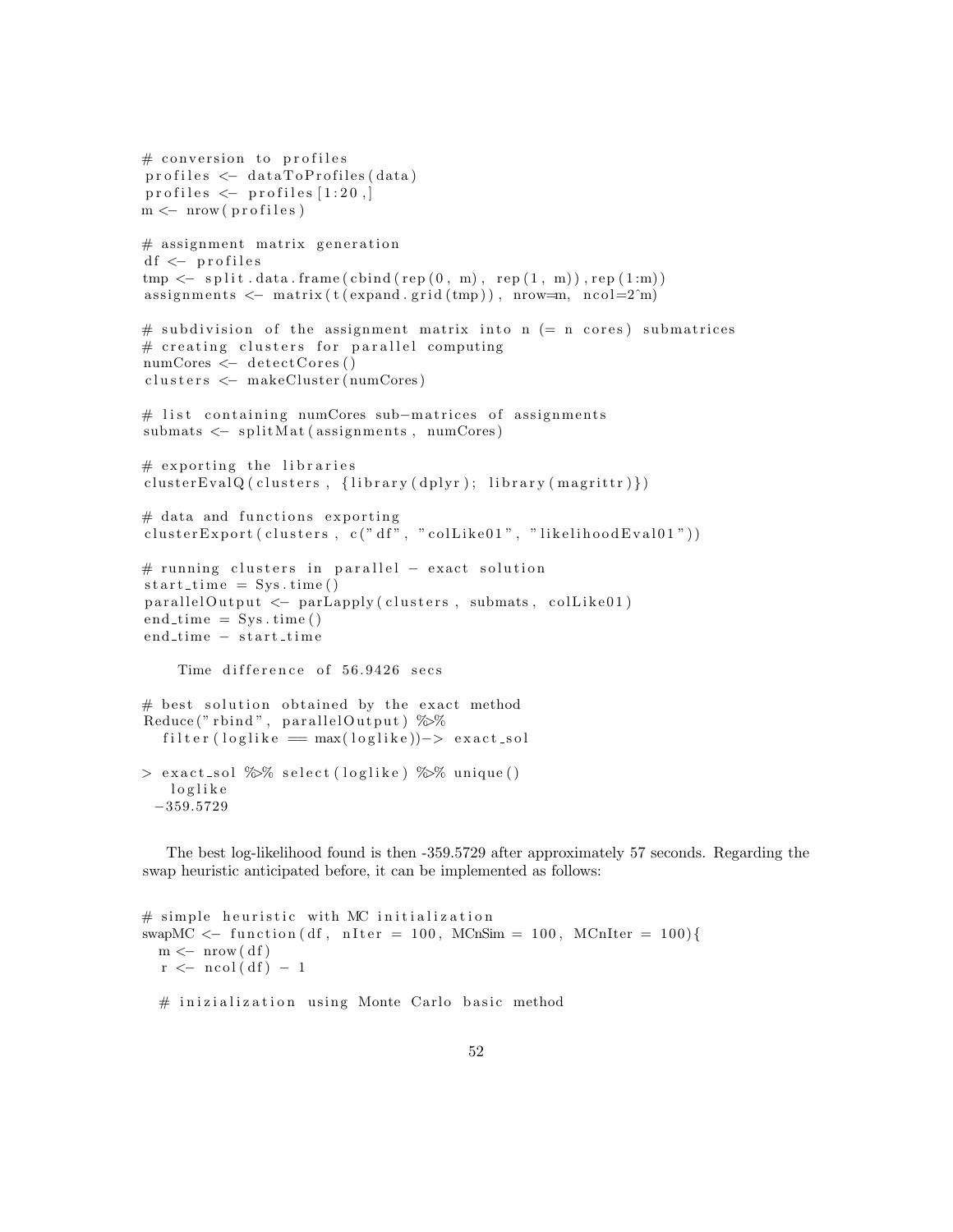```
cat ("Initializing the first configuration using MC \ldots \n")
init \leq -MC(df, MCnIter, MCnSim)cl \leftarrow init [1]L0 \leftarrow \text{init} [[2]]# initialization of the best configuration
cl\_best \leq cl# initialization of the best log-Likelihood
L-best \leftarrow L0# iterations
for (it in 1: nIter){
  # swap
  cl \leftarrow cl\_bestrnd \leq sample (1:m,1)cl [rnd] \leq -1 - cl [rnd]# if better, mantain the swap
  if (likelihood Eval01 (as. logical (cl), df) > L_best) {
     L_{best} \leftarrow likelihood Eval01 (as. logical (cl), df)
     cl\_best \leftarrow cl}
}
# results
output \leftarrow list ()
output [1] \leftarrow cl_best
output \lceil 2 \rceil \leq L best
return (output)
```
For this particular problem of 20 profiles, the solution obtained by the exact method is easily reached in 2 seconds:

```
# swap heuristic
set . seed (8)start_time = Sys.time()swapMC(df)\lceil \lceil 1 \rceil \rceil[ 1 ] 1 1 1 0 0 0 0 1 0 0 1 0 0 0 0 1 1 0 1 0
\lceil \lceil 2 \rceil \rceil[1] -359.5729
end_time = Sys.time()end_time – start_time
Time difference of 1.989992 secs
```
}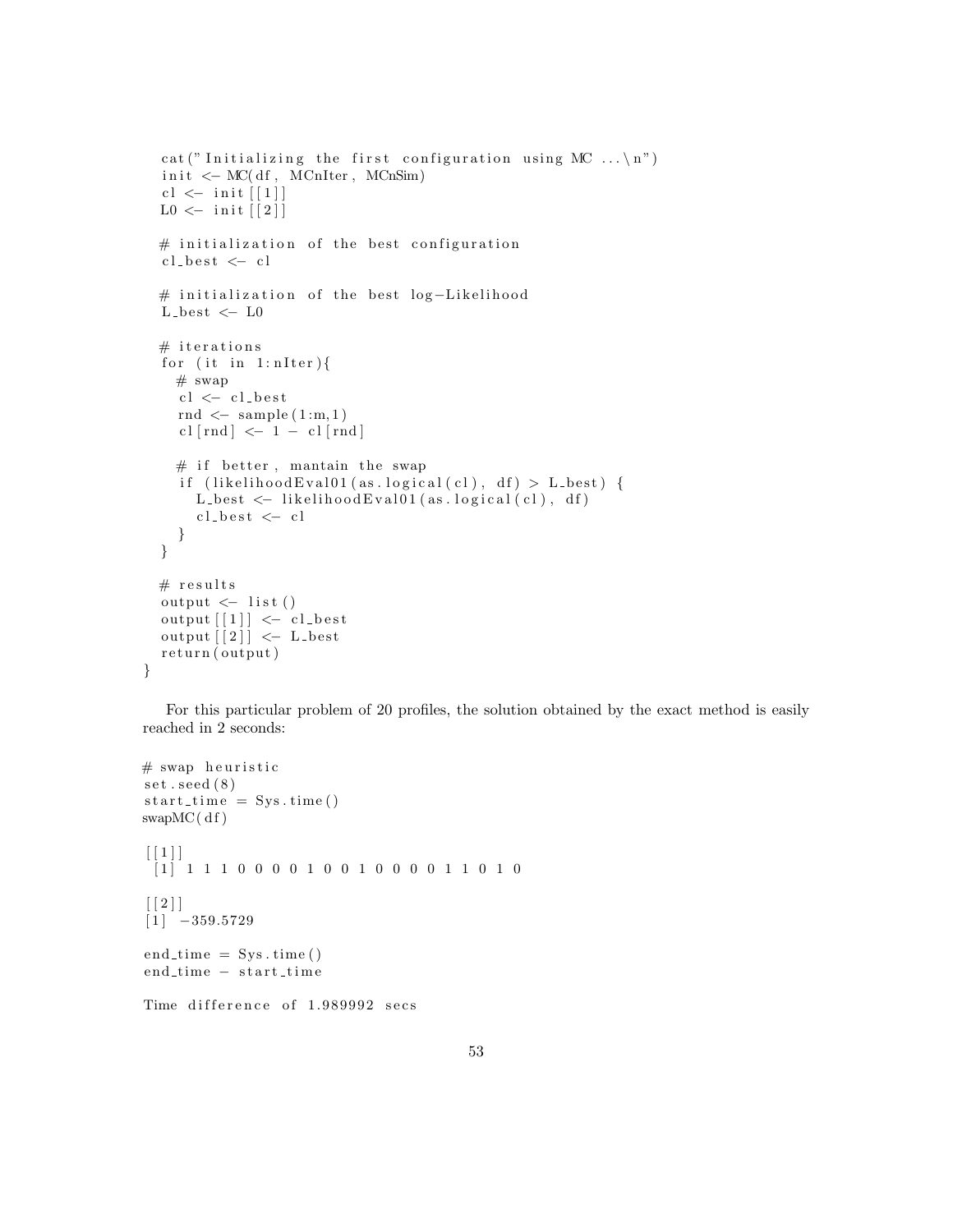The result is of course highly influenced by the initial conditions, then it would be informative to run the function multiple times, with different initial seeds, in the following lines it will be run with 100 initial different seeds:

```
# how many times maximum is reached
maxima \leftarrow rep (0, 100)for (i \text{ in } 1:100) {
  c a t ( p a s t e 0 ( i , "\n " ) )
   set.seed(i)
  maxima[i] < -swapMC(df)[2]}
# correct solutions
sum (maxima == max(maxima))> \text{sum}(\text{maxima} = \text{max}(\text{maxima}))[1] 77
```
More in detail, the solutions found can be described via the histogram in fig 11.

Varying the parameters of the heuristic (number of steps for the initialization for the Monte Carlo, number of configurations tested inside each Monte Carlo iteration and number of total swaps, i.e.: nIter) it would be of course possible to change the obtained results.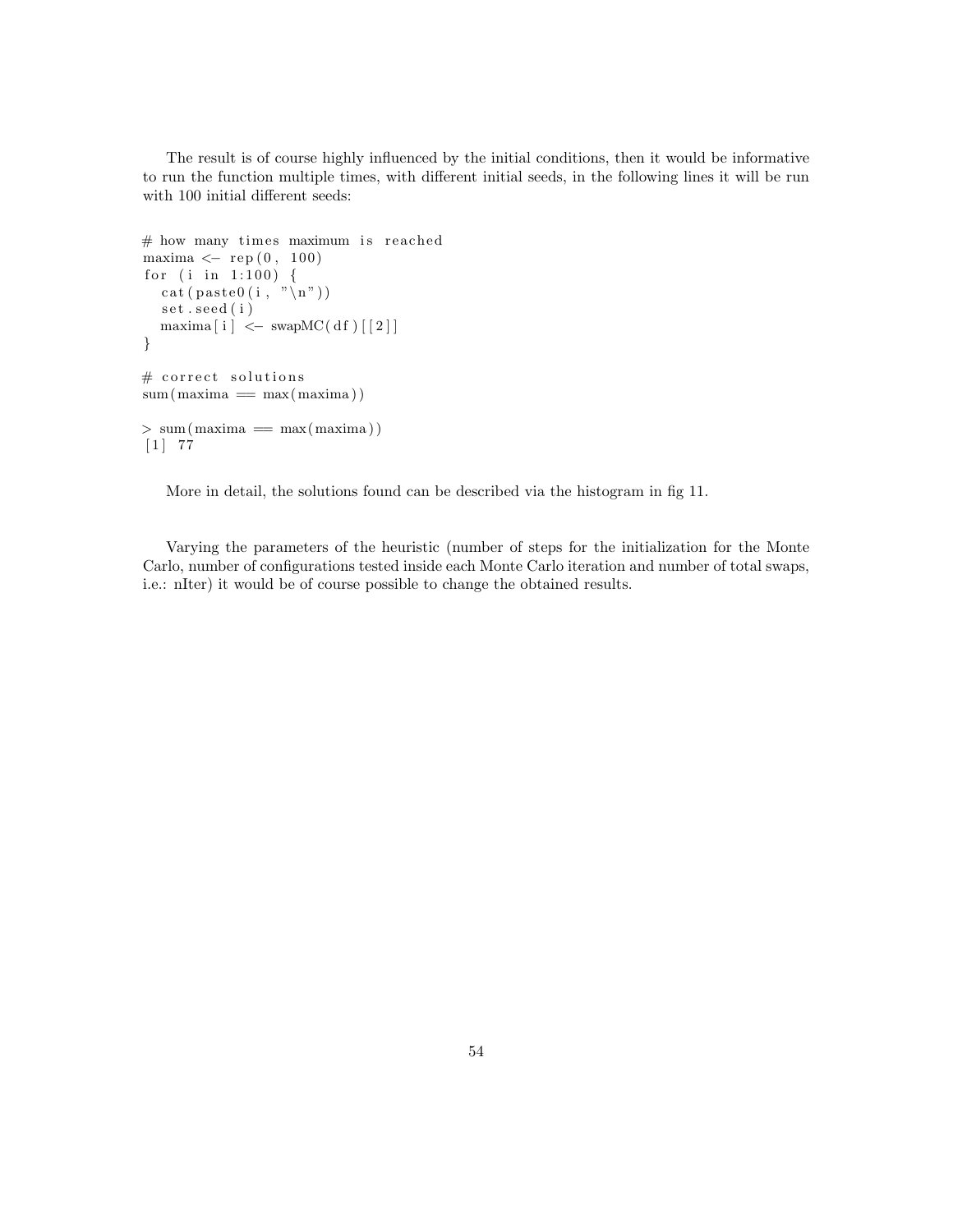

Figure 11: Distribution of the best solutions found by the swap Algorithm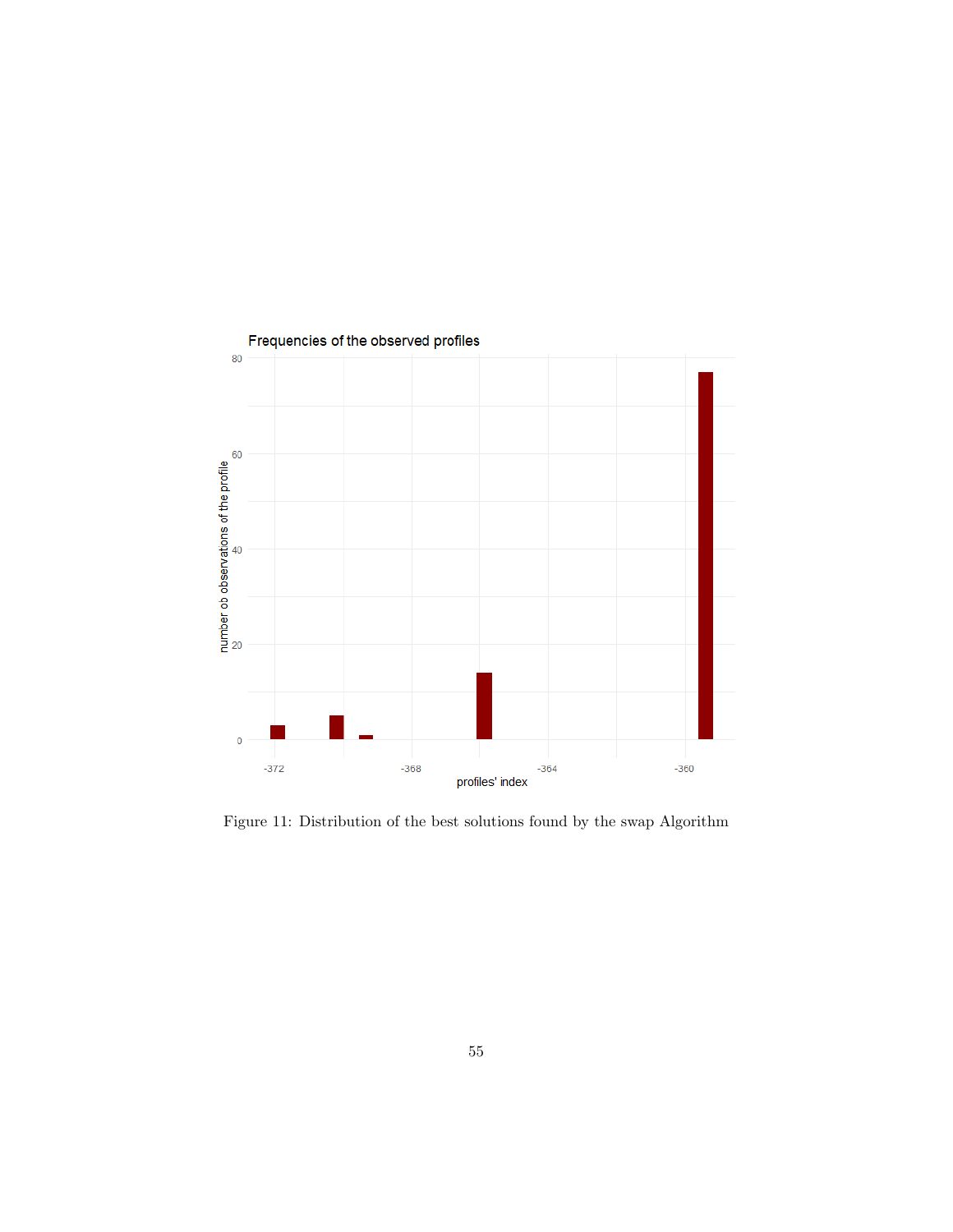

Figure 12: Frequencies of the profiles obtained from the Bartholomew dataset

## 3.5 Applications

At this point, it would make sense to apply the previously described algorithms to the Bartholomew dataset already introduced in the EM section in order to both evaluate the performance of hard classification by itself and the comparison between the LCA (soft classification) and the hard approach. Loading the individuals from the dataset, 16 profiles are obtained (Considering that in this dataset we have only 16 different profiles the problem could be solve even for the exact method, see fig 12):

The optimal configuration is found making use of the previously described function  $collike()$ parallelized and vectorised, with the following output:

 $>$  exact\_sol V1 V2 V3 V4 V5 V6 V7 V8 V9 V10 V11 V12 V13 V14 V15 V16 loglike 1 1 1 1 0 1 0 1 0 1 0 0 1 0 0 0 −240.1591 0 0 0 0 1 0 1 0 1 0 1 1 0 1 1 1 −240.1591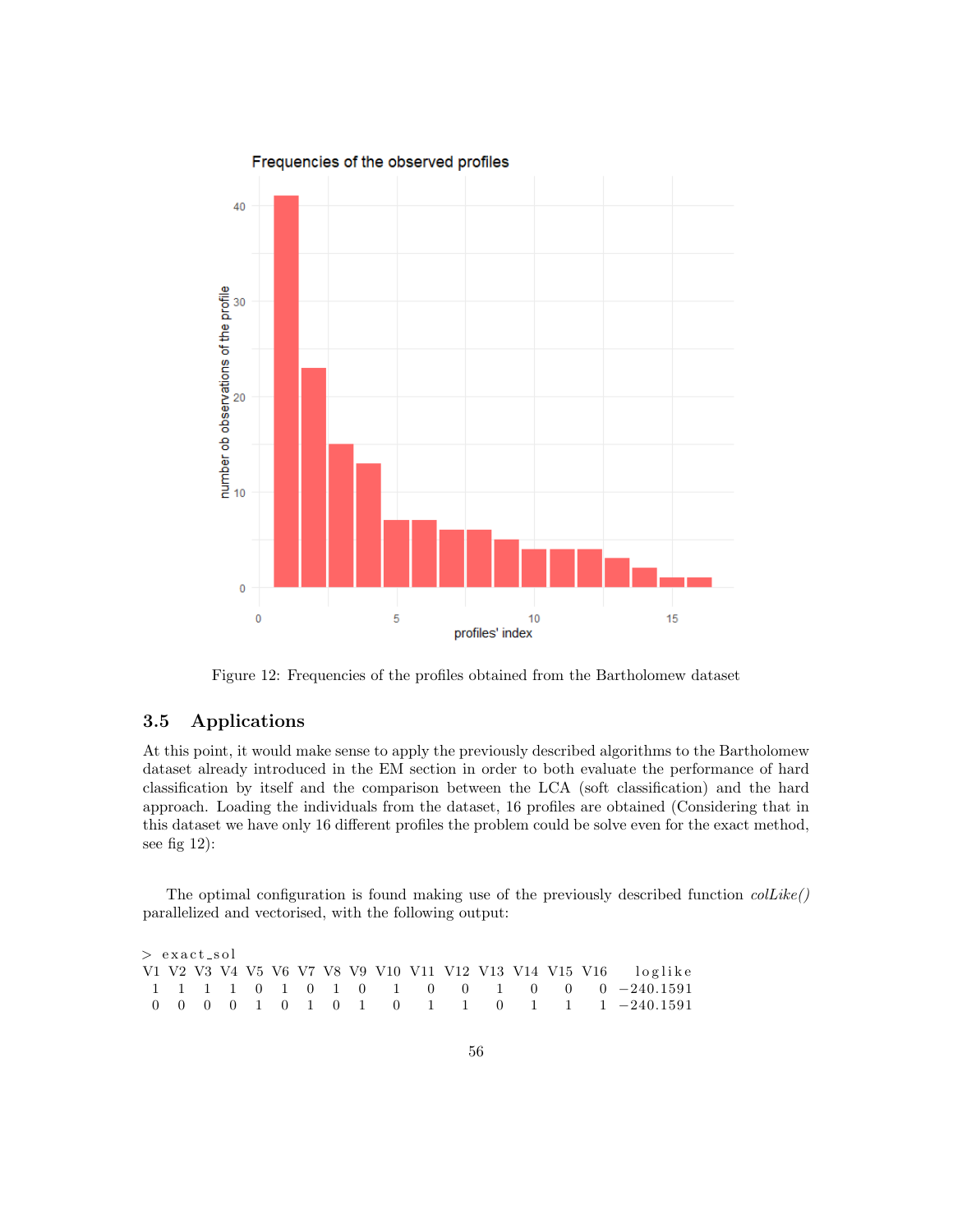Since the instance of the problem is relatively small, also the heuristic swap method introduced in the latter chapter converges to the optimal solution in a fast way:

```
> end_time – start_time
Time difference of 2.131315 secs
> results_swap \lceil \lceil 1 \rceil \rceil[ 1 ] 1 1 1 1 0 1 0 1 0 1 0 0 1 0 0 0
> results_swap [2]]
[1] -240.1591
```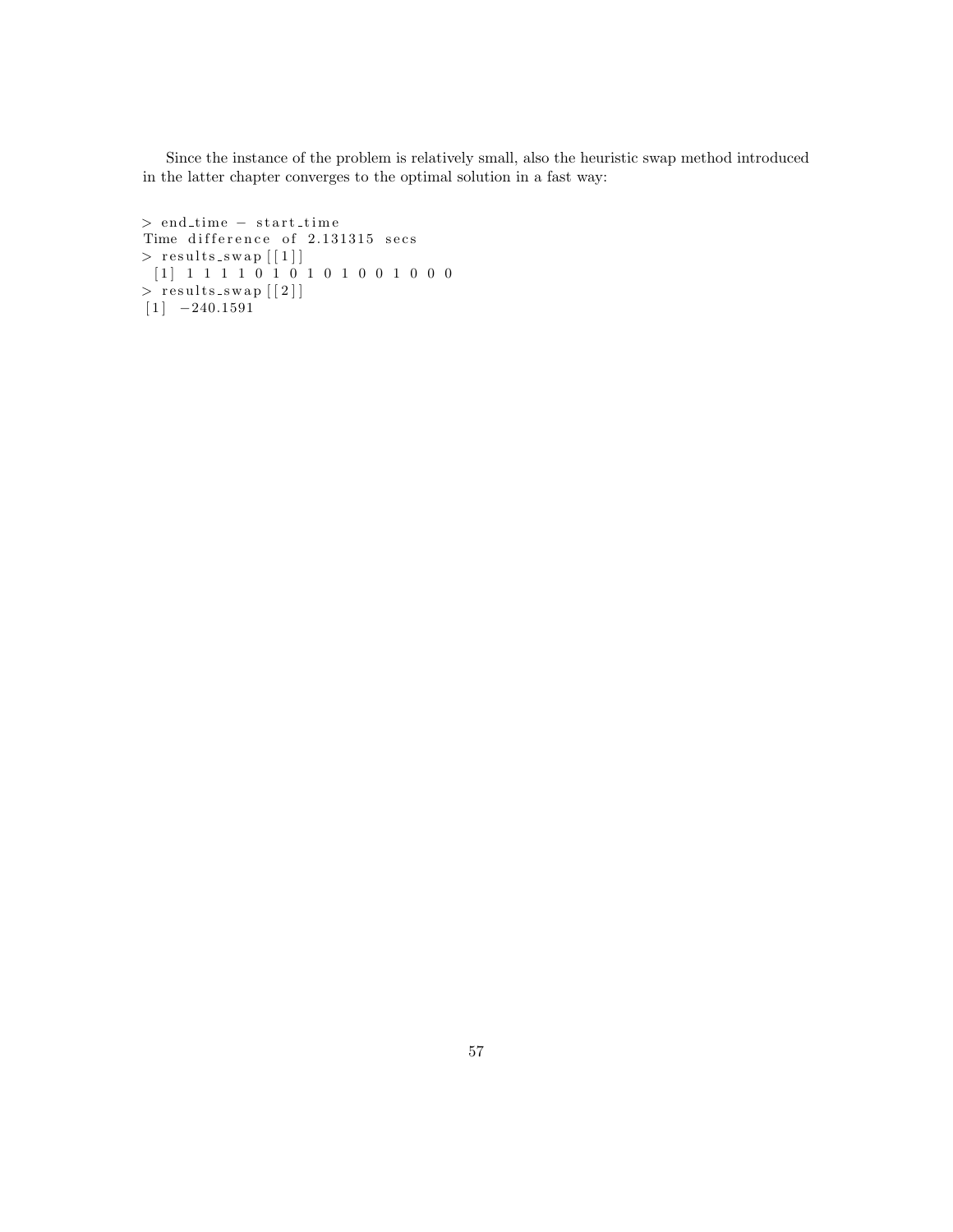| Profiles | Frequency      | <b>Prob.</b> $\in P_-$ | <b>Prob.</b> $\in P_+$ | poLCA | hard |
|----------|----------------|------------------------|------------------------|-------|------|
| 1111     | 15             | 0.000                  | 1.000                  | $^+$  | $^+$ |
| 1101     | 23             | 0.002                  | 0.998                  | $\pm$ | $^+$ |
| 1110     |                | 0.002                  | 0.998                  | $^+$  | $^+$ |
| 0111     | 4              | 0.001                  | 0.999                  | $^+$  | $^+$ |
| 1011     | 1              | 0.003                  | 0.997                  |       |      |
| 1100     |                | 0.087                  | 0.913                  | $^+$  |      |
| 1001     | 6              | 0.095                  | 0.905                  |       |      |
| 0101     | 5              | 0.025                  | 0.975                  | $^+$  | $^+$ |
| 1010     | 3              | 0.100                  | 0.900                  |       |      |
| 0110     | $\overline{2}$ | 0.026                  | 0.974                  | $^+$  | $^+$ |
| 0011     | 4              | 0.029                  | 0.971                  |       |      |
| 1000     | 13             | 0.822                  | 0.178                  |       |      |
| 0100     | 6              | 0.526                  | 0.474                  |       |      |
| 0001     | 4              | 0.550                  | 0.450                  |       |      |
| 0010     |                | 0.563                  | 0.437                  |       |      |
| 0000     | 41             | 0.982                  | 0.018                  |       |      |

# 3.6 Comparison with the EM algorithm

As said, the results between the hard and soft classification are different, can differ. This happens in our example and it is summarized in the table, that contains the observed profiles, their frequency, the probabilities of belonging to the class - and  $+$  using  $poLCA$ , the assignment of poLCA (using 0.5) as a threshold, and the hard assignment.

While for the first 4 and the last 3 observations both the approaches give the same result, for the others there are some differences. Actually, the two models maximise two different functions: for the soft assignment, a likelihood function including latent variables has been maximised iteratively, while the hard approach directly maximises the likelihood function. Both methods rely on the local independence assumption. However, if we calculate the *log-likelihood* fo the configuration found by poLCA using the hard approach, we obtain:

 $>$  likelihood Eval01 (as. logical (poLCA\_sol), df)  $[1]$  -243.9193

which is of course less than the global maximum found by hard:

```
> likelihood Eval01 (as. logical (hard_sol), df)
[1] -240.1591
```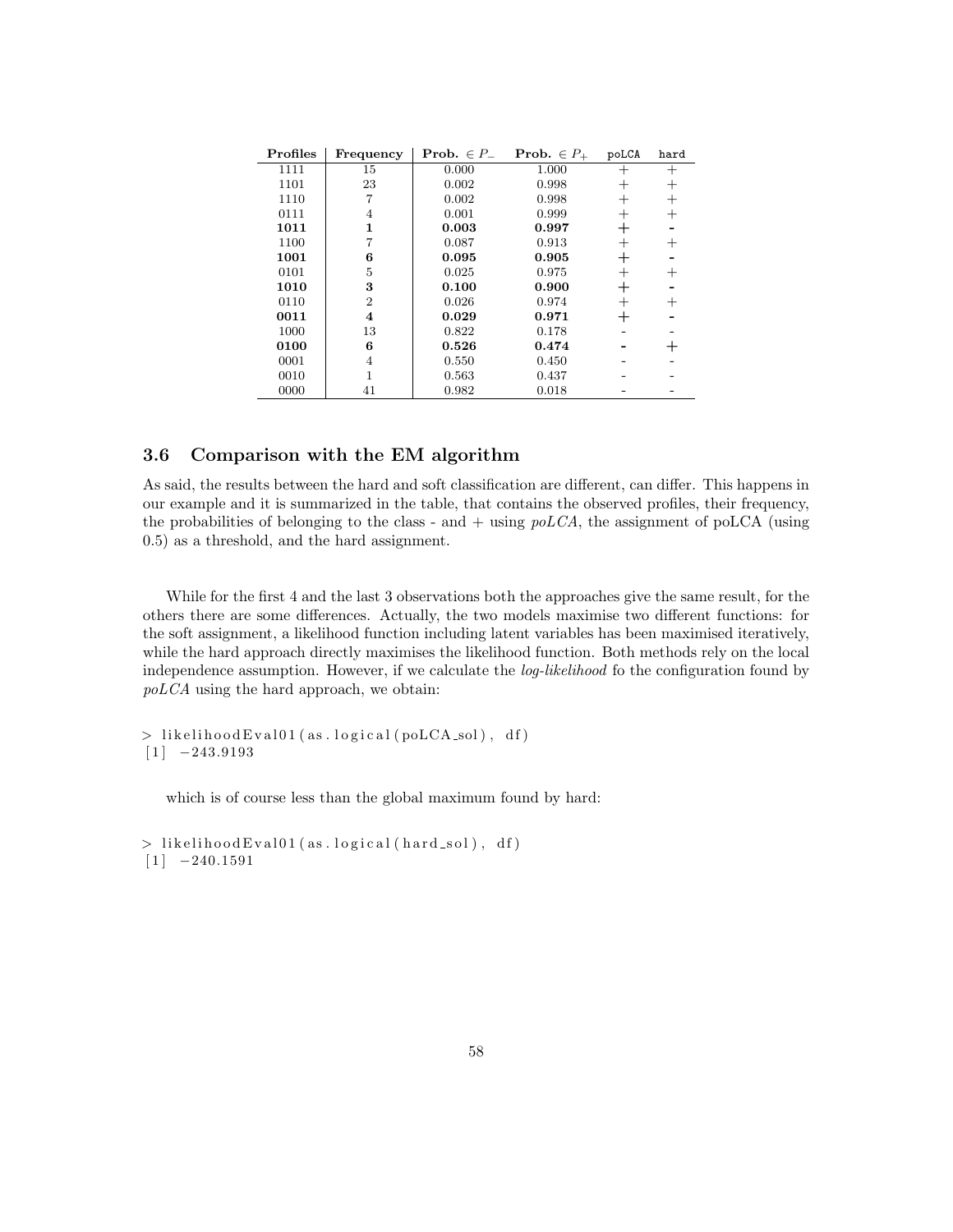Of course this leads to the fact that the estimated classes contain different individuals. On the other hand the balancing of the class is quite similar:

```
# c−binding the dataframe with the solutions found
complete\_df \leq -as.data frame(cbind(df, hard_sol, polCA_sol))# number of individuals
individuals \, \leftarrow \, \texttt{complete\_df} \, \, \% \%select (data_Bart . frequencies) %%
    sum()# finding number of individuals inside cluster + for hard
complete_df %%
  # cluster + for hard
  filter (hard_sol = 1) \%select (data_Bart . frequencies) %%
  sum() \Rightarrow np-hard# number of individuals inside cluster - for hard
nm_hard <− individuals - np_hard
# finding number of individuals inside cluster + for soft
complete_df %%
  # cluster + for soft
  filter (poLCA_sol = 1) \%select (data_Bart.frequencies) %%
  sum() \rightarrow np\_soft# number of individuals inside cluster - for hard
nm_soft <− individuals - np_soft
c(np-hard, np.sort)c(nm\_hard, nm\_soft)> c(np-hard, np.sort)[1] 69 77
> c (nm hard, nm soft)
[1] 73 65
```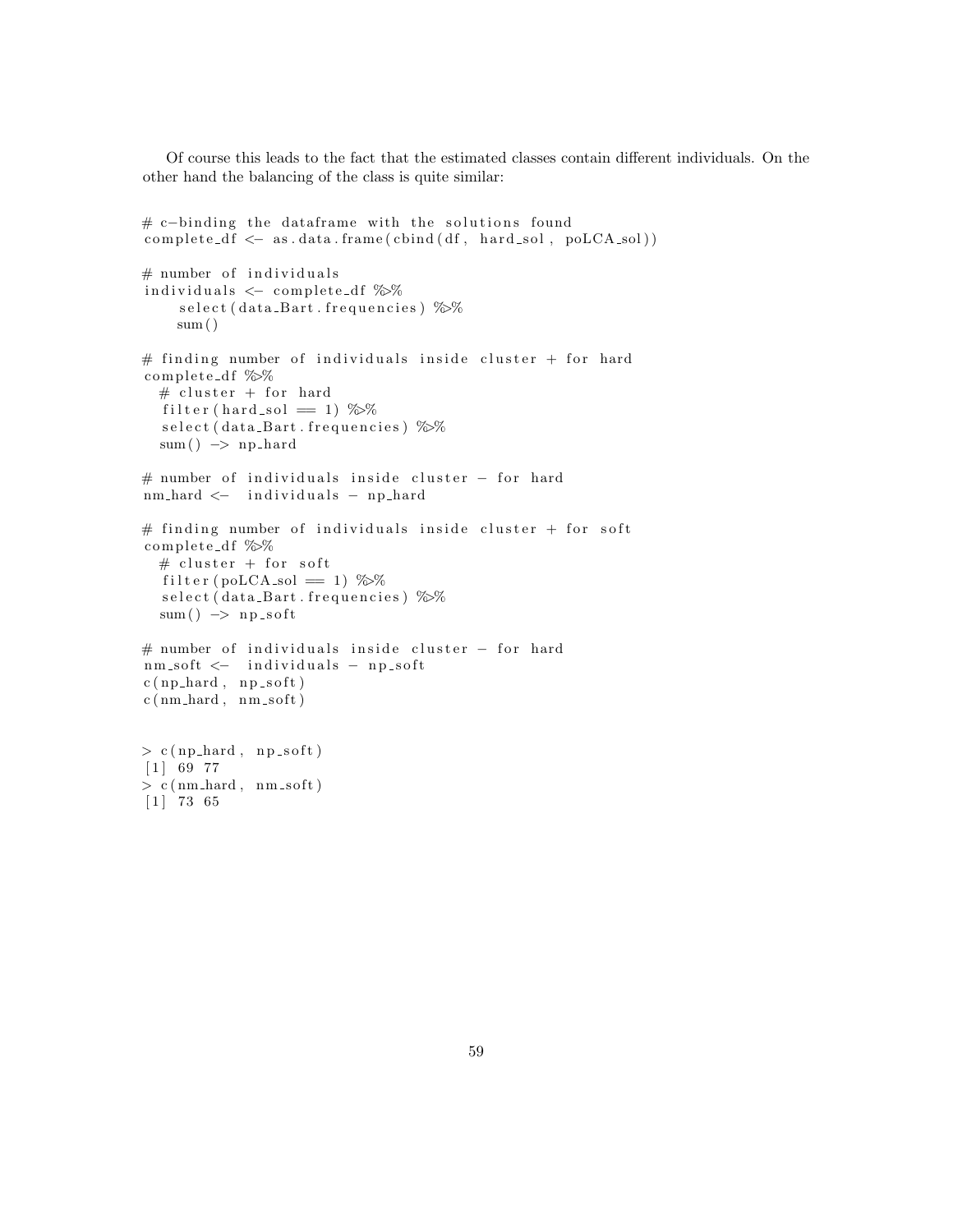#### 3.6.1 Symmetric case

In case of perfect symmetry the results obtained for the Bartholomew dataset are the same using the soft and the hard approach. For perfect symmetry we mean a dataset that includes all the possible  $2<sup>r</sup>$  profiles, where r is the number of questions, observed with the same frequency, i.e. there is basically no distinction among the questions. Then the frequencies are all changed to the same number (5) in the Bartholomew dataset with the following R lines:

| $\rm{>}$       | data_Bart      |                |                  |                |                |  |
|----------------|----------------|----------------|------------------|----------------|----------------|--|
|                | Observed_freq  | $\rm{V1}$      | $\rm V2$         | V3             | V <sub>4</sub> |  |
| 1              | 5              | $\overline{2}$ | $\overline{2}$   | $\overline{2}$ | $\sqrt{2}$     |  |
| $\overline{2}$ | 5              | $\sqrt{2}$     | $\boldsymbol{2}$ | 1              | $\overline{2}$ |  |
| 3              | 5              | $\overline{2}$ | $\overline{2}$   | $\overline{2}$ | 1              |  |
| 4              | 5              | 1              | 2                | $\overline{2}$ | $\overline{c}$ |  |
| $\overline{5}$ | $\overline{5}$ | $\overline{2}$ | 1                | $\overline{2}$ | $\overline{2}$ |  |
| 6              | $\overline{5}$ | $\overline{2}$ | $\overline{2}$   | 1              | 1              |  |
| 7              | $\overline{5}$ | $\overline{2}$ | 1                | 1              | $\overline{2}$ |  |
| 8              | 5              | 1              | $\overline{2}$   | 1              | $\overline{2}$ |  |
| 9              | 5              | $\overline{2}$ | 1                | 2              | 1              |  |
| 10             | $\overline{5}$ | 1              | 2                | $\overline{2}$ | 1              |  |
| 11             | 5              | 1              | 1                | $\overline{2}$ | $\overline{2}$ |  |
| 12             | 5              | $\overline{2}$ | 1                | 1              | 1              |  |
| 13             | 5              | 1              | 2                | 1              | 1              |  |
| 14             | 5              | 1              | 1                | 1              | $\overline{2}$ |  |
| 15             | $\overline{5}$ | 1              | 1                | 2              | 1              |  |
| 16             | 5              | 1              | 1                | 1              | 1              |  |

It is interesting to see at first that in this case of symmetry, more than one global maximum exists for hard, while before only one was found (in practice 2 were found, but one was the complementary of the other). The global optima are the following:

#### $>$  hard Results

|             |               |                |                             |                |                                       |                           |                |                |                                   |                | V1 V2 V3 V4 V5 V6 V7 V8 V9 V10 V11 V12 V13 V14 V15 V16 |                |                |                | loglike        |
|-------------|---------------|----------------|-----------------------------|----------------|---------------------------------------|---------------------------|----------------|----------------|-----------------------------------|----------------|--------------------------------------------------------|----------------|----------------|----------------|----------------|
| $2^{\circ}$ | 2             | $\overline{2}$ | $\overline{1}$              | 2              | 2                                     | $\overline{2}$            | -1             | $\sim 2$       | $\begin{array}{cc} 1 \end{array}$ | $\mathbf{1}$   |                                                        | 2 1            | $\mathbf{1}$   |                | $1 - 168.2831$ |
| $2^{\circ}$ | $\mathcal{D}$ | $\overline{2}$ | $\mathcal{D}_{\mathcal{L}}$ | $\overline{1}$ | $\mathcal{D}$                         | $\overline{1}$            | $\overline{2}$ | - 1            | 2                                 | 1              | <sup>1</sup>                                           | $\overline{2}$ | $\mathbf{1}$   |                | $1 - 168.2831$ |
| $2^{\circ}$ | $\mathcal{D}$ |                | 2                           | $\overline{2}$ | -1                                    | $\mathbf{2}$              | 2              | $\overline{1}$ | $\mathbf{1}$                      | 2              | -1                                                     | 1              | $\overline{2}$ |                | $1 - 168.2831$ |
|             | $2 \quad 1$   | $\overline{2}$ | 2                           | $\overline{2}$ | $\overline{1}$                        |                           | $\mathbf{1}$   | 2              | 2                                 | 2              | -1                                                     | $\mathbf{1}$   | 1              | 2              | $1 - 168.2831$ |
|             |               |                |                             | $\overline{1}$ | $\overline{2}$                        | $\overline{\phantom{a}2}$ | 2              | $\overline{1}$ | $\mathbf{1}$                      | $\mathbf{1}$   | 2                                                      | $\overline{2}$ | $\overline{2}$ | $\overline{1}$ | $2 -168.2831$  |
|             |               | $\overline{2}$ | $\mathbf{1}$                | <sup>1</sup>   | -2                                    | $\mathbf{1}$              | -1             | $\overline{2}$ | 2                                 | $\mathbf{1}$   | 2                                                      | $\overline{2}$ | $\mathbf{1}$   | 2              | $2 -168.2831$  |
|             |               |                |                             | 2              | $\mathbf{1}$                          | $\overline{2}$            | $\overline{1}$ | $\overline{2}$ | $\overline{1}$                    | $\overline{2}$ | $\overline{2}$                                         | $\blacksquare$ | $\overline{2}$ | 2              | $2 -168.2831$  |
|             |               |                | $\mathcal{D}$               |                | $\begin{array}{cc} 1 & 1 \end{array}$ | $\overline{1}$            | $\overline{2}$ | $\frac{1}{2}$  |                                   | 2 2            | $\mathbf{1}$                                           | $\overline{2}$ | $\mathcal{D}$  | $2^{\circ}$    | $2 - 168.2831$ |
|             |               |                |                             |                |                                       |                           |                |                |                                   |                |                                                        |                |                |                |                |

Due to complementary clusters, 4 optima are found. Interestingly, the solution found by poLCA is one of these, in particular the following:

 $>$  unique ( cbind ( dataset, lc\$posterior, lc\$pred class )) V1 V2 V3 V4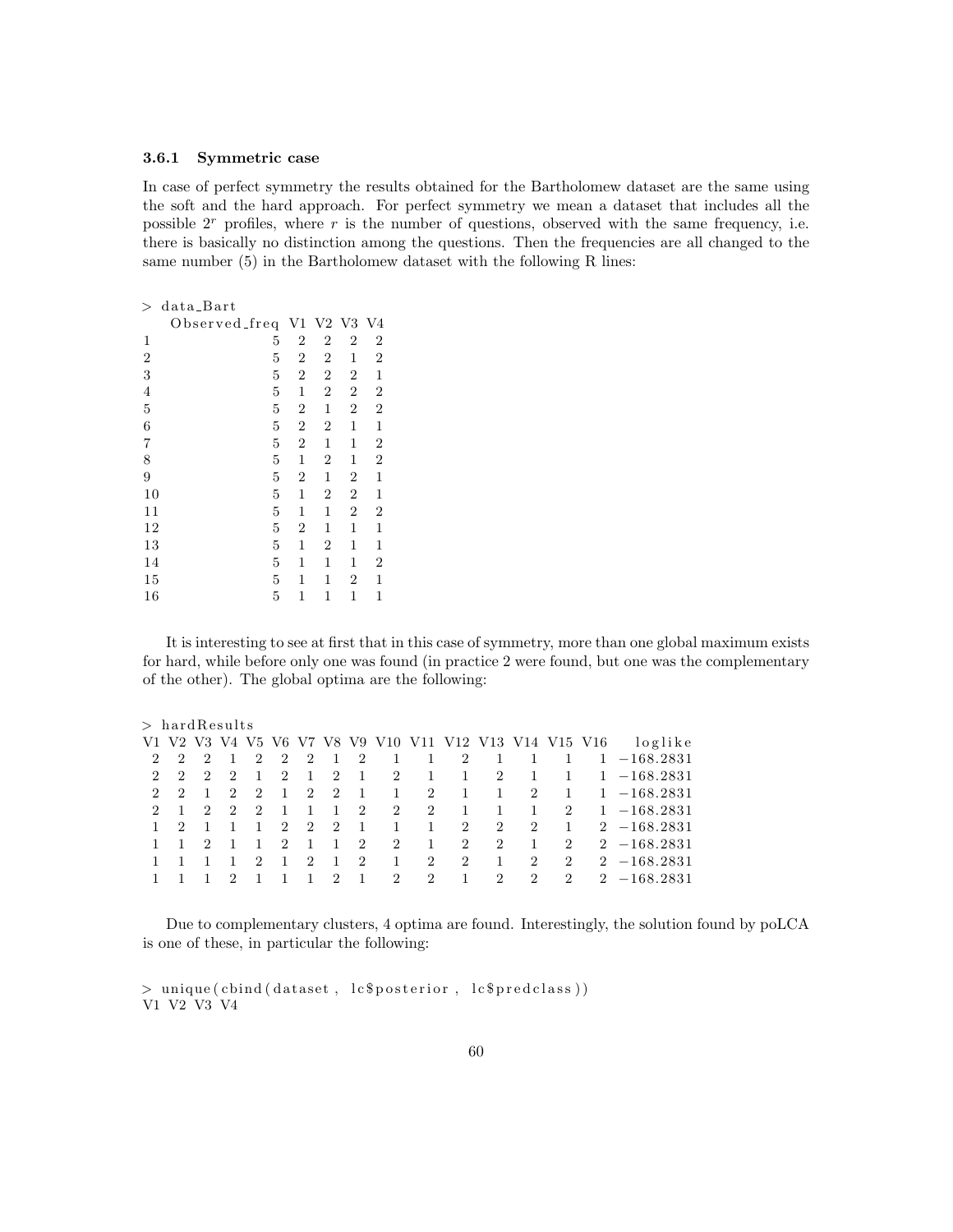| 1        | 1 | 1 |          | 0.07096035 | 0.92903965 | $\overline{2}$ |
|----------|---|---|----------|------------|------------|----------------|
| 1        | 1 | 0 | 1        | 0.07096055 | 0.92903945 | 2              |
| 1        | 1 | 1 | $\Omega$ | 0.07096033 | 0.92903967 | 2              |
| 0        | 1 | 1 | 1        | 0.94652944 | 0.05347056 | 1              |
| 1        | 0 | 1 | 1        | 0.07096040 | 0.92903960 | 2              |
| 1        | 1 | 0 | $\Omega$ | 0.07096053 | 0.92903947 | 2              |
| 1        | 0 | 0 | 1        | 0.07096060 | 0.92903940 | $\overline{2}$ |
| 0        | 1 | 0 | 1        | 0.94652960 | 0.05347040 | 1              |
| 1        | 0 | 1 | $\Omega$ | 0.07096038 | 0.92903962 | $\mathfrak{D}$ |
| $\Omega$ | 1 | 1 | 0        | 0.94652943 | 0.05347057 | 1              |
| 0        | 0 | 1 | 1        | 0.94652948 | 0.05347052 | 1              |
| 1        | 0 | 0 | $\theta$ | 0.07096058 | 0.92903942 | 2              |
| $\Omega$ | 1 | 0 | 0        | 0.94652958 | 0.05347042 | 1              |
| 0        | 0 | 0 | 1        | 0.94652964 | 0.05347036 | 1              |
| 0        | 0 | 1 | $\Omega$ | 0.94652947 | 0.05347053 | 1              |
| 0        | 0 | 0 | 0        | 0.94652962 | 0.05347038 | 1              |

and it matches with the first configuration found by hard. Summarising the results, we obtain the following table with the last four columns that represent the four global optima (i.e. columns 1,2,3,4, in which also the poLCA solution is included):

| V1             |                | V2 V3 V4         |                | 1              | $\overline{2}$   | 3              | $\overline{4}$ |  |
|----------------|----------------|------------------|----------------|----------------|------------------|----------------|----------------|--|
| 1              | 1              | 1                | 1              | $\overline{2}$ | 2                | $\overline{2}$ | $\overline{2}$ |  |
| 1              | 1              | $\overline{0}$   | 1              | $\overline{2}$ | $\boldsymbol{2}$ | $\overline{2}$ | 1              |  |
| 1              | 1              | 1                | $\overline{0}$ | $\overline{2}$ | $\overline{2}$   | 1              | $\overline{2}$ |  |
| $\overline{0}$ | 1              | 1                | 1              | 1              | $\overline{2}$   | $\overline{2}$ | $\overline{2}$ |  |
| 1              | $\overline{0}$ | 1                | 1              | $\overline{2}$ | 1                | $\overline{2}$ | $\overline{2}$ |  |
| 1              | 1              | $\boldsymbol{0}$ | $\overline{0}$ | $\overline{2}$ | 2                | 1              | $\mathbf{1}$   |  |
| 1              | $\overline{0}$ | $\boldsymbol{0}$ | 1              | $\overline{2}$ | 1                | 2              | 1              |  |
| $\overline{0}$ | 1              | $\boldsymbol{0}$ | 1              | 1              | 2                | $\overline{2}$ | 1              |  |
| 1              | 0              | 1                | $\overline{0}$ | $\overline{2}$ | 1                | 1              | $\overline{2}$ |  |
| $\overline{0}$ | 1              | 1                | $\overline{0}$ | 1              | 2                | 1              | $\overline{2}$ |  |
| 0              | 0              | 1                | 1              | 1              | 1                | $\overline{2}$ | $\overline{2}$ |  |
| 1              | 0              | 0                | 0              | 2              | 1                | 1              | 1              |  |
| $\overline{0}$ | 1              | 0                | $\overline{0}$ | 1              | 2                | 1              | 1              |  |
| $\overline{0}$ | 0              | 0                | 1              | 1              | 1                | $\overline{2}$ | 1              |  |
| $\overline{0}$ | $\overline{0}$ | 1                | $\overline{0}$ | 1              | 1                | 1              | $\overline{2}$ |  |
| 0              | 0              | $\overline{0}$   | $\overline{0}$ | 1              | 1                | 1              | $\mathbf{1}$   |  |
|                |                |                  |                |                |                  |                |                |  |

At first sight, it seems that in each optimal configuration some questions have more importance than others; apparently this is a non-sense because in this example everything is symmetric and all questions have the same weight (and the same a priori probability to be answered in the correct/wrong way). However we found an interesting explanation: since, as said, there is no distinction between the questions (the frequency is the same for all profiles and we have all of the  $2^r = 2^3 = 16$ profiles) the optimal configuration is obtained as if it would be built following two easy steps.

- Choose a question  $q$  from 1 to  $r$
- split the profiles considering only the answers to the question  $q$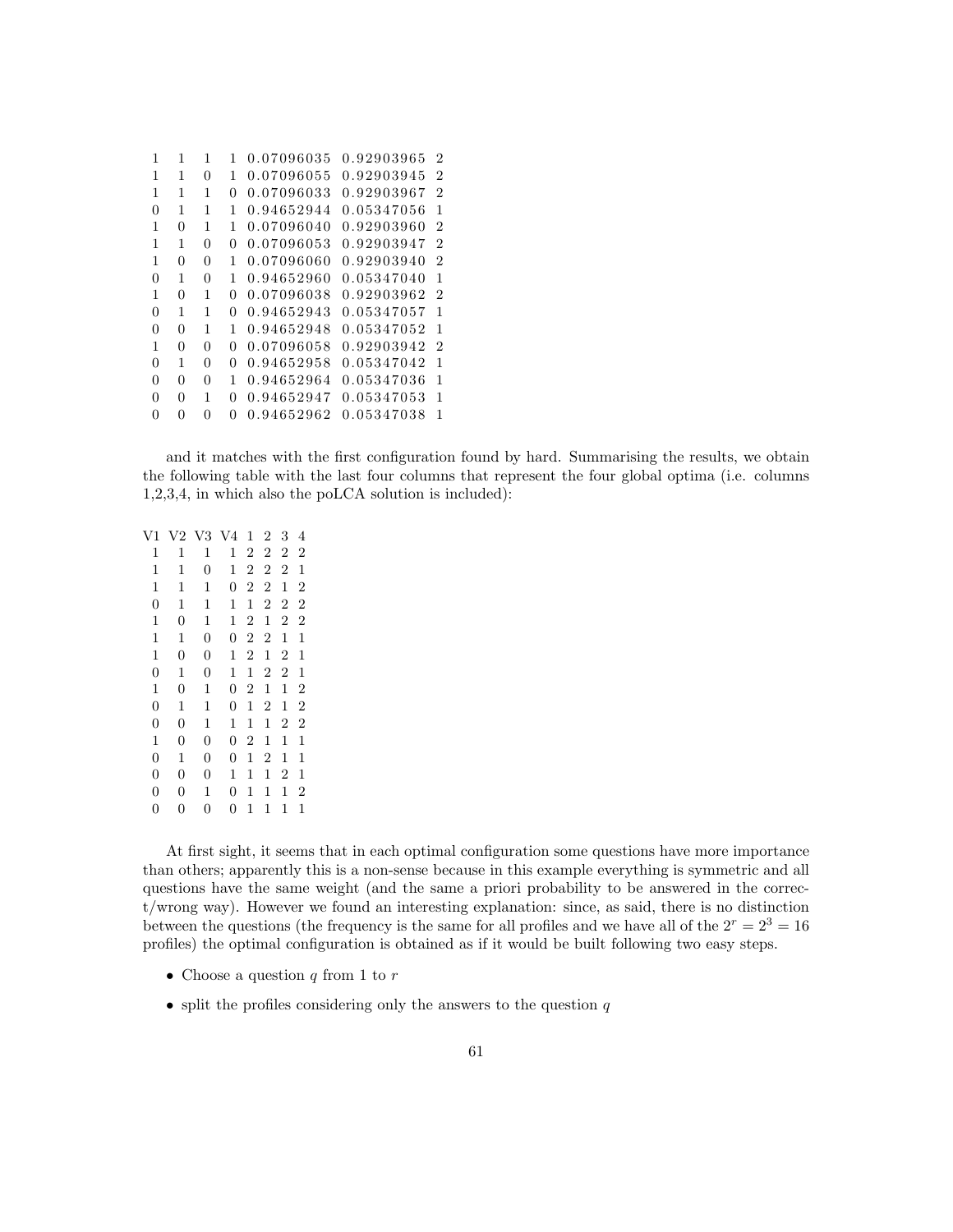This is exactly what happens in the previous case, for each question from the first to the fourth, each optimal configuration is built like this. This is just a conjecture, but it is still valid considering a different number of questions (for example 3) and we are confident to be able to prove it, as future development of this work.

| V1 |   | V2 V3 1 2    |             |             | 3              |  |
|----|---|--------------|-------------|-------------|----------------|--|
| 1  | 1 | $\mathbf{1}$ |             | 2 2 2       |                |  |
| 1  | 1 |              |             | $0 \t2 \t2$ | 1              |  |
| 0  | 1 | $\mathbf{1}$ |             | 1 2 2       |                |  |
| 1  | 0 |              | $1 \t2 \t1$ |             | $\overline{2}$ |  |
| 1  | 0 |              | $0 \t2 \t1$ |             | 1              |  |
| 0  | 1 | 0            |             | $1\quad 2$  | 1              |  |
| 0  | 0 | 1            | 1           | 1           | $\overline{2}$ |  |
| 0  | 0 | 0            | 1           | 1           | 1              |  |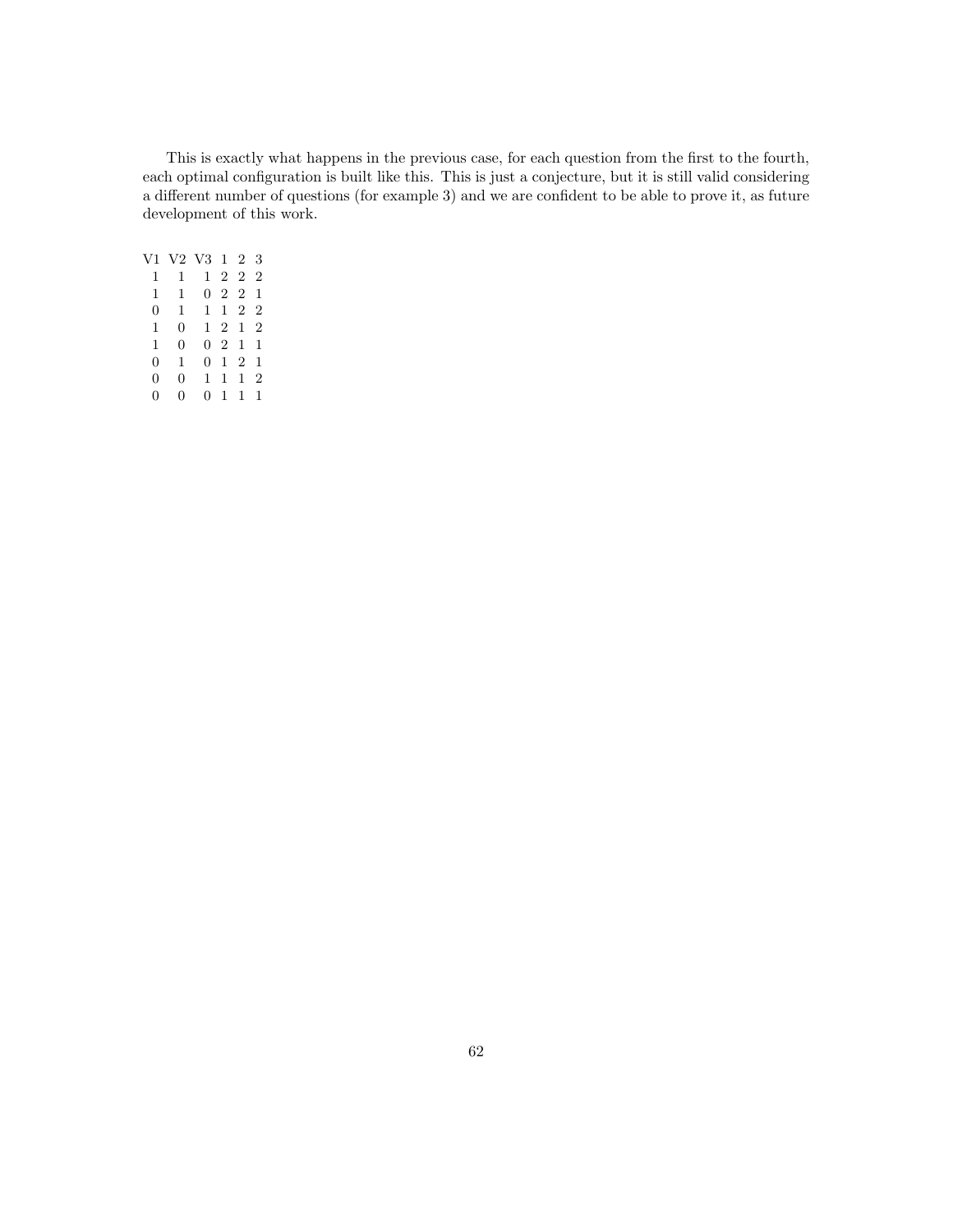# 4 Hard estimation for multiple clusters

# 4.1 The likelihood function for dicotomous answers and more than two populations

Introducing the hypothesis of more than 2 populations, and multiple answers (still under the hypotheses of local ad global independence), the log-Likelihood function to maximise would of course change. Instead of having the probability of answering 1 (previously called  $p_k$ ), each question k will have a certain number of possible categorical answers, defined as  $Q(k) = \{0, 1, 2, ...\}$ . Then, if  $x_k^j$ denotes the answer of the j-th individual to the k-th question, and q is a possible answer in  $Q(x)$ , the following probabilities are obtained to evaluate the log-likelihood:

$$
p_{kq} = \frac{\sum_{j=1}^{N} (x_k^j = q)}{N}
$$

where  $(\cdot)$  is the indicator function. Therefore, the total log-Likelihood can be stated as follows:

$$
l(p; x^1, ..., x^r) := \sum_{j=1}^{N} \sum_{k=1}^{r} \sum_{p \in Q(k)} \left[ (x_k^j = p) log(p_{kq}) \right]
$$

and this quantity can be evaluated inside each configuration  $cl$  and, by the hypothesis of global independence, the total log-Likelihood is obtained as the following sum:

$$
l(p; x^1, ..., x^r) := \sum_{c \in cl} \sum_{j=1}^{N(c)} \sum_{k=1}^{r} \sum_{p \in Q(k)} \left[ (x_k^j = p) log(p_{kq}) \right]
$$

where  $N(c)$  is the number of units in the population c in the configuration cl. Therefore, the only one thing to be changed in the evaluation of the best configuration, is the function that evaluates the likelihood, presented in the next pages.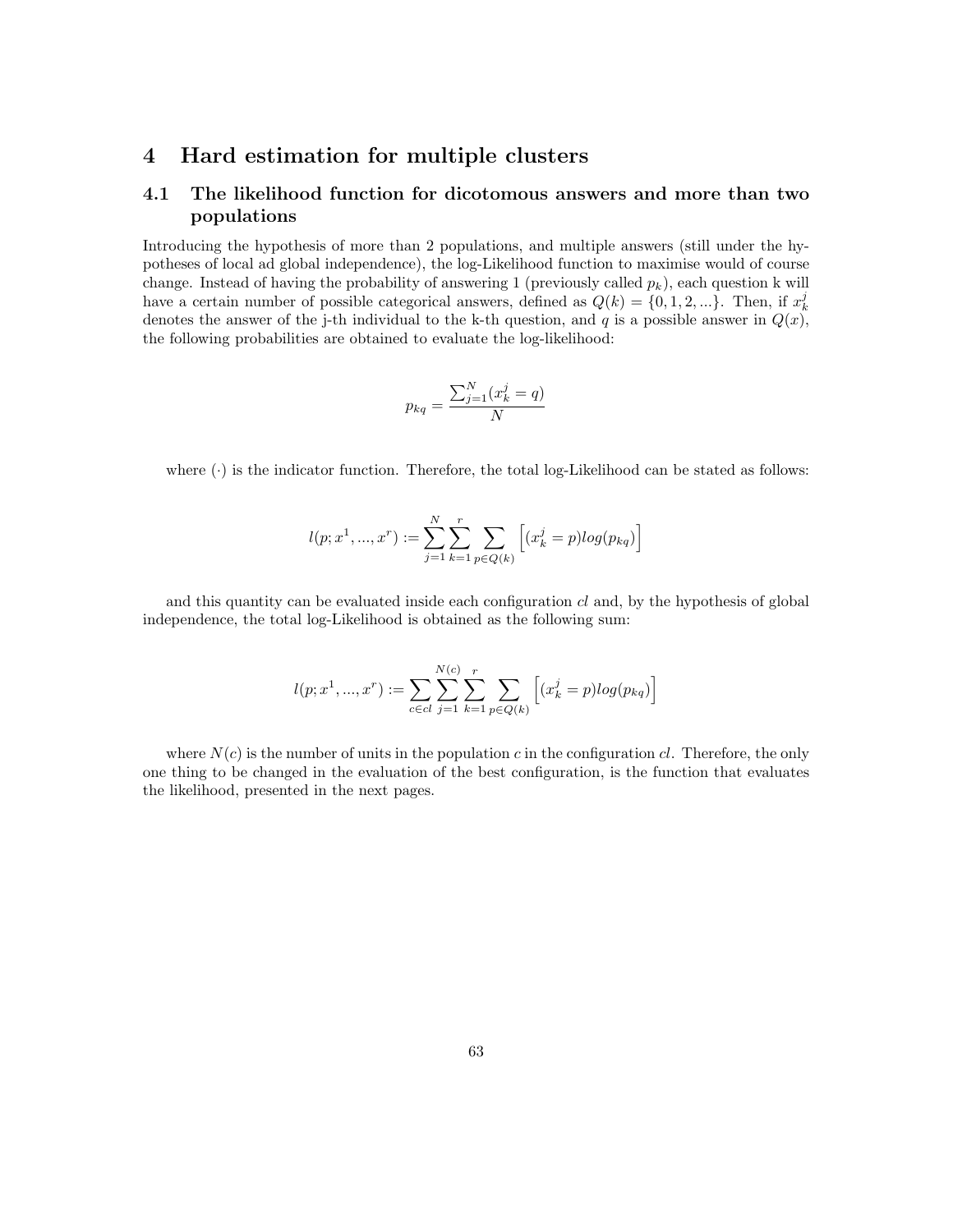## 4.2 Implementation in R using dplyr package

Since the variables of the problem are increasing (number of populations and number of different outcomes to each question), it is important to keep the code as vectorized as possible in order to avoid loops that increase the time of execution. Then, the functions  $apply(), \,apply()$  and  $sapply()$ will be used. The following random dataset is considered:

```
set . seed (7)# parameters initialization
k = 3 # number of clusters
r = 4 \# numbers of questions
# example matrix
d1 \leq - \text{ sample} (c(0, 1), 30, \text{ replace } = \text{TRUE})d2 \leq -\ \text{sample}(\ c(0, 1), 30, \ \text{replace} = \text{TRUE})d3 \leq -\operatorname{sample}(c(0, 1, 2), 30, \operatorname{replace} = \text{TRUE})d4 \leq \text{sample}(c(0, 1, 2, 3), 30, \text{ replace } = \text{TRUE})d5 \leq sample (c (0, 1, 2, 3), 30, replace = TRUE)
d6 \leftarrow sample (c (0, 1, 2, 3), 30, replace = TRUE)
d7 < - sample (c (0, 1, 2, 3), 30, replace = TRUE)
d8 \leq \text{sample}(c(0, 1, 2, 3), 30, \text{ replace } = \text{TRUE})freq \leq sample(c(1, 2, 3, 4), 30, replace = TRUE)df = data . frame (d1, d2, d3, d4, d5, d6, d7, d8, freq)head(df)> head (df)
d1 d2 d3 d4 d5 d6 d7 d8 freq
 1 1 0 1 2 0 3 0 1
 0 0 1 0 1 3 1 1 1
 0 0 2 3 2 0 1 3 4
 0 0 2 0 0 0 3 2 3
 0 0 1 2 2 1 2 3 4
```
1 1 1 2 1 3 2 1 2

In total there are 30 profiles with 8 questions with multiple answers, then it would not be possible to evaluate each configuration since the memory allocation for the assignment matrix would be too big. Nevertheless, the approach is the same as before, i.e. considering in parallel some configurations cl and finding the best one. Starting with a simple Monte Carlo method it is possible to find a local optimum: keeping the same names as in the previous section, the matrix SIM will be generated but this time it will contain not only 0 and 1.

```
# SIM matrix, for each column we have a configuration cl
NSIM <− 10000
n P r o files \leftarrow dim (df) [1]
SIM \leftarrow matrix(sample(1:k, NSIM*nProfiles, replace = TRUE),nrow = nProfiles, ncol = NSIM)
```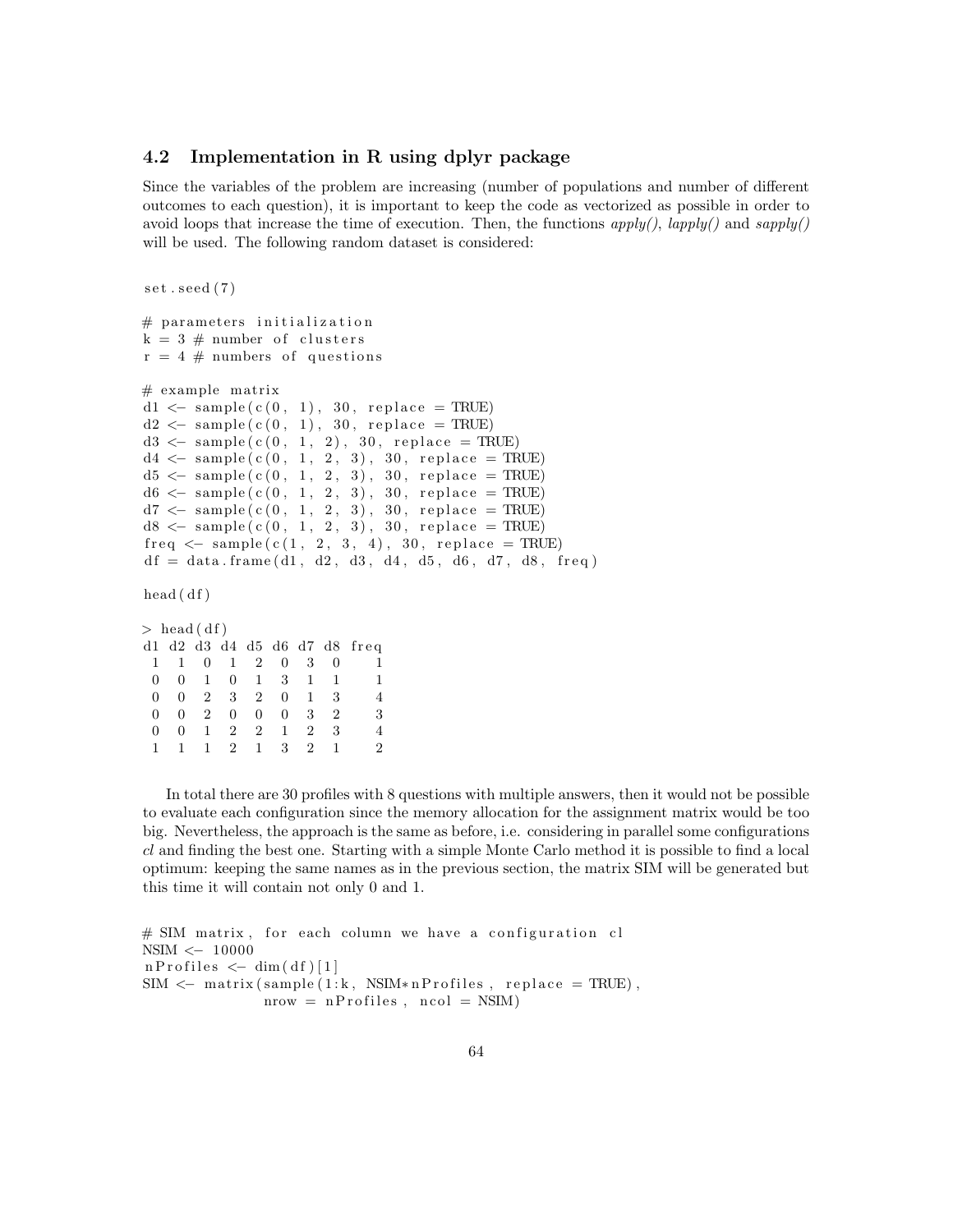# first configuration considered cl < $-$  SIM  $[1:30, 1]$  $>$  cl [ 1 ] 1 3 3 2 3 3 2 2 3 2 1 3 1 2 2 1 2 1 3 1 2 2 1 2 3 3 2 1 1 2

The first step in order to evaluate the total log-Likelihood is to bind the configuration considered to the dataframe in order to split the entire data into smaller datasets representing each population (in this case, 3):

```
# splitting in list of dataframes
d f L ist \langle -\text{cbind}(\text{df}, \text{cl}) \rangle \gg split \langle \text{cl} \rangled f List [1]d1 d2 d3 d4 d5 d6 d7 d8 freq cl
1 1 1 0 1 2 0 3 0 1 1
11 0 1 0 1 3 2 1 1 4 1
13 1 1 2 1 3 2 3 2 3 1
16 0 0 1 1 2 2 1 0 2 1
18 0 1 1 0 3 3 3 1 3 1
20 0 1 2 0 3 1 1 3 2 1
23 1 1 0 0 0 1 2 0 4 1
28 0 0 2 3 3 1 0 0 3 1
29 1 0 1 0 0 2 2 2 4 1
d f L i s t [2]d1 d2 d3 d4 d5 d6 d7 d8 freq cl
4 0 0 2 0 0 0 3 2 3 2
7 0 0 1 2 3 1 2 3 2 2
8 1 1 1 1 0 3 0 2 3 2
10 0 0 1 0 0 3 1 1 2 2
14 0 0 1 1 2 2 2 2 3 2
15 0 1 0 2 3 2 0 2 3 2
17 1 0 1 3 3 1 1 2 1 2
21 1 1 2 2 2 1 2 3 2 2
22 0 1 2 1 2 3 3 3 1 2
24 1 1 2 2 2 2 1 1 2 2
27 1 0 0 2 0 0 0 3 3 2
30 0 0 1 3 3 3 1 2 3 2
d f L i s t [3]d1 d2 d3 d4 d5 d6 d7 d8 freq cl
2 0 0 1 0 1 3 1 1 1 3
3 0 0 2 3 2 0 1 3 4 3
5 0 0 1 2 2 1 2 3 4 3
6 1 1 1 2 1 3 2 1 2 3
```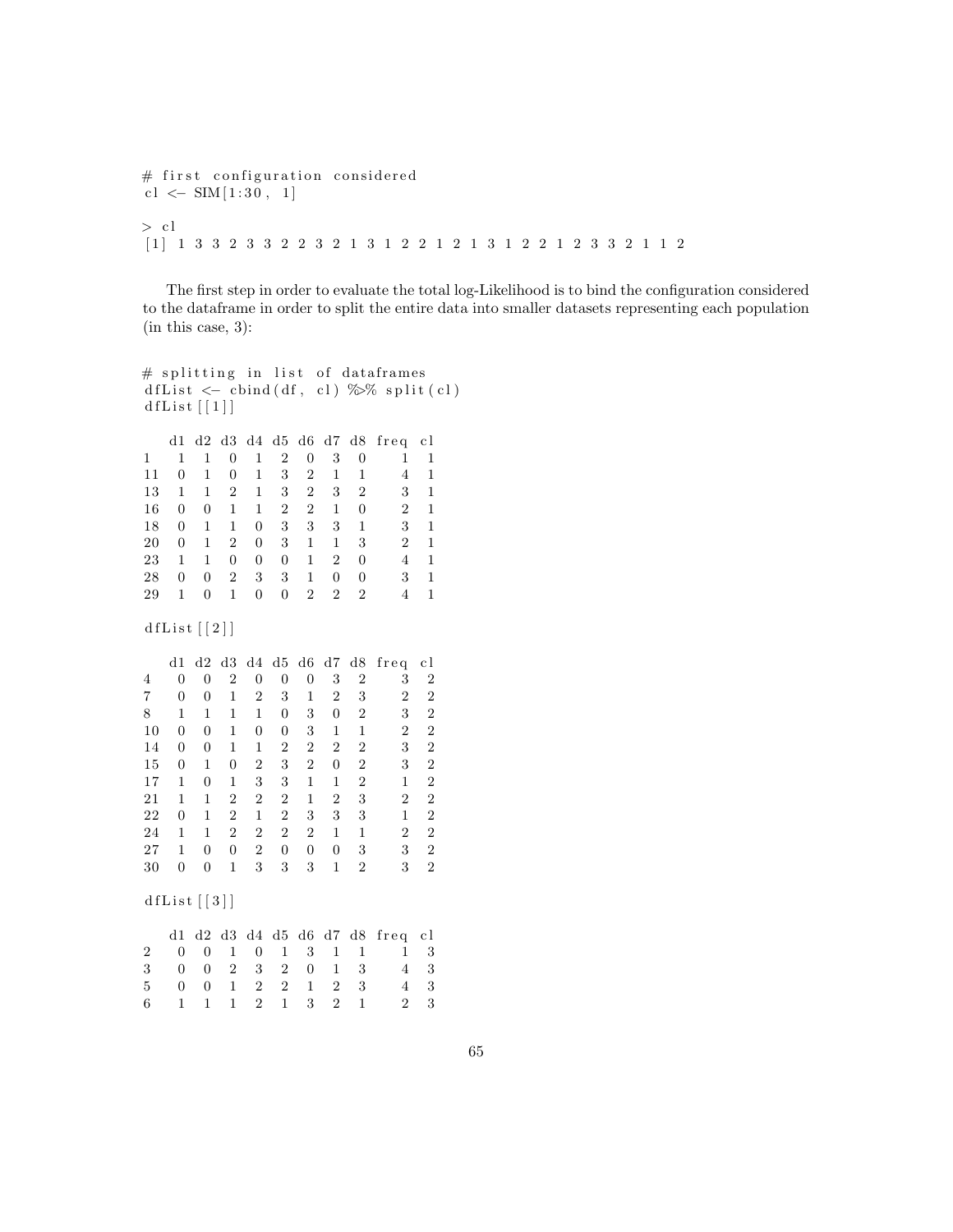|  |  |  |  | 9 0 1 1 3 2 3 3 2 4 3                      |  |
|--|--|--|--|--------------------------------------------|--|
|  |  |  |  | 12 0 0 1 1 3 3 2 2 1 3                     |  |
|  |  |  |  | 19   1   1   1   3   3   0   1   0   4   3 |  |
|  |  |  |  | 25 1 1 1 2 1 1 1 3 4 3                     |  |
|  |  |  |  | 26 0 0 0 2 2 2 3 1 2 3                     |  |

Since the process of the evaluation of the likelihood is the same for each dataset contained in the list of datasets, the first one can be considered as an example for the following steps, and it will be called dfTmp:

```
# test dataset
dfTmp \leftarrow dfList[[1]]
```
The colFreq function reported below will be useful to vectorize the process since it will be applied to each "column" of the dataset: it evaluates the Laplace smoothed  $(a = 1, b = 2)$  probability, inside each data frame in the list, of finding  $x$  in the question d, times the frequency of the units that answer x to d:

```
# x is the value d is the column:
# e.g.:# colFreq(2, 4) =# frequency *(log (laplace –smoothed) probability
# of finding 2 in column 4)
colFreq \leq function(x, d, dfTmp) {
  # number of x in question d
  numX \langle sum (as . numeric (dfTmp [, d] = x) * dfTmp$ freq)
  # returns the log of probabilities times the frequency
  return(numX * log ((numX + 1) / (sum ( d f T mp \$ freq ) + 2 ) ))}
```
I reported here the evaluation of  $colFreq(1,1)$ , which is referring to the answers equal to 1 to the first question:

```
# outcome of colFreq(1, 1, dfTmp)x \leftarrow 1\rm d~<-~1# number of x in question d
numX \leftarrow sum(as.numeric(dfTmp[, d] = x) * dfTmp$freq)numX
\lceil 1 \rceil 12
# returns the log of probabilities times the frequency
numX*log((numX + 1)/(sum( dfTmp$freq) + 2))[1] -9.207062
```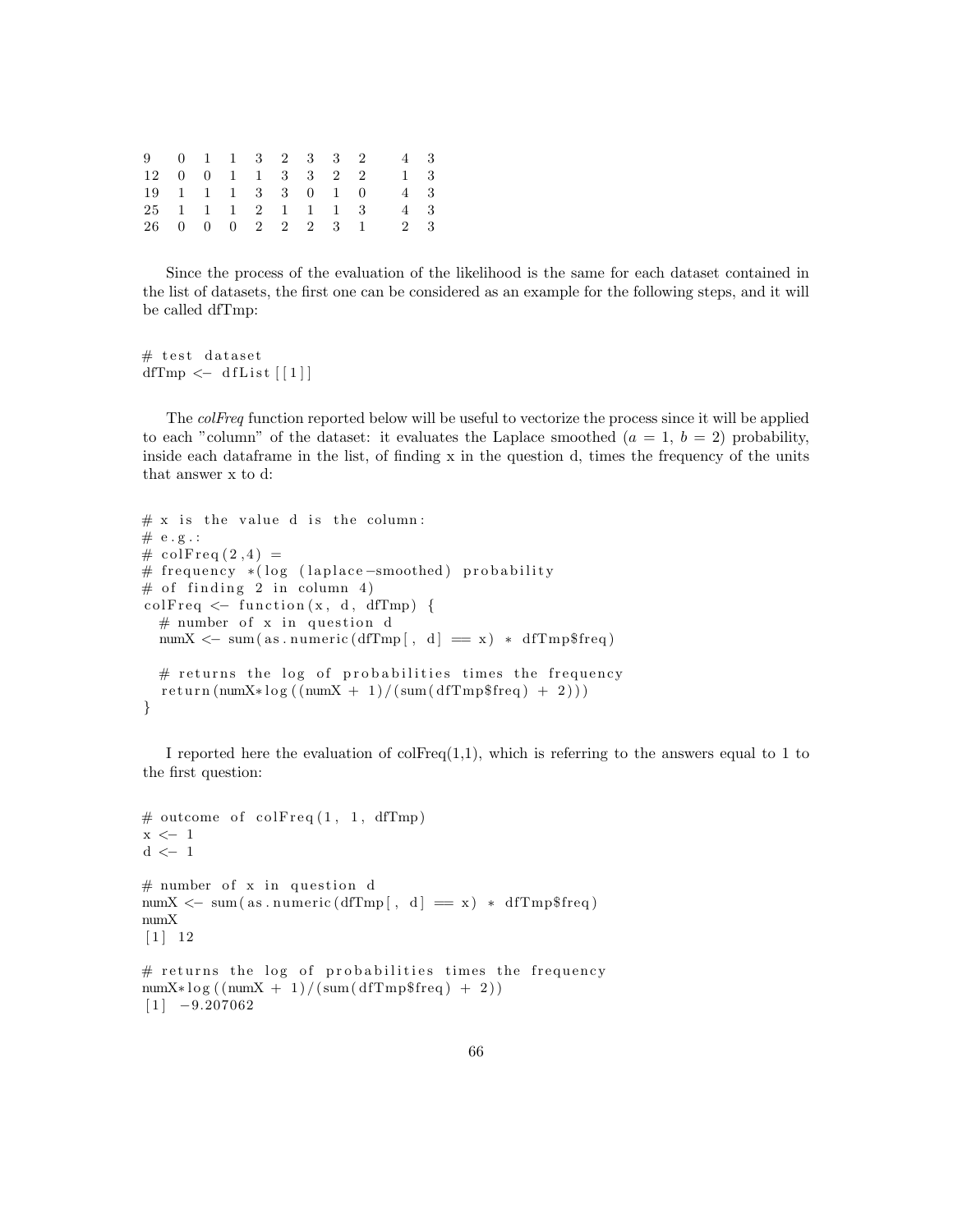Now let's consider the same question  $d = 1$  and evaluate the previous number for all the possible outcomes of the question: a priori, we don't know the possible outcomes, but they can be easily calculated with the following line:

```
# each answer in d = 1d <− 1
unique (dfTmp[ , d] )
```
 $[1] 1 0$ 

Then it would make sense to find the colFreq(x, 1, dfTmp), where  $x \in \{0,1\}$  (i.e.  $x \in Q(d)$ , as  $Q()$  was introduced previously), applying the following function:

 $#$  applying to each possible answer in the question d  $s$  apply (unique (dfTmp  $[ , d ]$ ), function  $(x)$  colfreq  $(x, d, dfTmp)$ )

 $[1]$  -9.207062 -8.738160

Since  $d = 1$  has been used, the previous function should be applied to all possible question d, and then the results obtained are summed up (due to local independency) with the pipeline command:

```
# applying to each question
sapply (1:r,function (d) sum (sapply (unique (dfTmp [ , d ]),
                             function (x) colFreq(x, d, dTmp))) %%
  sum()
```
 $[1]$  -200.7095

Then, the previous evaluation has to be applied to each dataset contained in the list of split datasets by  $cl$ , using the  $apply()$  function, and then, due to global independence, the results are summed up using the  $Reduce(" +")$  function:

```
# applying to each dfTmp in dfList
Reduce('' +")lapply (dfList, # applying to each cluster
    function (dfTmp) \{sapply (1:r, # applying to each column
          function (d) sum(sapply (unique(dffmp[, d]),function (x) colFreq (x, d, dfTmp))) \gg%
      sum()})
```

```
[1] -619.1202
```
In this way, the likelihood for cl has been found, and the previous commands can be used in the function  $logLikeEval(cl, df)$ . Now it would make sense to proceed as before, i.e. evaluating the log-Likelihood for many cls.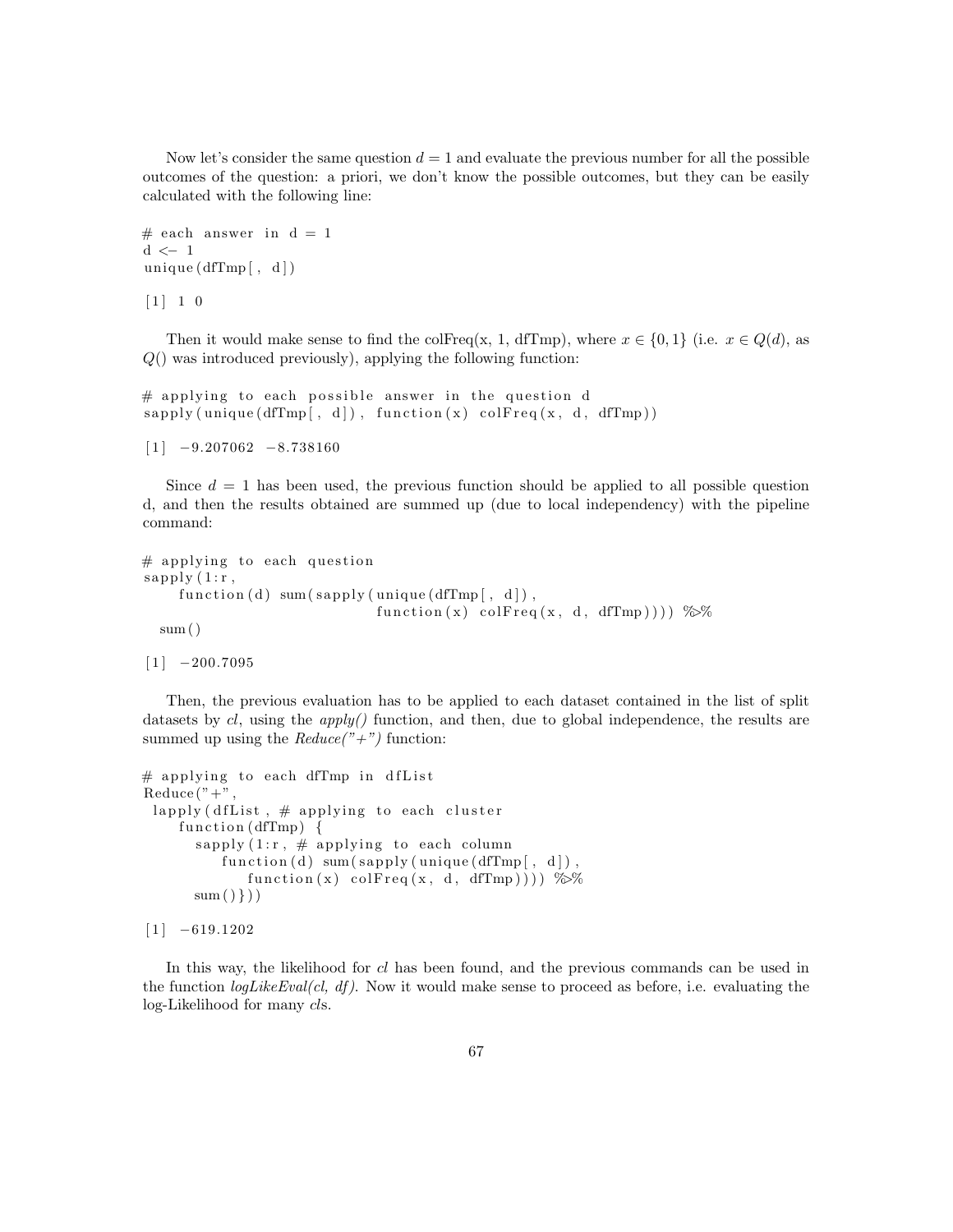# 4.3 Heuristic methods

It would make sense to use a Monte Carlo heuristic to find a global optimum to the problem (since the sizes of it are too big to be solved exactly). As a SIM matrix has been generated previously, the best configuration found is the following (using the usual parallelization using the 4 Cores available):

```
# creating clusters for parallel computing
numCores \leftarrow detectCores()numCores
clusters \leftarrow makeCluster(numCores)clusterEvalQ(clusters, {library(dplyr); library(magrittr)})
clusterExpert ( clusters, c ("df", " col Like", " log Like Eval"))
# creating list of numCores submatrices of SIM matrix
submats = list (SIM[1:round(dim(SIM)[1]/numCores, 0)])for (k \in ]1:(numCores - 2)) {
  submats = append(submats,list (SIM[,( k∗round (
     \dim \left(SIM\right)\left[2\right] / \text{numCores}, 0) : \left(\left(k + 1\right)*\text{round}\left(\dim \left(SIM\right)\left[2\right]\right) / \text{numCores}, 0\right)\right)\right)}
submats = append(submats,list (SIM[,((\text{numCores } - 1) * \text{round}(\dim(\text{SIM})[2]/\text{numCores}, 0)) : \dim(\text{SIM})[2]))# running clusters in parallel
parallel Output = parLapply (clusters, submats, colLike)# stopping clusters
stop Cluster (clusters)
# finding the maximum likelihood
do. call ("rbind", parallelOutput) %
   unique ( ) %filter (loglike = max(loglike)) \%%
   s e lect (loglike)
  l o g l i k e
−581.6811
```
And the best configuration can be found inside *parallelOutput*.

As done in the previous section, it would be anyway convenient to implement also a generalised swap() heuristic, but in this case an element will be swapped from a random cluster X to a random cluster Y (in the latter section, it was swapped from the cluster + to the cluster - and vice versa). The algorithm stays the same as before:

<sup>1.</sup> initialise clusters' configuration  $= cl$ 

<sup>2.</sup> compute initial log-likelihood  $L_0$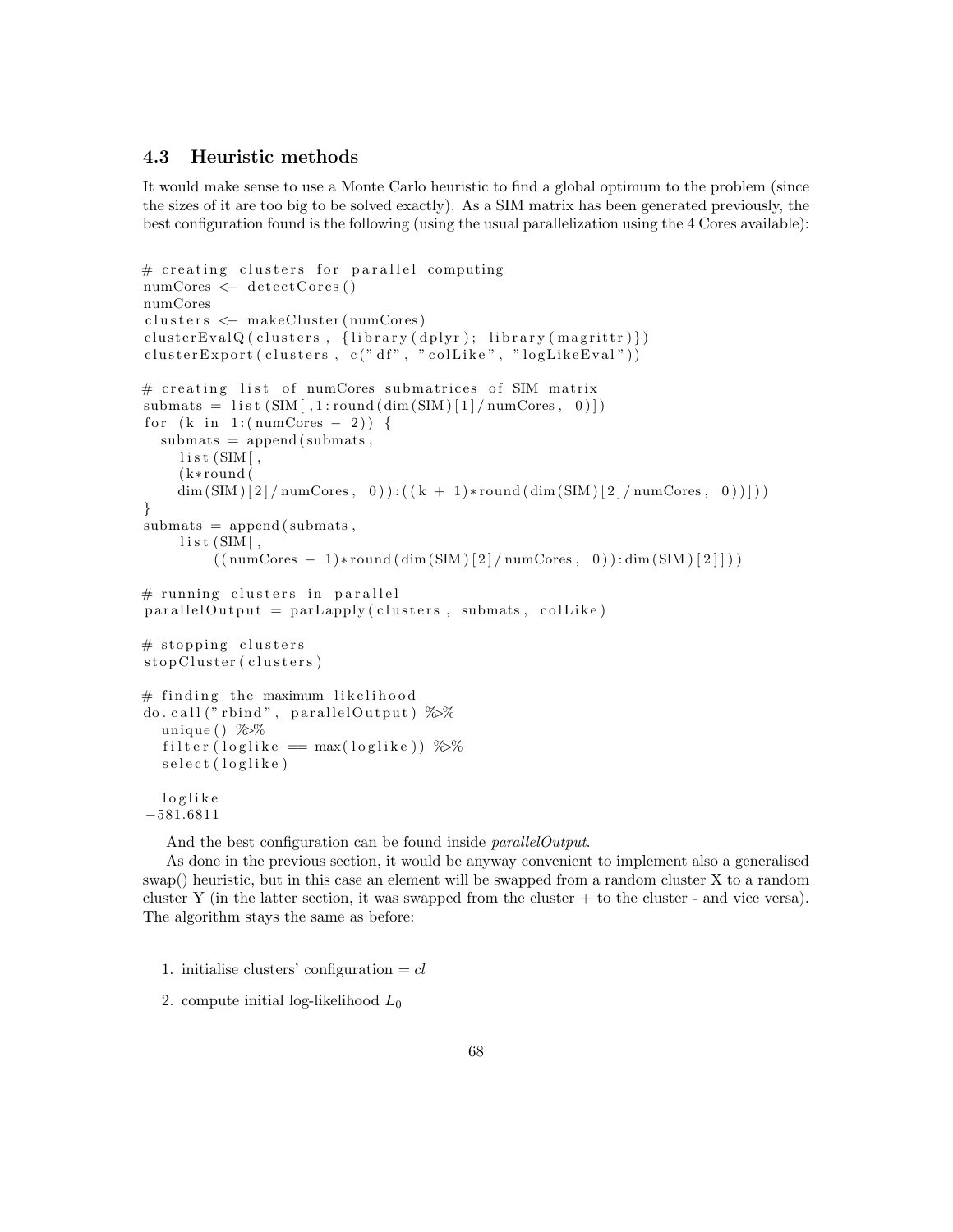- 3. initialise best log-likelihood found  $L_{best} = L_0$
- 4. initialise best clusters' configuration found  $cl_{best} = cl$
- 5. iterate from 1 to nIter:
- 6. select a random profile p in a cluster X
- 7. move p to cluster Y
- 8. compute new log-likelihood L
- 9. compute new clusters' configuration cl
- 10. if  $L > L_{best}$ :
- 11.  $L_{best} = L$
- 12.  $cl_{best} = cl$
- 13. Return  $cl_{best}$ ,  $L_{best}$

Again, the initialization can be done with a Monte Carlo instead of a totally random initialization, in order to obtain already a good solution. Using the same logic described before with the MC solution, the initialization gives the following initial configuration and likelihood:

 $> \,$  L  $[1]$   $-586.8974$  $> c1$ [ 1 ] 2 3 2 3 1 1 1 2 3 2 3 3 2 2 1 2 2 3 2 1 1 2 1 1 1 1 1 1 1 3

The results have been obtained via 10 vectorized MC steps, where 100 possible configurations were considered (see the fig 13 for the performances of the heuristic).

Once initialised, the swap steps can be implemented as follows:

```
# number of swaps
nIter = 500
# MC initialisation
cl \leftarrow output \lceil 1 \rceilL0 \leftarrow output \lceil 2 \rceil# initialization of the best configuration
cl\_best \leftarrow cl# initialization of the best log-Likelihood
L_{best} \leftarrow L0solutionSwap \leftarrow rep(0, nIter)
```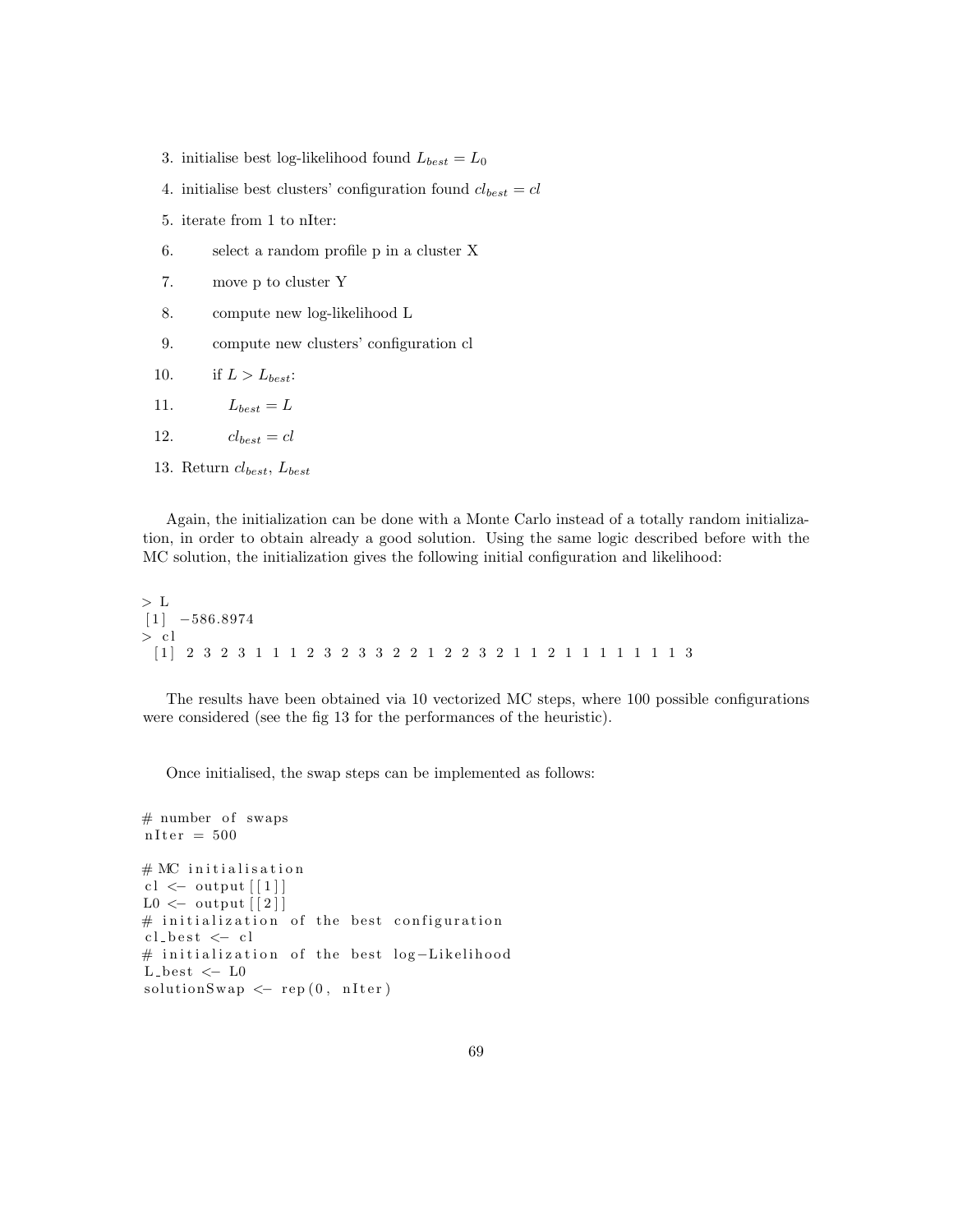

Figure 13: Best log-likelihood obtained at each iteration t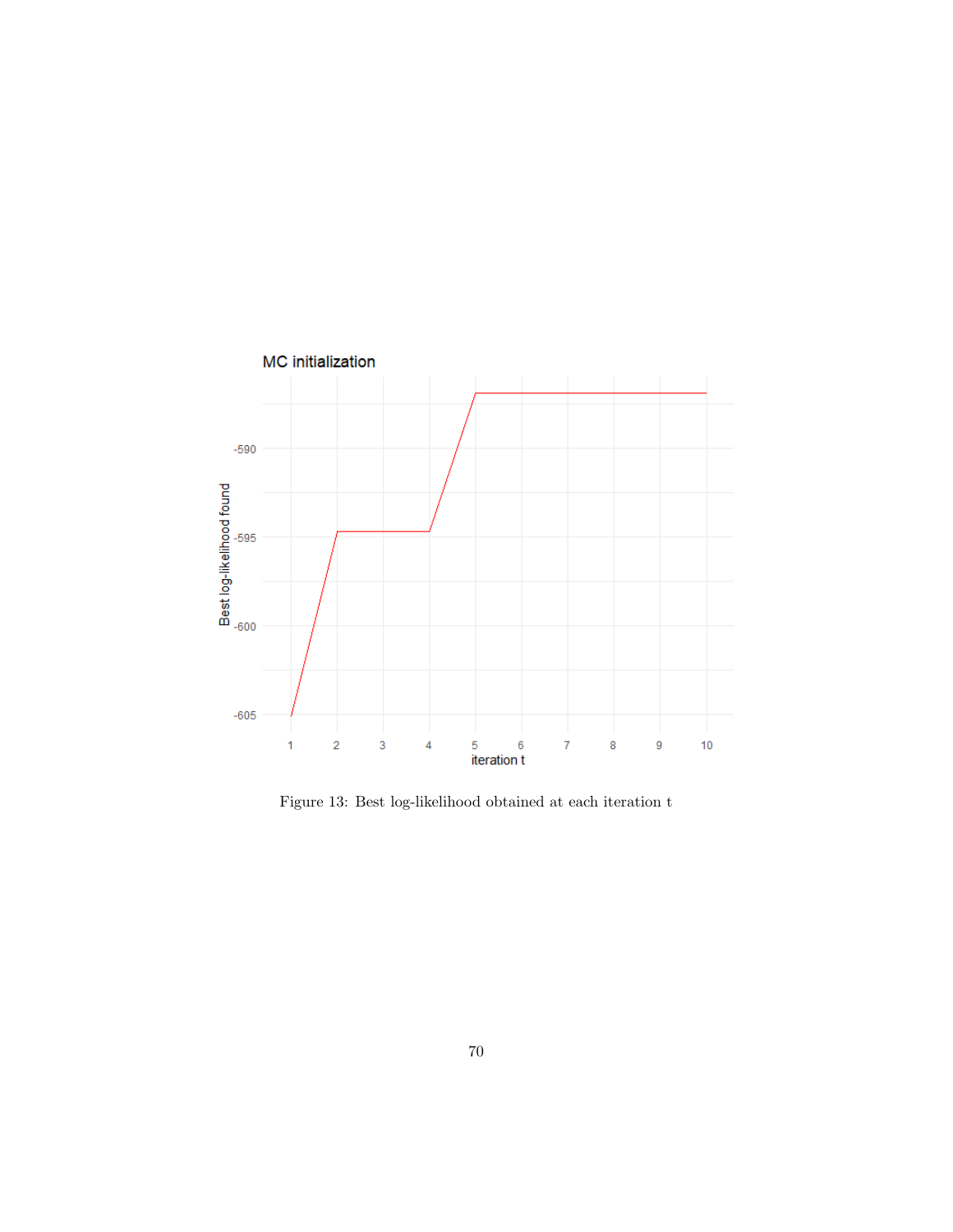```
# iterations
for (it \in i n 1:nIter) {
  cl \leftarrow cl\_best# changing one random element
  rnd \leq sample (1:m,1)cl [rnd] <- sample (c (1:k) [c (1:k) != c l [rnd ]], 1)# if better, mantain the swap
  if (logLikeEval(cl, df) > L-best) {
    L_{best} < -logLikeEval(cl, df)cl\_best \; <\; cl}
  solutionSwap[i t] \leftarrow L-best}
c l b e s t
L_best
> cl_best[ 1 ] 3 2 2 2 1 1 1 3 2 2 3 3 3 3 3 3 2 2 2 2 1 2 1 3 1 3 1 2 3 2
> L_{\text{-best}}[1] -537.176
```
The log-Likelihood found has improved the solution found by MC, as expected, similarly to the binary case. The results for each iteration can be found in the Figure 14: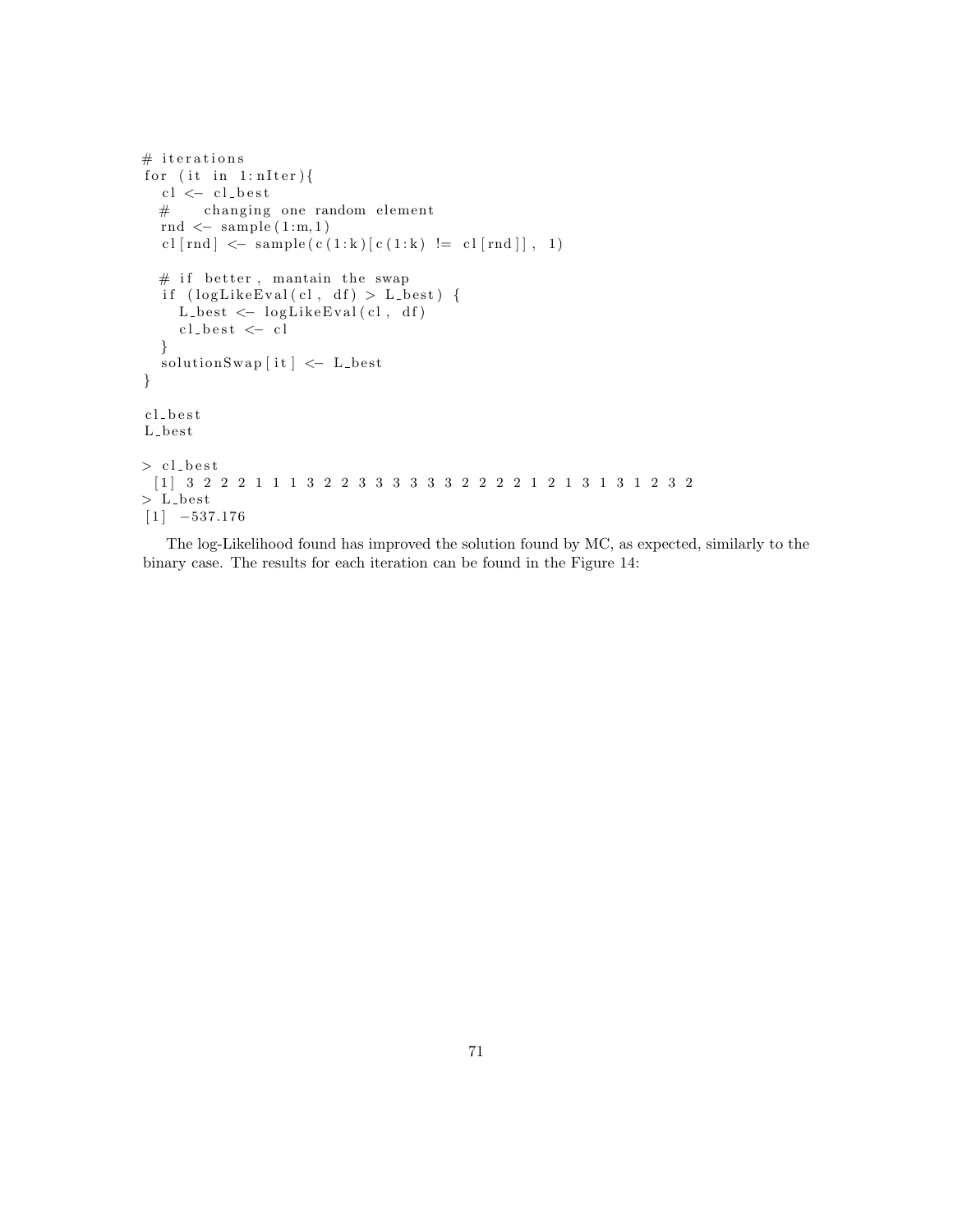

Figure 14: Best log likelihood found at iteration t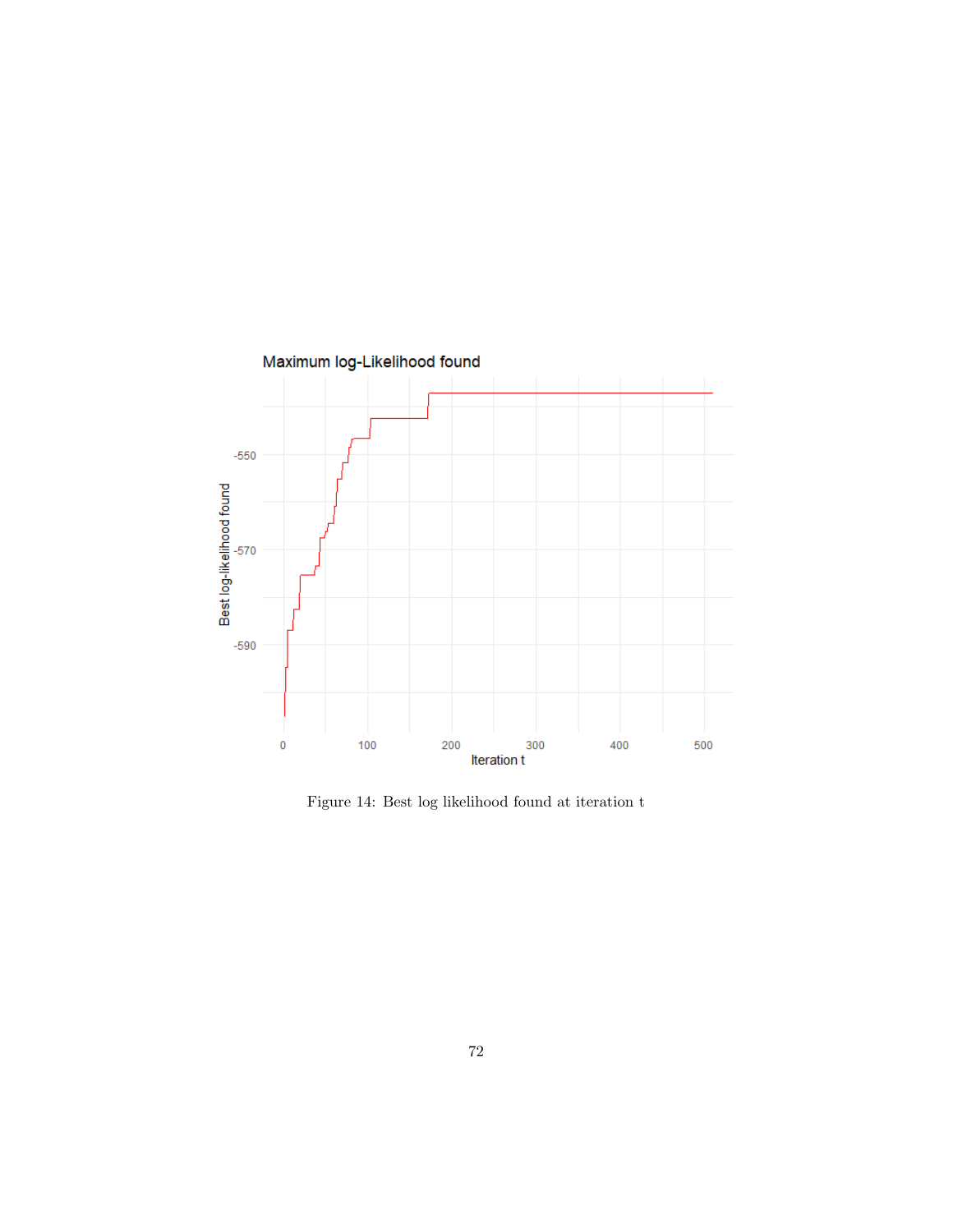# 5 Hard estimation using DAGs

### 5.1 Introduction

In this chapter I will use the theory of DAGs to identify the best cluster configurations without the assumption of local independence. The implementation of the algorithm makes use of the R bnlearn package developed by Marco Scutari [4]. The observations are supposed to be polytomous (more than two outcomes) and the number of cluster  $\geq 2$ . The assumpion of global independence still holds among the units and among each cluster.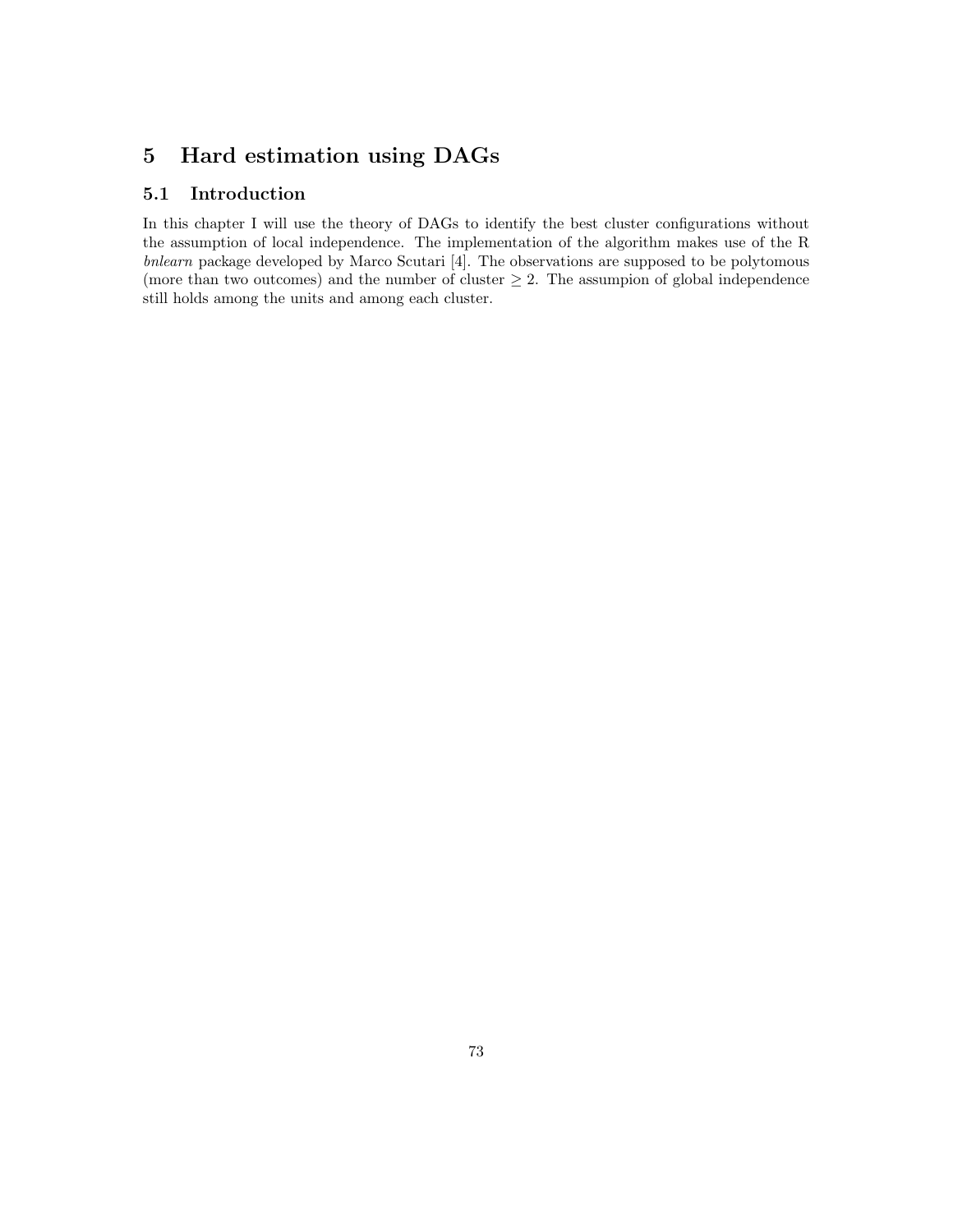#### 5.2 Theorical introduction to DAGs

The DAGs are Directed Acyclic Graphs, where each node represents a random variable, and the edges (or arcs) refer to probabilistic dependencies. In the problem of polytomous observations, there are  $r$  random variables, then the set of nodes will be indicated as follows:

$$
V = \{X_1, ..., X_r\}
$$

The hypothesis that holds in this case is the Markov property of Bayesian Networks: first, since there is a structure of a graph, it is defined, for each node  $X_k$ , the set of its parents, that will be indicated as  $\prod_{X_j}$ , which are all the nodes  $X_p$  in V such that an arc  $a_{pj}$  exists. Having defined the set of parent nodes, it is possible to define the Markov property for Bayesian Networks, similarly to the Markov Chain property:

$$
P(X_1, ..., X_r) = \prod_{j=1}^r P\left(X_j \middle| \prod X_j\right)
$$

The complexity of the maximum likelihood estimation increases, since also the relations (arcs) between each variable has to be found. Some heuristics are already implemented in the bnlearn package to find an optimal DAG structure and likelihood. In addition, the clustering problem will be solved fitting a DAG to each cluster, and evaluating the log-Likelihood, for each considered configuration *cl*.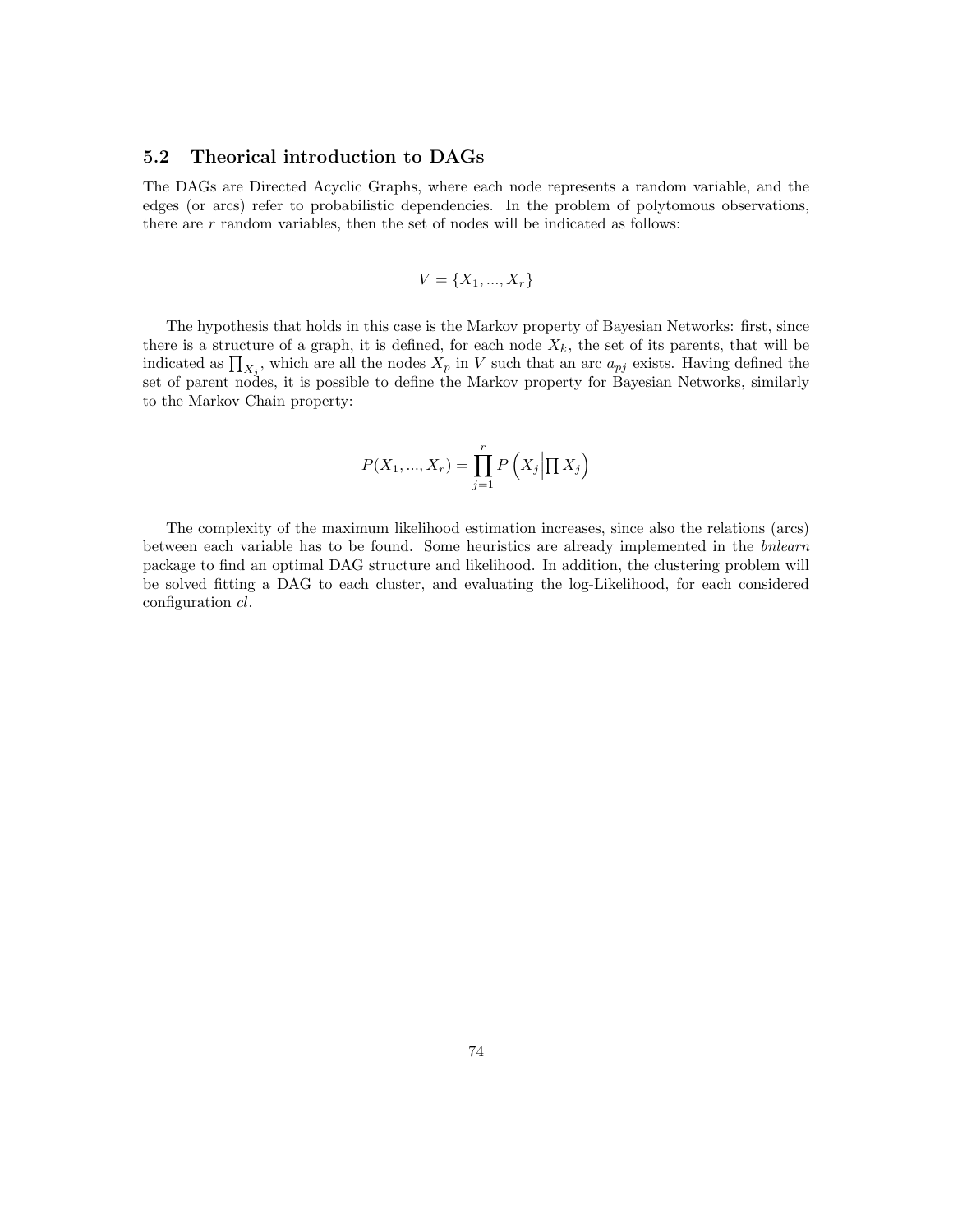

Figure 15: Directed Acyclic Graph (DAG) obtained from the full Bartholomew dataset

#### 5.3 bnlearn package

UIn this part we will use again the standard Bartholomew dataset, composed of 4 questions and 16 profiles. First of all, it is interesting to see how bnlearn works without introducing the problem of clustering. Naming the profiles dataset as  $df$ , the following commands of bnlearn find the best DAG:

```
# finding the hierarchies among the columns
res \leftarrow hc(df)r e s $ a r c s
> res$arcs
       from to
 [1,] "V2" "V4"
 [2,] "V1" "V2"
\begin{bmatrix} 3 \\ 1 \end{bmatrix} "V2" "V3"
```
It is also possible to visualize such relations with a graph, as in Figure 15.

And finally also the log-Likelihood is available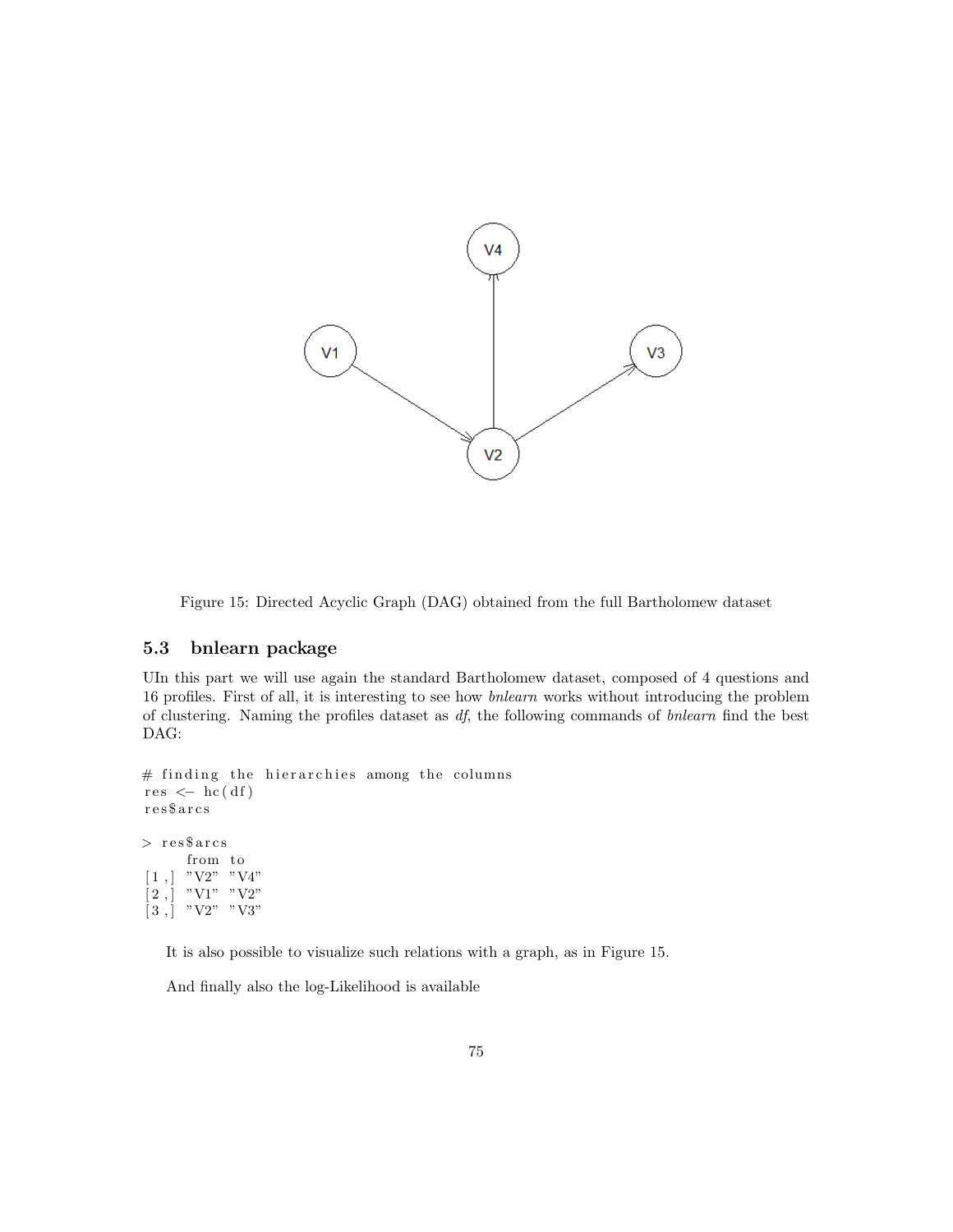```
# log-Likelihood evaluation
\int score (hc(df), df, type = "loglik")
> score (hc (df), df, type = "loglik")
[1] -336.5064
```
In this way, it is possible to avoid the strong local independence assumption but, instead, a softer assumption of Markov has been made among the questions.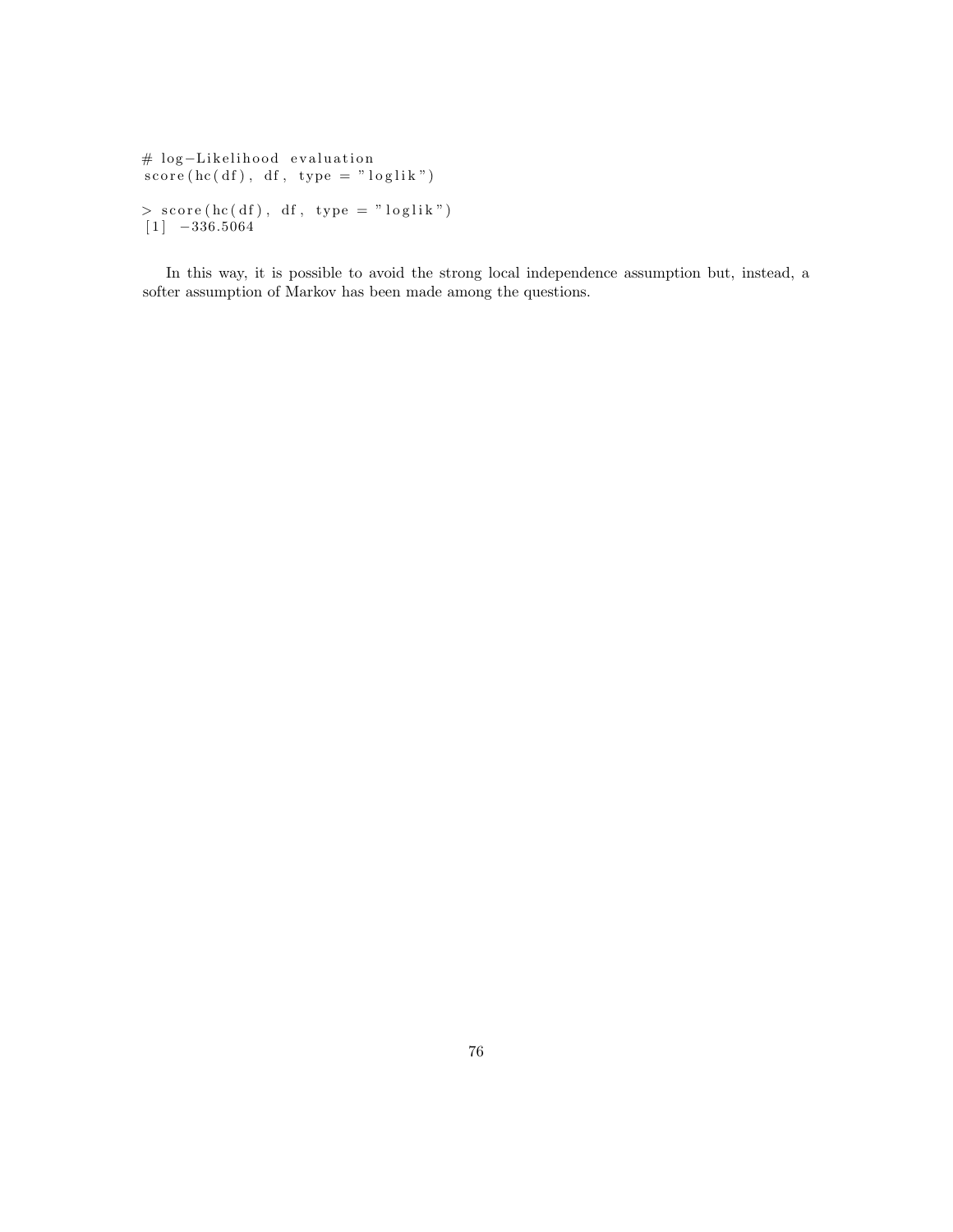### 5.4 Clustering implementation

Since the clustering problem using DAGs is even more difficult to solve than the previous ones, it is not feasible to use the complete assignment matrix, even for few profiles, then a Monte Carlo approach will be used. First, a function that evaluates the log-Likelihood of a certain configuration is needed, as done previously, so that it can be therefore vectorized to a simulation matrix containing multiple configurations.

```
logLikeBayesEval \leftarrow function (cl, df){
  # retrieving number of questions
  r \leq -\dim(\mathrm{df})[2]# creating list of dataframes for each cluster
  d f List \leftarrow cbind (df, cl) \% split (cl)
  # evaluating scores for each cluster
  loglikes \leftarrow lapply (dfList, function (dfTmp) )res \leftarrow \text{hc}(\text{dfTmp}[, 1 : r])outList \leftarrow list()outList [1] \leftarrow res
     \text{outList}\left[\begin{bmatrix}2\end{bmatrix}\right] <- score(res, dfTmp[,1:r], type = "loglik")
     return (outList)})
  # returning the sum of the log-likes and the structure
  output \leftarrow list ()
  output [1] \leftarrow loglikes
  output \lceil 2 \rceil \leq Reduce \binom{n}{+}, lapply (loglikes,
  function (listTmp) listTmp [[2]]))
  return (output)
}
```
Then, the vectorization is done via the following function, where the output contains not only the log-likelihoods obtained, but also the graph structure estimated by bnlearn:

```
\text{collikeBayes} \leftarrow \text{function} (\text{submat})loglike \leq apply (submat, 2,
  function (c!) logLikeBayesEval(cl, df))loglikevector \leftarrow unlist (lapply (loglike ,function (listrTmp) listTmp \lceil 2 \rceil))
  output \leftarrow list ()
  unique (as.data.frame (cbind (t (submat), loglik evector)) \%%
              filter (loglikevector = max(loglikevector))) \%head (1) \rightarrow output \lceil 1 \rceilfor (loglikeTmp in loglike) {
     \text{if (loglikeTmp [2])} = \text{as numeric}(\text{output}[1]) \gg \text{\% select}(\text{loglikevector})).
```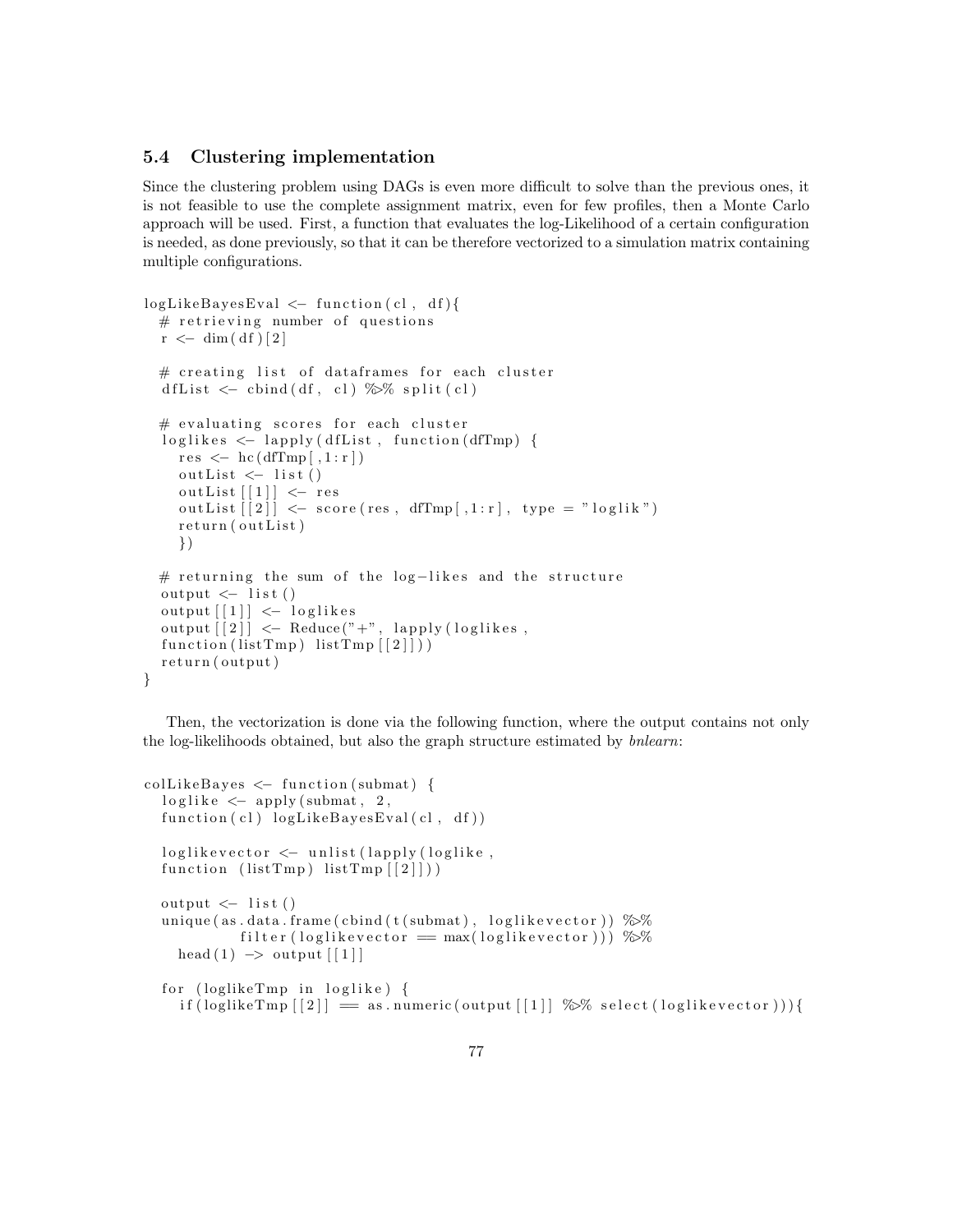```
output \lceil 2 \rceil \leq loglikeTmp \lceil 1 \rceil}
}
```
As done previously with the binary and non-binary case, the Monte Carlo function is similarly implemented, taking into account also the DAG structure:

```
swapMCBayes <- function (df, k, nIter = 500, MCnSim = 100, MCnIter = 10){
  m \leftarrow nrow(d f)r \leq -ncol(df) - 1# inizialization using Monte Carlo basic method
  cat ("Initializing the first configuration using MC ... \langle n'' \rangleinit \leftarrow MCBayes(df, k, MCnIter, MCnSim)cl \leftarrow init [1]L0 \le - init \lceil 2 \rceil# initialization of the best configuration
  cl\_best \leftarrow cl# initialization of the best log-Likelihood
  L-best \leftarrow L0# iterations
  for (it in 1: nIter){
    # swap
     cl \leftarrow cl\_bestrnd \leq sample (1:m, 1)cl \lceil \text{rnd} \rceil < sample (c(1:k) \lceil c(1:k) \rceil = c \lceil \lceil \text{rnd} \rceil, 1)
    # if better, mantain the swap
     if (\text{logLikeBayesEval}(c1, df) > L_{best}) {
       L_{\text{best}} \leftarrow \text{logLikeBayesEval}(cl, df)cl\_best \; <\; cl}
  }
  # results
  output \leftarrow list ()
  output [[1]] \leftarrow cl_best
  output [2] \leftarrow L_best
  return (output)}
```
Now it is possible to apply the previously defined functions to the Bartholomew dataset:

```
# trying clustering - MC
k \leftarrow 3
```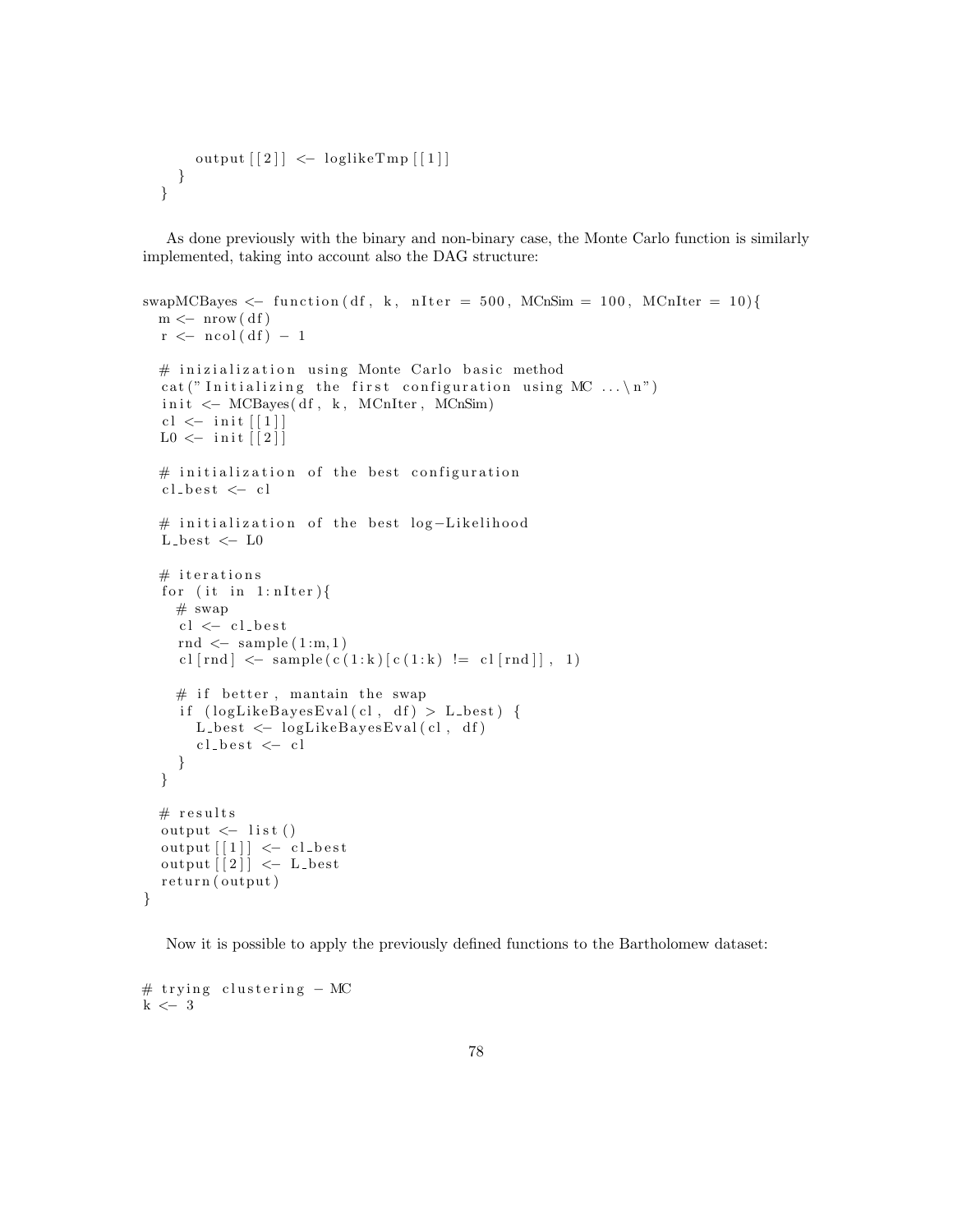```
set . seed (7)out < -MCBayes(df, k)# best configurations
unique ( \text{cbind} ( df, \text{ bayes} \text{.} assignment = out [[1]])) )
```
And the result of the assignment for three classes is the following:

```
> unique (cbind (df, bayes_assignment = out \lceil 1 \rceil \rceil))
 V1 V2 V3 V4 bayes_assignment
1 1 1 1 1 3
2 1 1 0 1 1
3 1 1 1 0 3
4 0 1 1 1 3
5 1 0 1 1 1
6 1 1 0 0 3
7 1 0 0 1 1
8 0 1 0 1 1
9 1 0 1 0 1
10 0 1 1 0 1
11 0 0 1 1 2
12 1 0 0 0 3
13 0 1 0 0 1
14 0 0 0 1 3
15 0 0 1 0 2
16 0 0 0 0 2
```
This result can be considered preliminar and can be improved, becuase it is obtained using only a randomized Monte Carlo methods. It would be essential to consider and develop proper heuristic approaches that considers also the arcs estimated in the DAG. This part will constitue a futere development of this work.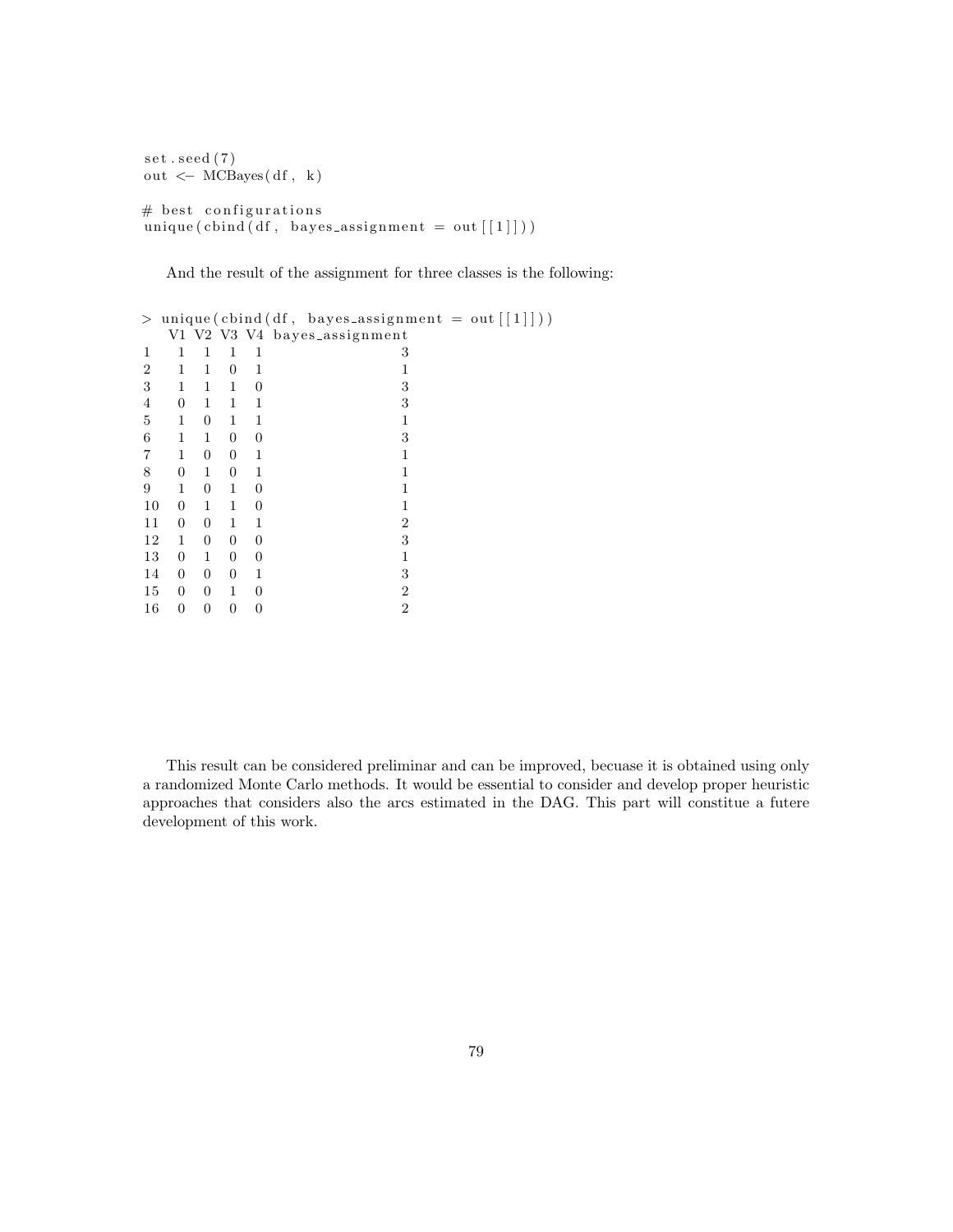

Figure 16: Directed Acyclic Graph (DAG) of the first cluster



Figure 17: Directed Acyclic Graph (DAG) of the second cluster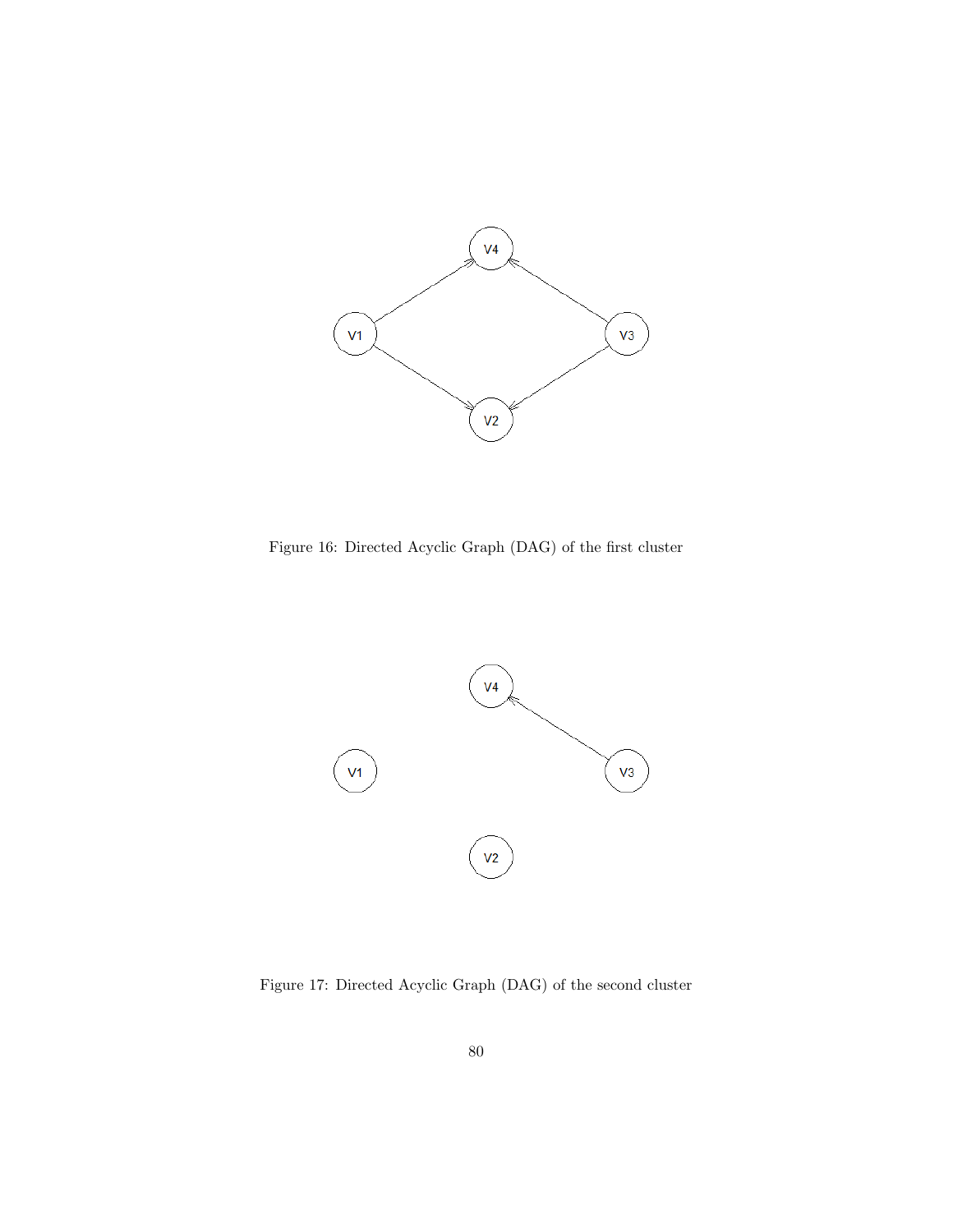

Figure 18: Directed Acyclic Graph (DAG) of the third cluster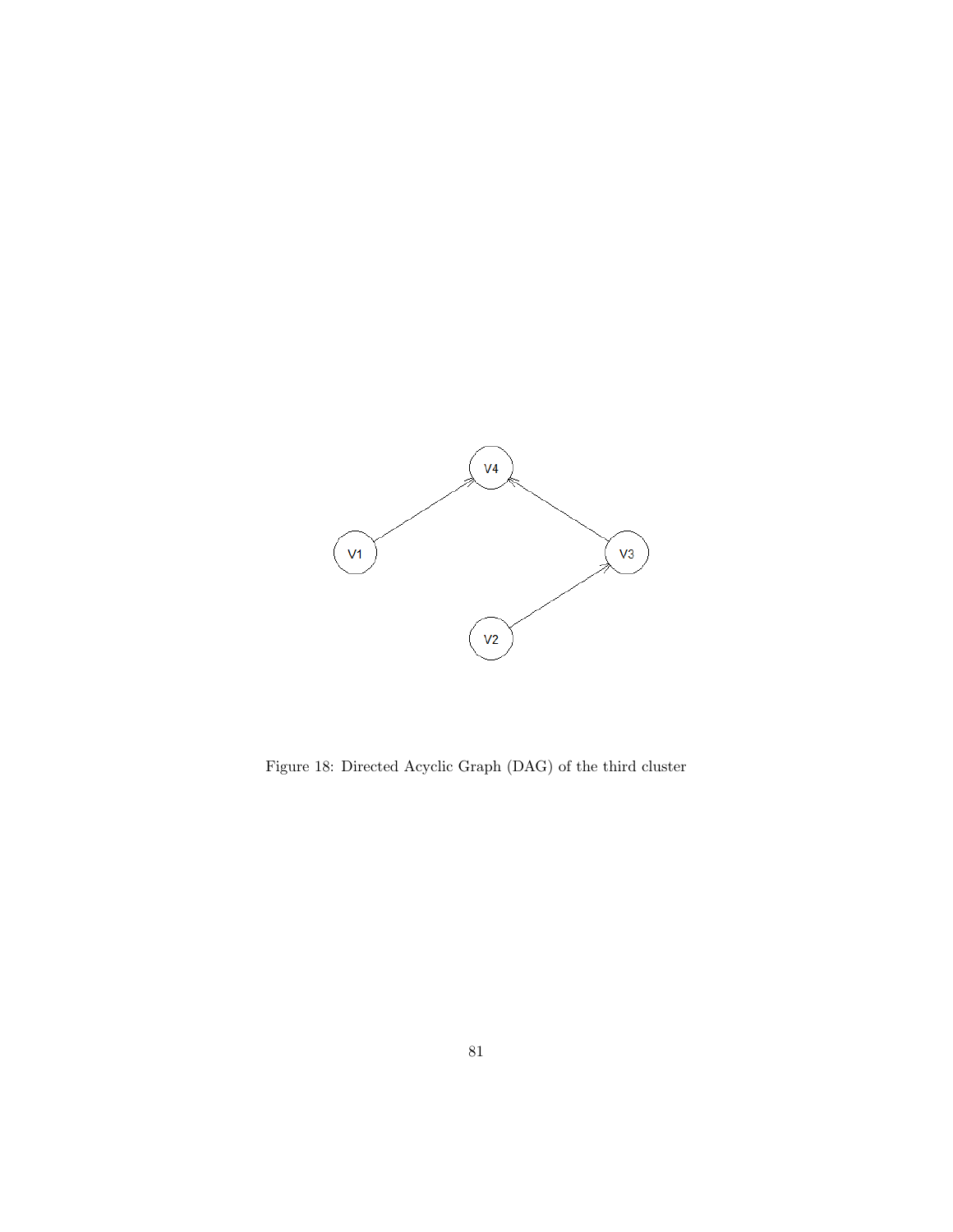## Conclusion

Different approaches have been used to solve the clustering problem using the maximization of the Likelihood function, exploiting both hard and soft techniques. Despite the large technological improvement, the hard assignment turned out to be in general a non-solvable problem due to physical memory limitations. Nevertheless, it is possible to obtain approximations of the optimum configurations making use of some heuristics.

The use of the EM algorithm results in a soft assignment of variables through an estimation of the subsequent probability of belonging to each cluster. In general, the algorithm differs from the hard assignment; however, in some specific cases, the two approaches may match, such as in a totally symmetrical case, where also the assignment solutions are symmetrical. The reasons for this behaviour have been discussed and an original conjecture has been formulated.

For very small binary datasets (with a number of profiles less than 25) it may be possible to solve the clustering problem within an acceptable timing: using both the vectorization of the code and the parallelization, so it is possible to leverage the computational potential and solve the problem in an exact way. A comparison of hard and soft approach has been evaluated on a small standard dataset (with four binary questions and 16 different profiles), commonly used to explain LCA models. For bigger problems with multiple possible answers and more than two clusters, the implemented "swap" heuristic is essential, because of memory and timing bounds of the exact solution, since the complexity of the problem is exponential. In particular, if the questions are not binary and many units are observed, it is likely to obtain more and more profiles as the possible outcomes of each question increases, and not many repetitions of the units will be observed. Up to this point our reasoning relies on the strong assumption of local independence among the predictors (i.e. questions). In the last part of the thesis I started to explore ways to model correlations and to develop more complex structures in the data.

The use of Directed Acyclic graphs can overcome the hypothesis of local independence among the predictors, using instead a softer Markov property. However its implementation requires a deeper evaluation of heuristics to find local optima. With this Bayes approach, in fact, the variables of the problem increase, since there are not only the profiles and the assignment matrix, but also, for each possible configuration, there are multiple possible graphs explaining the relations among the predictors. This generates a more difficult problem to solve, and the heuristics used should be also consider the fact that the local independence does not hold anymore. A further analysis of this approach, with a deeper investigation of difficulties and possibe solutions wiil constitue a future development of this work.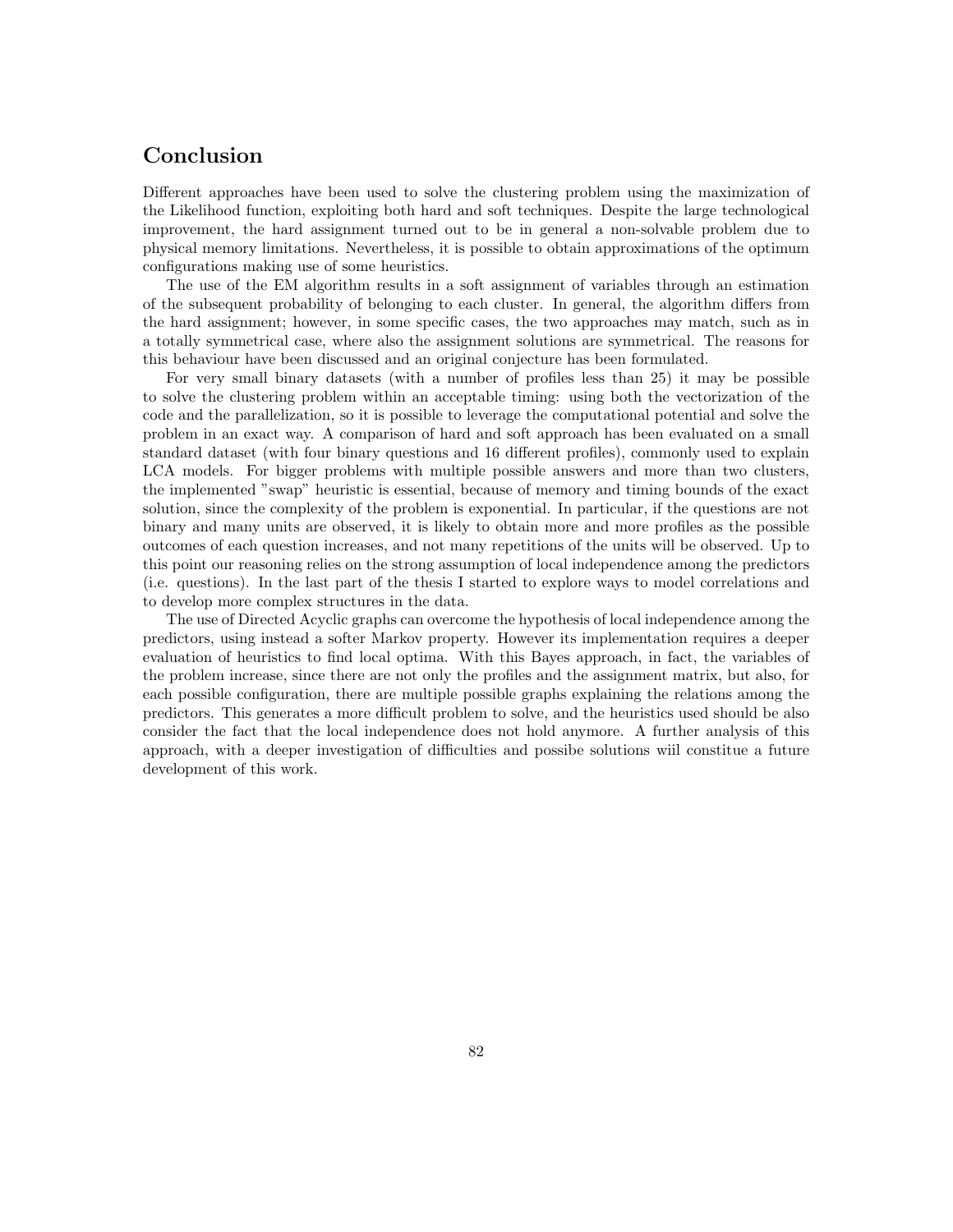### Appendix

### A Binary and non-binary classification

```
# to convert individual data to profiles
data To Profiles \leftarrow function(data){
  # obtaining profiles
  data %>%
     unique (margin = 1) \rightarrow profiles
  # c b inding the frequencies
  profiles \leq cbind(profiles, profiles %% \# obtaining frequencies
    apply(1, function(y) apply(data, 1, function(x) all (x=y))) %%
     \text{colSums}() \rightarrow \text{frequencies}return ( profiles )
}
# for binary data and 2 cluster :# function to evaluate the log-likelihood laplace smoothed
# of a certain cluster configuration <math>c</math>llikelihoodEval01 \leftarrow function(cl, profiles){
  # number of questions (columns - 1) in profilesr = \text{ncol}(\text{profiles}) - 1# cl is a logical vector
  # 1 if the element is in the + cluster
  # 0 if the element is in the - cluster
  # finding the number of elements in the + cluster
  den_p = sum(p \text{ of } s \mid c \mid, r + 1])# finding the number of elements in the - cluster
  den m = sum(p \text{rofiles} | ! c], r + 1)# in case the C+ cluster is composed by one element
  if ((\text{length}( \text{ cl } [c] = \text{TRUE}]) > 1) || (\text{length}( \text{ cl } [c] = \text{TRUE}]) = 0))num -p = \text{colSums}(\text{profiles}[\text{cl}, 1:r] * \text{profiles}[\text{cl}, r+1])\} else \{num -p = profiles |cl, 1:r| *profiles |cl, r+1|}
  # in case the C- cluster is composed by one element
  if ((\text{length}( \text{ cl } c) \mid c) = \text{FALSE}) > 1) || (\text{length}( \text{ cl } c) = \text{FALSE}) = 0) {
    num_m = colSums( profiles [!cl, 1:r] * profiles [!cl, r+1])\} else \{
```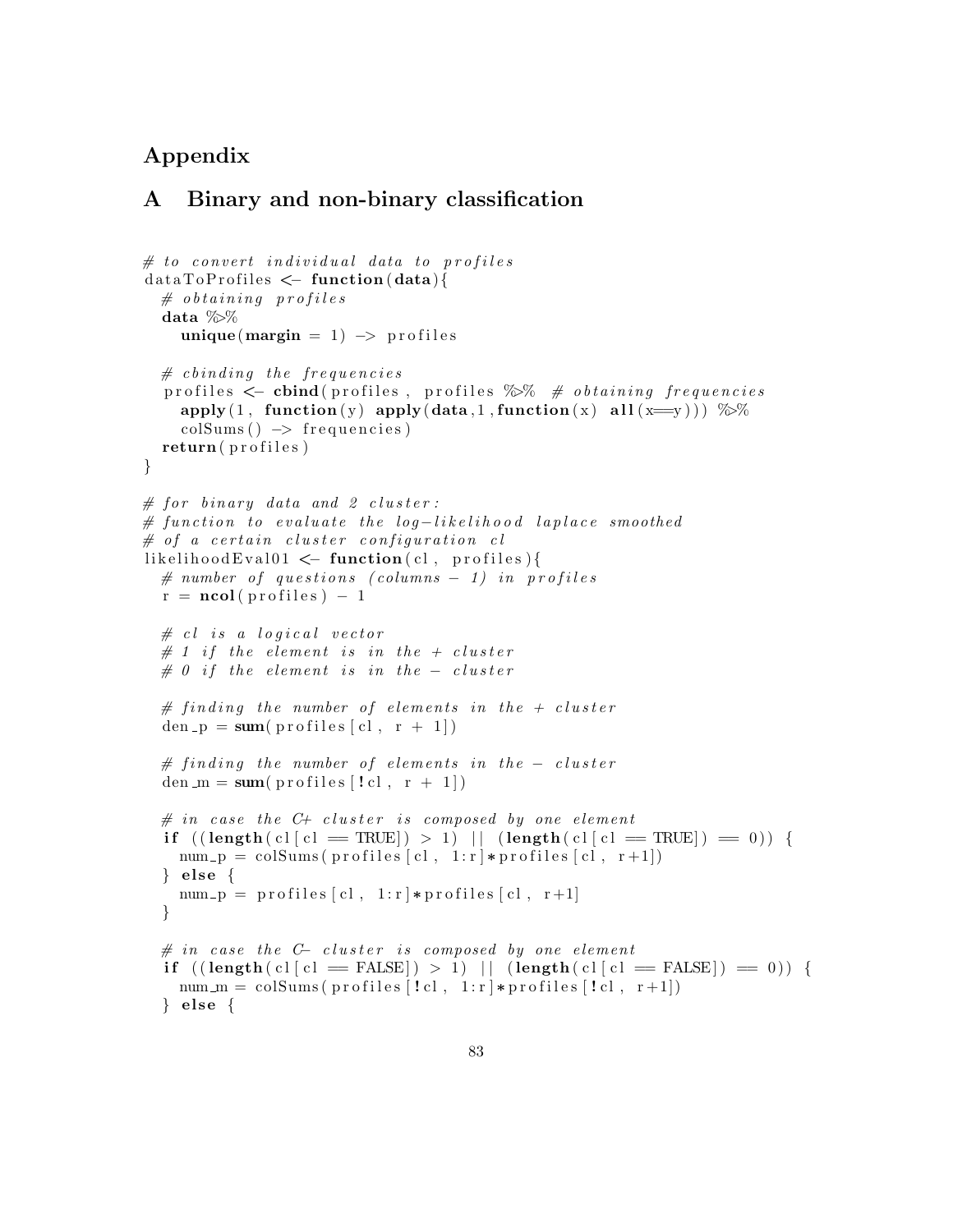```
num m = profiles [!c], 1:r * profiles [!c], r+1]}
  # evaluating probabilities in C+ and C- using Laplace Smoothing (1, 2)
  p - p = (num - p + 1) / (den - p + 2)p_{m} = (num_{m} + 1) / (den_{m} + 2)\# C+ total log-likelihoodCpL = sum((pr ofiles [c], 1:r] * profiles [c], r+1])% * \%log(p-p) +((1 - \text{profiles} [c], 1 : r]) * \text{profiles} [c], r+1])%*\text{log}(1-p_p)\# C-\tau \text{total log}-likelihood\text{CmL} = \text{sum}((\text{profiles} [! \text{cl}], 1 \text{ or } \text{series} [! \text{cl}], \text{r+1}])\%*\text{log}(p \text{ or } \text{cases}((1 - \text{profiles} [! \text{cl} , 1 \text{cl}]) * \text{profiles} [! \text{cl} , r+1])%*%log(1-p_m))
  # total likelihood
  L = CpL + CmLreturn(L)}
# Laplace smoothing parameters as input
likelihood Eval 01 Laplace \leq function (cl, profiles, a = 1, b = 2) {
  # number of questions (columns - 1) in profilesr = \text{ncol}(\text{profiles}) - 1# cl is a logical vector
  # 1 if the element is in the + cluster
  # 0 if the element is in the - cluster
  # finding the number of elements in the + cluster
  den_p = sum(p \text{ profiles} [c], r + 1])# finding the number of elements in the - cluster
  den m = sum(p \text{rofiles} [! \text{cl}, r + 1])# in case the C+ cluster is composed by one element
  if ((\text{length}( \text{ cl } c) \mid c) = \text{TRUE}) > 1) || (\text{length}( \text{ cl } c) \mid c) = \text{TRUE}) = 0)num -p = \text{colSums}(\text{profiles} [\text{cl}, 1 : r] * \text{profiles} [\text{cl}, r + 1])\} else \{num -p = profiles \lceil c \rceil, 1:r \rceil * profiles \lceil c \rceil, r+1}
  # in case the C- cluster is composed by one element
  if ((\text{length}( \text{ cl } [c] = \text{FALSE}]) > 1) || (\text{length}( \text{ cl } [c] = \text{FALSE})) = 0))num m = colSums( profiles [!c], 1:r] * profiles [!c], r+1]\} else {
```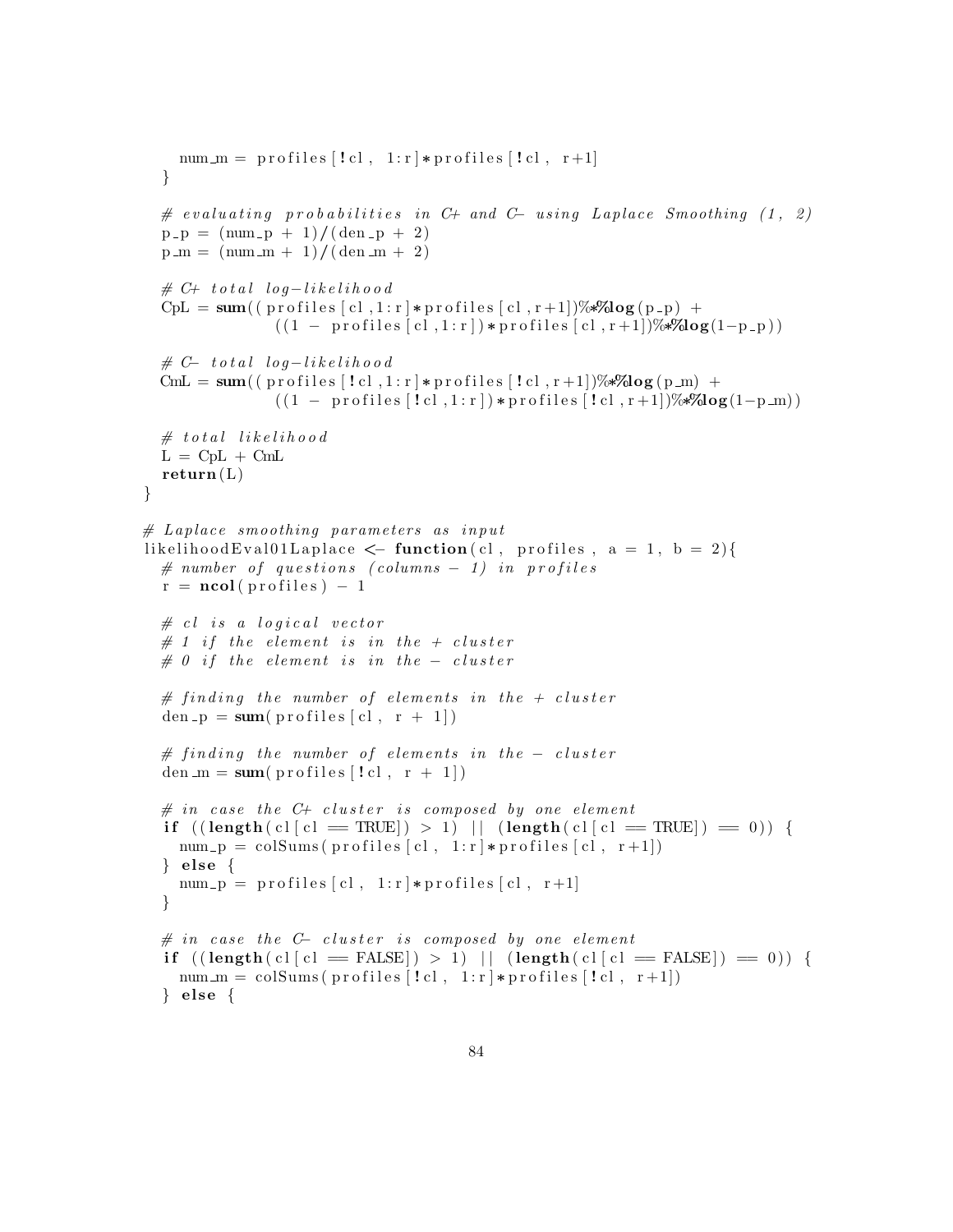```
num m = profiles [!c], 1:r * profiles [!c], r+1]}
  # evaluating probabilities in C+ and C- using Laplace Smoothing (1, 2)
  p_{p} = \frac{\text{num}_{p} + a}{\text{dim}_{p} + b}p_{m} = (num_{m} + a)/(den_{m} + b)\# C+ total log-likelihoodCpL = sum((pr ofiles [c], 1:r] * profiles [c], r+1])% * \%log(p-p) +((1 - \text{profiles} [c], 1 : r]) * \text{profiles} [c], r+1])%*\text{log}(1-p_p)\# C-\tau \text{total log}-likelihood\text{CmL} = \text{sum}((\text{profiles} [! \text{cl}], 1 \text{ or } \text{series} [! \text{cl}], \text{r+1}])\%*\text{log}(p \text{ or } \text{cases}((1 - \text{profiles} [! \text{cl} , 1 \text{cl}]) * \text{profiles} [! \text{cl} , r+1])%*%log(1-p_m))
  # total likelihood
  L = CpL + CmLreturn(L)}
# returns a list of N submatrices of mat
splitMat \leq function (mat, N){
  # initialising the list of sub-matrices with the first element
  submats = \text{list}(\text{mat}[, 1:\text{round}(\text{dim}(\text{mat})[2]/N, 0)])# appending the remaining matrices
  for (k \text{ in } 1:(N-2)) {
     submats = append(submats,l i s t (\text{mat} [\, , (k*\text{round}(\text{dim}(\text{mat})[2]/N, 0)) : ((k + 1)*\text{round}(\text{dim}(\text{mat})[2]/N, 0))}
  # appending the last one
  submats = append(submats,l i s t (\text{mat} [ , ((N-1)*round(\text{dim} ( \text{mat} ) [ 2 ] / N, 0 ) ) : \text{dim} ( \text{mat} ) [ 2 ] ) )# output
  return ( submats )
}
# likelihood of a column of assignment
# returns the best cls and the relative loglike
\text{collike01} \leftarrow \text{function} (\text{submat})loglike < apply(submat, 2,
  function ( c!) likelihood Eval01 (as. logical ( c!) , df)return (unique (as. data. frame (cbind (t (submat), loglike)) \%
```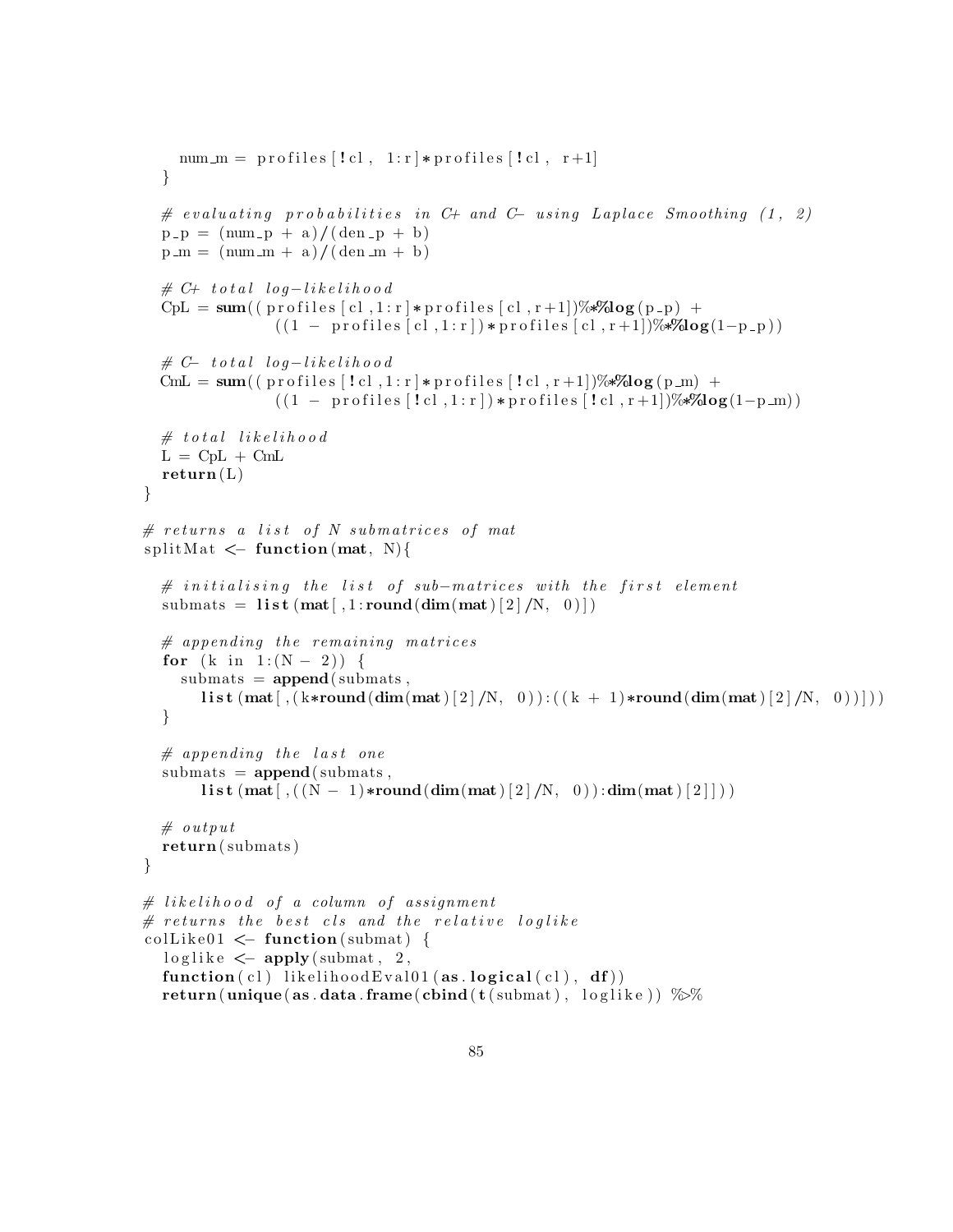```
filter (loglike = max(loglike))}
\# collike 01() with a and b Laplace smoothing parameters as input
colLike01Laplace \leq function (submat, a = 1, b = 2) {
  loglike \, <= \, apply(submat, 2, )function (c1) likelihood Eval 01L aplace (as . logical (c1), df, a = a, b = b))
  return (unique (as.data frame (cbind (t (submat) , loglike)) %filter (loglike = max(loglike))}
MC \leftarrow function (df, nIter = 100, nSim = 1000) {
  # retrieving number of profiles and answers
  m \leftarrow nrow(df)r \leftarrow \text{ncol}(df) - 1\# initialization solution vector (best solution until t step)
  solution \leftarrow \text{rep}(-\text{Inf}, \text{nIter})# initialization best solution (max likelihood found)best\_sol \leq -Inf#initialization best configuration initialization
  best\_conf = rep(0, m)# iterations
  for (t \text{ in } 1 \text{: nIter})SIM \leq matrix (sample (0:1, \text{ nSim} * \text{m}, \text{ replace } = \text{TRUE}), nrow = m, ncol = \text{nSim})
    # current solution data frame at iteration tcurrent \langle -\rangle (collike 01 (SIM) \gg filter (loglike = max(loglike)) \gg unique ())
    # current max likelihood found at iteration t
    current sol \leq current $loglike \% unlist () \% unique ()
    # current configuration found at iteration tcurrent_conf <- current %% select(-loglike) %% head(1) %% as .numeric()
    # if a new maximum is found
    if (current_sol > best_sol){
       best_sol <− current_sol
       best_conf <− current_conf
    }
    solution [t] \leftarrow best _sol
```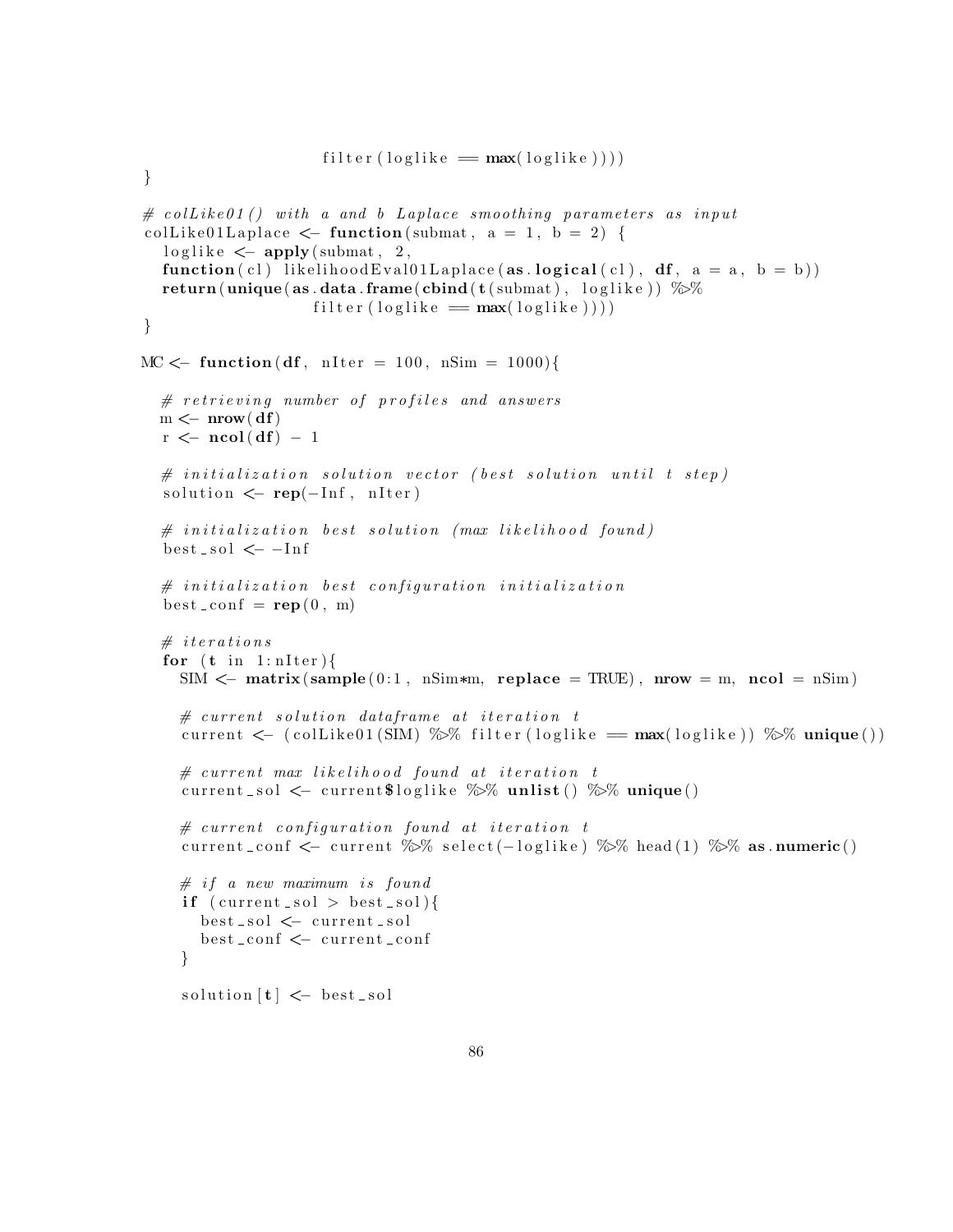```
}
  # results
  output \leftarrow list ()
  output [1] \leftarrow best _conf
  output \lceil 2 \rceil \leq best _sol
  return ( output )
}
# # # # [ p \, a \, r \, a \, l \, l \, e \, l \, i \, o \, n 01 \, case # # # ## in order to have always the same random matrices
\textbf{set}. seed (7)# number of questionsr <- 5
# random units
data \leq matrix(rbinom(1000, 1, .6), 200, r, byrow = T)
head (data )
# conversion  to profiles\text{profiles} \leq \text{dataToProfiles} (data)
profiles \leftarrow profiles [1:17,]
# total number of profiles
m \leftarrow mow(profiles)m
# h ist of frequencies
frequencies \leftarrow profiles [x + 1]df = data frame (frequencies = sort (frequencies, decreasing = TRUE), index = 1:m)ggplot(data = df, aes(x = index, y = frequency) +geom bar(\text{stat} = "identity", fill = " \#FF6666") +theme_minimal() +
  \text{labels}(\text{title} = "Frequencies \text{__of} \text{__the} \text{__observed} \text{__profile}") +y \, lab("number\_ob\_observations\_of\_the\_profile") +x \,lab(" profiles '\lnotndex")
# assignment matrix generation
df \leftarrow profiles
tmp \leftarrow split.data-frame(cbind(rep(0, m), rep(1, m)), rep(1:m))assignments \leq matrix(t(expand.grid(tmp)), nrow=m, ncol=2^m)
\# subdivision of the assignment matrix into n (= n cores) submatrices
```

```
# creating clusters for parallel computing
```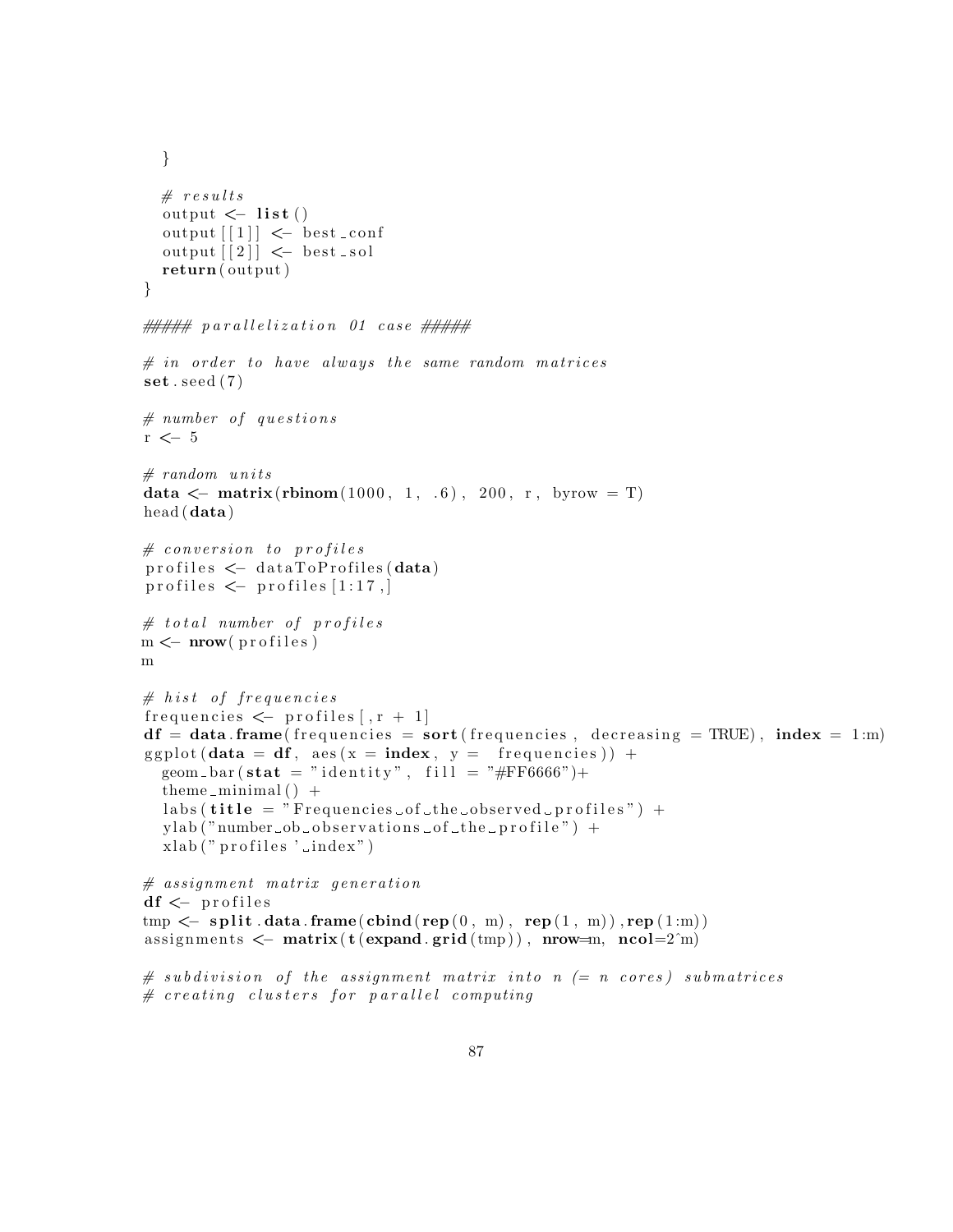```
numCores \leftarrow detectCores()numCores
clusters \leftarrow makeCluster (numCores)
# list containing numCores sub-matrices of assignments
submats \leftarrow splitMat (assignments, numCores)
# dimensions of each sub-matrix
dim(submats[[1]])# exporting the libraries
clusterEvalQ ( clusters, {library ( dplyr );} library ( magrittr ) })
# data and functions exporting
clusterExport ( clusters, c(" df", " colllike01", "likelihoodEval01"))# running clusters in parallel
parallel Output \leftarrow parLapply (clusters, submats, colLike01)parallelOutput
# running not in parallel
output \leftarrow collike01 (assignments)# comparisonReduce("rbind", parallelOutput) %\% filter(loglike = max(loglike))output
NITER = 10# parallel version
start_time = Sys.time()parallel Output \leftarrow parLapply (clusters, submats, colLike01)end_time = Sys.time()end_time – start_time
# non parallel version
start_time = Sys.time()output \leftarrow colllike01 (assignments)end_time = Sys.time()end_time – start_time
###### Laplace smoothing varying parameters #####
# default version a = 1, b = 2start_time = Sys.time()output_12 \leftarrow colllike01 (assignments)end_time = Sys.time()
```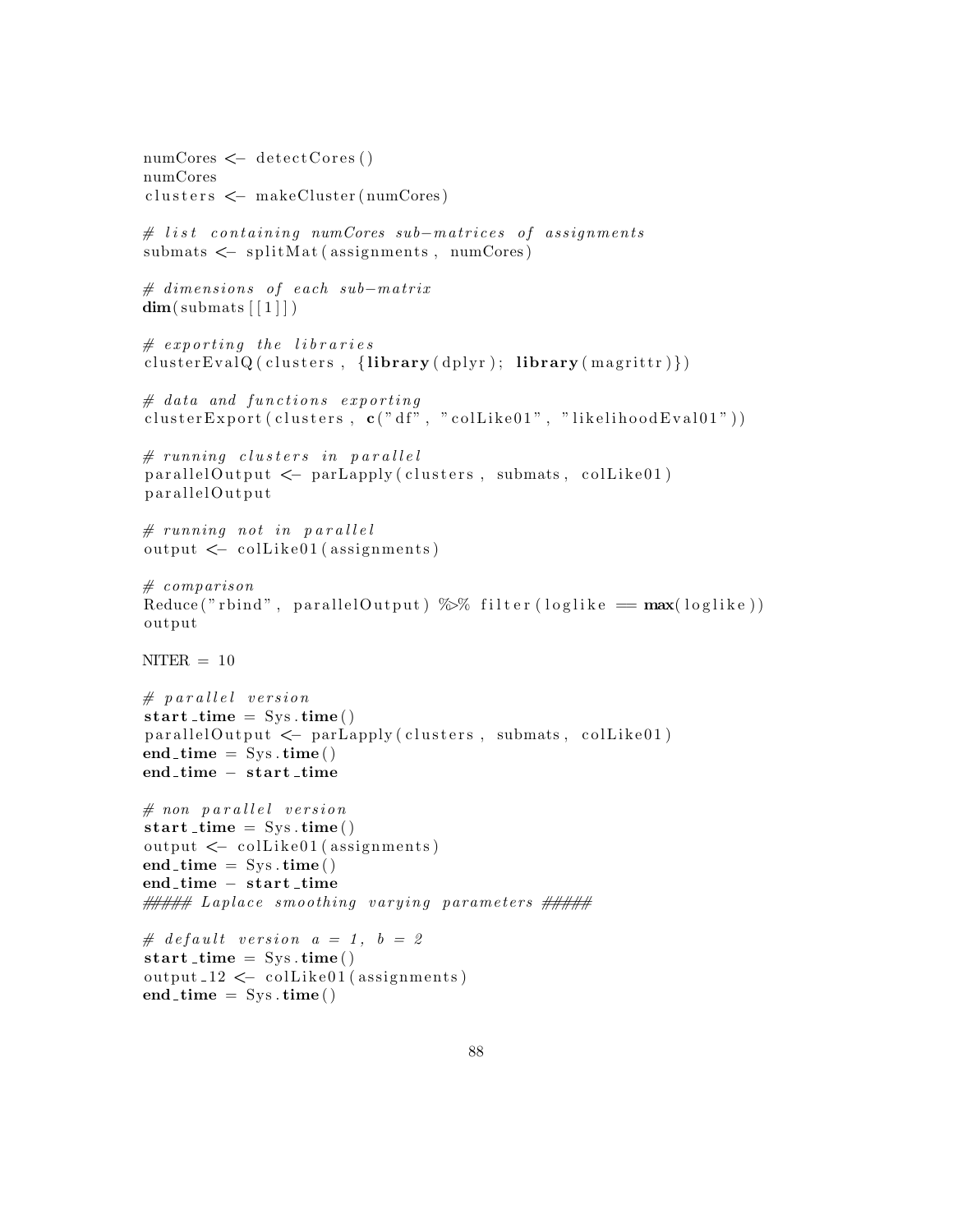```
end_time – start_time
\# \text{ version } a = 2, b = 4start_time = Sys.time()output -24 \leq collike 01L aplace (assignments, a = 2, b = 4)
end\_time = Sys . time()end_time – start_time
# version a = exp(-10), b = 2*exp(-10)start_time = Sys.time()output ee \leftarrow \text{collike01Laplace} (assignments, a = \exp(-10), b = 2*\exp(-10))
end_time = Sys.time()end_time – start_time
# outputs
output 12
output 24
output ee
##### MC basic #####df # make sure there are the 17 profiles of beforem
r
# generating SIM matrix
nSim \leq 10
\textbf{set}. seed (5)SIM \leq matrix (sample (0:1, \text{ nSim} \cdot \text{m}, \text{ replace } = \text{TRUE}), nrow = m, ncol = nSim)
# best configuration\text{collike01}\left(\text{SIM}\right)# parameters
\textbf{set}. seed (5)n<br>Iter<br/> \ensuremath{\leftarrow} 100
nSim <− 1000
# initialization solution vector (best solution until t step)solution \leftarrow \text{rep}(-\text{Inf}, \text{nIter})# initialization best solution (max likelihood found)
best\_sol \leq -Inf# initialization best configuration initialization
best\_conf = rep(0, m)
```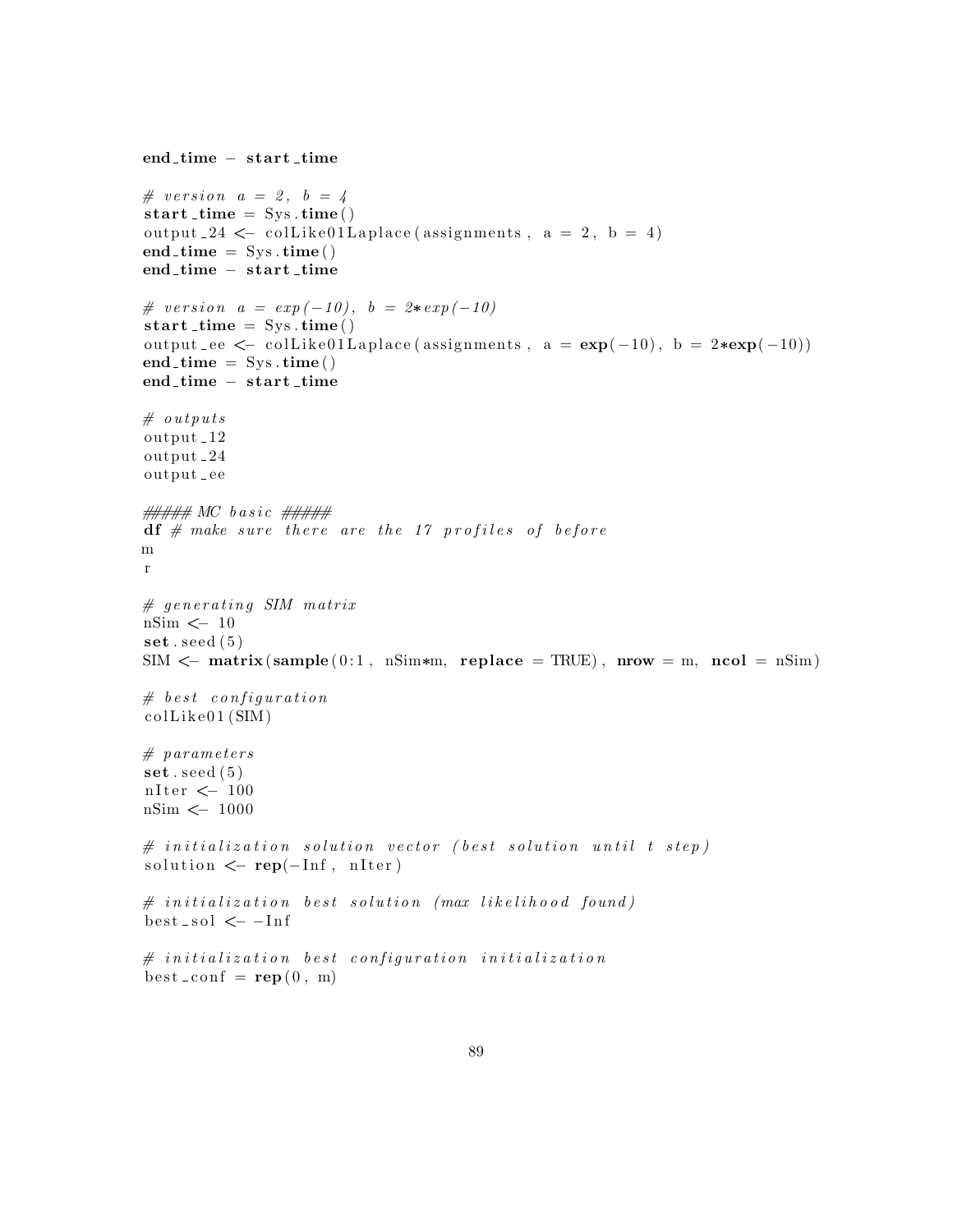```
# iterations
for (t \text{ in } 1 \text{: nIter})SIM \leq matrix (sample (0:1, \text{ nSim*m}, \text{ replace } = \text{TRUE}), nrow = m, ncol = nSim)
  # current solution data frame at iteration tcurrent \langle -\rangle (collike 01 (SIM) %% filter (loglike = max(loglike)) %% unique())
  \# current max \, likelihood \, found \, at \, iteration \, tcurrent_sol \leq current$loglike \% unlist () \% unique()
  # current configuration found at iteration t
  current _conf < current %% select(-loglike) %% head(1) %% as numeric()
  # if a new maximum is found
  if (current_sol > best_sol){
     best_sol <- current_sol
     best_conf <- current_conf
  }
  solution [t] \leftarrow best _sol
}
# results
best_conf
max(solution)# plot
dfTmp \leq data. frame(best log likelihood = solution, iteration = 1:length(solution))
ggplot (data = dfTmp, aes (x = iteration, y = best_log _{likelihood}, group=1)) +geom - line (color = "red") +
  theme_minimal() +
  \text{labels}(\text{title} = "Best\_log-likelihood\_found") +y \, lab("Best\_log-likelihood\_found") +x \,lab ("iteration tt")
##### MC Swap ###### in order to have always the same random matrices
\textbf{set} . seed (7)# number of questionsr \leftarrow 5
# random units
data \leftarrow matrix(rbinom(1000, 1, .6), 200, r, byrow = T)
head (data )
```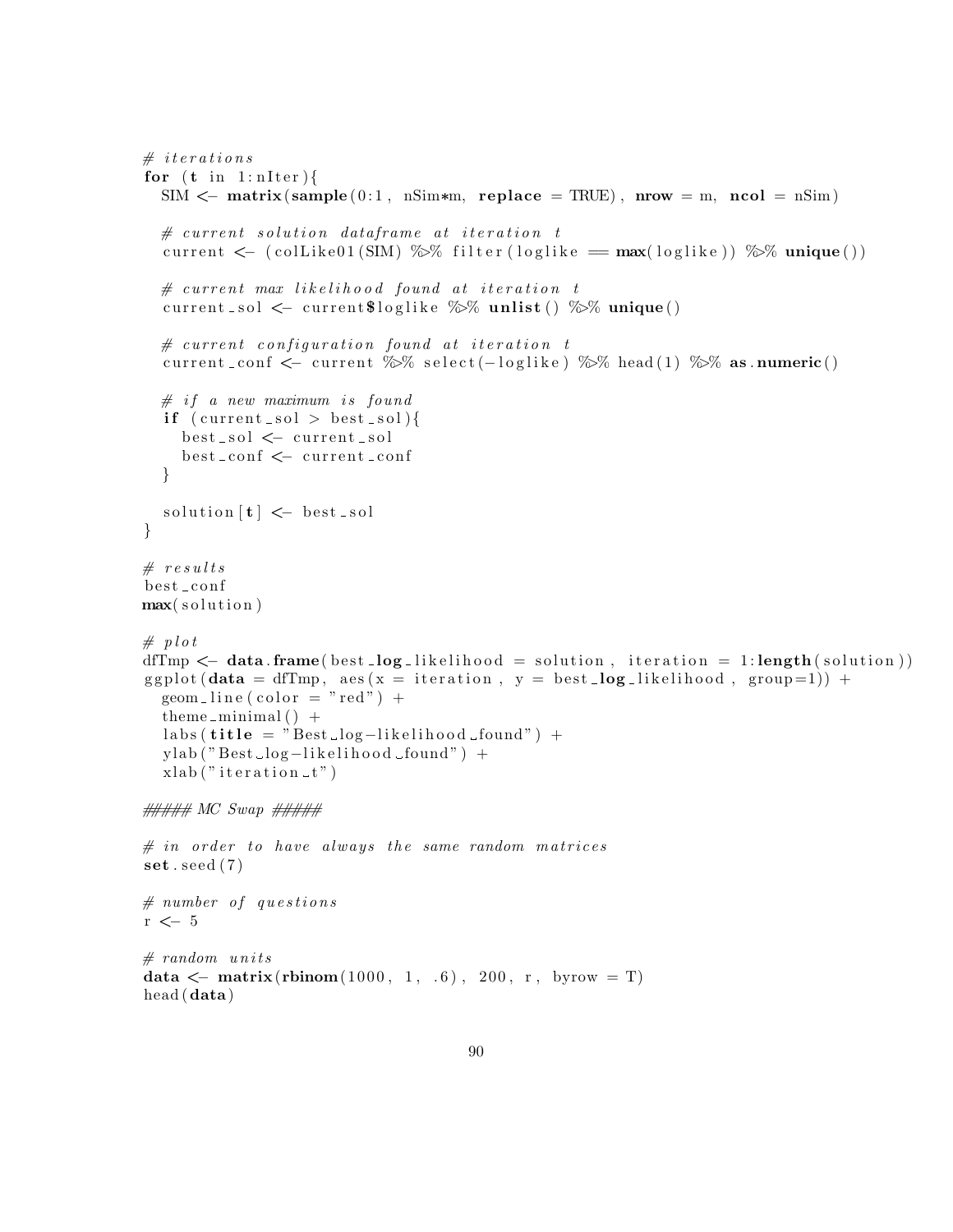```
# conversion  to profilesprofiles \leq data ToProfiles (data)profiles \leftarrow profiles [1:20,m \leftarrow mow(profiles))# assignment matrix generation
df \leftarrow profiles
tmp \leftarrow split.data-frame(cbind(rep(0, m), rep(1, m)), rep(1:m))assignments \leq matrix(t(expand.grid(tmp)), nrow=m, ncol=2^m)
\# subdivision of the assignment matrix into n (= n cores) submatrices
# creating clusters for parallel computing
numCores \leftarrow detectCores()clusters \leftarrow makeCluster (numCores)
# list containing numCores sub-matrices of assignments
submats < - splitMat (assignments, numCores)
# exporting the libraries
clusterEvalQ ( clusters, {library ( dplyr );}  library ( mapify( { marginitr }) )# data and functions exporting
clusterExport (clusters, c(" df", " collike01", "likelihoodEval01")))
# running clusters in parallel - exact solution
start_time = Sys.time()parallel Output \leftarrow parLapply (clusters, submats, colLike01)end_time = Sys.time()end_time – start_time
# best solution obtained by the exact methodReduce ("rbind", parallel Output) \%%
  filter (loglike = max(loglike))-> exact\_solexact_sol \% select (loglike) \% unique()
# \ swap \ heuristic\textbf{set}. seed (8)start_time = Sys.time()swapMC(<b>df</b>)end_time = Sys.time()end_time – start_time
# how many times maximum is reachedmaxima \leftarrow rep (0, 100)for (i in 1:100) {
```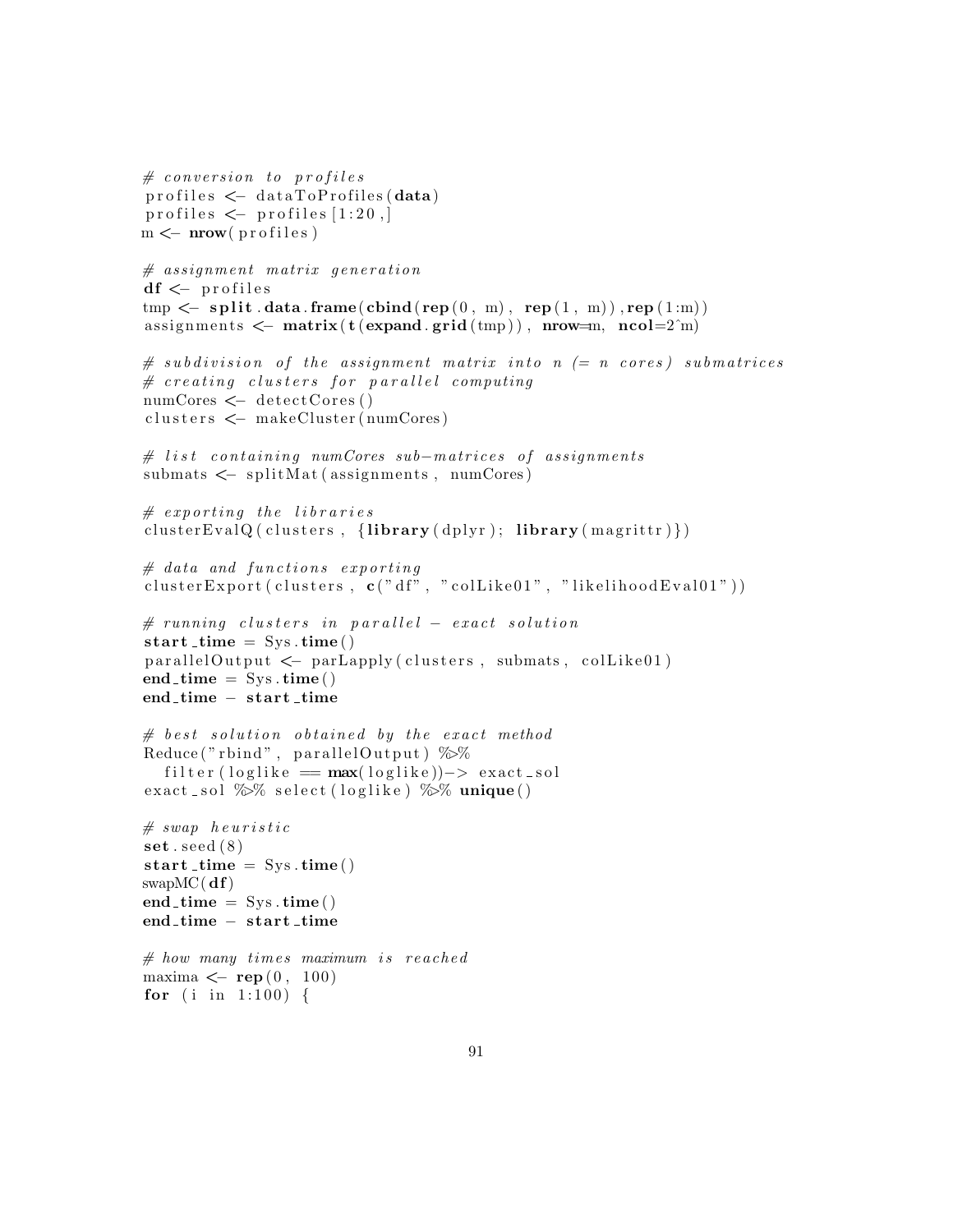```
cat ( p a s t e 0 ( i , "\n" ) )
   \mathbf{set}. \mathbf{seed}(i)\text{maxima} \left[ \text{ i } \right] \leq - \text{ swapMC}(\text{ df}) \left[ \left[ 2 \right] \right]}
# \ correct \ solutionssum(maxima == max(maxima))dfTmp \leftarrow data . frame(occurrence is = maxima)ggplot(dfTmp, aes(x = occurrence is)) +geom histogram (fill = "darkred") +
   theme_minimal() +
   \text{labels}(\text{title} = "Frequencies \_of \_the \_observed \_profile") +y \, lab("number<sub>o</sub> observations<sub>o</sub> of<sub>o</sub> the <sub>o</sub> profile") +x \, lab("profiles '...index")###### Bartholomew dataset #####
source("DEF_functions.R")source("DEF_{graphics.R"})
\mathbf{library} (\mathrm{dplyr})\mathbf{library} (\operatorname{pryr})\mathbf{library} (ggplot2)
library (parallel)
data_Bart \leq read . table ( 'Bartholomew_dataset . txt', sep ='\t', header=T)
data_Bart < - data frame(frequencies = data Bart$Observed freq,
                                  q1 = data_Bart$V1,q2 = data_Bart$V2,
                                  q3 = data_Bart8V3,
                                  q4 = \text{data} - \text{Bart}\$V4t (data_Bart)
m \leftarrow \text{dim}(\text{data}\,\text{-}\,\text{Bart}) [1]
# histogram
df = data frame (frequencies = sort(data_Bart$frequencies, decreasing = TRUE), index = 1ggplot (data = df, \text{aes}(x = index, y = frequencies)) +geom bar(\text{stat} = "identity", fill = "#FF6666")+theme_minimal() +
   \text{labels}(\text{title} = "Frequencies \lrcorner \text{of} \lrcorner \text{the} \lrcorner \text{observed} \lrcorner \text{profiles"}) +ylab ("number_ob_observations_of_the_profile") +
   x \, lab("profiles 'limits')# m x 2<sup>2</sup> m assignment matrix evaluation
```

```
tmp < -split . data . frame(cbind(rep(0, m), rep(1, m)), rep(1:m))
assignments \leq matrix(t(expand.grid(tmp)), nrow=m, ncol=2^m)
```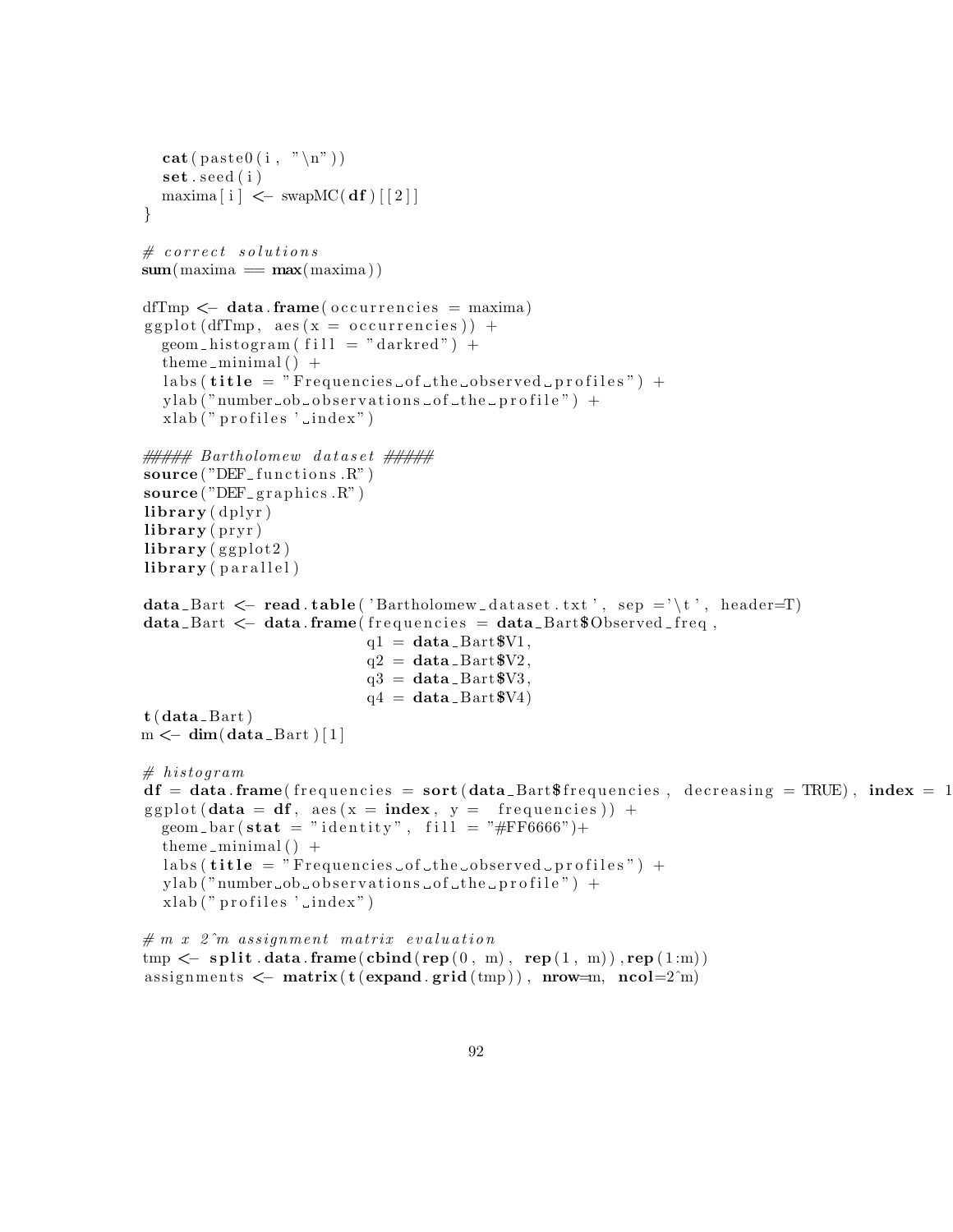```
# profiles evaluation
profiles \leq data frame(data Bart\ q1, data Bart\ q2, data Bart\ q3, data Bart\ q4,
                           data_Bart\ frequencies) %as . matrix ()df \leftarrow profiles
# \, exact \, methodnumCores < detectCores ()
\text{clusters} \leq \text{makeCluster}(\text{numCores})submats < - splitMat(assignments, numCores)
\text{clusterEvalQ}(\text{clusters}, \{\text{library}(\text{dplyr}); \text{ library}(\text{margin})\})clusterExport ( clusters, c("df", "collike01", "likelihoodEval01"))start_time = Sys.time()parallel Output \leftarrow parLapply(clusters, submats, colLike01)end_time = Sys.time()end_time - start_time
Reduce ("rbind", parallel Output) \%%
  filter (loglike = max(loglike))-> exact\_solexact_sol \% dplyr:: select (loglike) \% unique()
\texttt{exact} sol
# comparison with EM\# different solutions found
hard sol \leq as . numeric(\text{exact}\,sol[1,]\, %% dplyr :: select(-loglike))
polCA<sub>-</sub> sol <math>\leftarrow</math> c(1,1,1,1,1,1,1,1,1,1,1,1,0,0,0,0,0)\# log-like l i ho o d s
likelihoodEval01(as, logical(hard_sol), df)likelihoodEval01(as.logical(poLCA_sol), df)# c{\text -}binding the dataframe with the solutions found
complete_df \leq as . data . frame(cbind(df, hard_sol, poLCA_sol))
# number of individual sindividuals \leftarrow complete_df \%d plyr :: select (data_Bart . frequencies) \%%
    sum()# finding number of individuals inside cluster + for hard
complete df \gg\# cluster + for hard
  filter (hard_sol == 1) \%dplyr::select(<b>data</b> _<b>Bart</b>. frequencies) %sum() \rightarrow np_{\text{-}}hard
```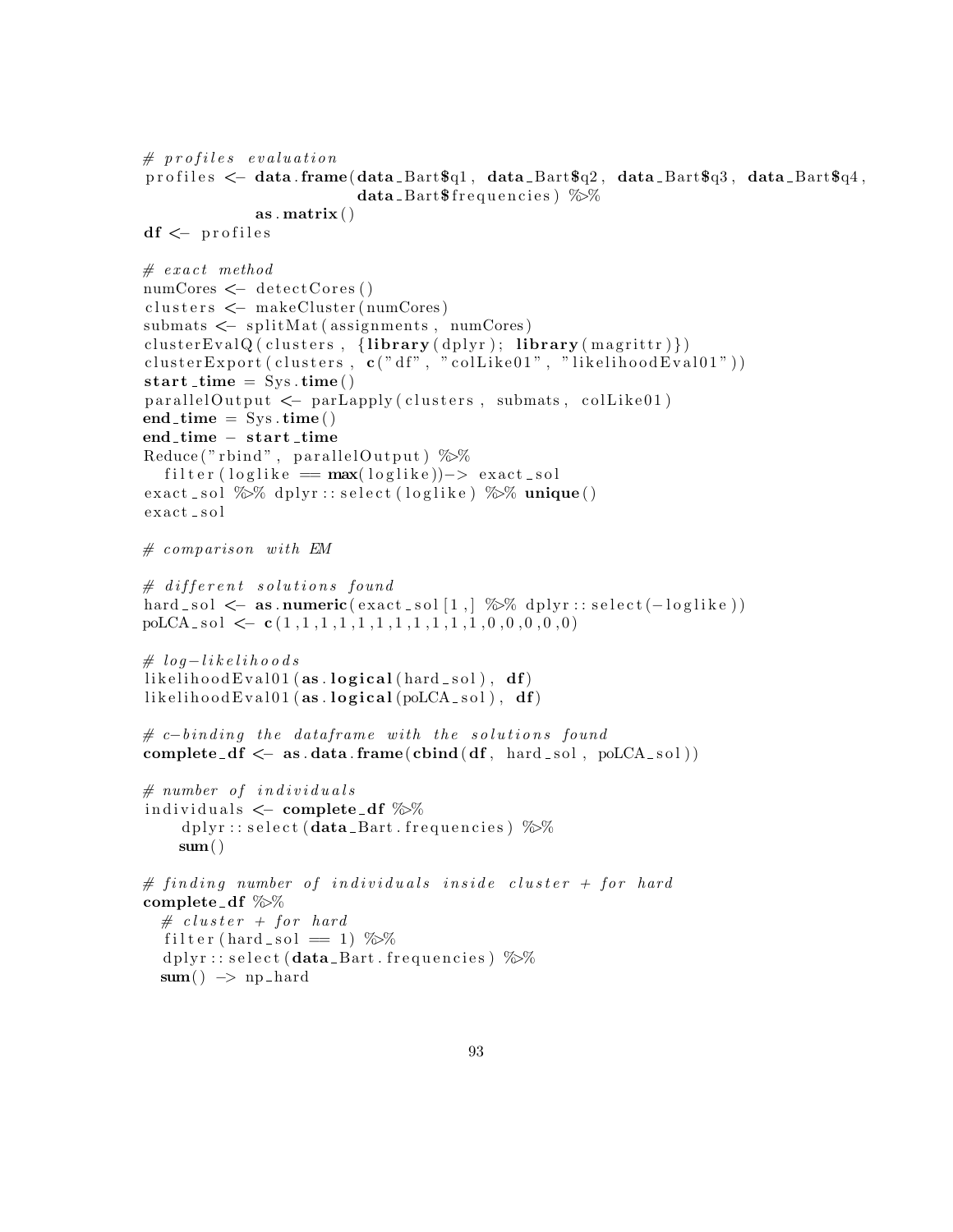```
# number of individuals inside cluster - for hardnm_hard <− individuals - np_hard
# finding number of individuals inside cluster + for soft
complete df \gg# cluster + for softfilter (poLCA_sol = 1) \%%
  d plyr :: s e lect (data _Bart . frequencies) \%sum() \Rightarrow np\_soft# number of individuals inside cluster - for hardnm_soft <− individuals - np_soft
c (np _hard, np _soft)
c (nm hard, nm soft)
# heuristic
\textbf{set}. seed (7)start_time = Sys.time()r \cdot s \cdot ults _swap < \leq swapMC(df)
end_time = Sys.time()end_time – start_time
results _swap \lceil 1 \rceil ]
results _swap \lceil 2 \rceil]
# exact methodresults = exact \leftarrow apply(assignments,
2, function (cl) likelihood Eval (as. logical(cl), profiles)
d f R e sult s = as. data. frame (cbind (t (assignments), result s _exact))
d f R e sults \% head ()
# best configurationd f R e sults \% filter (results exact = max(results exact))
# worst\ configurationd f R e sults \% filter (results exact = \min(\text{results} \text{-} \text{exact})))
# heuristic method swap
df \leftarrow profiles
r e s u l t s swap <− swapMC( df)
# # # # G en er ali z ati on # # # # ## used libraries
```

```
source("DEF_functions.R")
```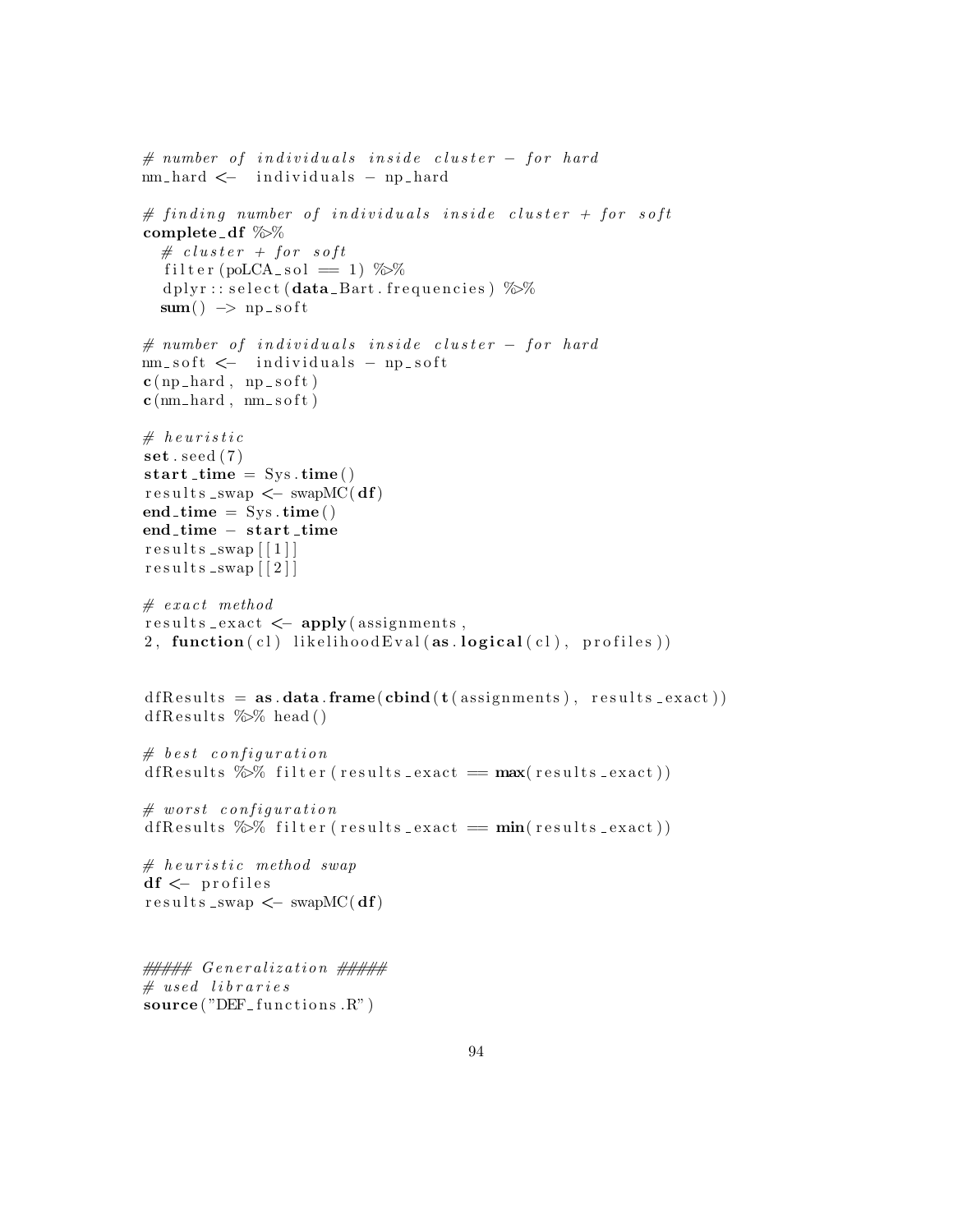```
source("DEF_{graphics.R"})\mathbf{library} (\mathrm{dplyr})\mathbf{library} (\text{ pryr})\mathbf{library} (ggplot2)
library (parallel)
# \hspace{.1cm} example \hspace{.1cm} of \hspace{.1cm} data frame\textbf{set}. seed (7)# parameters initialization
k = 3 # number of clusters
r = 4 \# numbers of questions# example matrixd1 \leftarrow sample(c(0, 1), 30, replace = TRUE)
d2 \leq -\text{ sample}(c(0, 1), 30, \text{ replace } = \text{TRUE})d3 \leq - \text{sample}(c(0, 1, 2), 30, \text{ replace } = \text{TRUE})d4 \leq - \text{sample}(c(0, 1, 2, 3), 30, \text{ replace } = \text{TRUE})d5 < - sample(c(0, 1, 2, 3), 30, replace = TRUE)
d6 <- sample(c(0, 1, 2, 3), 30, replace = TRUE)
d7 < - sample(c(0, 1, 2, 3), 30, replace = TRUE)
d8 < - sample(c(0, 1, 2, 3), 30, replace = TRUE)
freq \leq sample(c(1, 2, 3, 4), 30, replace = TRUE)df = data frame(d1, d2, d3, d4, d5, d6, d7, d8, freq)head(df)\# SIM matrix, for each column we have a configuration cl
NSIM <− 10000
n P r o files \leftarrow dim(df)[1]
SIM \leq matrix (sample (1:k, NSIM*nProfiles, replace = TRUE),
                 nrow = nProfiles, ncol = NSIM)# first configuration considered
cl \leftarrow SIM [1:30, 1]
# splitting in list of dataframes
dfList \leftarrow cbind(df, cl) %% split(cl)
d f List \lceil 1 \rceild f L i s t \lceil 2 \rceildfList[[3]]# number of questionsr < -\dim(\mathrm{d}f)[2] - 1# test dataset
```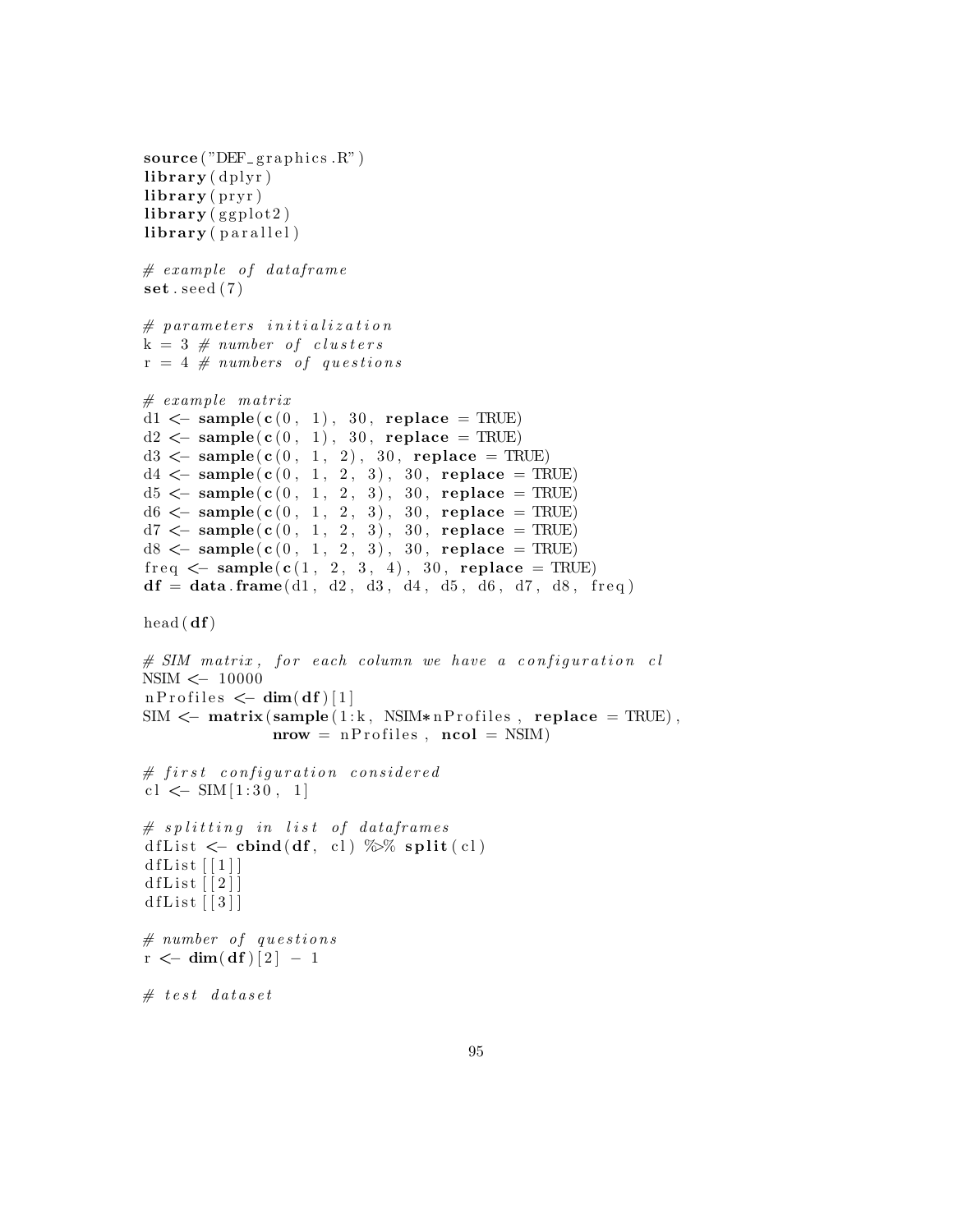```
dfTmp \leftarrow dfList \lceil 1 \rceil
```

```
# x is the value d is the column:
# e.g.:\#\; colFreq\; (2,4) =# frequency *(log (laplace-smoothed) probability of finding 2 in column 4)colFreq \leq function (x, d, dfTmp) {
  # number of x in question dnumX \leftarrow sum(as . numeric(dfTmp[, d] = x) * dfTmp$ freq)
  # returns the log of probabilities times the frequency
  return (\text{numX} * \log((\text{numX} + 1) / (\text{sum}(\text{dfTmp$freq}) + 2)))}
# outcome of colFreq(1, 1, dfTmp)
x <− 1
d \leq 1# number of x in question dnumX \leftarrow sum(as . numeric(dfTmp[, d] = x) * dfTmp$freq)
numX
# returns the log of probabilities times the frequency
numX∗log ((numX + 1)/(sum(dfTmp$ freq) + 2))
\# each answer in d = 1d <− 1
unique(dfTmp[ , d])# applying to each possible answer in answer d
\text{supply}(\text{unique}(\text{dTmp}[\, , \, d]), \text{function}(x) \text{ colFreq}(x, d, d\text{fTmp}))# applying to each question
sapply(1:r,function (d) sum(sapply (unique(dfTmp[, d]),function(x) \cdot colFreq(x, d, dTmp))) %%
  sum()# applying to each dfTmp in dfL ist
Reduce("+",lapply (dfList, # applying to each cluster
    function (dfTmp) \{\textbf{supply} (1:\text{r}, \# \text{ applying to each column})function (d) sum(sapply (unique(dfTmp[, d]),function(x) colFreq(x, d, dfTmp))) \%sum() \})
```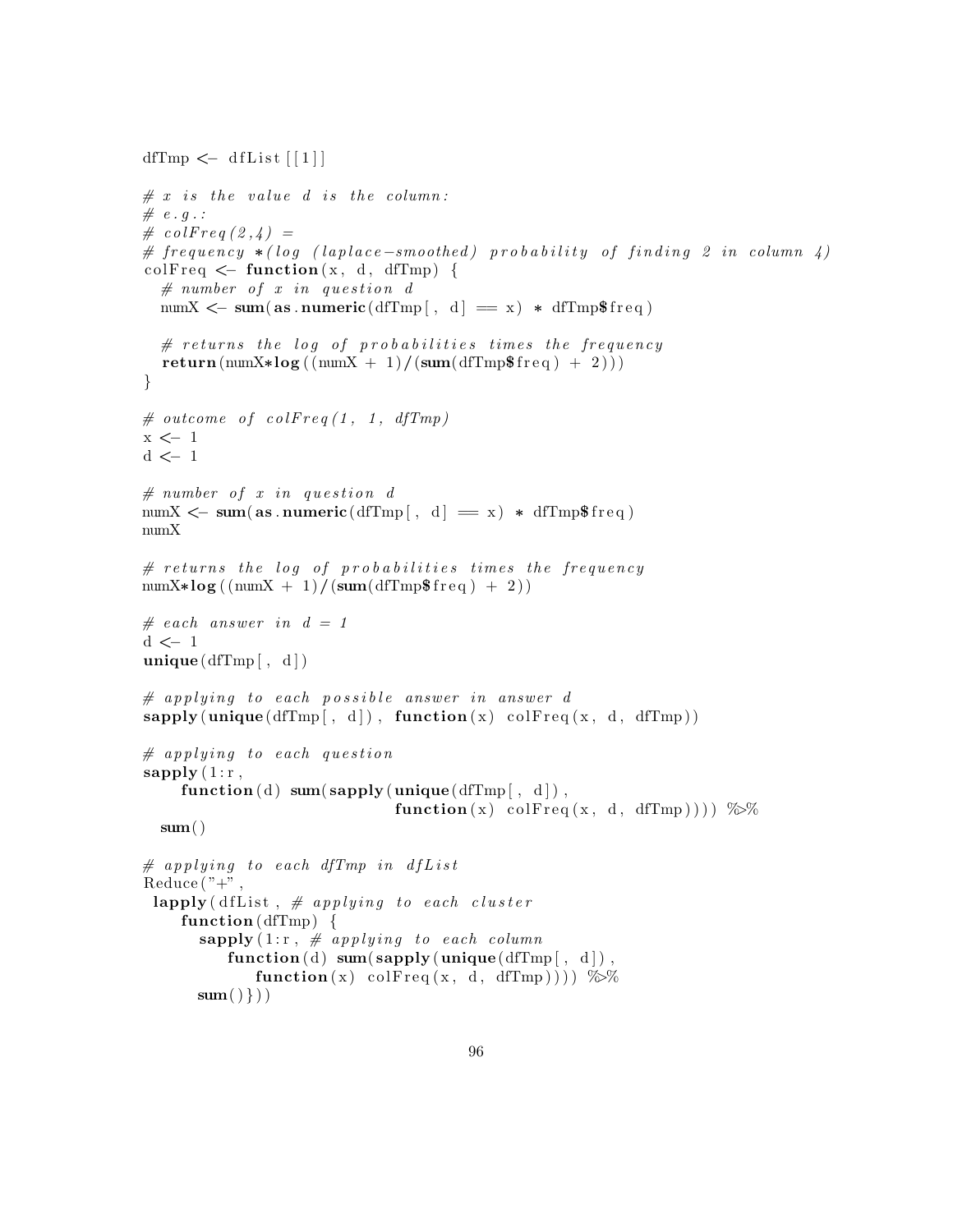```
# function to be usedlogLikeEval(cl, df)# creating clusters for parallel computing
numCores \leq -\text{detectCores}()numCores
clusters \leftarrow makeCluster (numCores)
# exporting the libraries, the dataframe and the functions inside each cluster
cluster EvalQ ( clusters, \{ library ( dplyr ); library ( magrittr ) })
clusterExpert ( clusters, c("df", "colllike", "logLikeEval"))# creating list of numCores submatrices of SIM matrix
submats = list (SIM[, 1:round(dim(SIM)[1]/numCores, 0)])for (k \in ]1:(numCores - 2)) {
  submats = append(submats,list (SIM [\, , (k*round(dim(SIM) [2] /numCores, 0)): ((k + 1)*round(dim(SIM) [2] /numCores, 0))}
submats = append(submats,list (SIM[ , ((numCores - 1) * round(dim(SIM)[2] / numCores, 0)) : dim(SIM)[2]])# running clusters in parallel
parallel Output = parLapply (clusters, submats, colLike)# stopping\ clustersstopCluster (clusters)# finding the maximum likelihood
do. call ("rbind", parallelOutput) %%
  unique ( ) \%filter (loglike = max(loglike)) %%
  s e lect (loglike)
# swap \ heuristic - MC \ initialization# in itialization
set . seed (8)k = 3nIter = 10nSim = 100# retrieving number of profiles and answers
m \leftarrow nrow(df)r \leftarrow \text{ncol}(df) - 1
```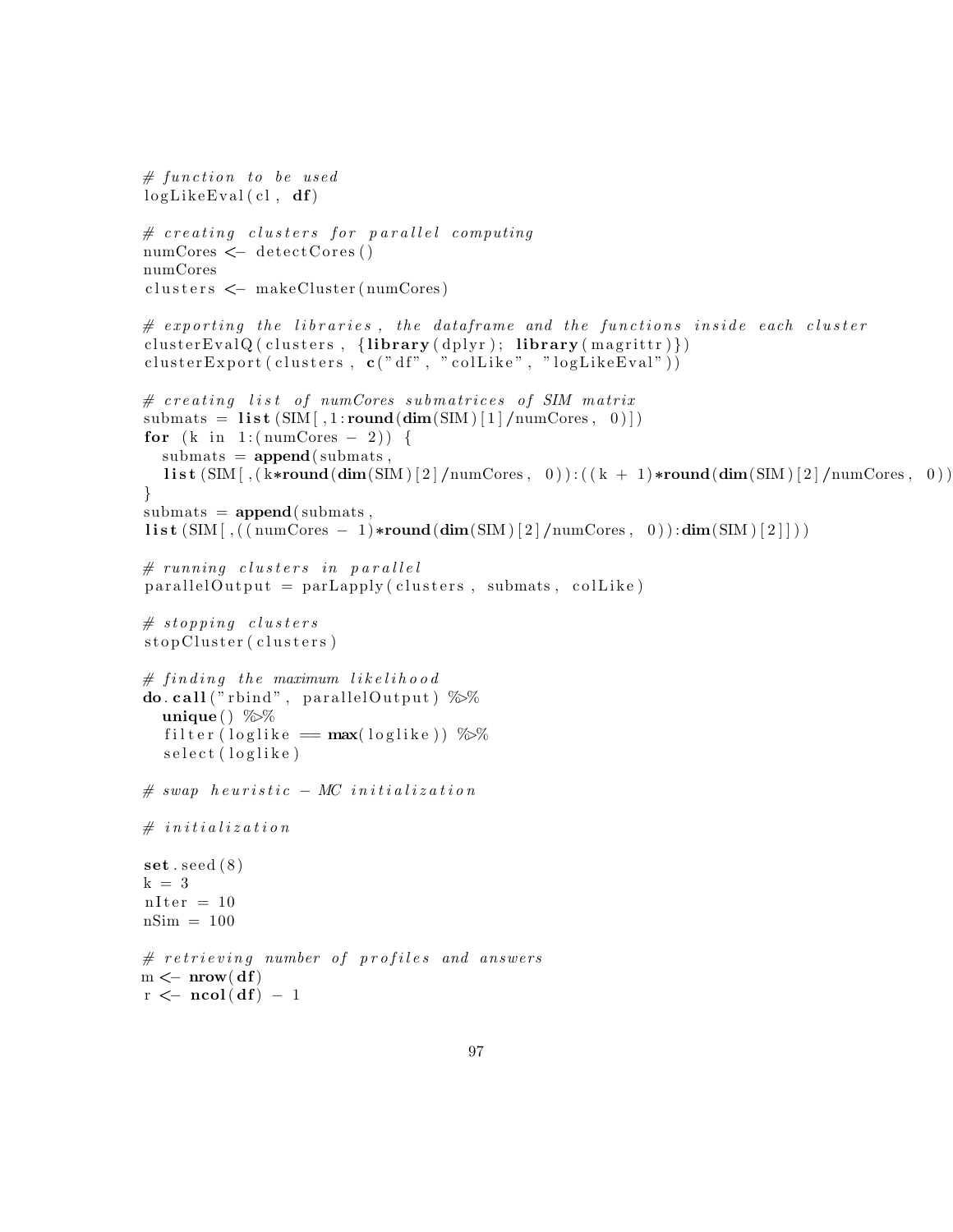```
\# initialization solution vector (best solution until t step)
solution \leftarrow \text{rep}(-\text{Inf}, \text{nIter})\# initialization best solution (max likelihood found)
best\_sol \leq -Inf# initialization best configuration initialization
best\_conf = rep(0, m)# iterations
for (t \text{ in } 1 \text{: nIter})SIM \leq matrix(sample(1:k, nSim*m, replace = TRUE), nrow = m, ncol = nSim)
  # current solution data frame at iteration tcurrent \leftarrow (colLike (SIM) %% filter (loglike = max(loglike)) %% unique())
  # current max likelihood found at iteration t
  current_sol \leq current$loglike \%% unlist() \%% unique()
  # current\ configuration\ found\ at\ iteration\ tcurrent_conf <- current %>% select(-loglike) %>% head(1) %>% as .numeric()
  # if a new maximum is found
  if (current_sol > best_sol){
    best_sol <− current_sol
    best_conf <- current_conf
  }
  solution [t] \leftarrow best sol
}
# results
output \leftarrow list ()
output \left[ \begin{array}{c} 1 \end{array} \right] \leftarrow best_conf
output [2] \leftarrow best_sol
# plot (solution)
dfTmp \leq data frame(best _log_likelihood = solution,
iteration = as.factor(1:length(solution)))ggplot(data = dfTmp, aes(x = iteration, y = best_log_likelihood, group=1)) +geom\_line (color = "red") +theme_minimal() +\text{labels}(\text{title} = \text{"MC} \text{initialization"} ) +ylab("Best\_log-likelihood\_found") +x \,lab ("iteration -t")
```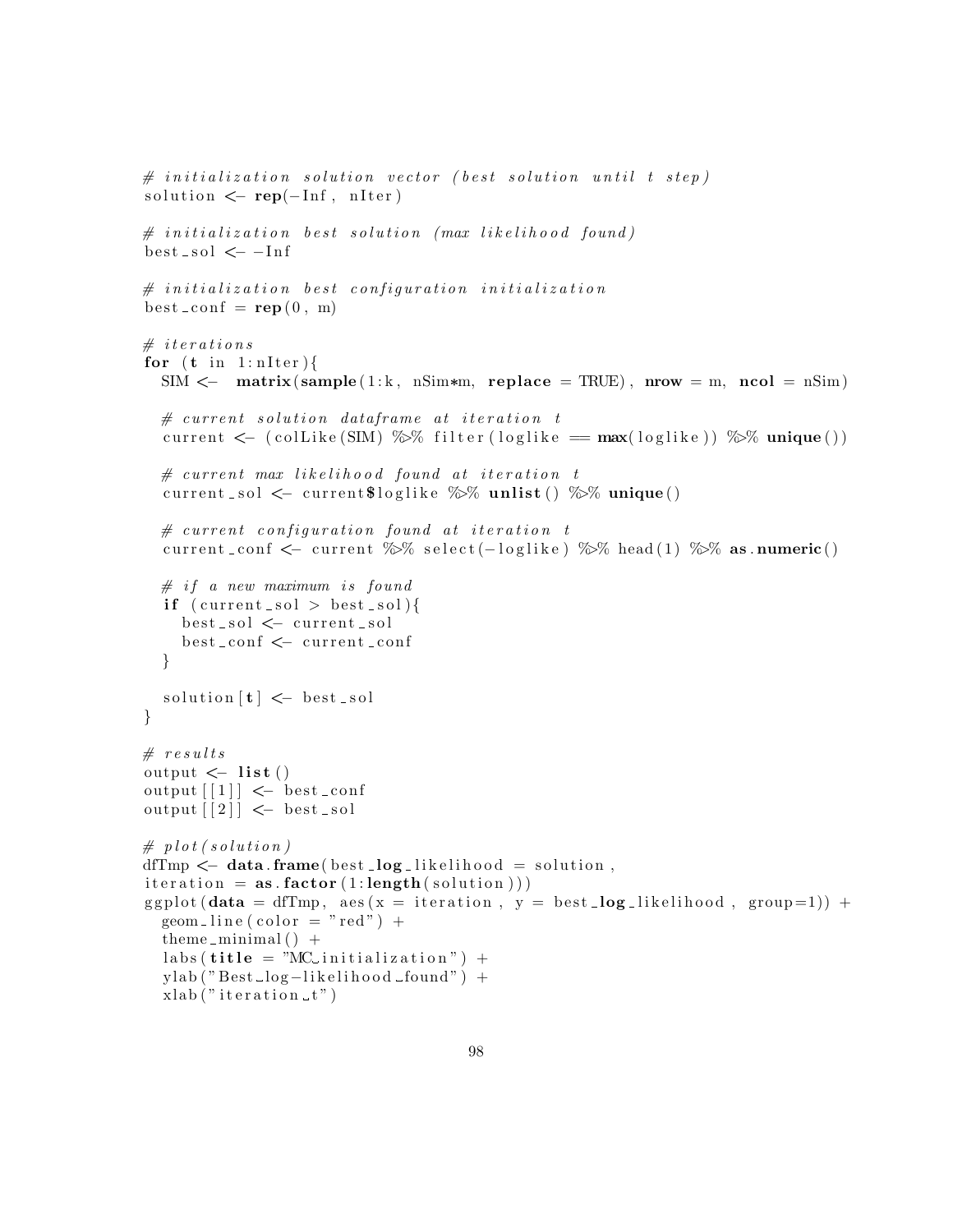```
# \, swap# number of swapsnIter = 500# MC initialisation
cl \lt output \lceil 1 \rceilL0 \leftarrow output \lceil 2 \rceil# initialization of the best configurationcl\_best \leq -cl# initialization of the best log-LikelihoodL_b = t \leftarrow L0solutionSwap \leftarrow \text{rep}(0, \text{nIter})# iterations
for (it \in i n 1: nIter) {
  cl \leftarrow cl\_best# changing one random elementrnd \leq sample (1:m,1)cl [rnd] \leftarrow sample(c(1:k)[c(1:k) != cl[rnd]], 1)
  # if better, maintain the swapif (\text{logLikeEval}(c), df) > L_{best} {
    L best \leftarrow logLikeEval(cl, df)
     cl_best \ensuremath{\leftarrow} cl
  }
  solutionSwap[i] \leftarrow L_best}
cl_best
L_{-}best# plot(c(solution, solution, solutionSwap))dfTmp \leftarrow data.frame(best_log_likelihood = c(solution, solutionSwap),
iteration = 1:length(c(solution, solutionSwap)))ggplot (data = dfTmp, aes (x = iteration, y = best_log\_likelihood, group=1)) +geom\_line (color = "red") +theme_minimal() +
  \text{labels}(\text{title} = "Maximum\_log-Likelihood\_found") +ylab("Best\_log-likelihood\_found") +
```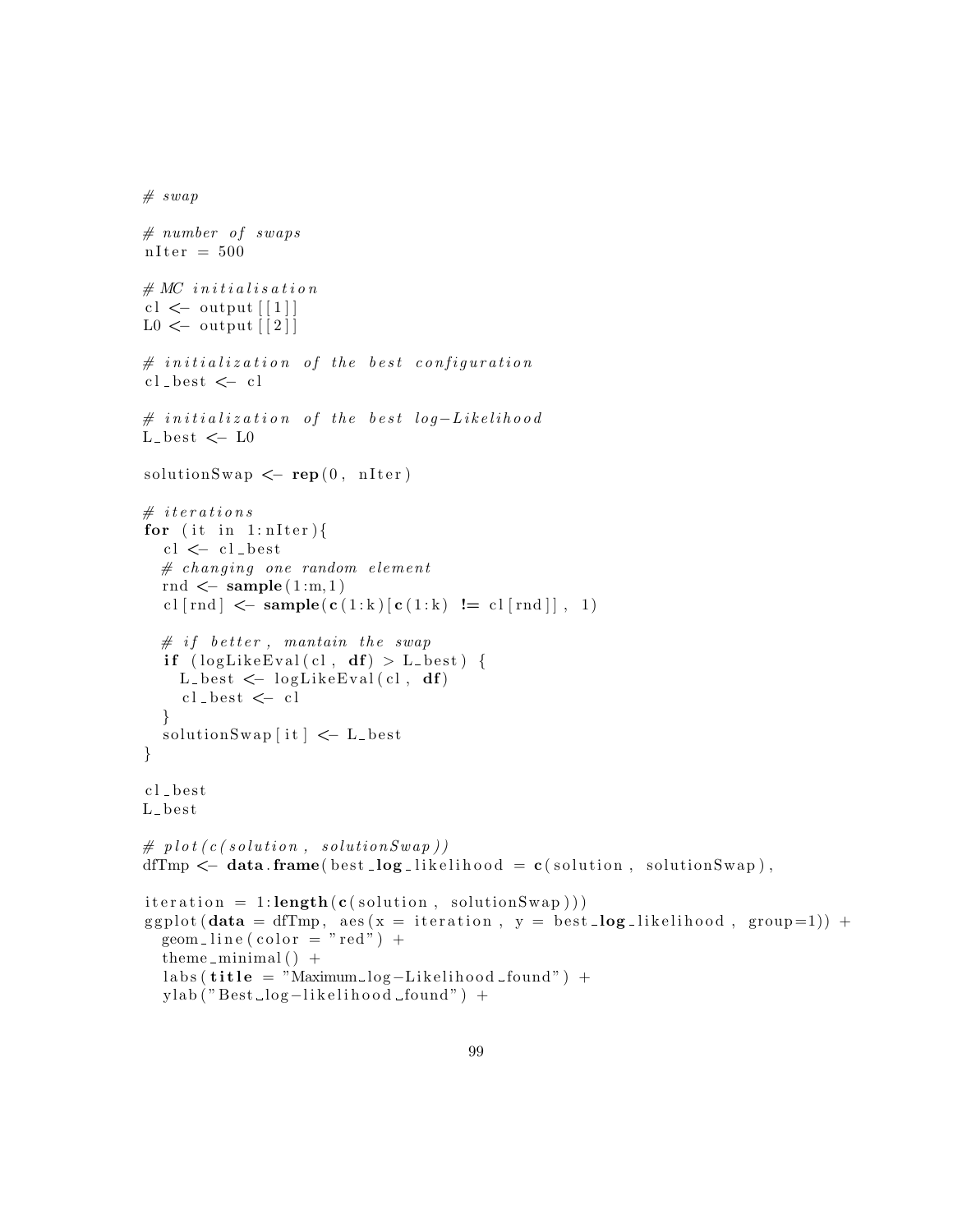xlab ("Iteration $\llcorner t"$ )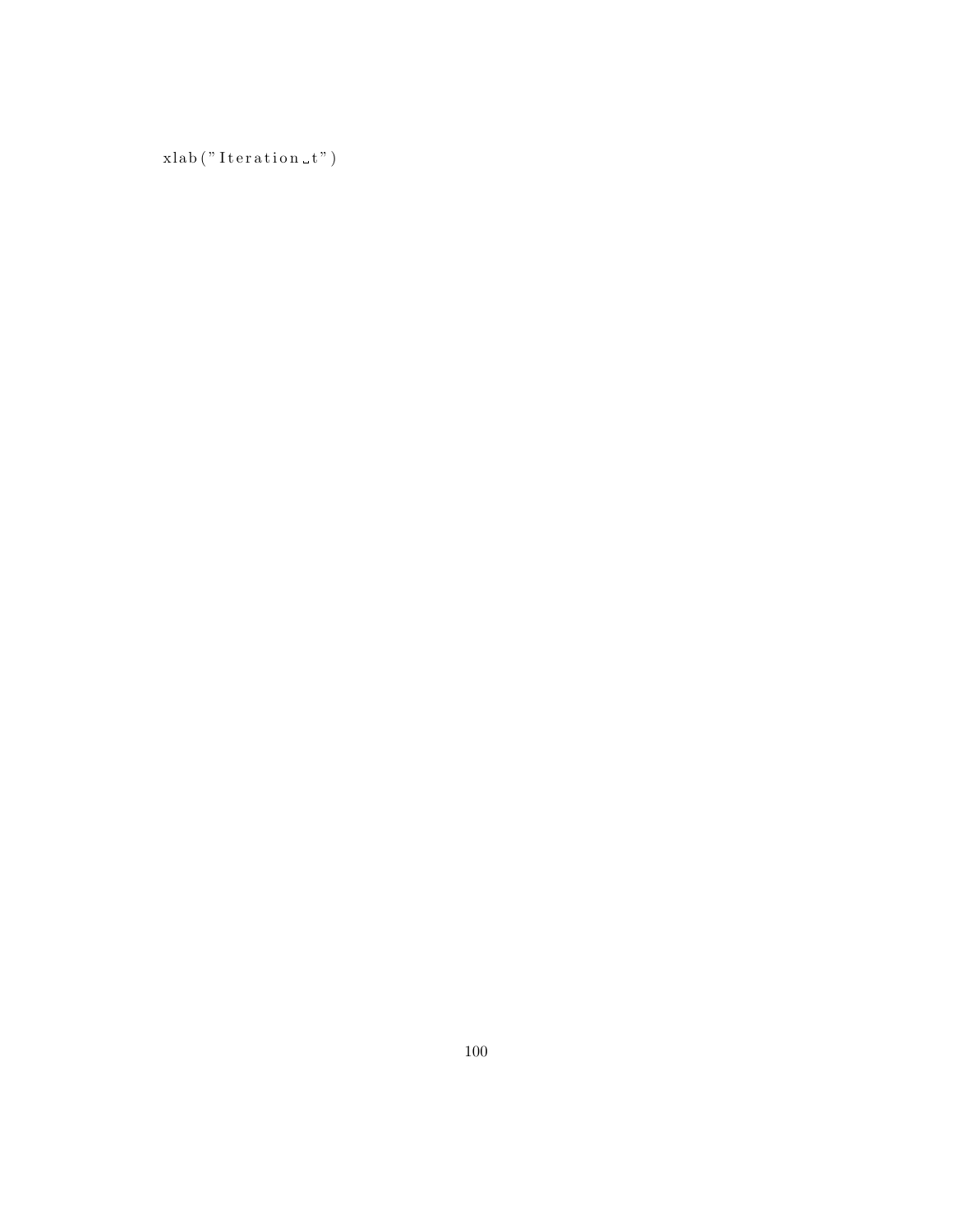# B DAG classification

```
\# \# \# \# \# functions \# \# \# \#logLikeBayesEval \leftarrow function (cl, df){
  # retrieving number of questions
  r \leftarrow dim(df)[2]# creating list of dataframes for each cluster
  d f L ist \langle -\text{cbind}(\text{df}, \text{cl}) \rangle \gg split (\text{cl})# evaluating scores for each cluster
  loglikes < - lapply (dfList, function (dfTmp) {
     res \leq -\mathrm{hc}(\mathrm{dfTmp}[\cdot,1:\mathrm{r}])outList \leftarrow list ()
     outList [[1]] \leftarrow \text{res}outList[[2]] \leq score(res, dfTmp[, 1:r], type = "loglik")return (outList)})
  # returning the sum of the log-likes and the structure
  output \leftarrow list ()
  output [1] \leftarrow loglikes
  output \lceil 2 \rceil \rceil \leq Reduce \binom{n}{r}, lapply (loglikes, function (list Tmp) list Tmp \lceil 2 \rceil))
  return ( output )
}
\text{colllikeBayes} \leq \text{function}(\text{submat}) {
  loglike \leq -apply(submat, 2, function(c1) logLikeBayesEval(c1, df))loglikevector \leftarrow \textbf{unlist}(lapply(loglike, function (listTmp) listTmp[[2]]))output \leftarrow list ()
  unique(as.data frame(cbind(t(submat), loglikevector)) %filter (loglikevector = max(loglikevector)) %%
     head (1) \rightarrow output \lceil 1 \rceilfor (loglikeTmp in loglike) {
     \textbf{if}(\text{loglikeTmp }[[2]]) = \textbf{as}.\textbf{numeric}(\text{output }[[1]]) \text{ %}\text{ % } \text{dplyr}::\text{select}(\text{loglikevector})))\}output \lceil 2 \rceil \leq loglikeTmp \lceil 1 \rceil}
  }
  return ( output )
}
```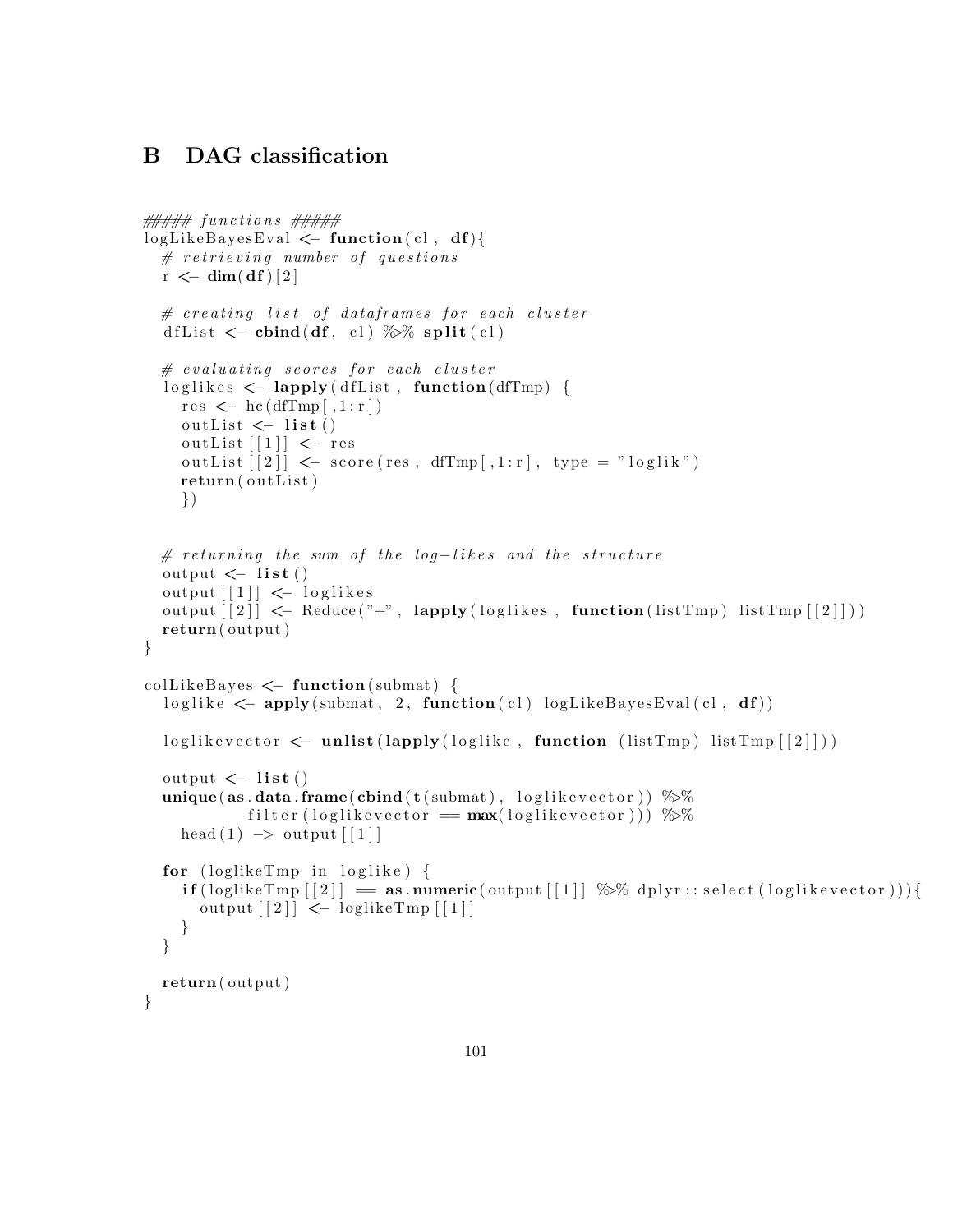```
MCBayes \mathcal{L} function (df, k, nIter = 10, nSim = 100) {
  # retrieving number of profiles and answers
  m \leftarrow nrow(df)\text{profiles} \leftarrow \text{dataToProfiles}(\text{df})m_prof \leq profiles \% mrow()
  r \leftarrow \text{ncol}(df)# to create individual observationsfreq.to.long \leftarrow function (x, \text{ freq})\{x \mid \text{rep}(1:\text{length}(\text{ freq}), \text{ freq}), \}\# initialization solution vector (best solution until t step)
  solution \leftarrow \text{rep}(-\text{Inf}, \text{nIter})# initialization best solution (max likelihood found)best\_sol \leq -Inf#initialization\; best\; configuration\; initializationbest\_conf = rep(0, m)# iterations
  for (t \text{ in } 1 \text{: nIter})SIM \leq matrix (sample (1:k, nSim*m_prof, replace = TRUE),
             \textbf{mrow} = \text{m}_{\text{p}} \text{pof}, \textbf{ncol} = \text{nSim}SIM < -freq . to . long (SIM, profiles [ , r+1])# current solution data frame at iteration tsol \leftarrow collike Bayes (SIM)
     current \leftarrow (sol [[1]] %%
                      filter (loglikevector = max(loglikevector)) %%
                      unique()# current max likelihood found at iteration t
    current sol \leq current $loglike \% unlist () \% unique ()
    # current\ configuration\ found\ at\ iteration\ tcurrent_conf \leq current %%
          dplyr::select(-loglikevector) %
         head (1) %% as . numeric ()
    # if a new maximum is found
    if (current_sol > best_sol){
       best_sol <− current_sol
       best_conf <- current_conf
```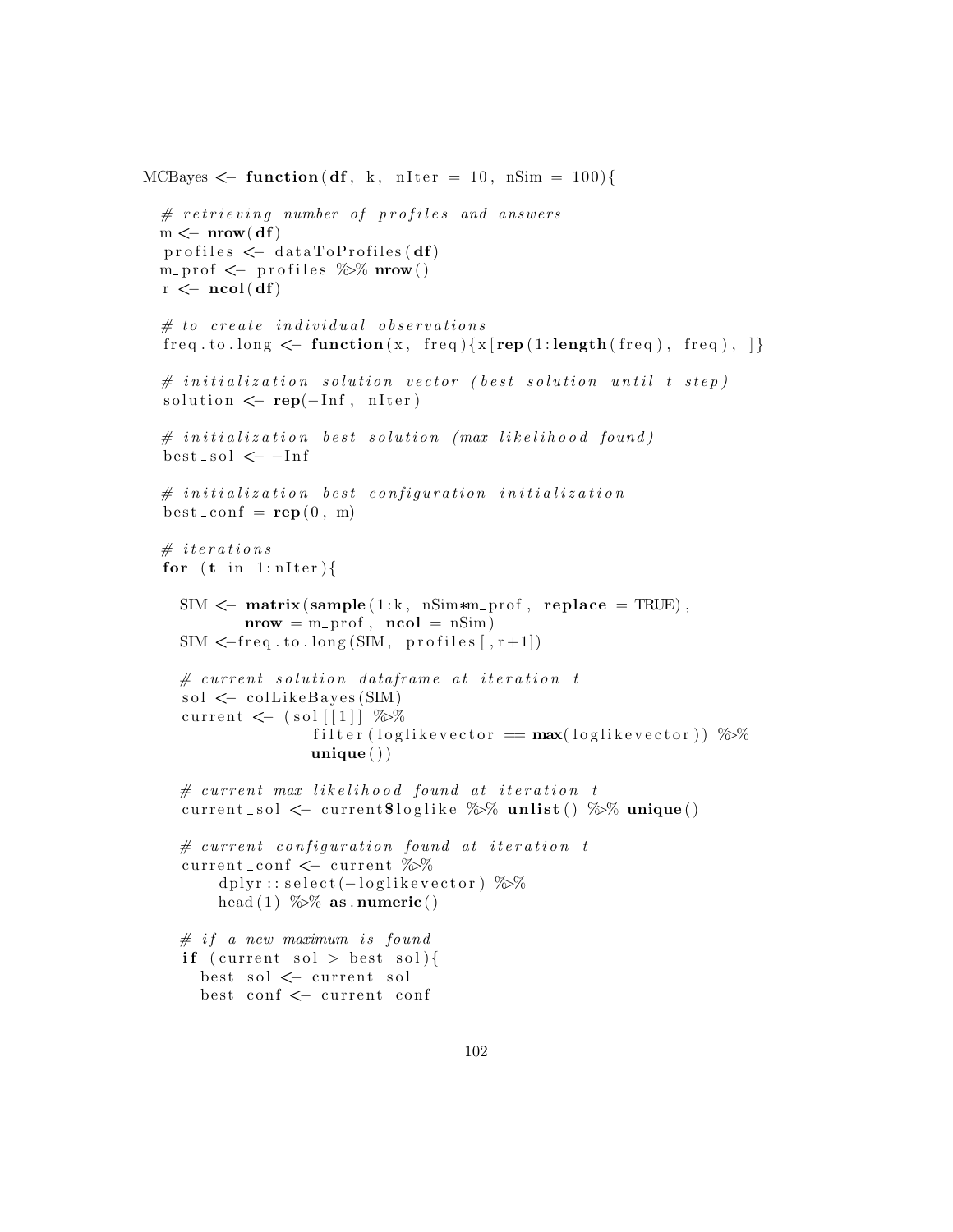```
best graph \leq sol \lceil 2 \rceil}
       solution[t] \leftarrow best\_sol}
   # results
   output \leftarrow list ()
    output \left[ \begin{array}{c} 1 \end{array} \right] \leftarrow best_conf
   output \lceil 2 \rceil \leq best _sol
   output \begin{bmatrix} 3 \\ 1 \end{bmatrix} \leftarrow best graph
   return ( output )
}
```

```
##### DAGs #####
```

```
\mathbf{library} (b + n)
```

```
data_Bart \leq read . table ( 'Bartholomew_dataset . txt', sep ='\t', header=T)
freq. to. long < \text{\textendash} function(x, freq) \{x[\text{rep}(1:\text{length}(freq), freq),\text{freq})\},data1 \leq freq.to.long(data_Bart, data_Bart$Observed-free)
df \leftarrow as.data frame(data1[, 3:6])df \leftarrow apply(df, 2, as.factor)df \leftarrow as.data frame(df)# one cluster
# finding the hierarchies among the columns
res \leftarrow hc(df)r e s $ a r c s
plot(res)# log-Likelihood evaluation
score(hc(df), df, type = "loglik")# trying clustering -MCk \leq -3\textbf{set}. seed (7)out \leftarrow MCBayes(df, k)
# best \ configurationsunique( \text{cbind}(df, \text{ bayes} \_ \text{assignment} = out[[1]]))# graph plottingplot( out [ [ 3 ] \  \ 1 \' [ [ 1 ] ) \# first cluster\overrightarrow{\text{plot}}(\overrightarrow{\text{out}} \mid [3] | \ \frac{2}{3} \cdot \left[\begin{bmatrix}1\end{bmatrix} \right] \frac{2}{7} second cluster
\textbf{plot}(\text{out}[[3]]\<sup>4</sup> 3 '[[1]]) # third cluster
```